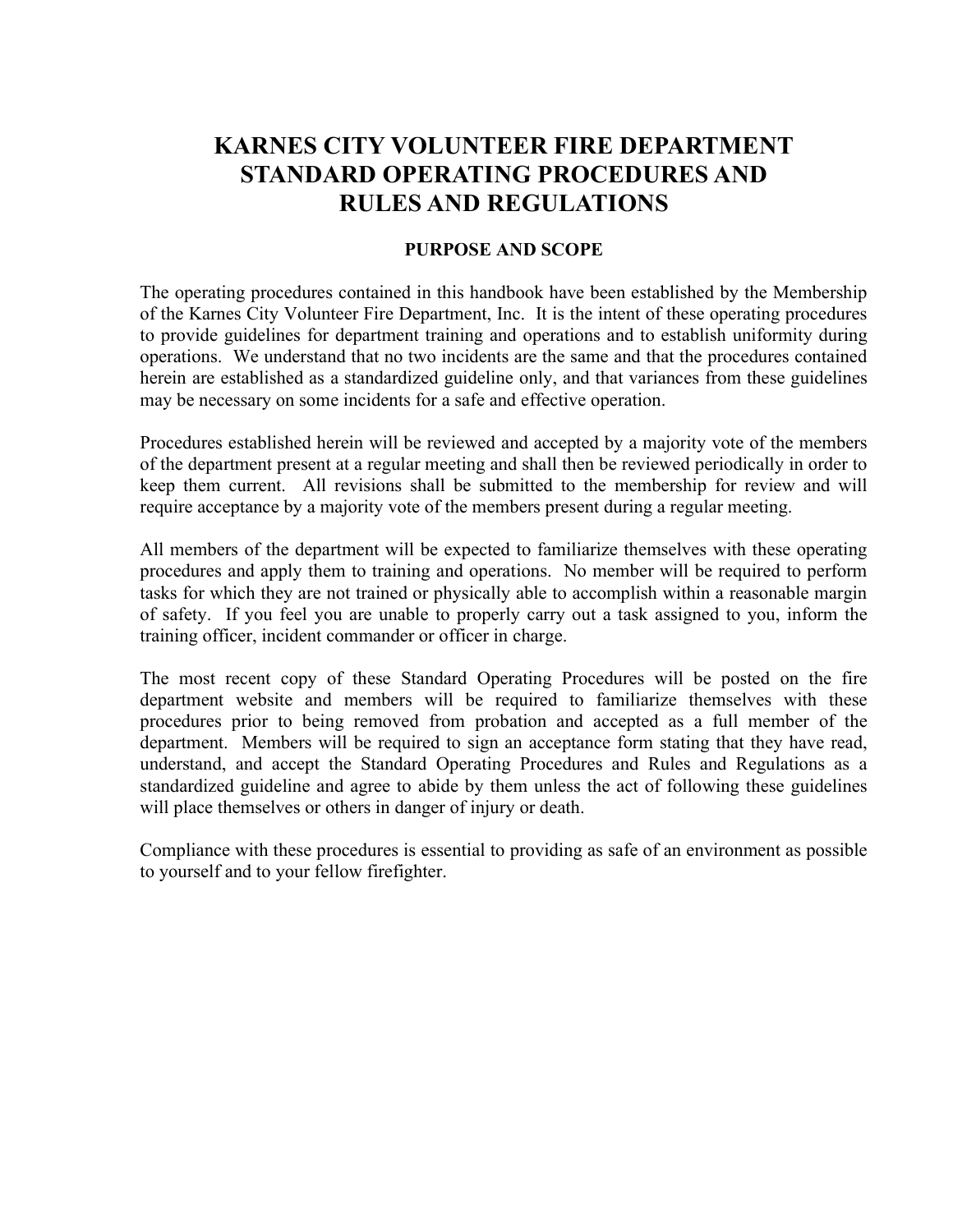# INDEX

| <b>SUBJECT</b>                      | <b>PAGE</b> | <b>SUBJECT</b>              | PAGE |
|-------------------------------------|-------------|-----------------------------|------|
| Accountability                      | 3           | New Member                  | 62   |
| <b>Alarms</b>                       | 5           | Pagers                      | 69   |
| Apparatus                           | 6           | Post Incident Analysis      | 70   |
| <b>Atmospheric Monitoring</b>       | 10          | Protective Clothing         | 71   |
| <b>Certification Program</b>        | 12          | <b>Public Relations</b>     | 74   |
| Communications                      | 13          | <b>Pump Operations</b>      | 75   |
| <b>Concealed Spaces</b>             | 16          | Rapid Intervention          | 76   |
| Confined Space Incidents            | 17          | Rehabilitation              | 81   |
| Definitions                         | 21          | Response                    | 83   |
| <b>Department Property</b>          | 32          | Safety                      | 84   |
| <b>Emergency Vehicle Operations</b> | 35          | Safety Officer/Sector       | 89   |
| Extrication                         | 39          | <b>SCBA</b>                 | 91   |
| <b>Fire Attack</b>                  | 41          | Search and Rescue           | 93   |
| <b>Fire Scene Preservation</b>      | 43          | Size-up                     | 96   |
| Forcible Entry                      | 45          | <b>Structure Fires</b>      | 97   |
| General Rules and Information       | 46          | <b>Support Personnel</b>    | 102  |
| Hazardous Materials Incidents       | 48          | <b>Swift Water Rescue</b>   | 104  |
| <b>Heat Stress Management</b>       | 52          | Thermal Imaging             | 106  |
| High Angle Rescue                   | 53          | Uniforms                    | 108  |
| <b>Incident Command System</b>      | 54          | <b>Vehicle Fires</b>        | 110  |
| <b>Infectious Disease Control</b>   | 55          | Ventilation                 | 112  |
| Ladders                             | 56          | <b>Water Supply</b>         | 113  |
| Lost or Trapped Firefighters        | 57          | Weapons of Mass Destruction | 114  |
| May Day Situations                  | 59          | Weapons - On Duty Carry     | 122  |
| Mutual Aid                          | 61          | <b>Wildland Fires</b>       | 124  |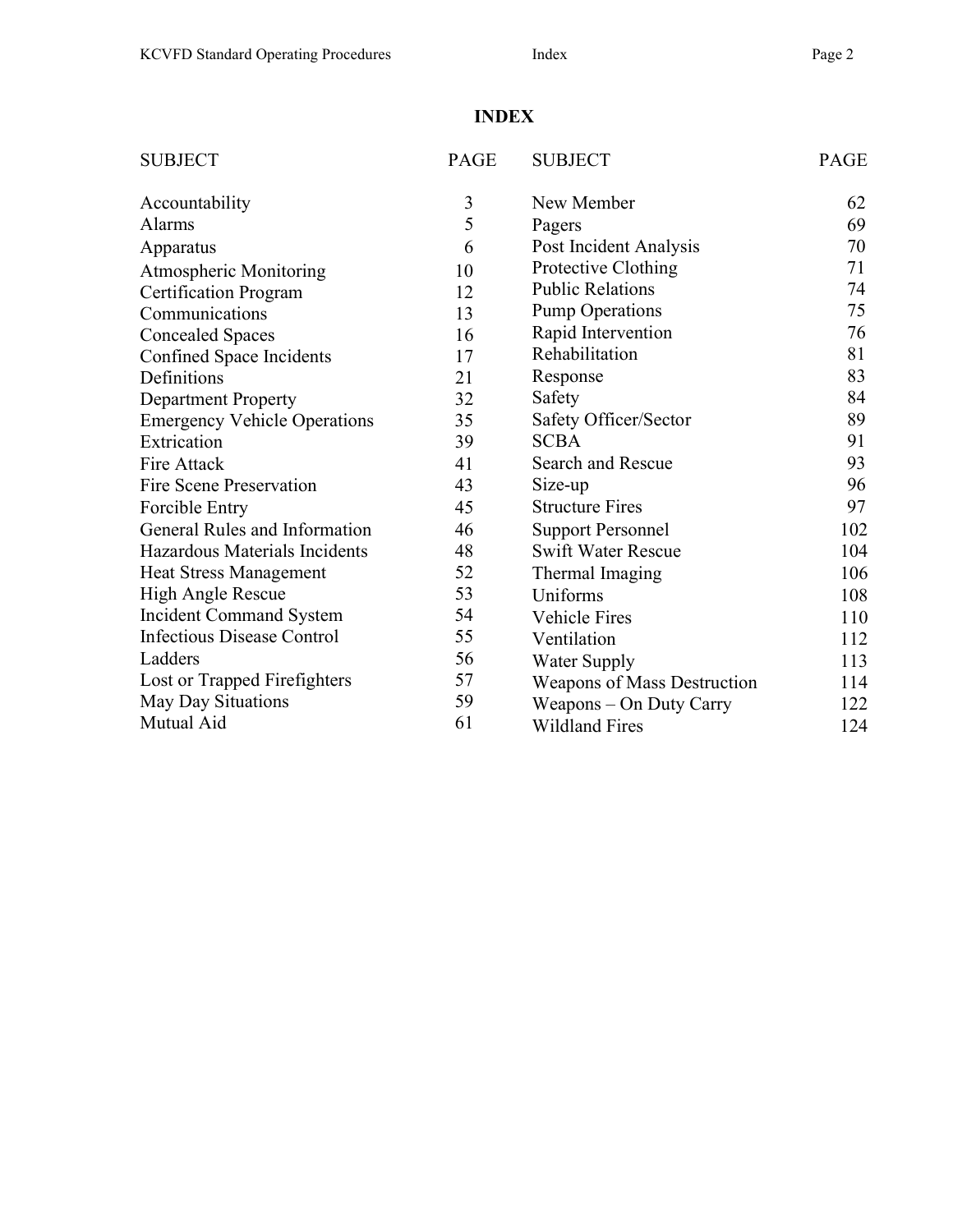#### ACCOUNTABILITY

#### PURPOSE

The intent of this operating procedure is to provide a system for fire fighter accountability with which to account for all fire fighters on the scene of an incident. Use of this system will provide enhanced personal safety for fire fighters and will provide the Incident Command staff with an improved means to track and account for all personnel working the incident.

The Hot Zone will be defined as any area that requires SCBA, a charged line, protective clothing or where a fire fighter is at risk of being lost, trapped, or injured by the environment, or the structure. This would include entering a structure reported to be on fire, operating in close proximity to a structure with potential for collapse, a confined space or trench rescue, etc. The Cool Zone will be any other area of the fire ground outside of the Hot Zone or Rehab Area. See "Rehabilitation" for more information on Rehab Area.

#### TACTICAL

Accountability is a critical element in the safety of all fire fighters working on the fire ground. Each person involved in an incident whether at the task, tactical, or strategic level, must make a personal commitment to follow all policies and procedures regarding accountability.

Accountability involves a personal commitment to work within the safety system at all times and is a method of keeping an accurate roster of firefighters working within that system. The use of this system will provide for an accurate tracking and awareness of where firefighters are committed at an incident scene.

To enhance accountability and improve tracking of fire fighters at the incident scene, a three tag "ID TAG" system will be used. Each firefighter will carry "ID TAG's" with their name, equipment number, and department name etched on it. Depending on the nature, type, and complexity of the incident, incident command will determine the need to implement the accountability system and assign an accountability officer. The accountability officer may be a solely designated accountability officer or may serve a dual role such as a pump operator, sector officer, rehab officer, or other role as determined by command.

The first arriving officer will assign an Accountability Officer and announce their location in a follow-up report after the "on-scene report and assumption of Command". This report should include the accountability unit identification, their geographic side (i.e., north, south, etc.), and initiating the accountability system. EXAMPLE: 801 is on scene of a single-story wood frame residential occupancy with heavy smoke showing. Engine 7 will be attacking with a 1 1/2" line. 801 will be Incident Command. Engine 7 pump operator will be the Accountability Officer.

Each apparatus will be equipped with an ID TAG attachment ring, onto which one of the ID TAG's of each firefighter responding in that unit will be attached. Any firefighter arriving at the scene in a personally owned vehicle will upon their arrival attach one of their ID TAG's to the attachment ring of the apparatus that they are assigned to. The attachment ring will remain in the truck and will only be removed in case of an accountability issue, and then may only be removed at the request of the accountability officer or incident command.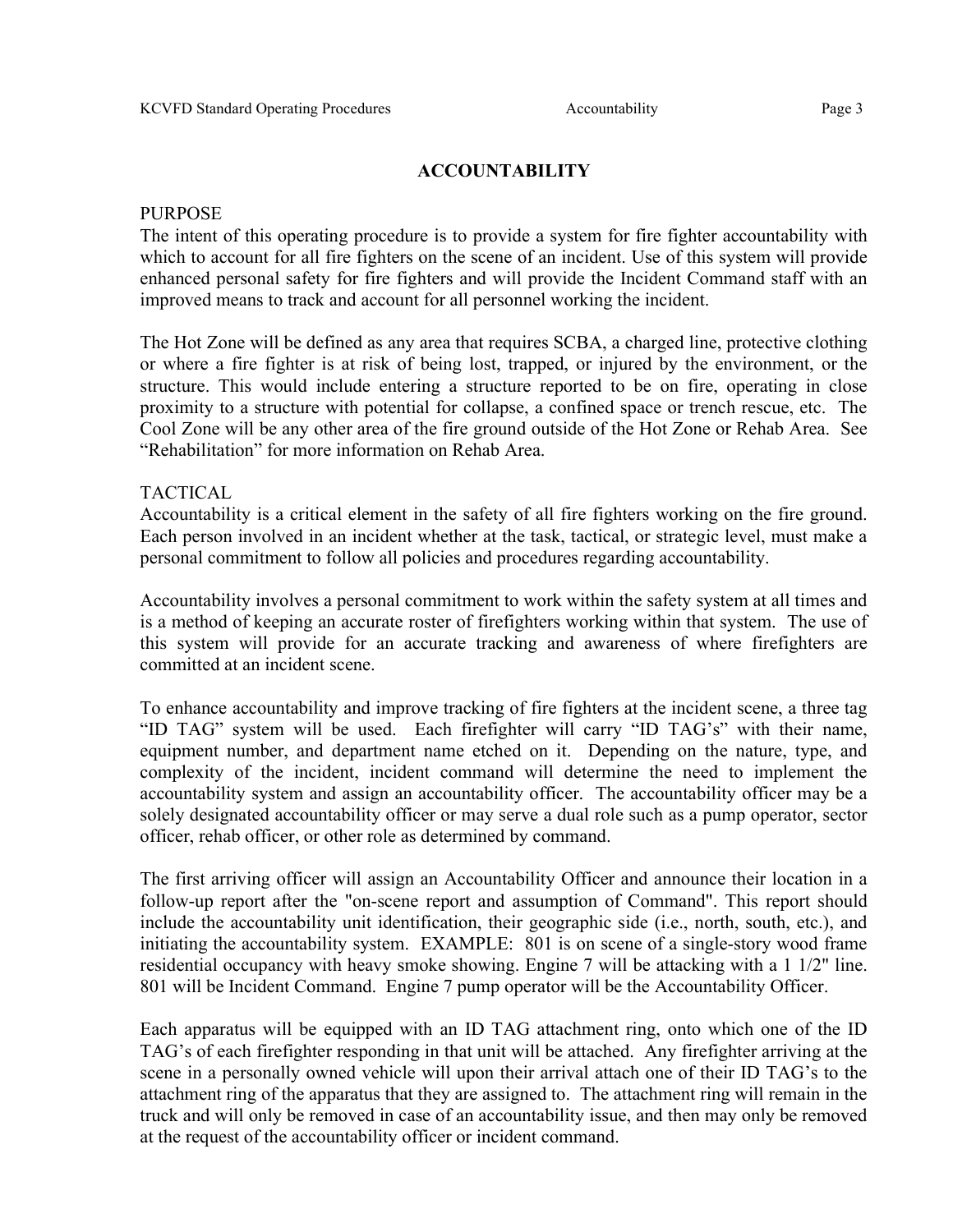Upon arrival at the scene of an incident where Incident Command has announced the implementation of the accountability system, firefighters entering the hot zone will hand over their second "ID TAG" to the accountability officer. The accountability officer will be responsible for attaching each tag to the STATUS BOARD in the proper location and identifying each sector in the hot zone. The Accountability Officer will be responsible for ensuring that the STATUS BOARD always reflects only currently assigned personnel and that they are posted on the appropriate section of the board. When a firefighter exits the Hot Zone and will not be immediately returning, the Accountability Officer must move their ID TAG to the appropriate section on the board or return the ID TAG to the firefighter.

An accountability STATUS BOARD will be provided in each apparatus for easy access of the Accountability Officer. As an incident escalates in size, and the number of firefighters at the scene increases, it may be necessary to increase the number of Accountability Officers. It may be necessary to have one Accountability Officer for each sector. Accountability Officers will report to Incident Command.

At any incident where the accountability system is activated, the system will be maintained until firefighters are released from the incident scene. A Personnel Accountability Report (PAR) will be required for the following situations:

- Any report of a missing or trapped fire fighter.
- Any change from offensive to defensive operations.
- Any sudden hazardous event, such as a flash over, backdraft, collapse, May Day, etc.
- At every 30 minutes of elapsed time.
- At a report of fire under control.
- Any time Command feels it is necessary.

Upon termination and release from an incident, each firefighter will ensure that their "ID TAG's" are returned to their proper location. Should any "ID TAG" be lost or damaged, it is the responsibility of each firefighter to report the loss or damage of their "ID TAG" to the Accountability Officer who will see that the "ID TAG" is repaired or replaced as soon as possible.

Accountability will work only with a strong personal commitment to the safety system. The following is a list of commitments necessary for an effective accountability system:

- Command will always be responsible for including accountability as a major element in strategy and attack planning and must consider and react to any barriers to effective accountability.
- Accountability Officers will always maintain an accurate tracking and awareness of firefighters assigned to them. This will require the Accountability Officer to be in their assigned area and maintain close supervision of firefighters assigned to them.
- All firefighters responding to an incident will attach one of their "ID TAG's" to the accountability attachment ring of the unit in which they are responding.
- Any firefighters arriving in a POV will upon arrival attach one of their ID TAG's to the attachment ring of the apparatus that they are assigned to.
- When working in the Hot Zone, all firefighter teams will go in together, stay together, and come out together. Operating teams at an incident with reduced visibility, or other increased risks, will require very tight togetherness. No free-lancing.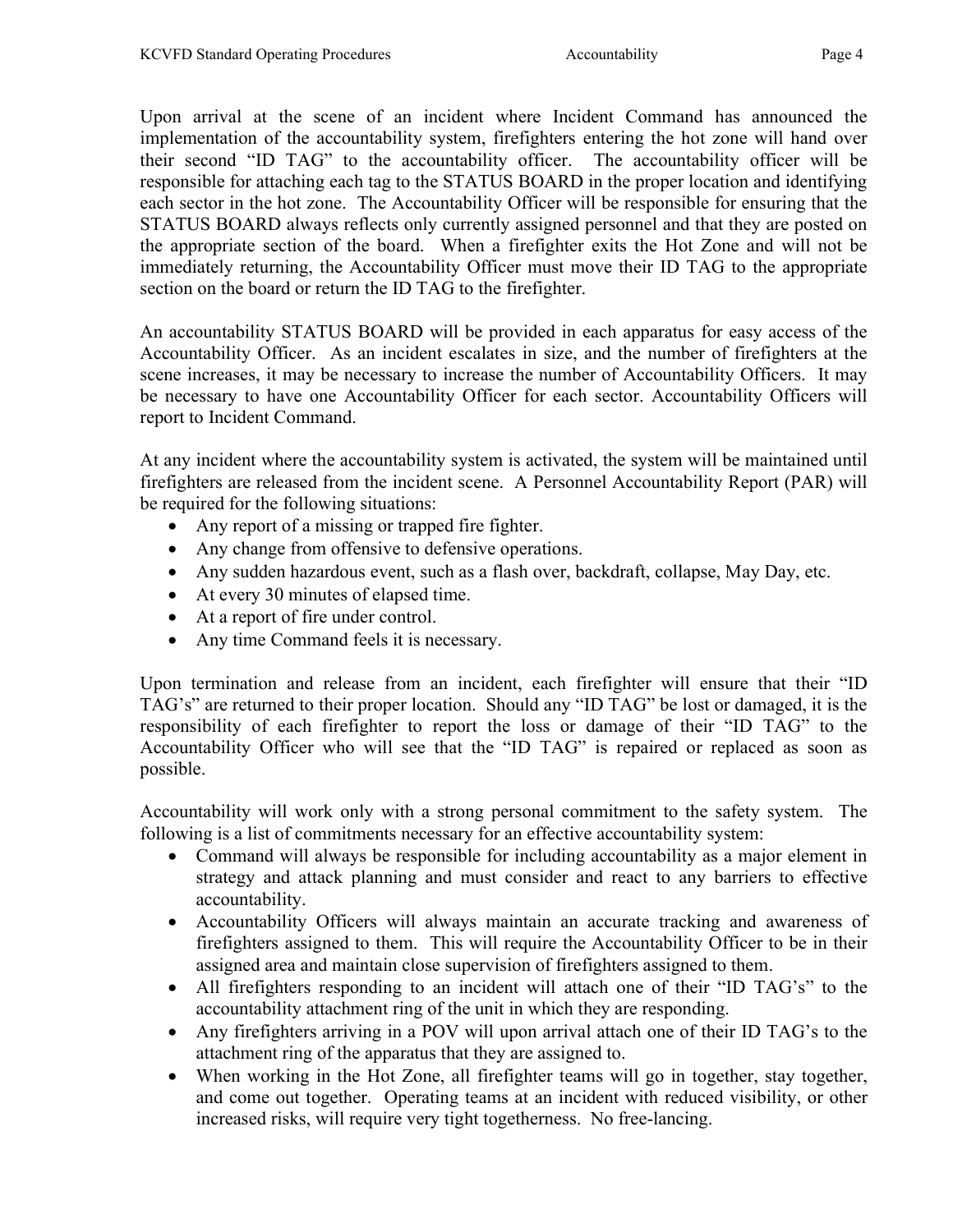### ALARMS

#### PURPOSE

It is the intent of this operating procedure to provide guidelines for the response to and return from a fire department alarm.

### TACTICAL

Fire department members will be dispatched by pager tones followed by a voice communication from the sheriff's office dispatcher. That same dispatch will be resent by edispatch to alert firefighters of an incident. The paging system will serve as our primary means of dispatch and the edispatch shall serve as a backup to the paging system. The siren will only sound to alert firefighters and the general public of a non-fire emergency incident. There may also, at the dispatcher's discretion, be other forms of notification such as pager only, siren only, or a phone call from the dispatcher to an officer, from the requesting agency to an officer, or phone calls from an officer to individual members of the fire department. Other notifications may also be sent in a group text when appropriate.

Upon receipt of an alarm, firefighters will respond to the fire station in a safe manner. Upon arrival at the fire station, a full compliment of firefighters, if available, shall board one truck and get it enroute to the scene before beginning to board the next truck. The order of truck response shall be established in these operating procedures for various types of incidents. No firefighter will be allowed to ride to or return from an incident location on the tailboard, catwalk or other open area of an apparatus.

Accountability System will be utilized during incidents, and the system will be maintained until firefighters are released from the incident scene. See "Accountability" for more information.

If an alarm is canceled prior to arrival at the fire station, firefighters may continue to the fire station in a non-emergency manner to record their name for attendance. If an alarm is canceled after apparatus is enroute, but prior to arrival at the scene, units shall immediately reduce their response to non-emergency and return to the fire station. The first out or a designated apparatus may continue to the scene in a non-emergency response to gather the information required for an incident report. When a call is canceled, the name of the person canceling the call shall be reported on the incident report along with the reason that the call was canceled.

The Fire Chief shall be notified any time an apparatus leaves the fire station on a call, where no alarm is sounded. This would include situations where a firefighter would be called at home for a minor incident.

We will respond to other fire department alarms for mutual aid, only when assistance has been requested. Apparatus should remain in the fire station until our department has been requested. Members may go to the fire station and remain on standby in the fire station but should not attempt to contact the initial responding fire department unless directed to do so by an officer. We respond to certain EMS calls when requested. Generally, this would be for motor vehicle accidents which may require traffic control, extrication, lighting, to assist in lifting patients, etc. The same response rules apply to a mutual aid call to assist another fire department.

After each incident, it is the responsibility of the firefighters on each apparatus to verify that all equipment is checked and readied for use and that the apparatus is placed back into service.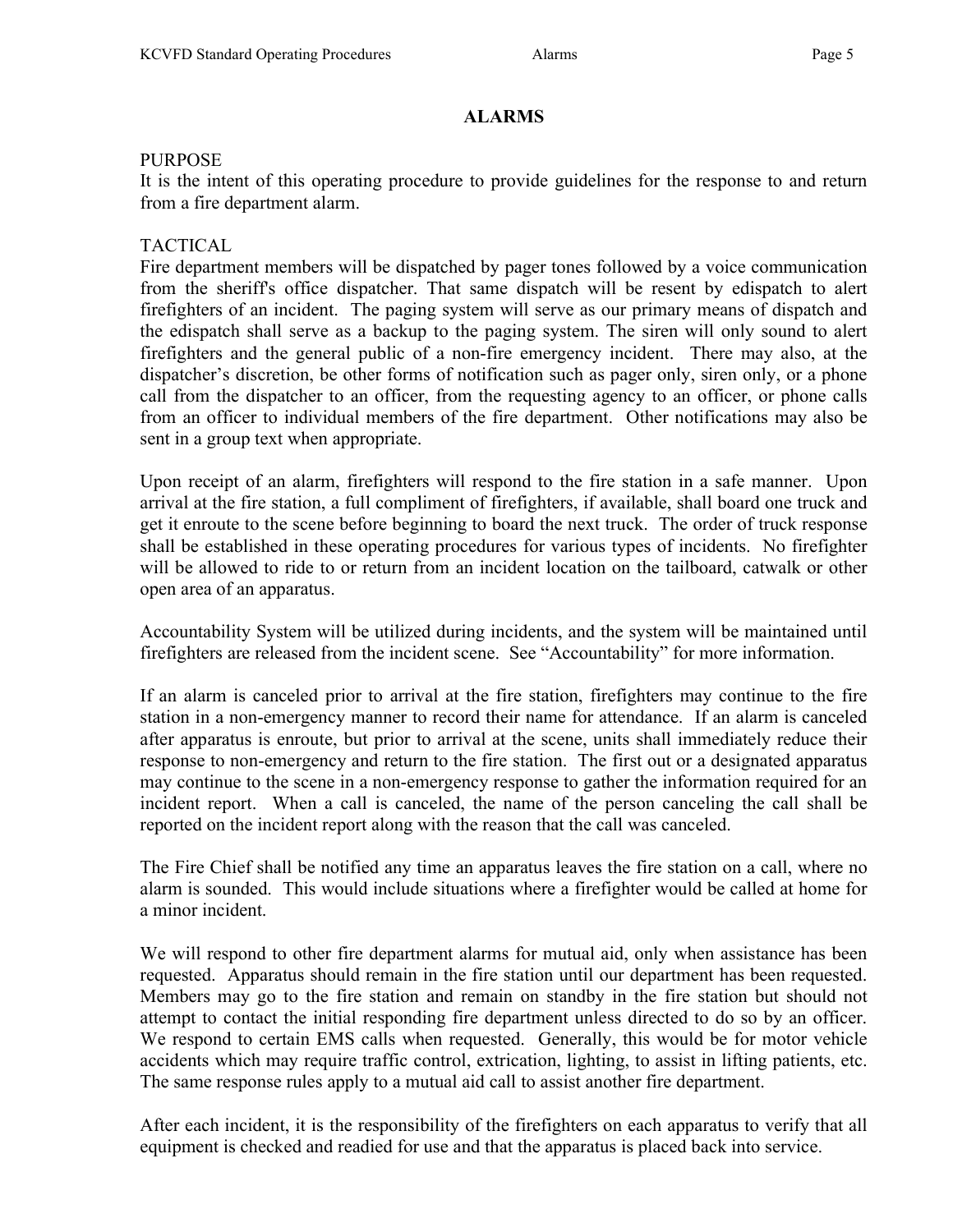### APPARATUS

### RESCUE 1 - RESCUE/EQUIPMENT TRUCK

2004 Pierce/International 4400 2-door DT530 330 hp diesel engine Automatic transmission

The primary purpose of Rescue 1 is to transport equipment to the scene of rescue/extrication incidents, structure fires, or any other incident where this apparatus may be needed. This vehicle is designed to also be used for air supply, scene lighting, rehab services. This vehicle may be used to transport firefighters to an incident if needed. This unit will not be manned by more than 3 firefighters in route to the scene of an incident.

The following is a list of some of the major equipment carried on this apparatus: Air bag set w/controller Air chisel set Air fill station/Cascade system Air tools (impact wrenches and sockets) Chain saw Confined space rescue equipment and tripod w/winch and pulley Cribbing and shoring material (lumber, plywood, step cribbing, and wood blocks) Electric power generator and extension cords and lighting equipment Extrication equipment (power unit, spreader, cutter, rams, chain kit w/boomer) Fire extinguishers (CO2 and dry chemical) First aid kit Flashlights Hand tools (ax, bolt cutter, brooms, shovels, sledge hammer, pry bars, pike pole, squeegee, etc.) Ladders (2 - 24' extension ladders) Rehab equipment (roll out canopy, misting/cooling fans, water coolers) Rope rescue/rappelling equipment SCBA and air cylinders Stokes baskets and backboards Tool box w/hand tools Tow chains Ventilation fans w/ducting Water rescue equipment Winch (9,000 lb. truck mounted/portable electric winch)

### COMMAND VEHICLE

2014 Chevrolet Tahoe - 5.3L engine - 4WD - A/T

The primary purpose of the Command Truck is for the use of the officer in charge to respond to the scene of incidents in order to establish command prior to the arrival of other apparatus. This vehicle may be used to transport firefighters to an incident if needed. This unit will not be manned by more than 5 firefighters in route to the scene of an incident.

The following is a list of some of the major equipment carried on this apparatus: Atmospheric monitor Flashlights Traffic safety vests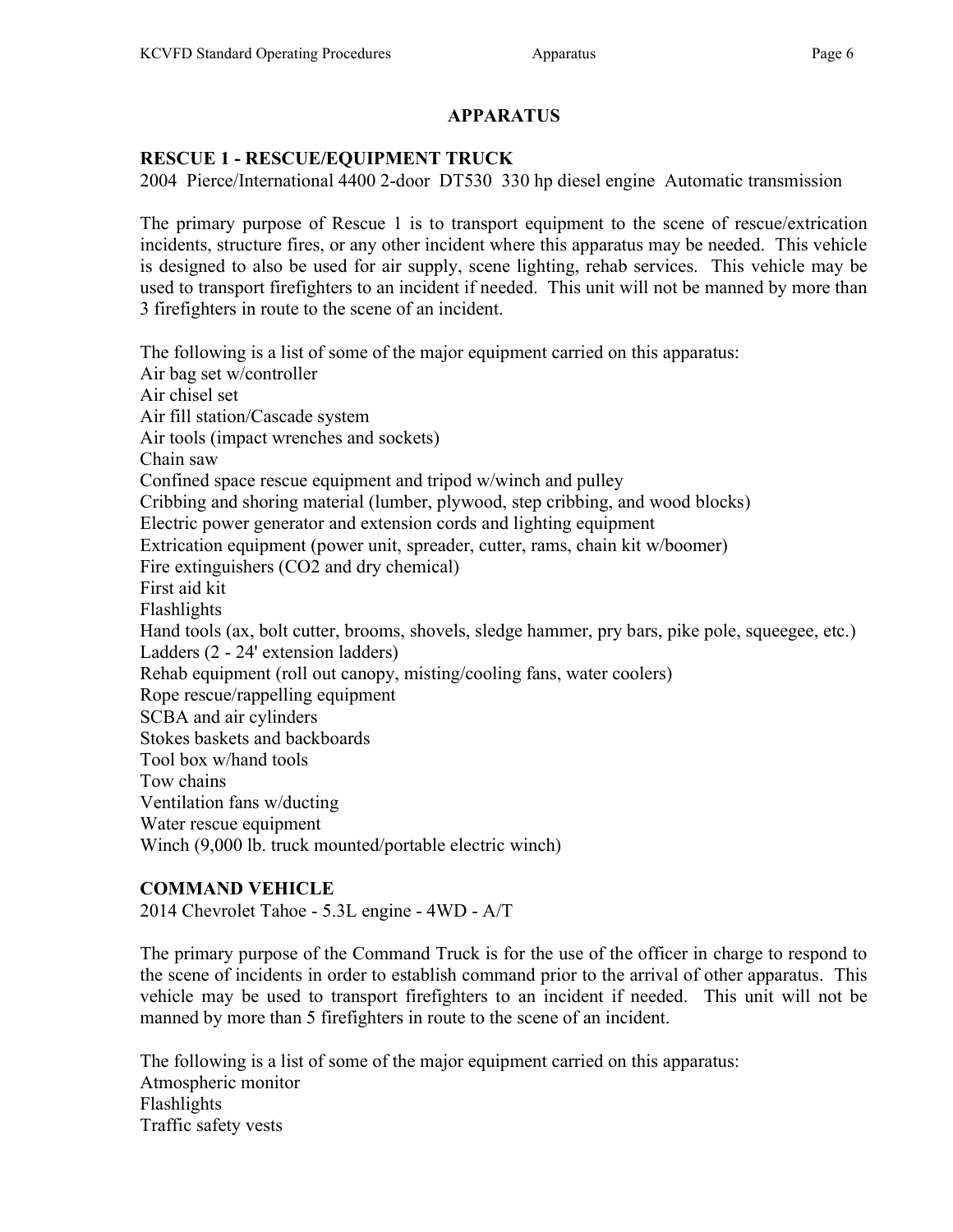## SUPPORT VEHICLE

2015 Chevrolet Silverado 2500 - 6.0L V8 engine - 4WD - A/T

The primary purpose of the Support Vehicle is to pull the Foam Trailer and to be used as a Ground Crew apparatus on wildland fires and is used to transport equipment to the scene of rescue/extrication incident, structure fire, or any other incident where this apparatus may be needed. This vehicle may be used to transport firefighters to an incident if needed. This unit will not be manned by more than 5 firefighters in route to the scene of an incident.

The following is a list of some of the major equipment carried on this apparatus: Flashlights Traffic safety vests Ground cover firefighting tools

### FOAM TRAILER

2012 Hallmark 12 foot tandem axle trailer

The primary purpose of the Foam Trailer is to carry Class B foam, spill cleanup material, and traffic control equipment to the scene of any incident where it may be needed. The foam trailer is to be pulled by the Support Vehicle only, unless unforeseen circumstances prohibit this from being done.

The following is a list of some of the major equipment carried on this apparatus: Class B foam (5 gallon and 55 gallon units) Foam eductors and nozzles Traffic safety cones and cone bars Spill cleanup material and tools

## TANKER 1

2014 International 7500 - DT570 9.3L diesel –  $A/T - 3000$  gallon tank – 500 GPM pump

The primary purpose of this apparatus is to transport additional water to the scene of incidents as needed.

The following is a list of some of the major equipment carried on this apparatus: Hoselines (1 each  $1.5$ " x  $200' - 1$  each  $2.5$ " x  $200' - 500'$  of  $5$ " hose) 3000 gallon folding tank 12 foot Folding ladder Pike poles Floating strainer Suction Hoses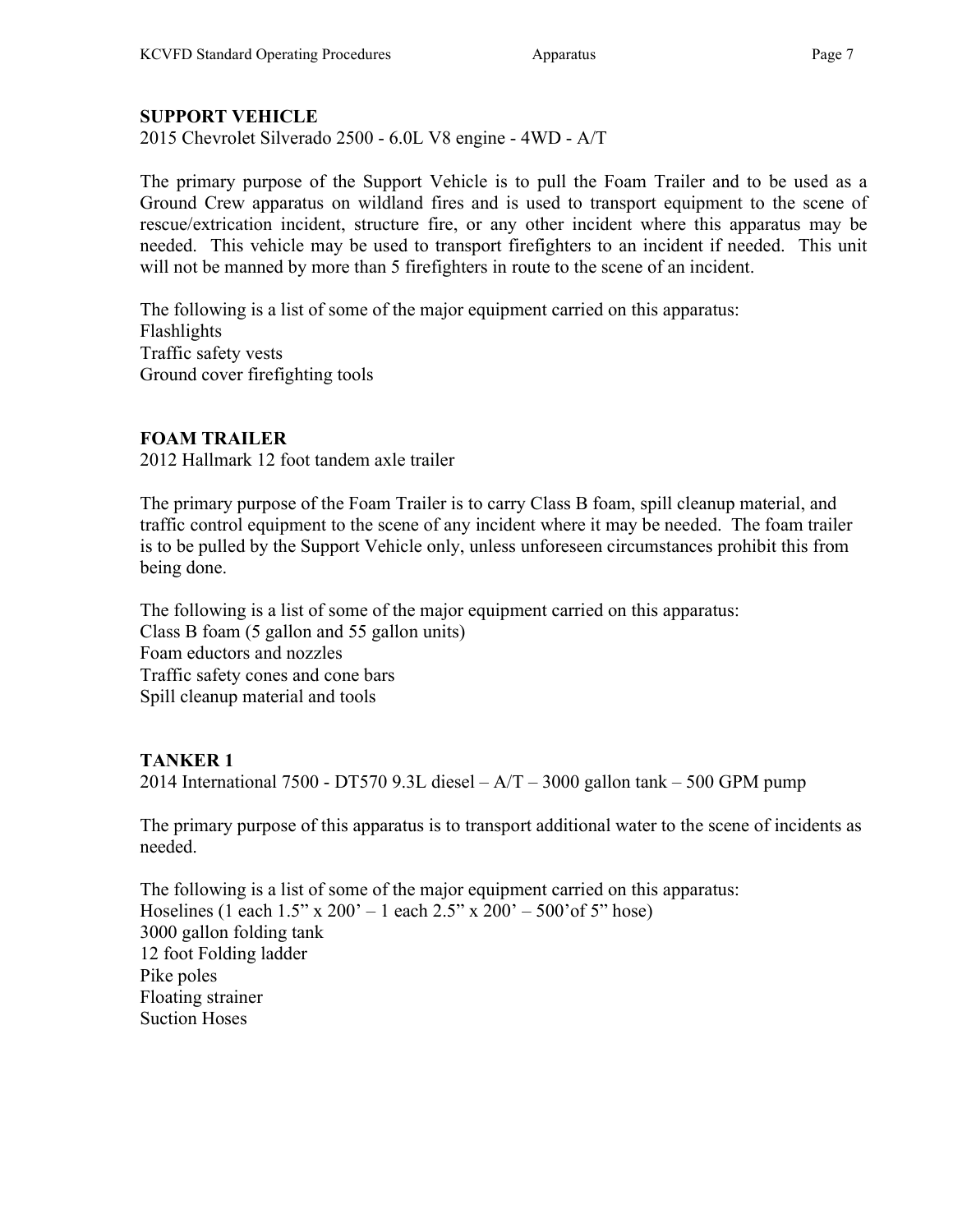### ENGINE 6 – RURAL ENGINE

1997 International 4900 4-door DT530 300 hp diesel engine Automatic transmission 1250 GPM Pump 1000 gallon tank

The primary purpose of Engine 6 is for use as a second out Engine on structure fire inside the city limits, and on calls outside the city limits where an Engine is needed. This Engine is first out on all structure fires outside the city limits.

The following is a list of some of the major equipment carried on this apparatus: AFFF foam and eductors Deck gun and ground base -1000 GPM Electric generator (5000 watt portable) Extension cord reels w/cords Fire extinguishers (CO2 and dry chemical) Flashlights and Lighting equipment (portable and truck mounted) Hand tools (ax, bolt cutter, shovels, pry bar, pike pole, etc.) Hose (1500' - 5" hose, 700' - 2 1/2" hose, 1,000' -1 1/2" hose) Ladders (12' folding, 14' roof, 35' extension) Positive pressure ventilation equipment SCBA and air cylinders Suction hoses and strainer Thermal Imager Tow chain

## ENGINE 7 – CITY ENGINE

2009 Pierce Contender Custom Cab 4-door 350 hp diesel engine Automatic transmission 1250 GPM Pump 1000 gallon tank Class A/Class B foam system

The primary purpose of Engine 7 is for use on structure fire inside the city limits. This Engine is first out on all structure fires inside the city limits.

The following is a list of some of the major equipment carried on this apparatus: AFFF foam and eductors Deck gun and ground base -1000 GPM Electric generator (5000 watt portable) Extension cord reels w/cords Fire extinguishers (CO2 and dry chemical) Flashlights and Lighting equipment (portable and truck mounted) Hand tools (ax, bolt cutter, shovels, pry bar, pike pole, etc.) Hose (1000' - 5" hose, 700' - 2 1/2" hose, 1,000' -1 1/2" hose) Ladders (12' folding, 14' roof, 35' extension) Positive pressure ventilation equipment SCBA and air cylinders Suction hoses and strainer Thermal Imager Tow chain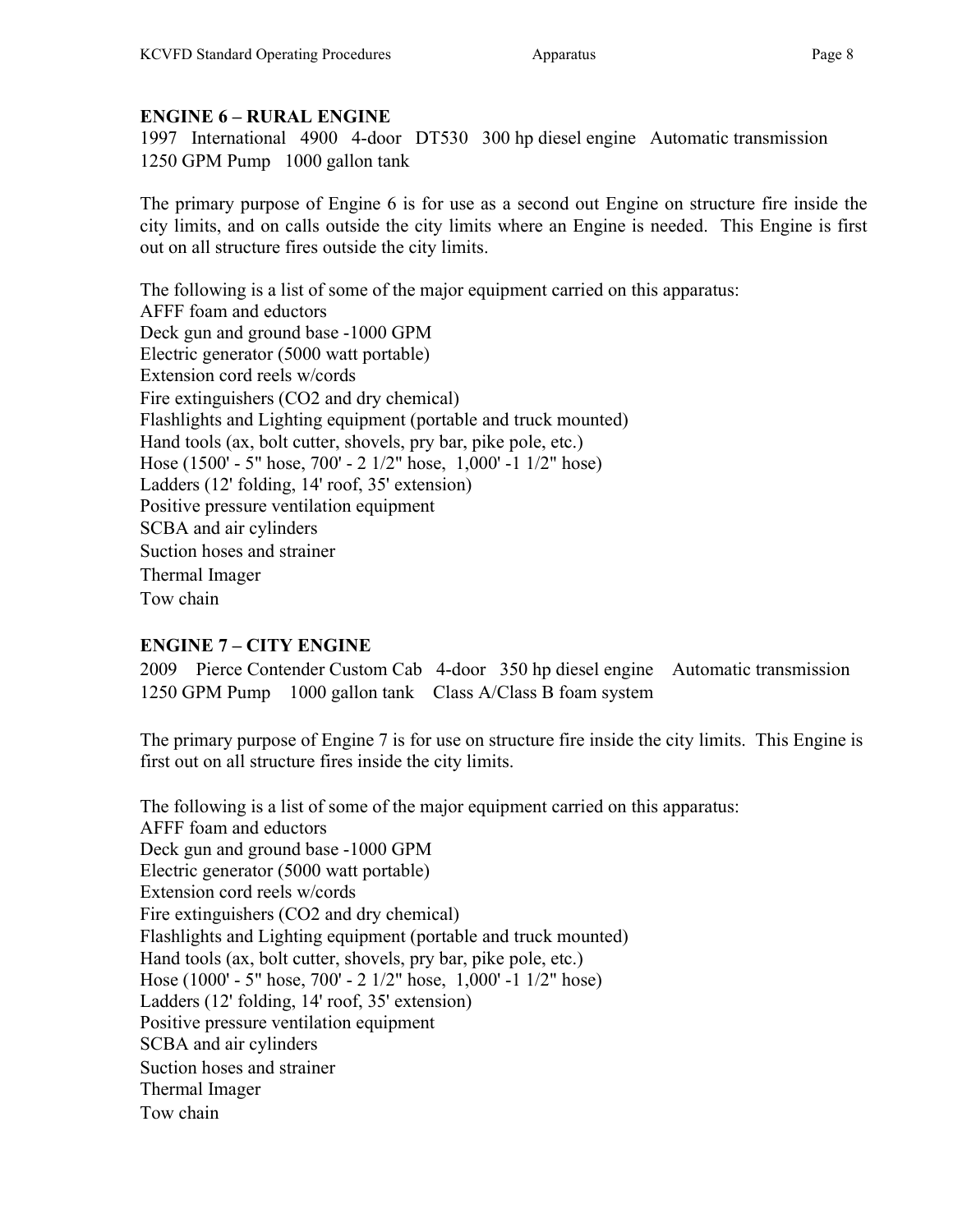## BRUSH 10 – BRUSH TRUCK

1996 International 4800 4WD DT466 210hp diesel A/T 350 GPM pump 1200 gallon tank

The primary purpose of Brush 10 is for grass fire fighting and for transporting water for structure fires. This apparatus is second out on all grass fires.

The following is a list of some of the major equipment carried on this apparatus: Backpack pump can Bee control kit Booster hose reel (100' X 1" red line) Fire extinguisher (Dry chemical) Fire swatters Flashlights Hand tools (ax, bolt cutter, shovels, pry bar, pike pole, etc.) Hose (150' - 1 1/2" pre-connect, 100' - 1 1/2" and 100' - 2 1/2" spare hose) Ladder (20' extension) SCBA and air cylinders Suction hose (2 - 10' X 3" with strainer) Tow chain

# BRUSH 12 – BRUSH TRUCK

2011 Freightliner M-2-106 Cummins ISC 8.3L Diesel A/T 350 GPM pump 1200 gallon tank

The primary purpose of Brush 12 is for grass fire fighting and for transporting water for structure fires. This apparatus is the first out on all grass fires.

The following is a list of some of the major equipment carried on this apparatus: Booster hose reel (100' X 1" red line) El Oso water fitting kit and valve wrenches Fire swatters Flashlights Floating pump Hand tools (ax, bolt cutter, shovels, pry bar, pike pole, etc.) Folding water tank (2100 gallon) Hose (2 each 150' - 1 1/2" pre-connect hoses, and 200' - 2 1/2" spare hose) Ladders (12' folding and 20' extension) Suction hose  $(2 \text{ each } 10' \text{ X } 3''$  with floating strainer) Tow chain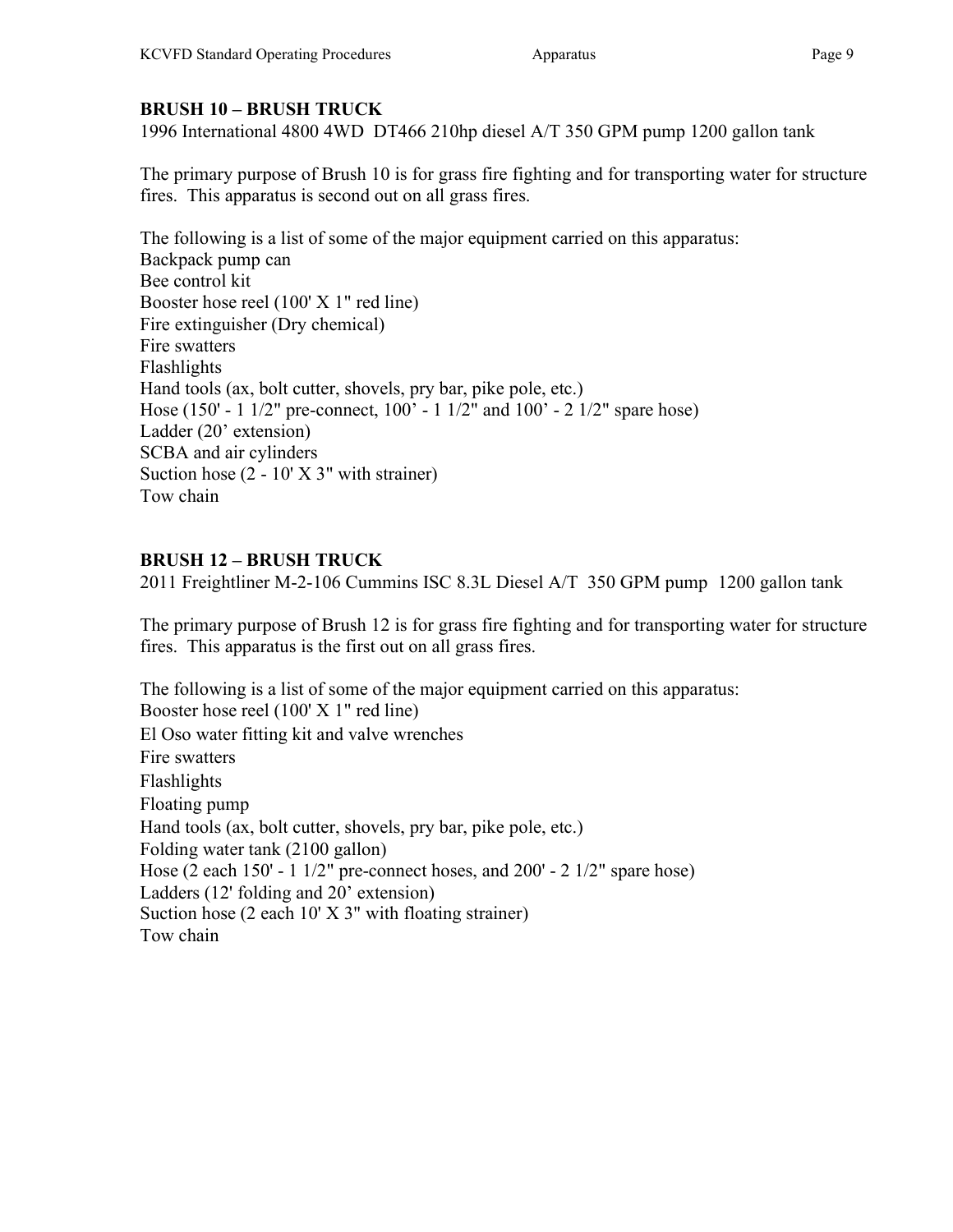### ATMOSPHERIC MONITORING

#### PURPOSE

It is the intent of this operating procedure to provide guidelines for determining when atmospheric monitoring is necessary at an incident scene, to provide guidelines for all personnel involved in making atmospheric measurements, and to establish the highest level of accuracy for atmospheric monitoring instruments. This will allow personnel to operate with the highest level of instrument accuracy and will ensure the highest level of safety for all personnel.

### TACTICAL

It shall be necessary to provide for atmospheric monitoring prior to making entry into any of the following atmospheres:

- Contaminated or oxygen deficient atmospheres.
- Atmospheres which may suddenly become contaminated or oxygen deficient.
- Atmospheres which are suspected of being contaminated or oxygen deficient.
- Any time it may be necessary to render an instrument in a ready state of condition.

Atmospheric monitoring instruments shall be calibrated on a regular basis to ensure the instrument is in proper operating condition. Calibration of instruments shall be done according to manufacturer recommendations and a record of calibration performed on atmospheric monitoring instruments shall be maintained. At any time the instrument does not calibrate correctly, and you cannot resolve the problem, you shall not use the instrument, and you shall report the condition of the instrument to the appropriate person in charge and write the situation on the board.

When performing any atmospheric test, be sure to consider the following:

- The duration of the testing should be for at least the minimum response time of your test instrument as specified by the manufacturer.
- When testing involves vertical decent into the space where the atmosphere may be stratified, testing shall be done at every four (4) feet of descent and four (4) feet to each side of the area where the work will take place.

For confined space entry, the alarm settings must be:

- $\bullet$  O2 low at 19.5%, and O2 enriched at 23.5%
- Flammability alarm set at 10% LEL
- Toxicity carbon monoxide 35 ppm
- Hydrogen sulfide 10 ppm

Be aware that if O2 readings are below 12%, the LEL reading will not be accurate.

### OXYGEN CONCENTRATION

Normal atmosphere has an oxygen level of approximately 20.9 percent. Any level below 19.5% is considered to be oxygen deficient and is hazardous to health. Any level above 23.5% is considered to be oxygen enriched. Although this is not a direct health hazard, it does increase the chance of a fire or explosion and must be avoided. Oxygen levels in the 15 to 19% ranges will decrease ability to work strenuously and impair coordination and the ability to self-rescue. In the 10 to 14% ranges, rescuers will have impaired or poor coordination, perception, and judgment. In the 6 to 10% ranges, rescuers will have mental failure, unconsciousness, and death.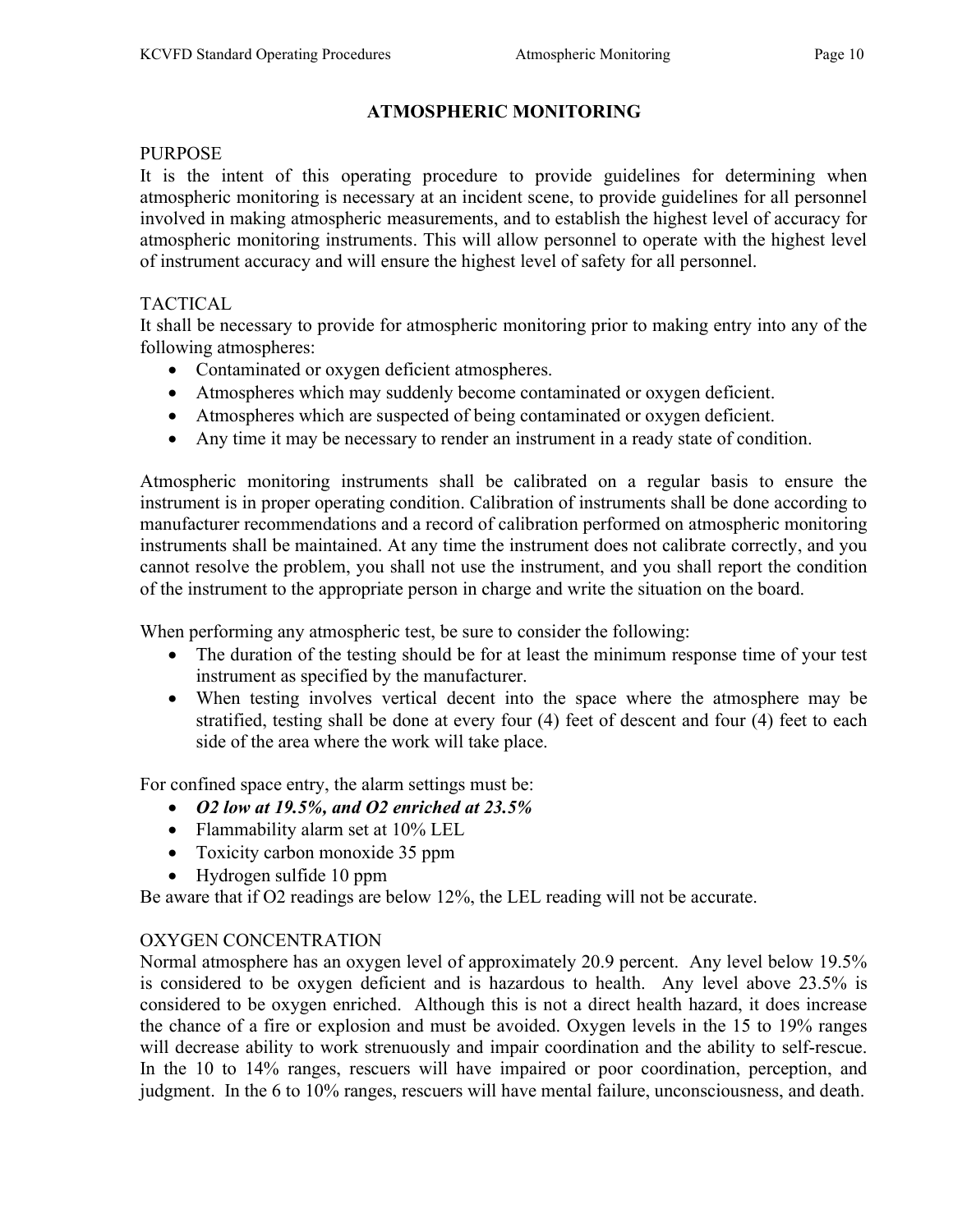#### UPPER AND LOWER EXPLOSIVE LIMITS

Different chemicals have different flammable ranges and these ranges involve two points: the Lower Flammable Limit (LEL) and the Upper Flammable Limit (UEL). Any chemical found between these two points is in a flammable or explosive range, and only requires an ignition source to have combustion.

#### CARBON MONOXIDE

Toxic gases are commonly found in confined spaces. Some of the different toxic gases are chemical asphyxiants, some are irritants, and several share both characteristics. Carbon Monoxide is an odorless and colorless gas that is a chemical asphyxiant. The toxic gas robs the body of oxygen. Carbon Monoxide levels in the 200 to 600 ppm range will produce headache and discomfort in the rescuer. In the 1000 to 15000 ppm range, pounding of the heart, dull headache, dizziness, flashes before the eyes, ringing in the ears, nausea. A one-hour exposure at this level can be dangerous to life. In the 4000 ppm range, the rescuer will face rapid collapse, unconsciousness, and death in a few minutes.

#### HYDROGEN SULFIDE

Hydrogen Sulfide is a chemical asphyxiant. It is a colorless gas that has a distinct odor of rotten eggs and can cause death in a few minutes. A low concentration of Hydrogen Sulfide desensitizes the sense of smell, and high concentrations are flammable. The vapor density is heavier than air, causing it to be at the bottom of confined spaces. Hydrogen Sulfide in the 18 to 15 ppm range is an eye irritant. In the 75 to 150 ppm range is a slight eye and respiratory irritant. In the 150 to 300 ppm range H2S is a significant irritant. Concentrations in the 400 to 600 ppm range for one hour can cause unconsciousness and death. In the 1000 ppm range H2S can be fatal in minutes.

### ATMOSPHERIC TEST EQUIPMENT

Atmospheric test instruments are very sensitive and accurate; however, the best test instruments can not protect your life if they are not functioning properly. Before using any atmospheric testing equipment:

- Examine the case, meter, and attachments for damage or defects.
- Check sampling hoses for obstructions, kinks, holes, or cracks.
- Determine if sampling hose is long enough to sample necessary area.
- Check to see if battery is installed and fully charged.
- Fully understand the operation of the instrument and its alarms.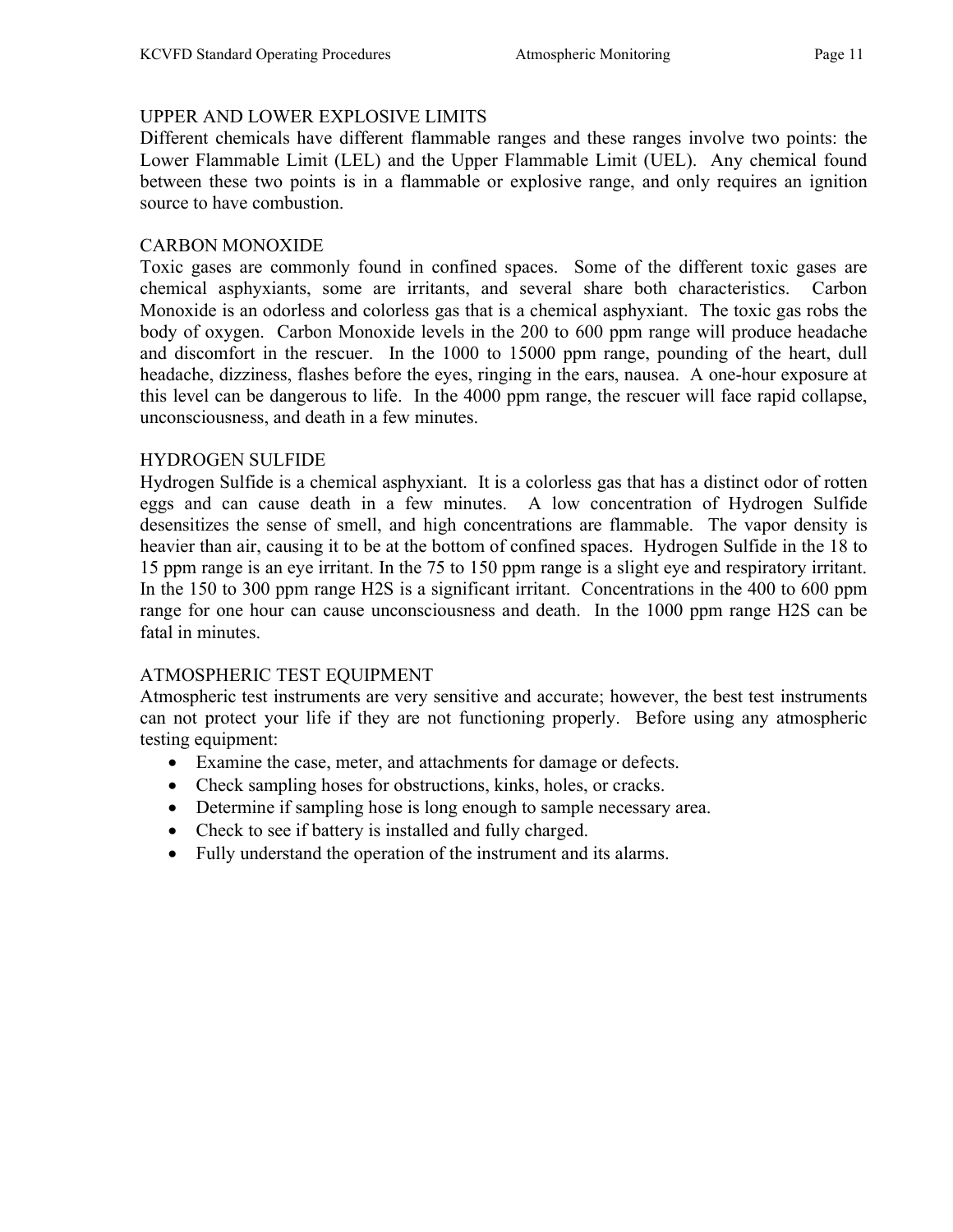# CERTIFICATION PROGRAM

#### PURPOSE

It is the intent of this operating procedure to provide information on training sessions, documentation of training hours, and information on the certification of firefighters.

### TACTICAL

All training sessions of the fire department shall be instructed in a manner that will give each member present the knowledge to define, identify, or demonstrate the objectives outlined in the State Firemen's and Fire Marshal's Association of Texas (SFFMA) Certification Program.

All training sessions will be instructed by persons holding, or under the direct supervision of person(s) holding, at least a Level I Instructors Certification, and/or be approved by the Certification Coordinator and/or the Fire Chief. The instructor must have adequate knowledge of the subject area to be covered.

In no case shall fire scene experience or response to any other type of incident count as training and be credited toward the Certification Program.

Participation in courses outside the fire department will be acceptable for credit in the Certification Program, provided the course is instructed under the guidelines of the Certification Program and approved for credit by the Volunteer Certification Board and/or the Certification Coordinator and the Fire Chief.

It is the duty of the Certification Coordinator to see that all training hours received are reported and to see that these hours are posted toward the appropriate section and level of training in the Certification Program.

Decisions of the Certification Coordinator and Fire Chief are final, provided that they meet the guidelines of the Certification Program.

The Certification Coordinator shall, at the end of each year, be responsible to see that training hours are reported report to the SFFMA for each member.

Upon completion of the hours required for Firefighter I, Firefighter II, or Master Certification, the Certification Coordinator shall submit an application for Certification to the SFFMA and upon successful completion of an approved examination and skills testing, an appropriate certificate of certification will be issued.

For more information on the Certification Program, contact the Certification Coordinator or consult the SFFMA website.

The guidelines and minimum requirements, established by the SFFMA Certification Program board, are subject to change without notice of, or approval by, the membership of the department.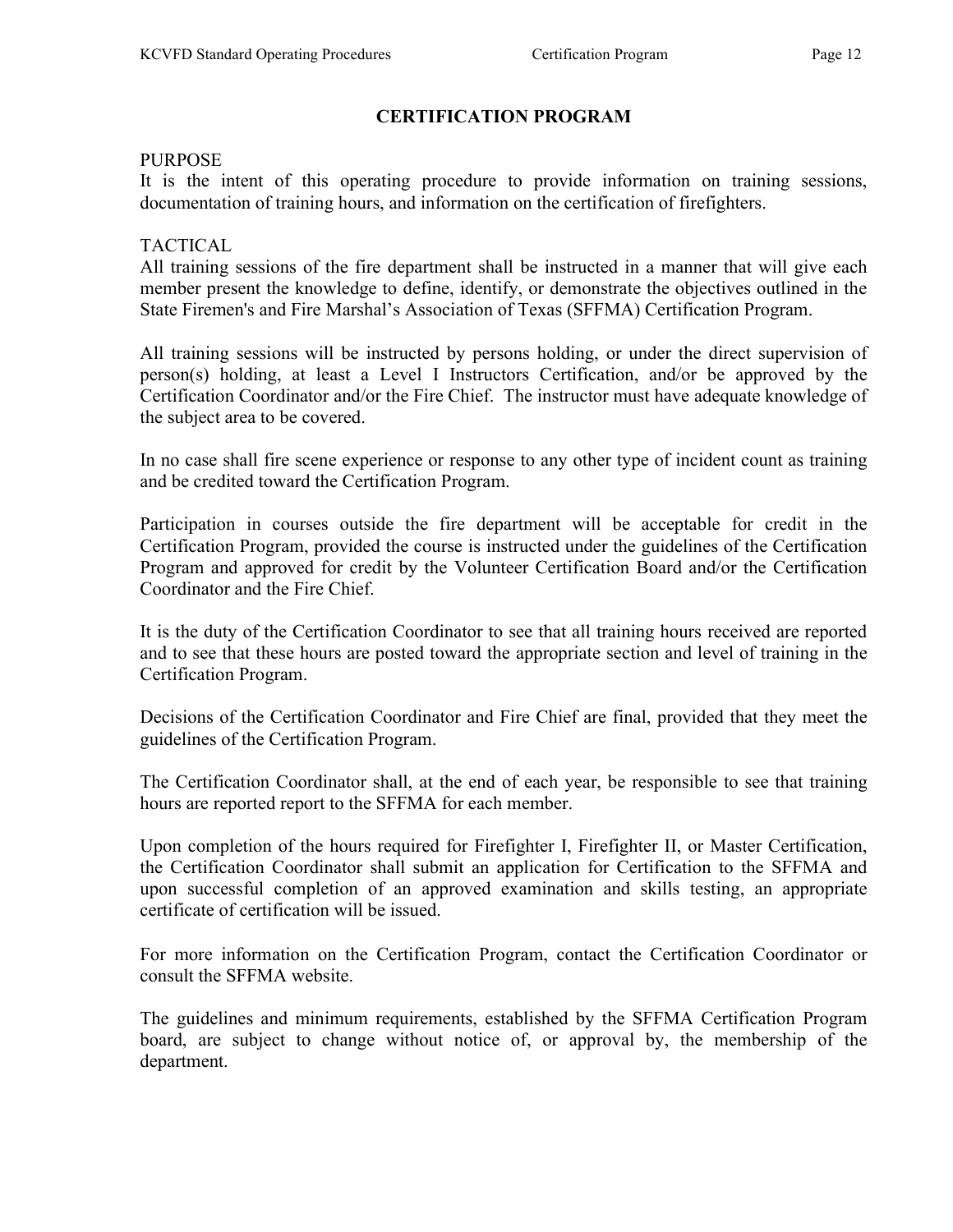### COMMUNICATIONS

#### PURPOSE

It is the intent of this operating procedure to provide guidance on proper communications.

#### TACTICAL

Pagers are issued for alarm purposes only and shall serve as the primary means of alarm notification. Pagers need not be carried at working fires as they may be lost or damaged. Pagers shall not be monitored in public locations.

Two-way radios in each apparatus and officer's vehicle are for fire department use only. Fire ground communication shall be kept strictly to the communications necessary for the incident at hand. Unnecessary communications shall be controlled.

Prior to pulling out of the fire station, apparatus drivers shall verify that their radio is turned on, the volume is turned up, and that the radio is in the scan mode and ready for communication.

All apparatus operators shall report their response times to the sheriff's office dispatcher. When possible, one unit may report times for all applicable units. Example, "All units will be clear of the scene" or "Brush 10 and Brush 12 will be back in the station".

Enroute **Apparatus leaves the fire station enroute to an incident.** On-Scene Apparatus arrives at the scene of an incident. Clear of the Scene Call is completed and apparatus leaves the scene to return to the station. Back in the Station Apparatus is back in the fire station ready for another call.

Before beginning to communicate on a radio, identify the apparatus or the call number of the person that you wish to contact followed by your apparatus or call number. If Brush 10 wanted to contact Brush 12, the proper identification would be as follows: "Brush 12 – Brush10".

Portable two-way radios are issued to command officers under the supervision of the Fire Chief. Officers carrying these units shall bring them when responding to an alarm. Radios will be made available, upon request, to the incident commander or operations officers.

These portable radios are for fire ground use only and are not to be carried and/or monitored in public locations or used by officers to record their individual times. Only the Fire Chief or other incident commander, in the absence of the Fire Chief will report times and verify the incident information prior to arriving at the station.

Clear concise language will be used for all communication purposes. It is important for members to be familiar with the basic 10-code as other emergency providers may be using it.

Two-way radios used by the department are programmed with multiple communications channels. The primary channels for communication will be as follows:

Karnes County Fire/EMS Channel. This is the primary frequency used for communications with the dispatcher while enroute to an incident, at the scene, and upon return to the station. Communications on this channel will be limited to only that which is necessary for the incident at hand. During incidents where large amounts of communications are required on scene, the incident commander may require units to go to "VFIRE 21" for fire ground communications.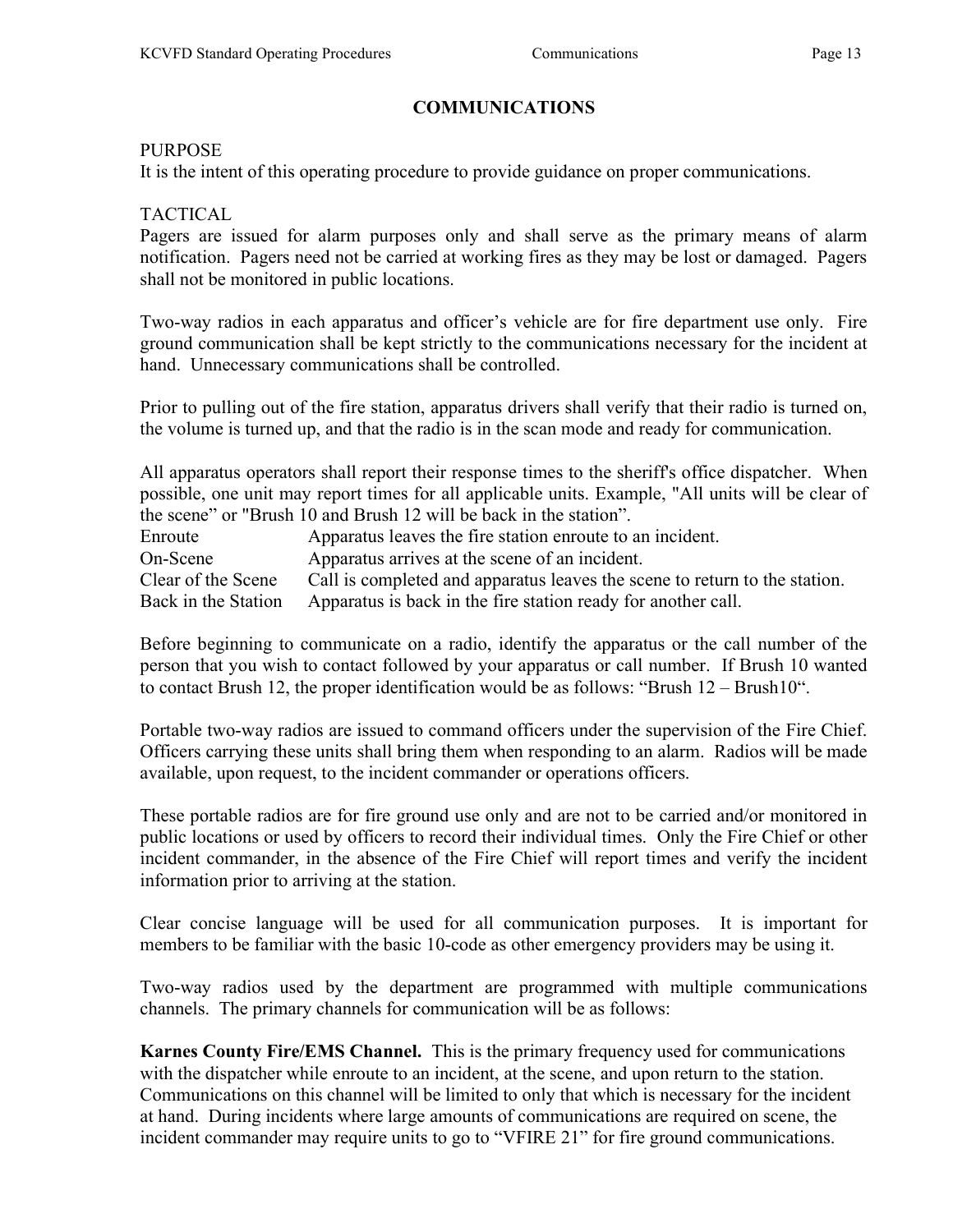VFIRE 21. This channel is a state-wide fire ground and fire mutual aid channel that will be used for fire ground communications and for communications between units responding to and returning from alarms. All responding units, after notifying dispatch of on scene, will move to VFRIE 21 for on scene operations.

There are numerous other channels of communication that are identified on the radio face panel that may be utilized during an incident, including for surrounding counties. The incident commander will determine the working channel of an incident.

Pagers and radios used in a manner not consistent with department policy may be reissued to other members.

During alarms, training sessions, meetings, or other fire department related activities, all radio or non-radio communications shall be clear and concise and shall be in English for all members to understand. In accordance with FCC regulations all radio communications shall be in English.

The department will use the following unit numbers:

 800 - Fire station base station 801 - Fire Chief 802 - Assistant Fire Chief 803 - Captain 804 – Lieutenant 809 - Fire Marshal Brush 10 - IH 4X4 Brush Truck Brush 12 – Freightliner 4X4 Brush Truck Command – Command Unit Engine 6 - Rural Engine Engine 7 - City Engine Rescue 1 - Rescue/equipment vehicle Support 1 – Support pickup Tanker  $1 - 3000$  gallon water transport truck

Firefighters' individual member numbers will only be used when not assigned to an apparatus. Example "827". Any time a firefighter is assigned to a particular apparatus they will use the number of the apparatus. This is to let others know what units are enroute. If a firefighter should use their own member number while responding in an apparatus instead of the apparatus number (example: "827 is enroute" instead of "Brush 12 is enroute) other firefighters may not know what truck is enroute to the scene.

Incident command shall be established at all incidents. The incident commander will identify his call number, the incident identifier and command post location. (IE 801 establishing Training Field Command located in the classroom). In most cases, communications with the dispatcher or other officials on the scene will be through the incident commander. Calls which are obviously not yours should be answered only by the incident commander if available. This is not intended to inhibit fire ground communications, but rather to enhance the chain of command.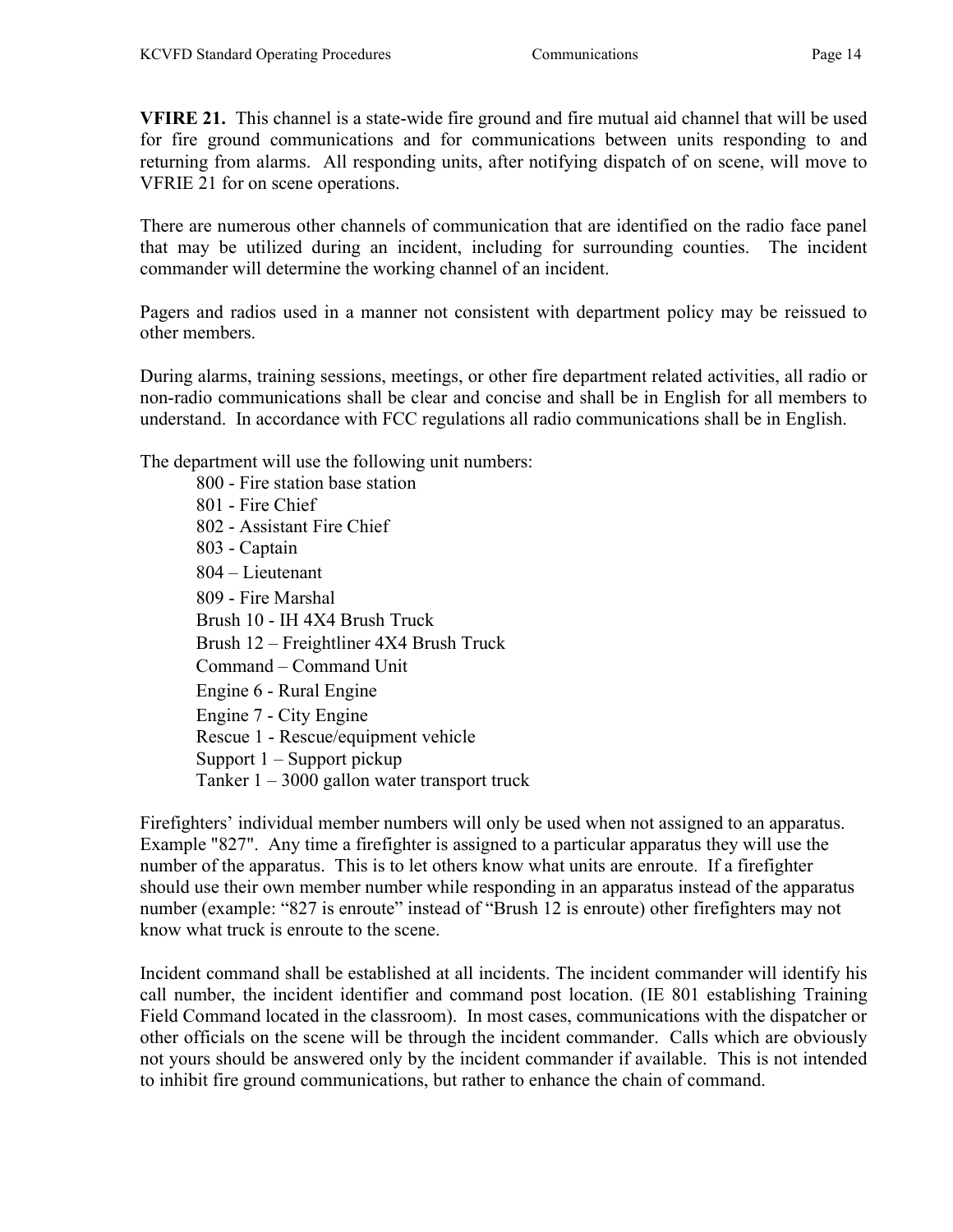The radio message "May-Day" will be used by firefighters to report their status as being lost, trapped, or injured and needing rescue. Any member may use "May-Day" to report a lost firefighter. Any report of "May-Day" will receive priority radio traffic. The term "May-Day" will be reserved only to report lost, trapped, or injured firefighters. The term "emergency traffic" will be used to report all other emergencies. The orange button on radios is an emergency button that will emit emergency notification tones over the radio and will hold the microphone open for a short period of time for emergency communication needs. See "May-Day" for more information.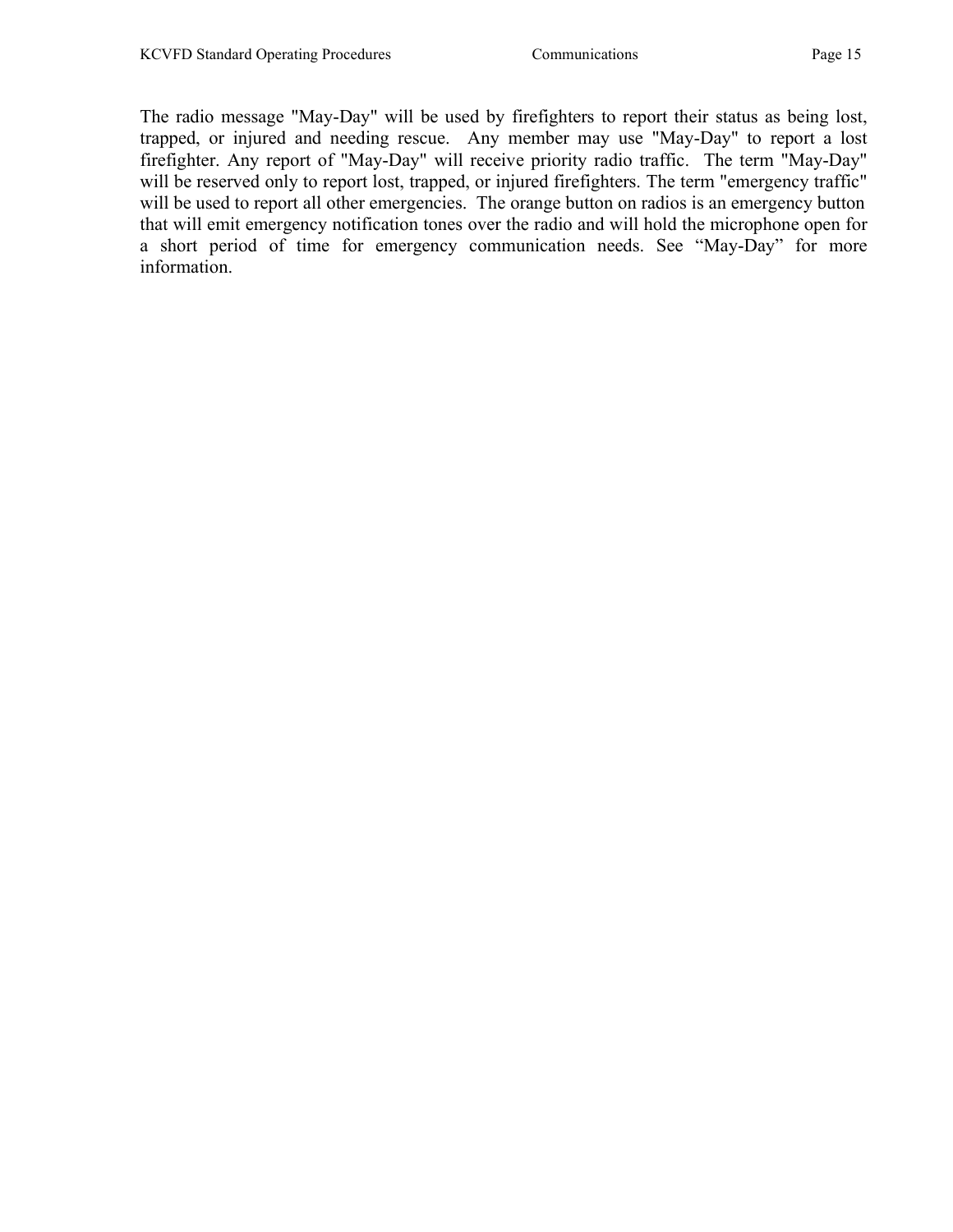#### CONCEALED SPACES

#### PURPOSE

It is the intent of this operating procedure to provide guidance in the overhaul and extinguishment of fires in concealed spaces.

#### TACTICAL

At any incident where the interior finish has been damaged by fire, the walls and/or ceiling will need to be opened to determine if the fire has extended into concealed structural spaces. Firefighters will be assigned to check for extension above and around the fire area. Walls, framed out spaces, pipe chases, and other vertical avenues of fire travel will be thoroughly examined to determine the extent of fire travel.

Overhaul should initially be limited to that action required insuring complete extinguishment. It may be necessary to interrupt the overhaul process to perform an investigation of the fire cause and origin. When performing overhaul operations, personnel must wear protective clothing and SCBA.

Both the incident commander and crew leaders must anticipate fire extension into concealed spaces and take action to confine the fire. When there is any doubt regarding the involvement of a concealed space, open it up quickly. If extension is found, quickly move ahead of the fire travel and open up the area. Confinement and extinguishment are based on getting ahead of the fire.

A thermal imaging camera may be used to assist in locating fires in concealed spaces. See "Thermal Imaging" for more information.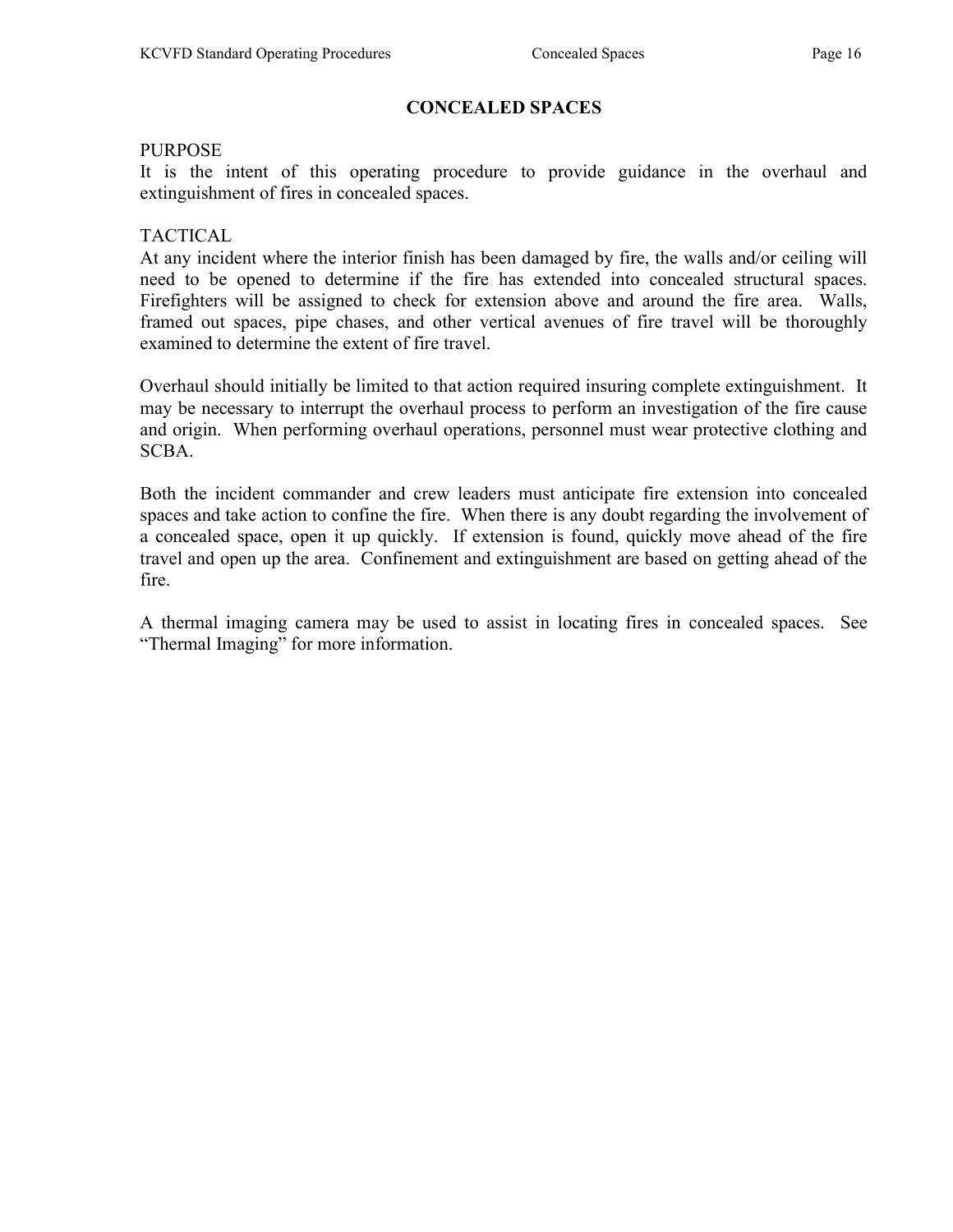### CONFINED SPACE INCIDENTS

#### PURPOSE

The intent of this operating procedure is to establish guidelines for the handling of incidents in which firefighters will be working in a confined space. A confined space is any enclosed area with a somewhat restricted access due to the configuration of the space. A confined space may have a toxic, explosive, or oxygen-deficient atmosphere and may involve injured persons, persons asphyxiated or overcome by toxic substances, cave-ins or fires occurring within the space. Any time this department is called to an incident, in which firefighters will be working in a confined space, the firefighters will enter the area only after all possible hazards have been identified.

#### TACTICAL

### PHASE I – ARRIVE ON-SCENE. TAKE COMMAND. SIZE-UP.

- I. THE PRIMARY ASSESSMENT
	- A. Command should attempt to secure a responsible party or a witness to determine exactly what happened.
	- B. An immediate assessment of the hazards present to rescuers should be done.
	- C. If no witness is present, look for clues at the scene that may indicate what happened.
	- D. An assessment of the victim(s) should be done.
	- E. Command should determine how many victims have been affected.
	- F. Command should determine how long the victims have been down, the mechanism of injury, and the survivability profile of the victim.
	- G. Command must quickly determine whether the operation will be a rescue or a recovery.
	- H. Establish communications with the victim as soon as possible.
	- I. Locate the confined space permit and all other information about the space.

### II. THE SECONDARY ASSESSMENT

- A. The Confined Space
	- 1. Command should determine the type of confined space.
	- 2. Determine the type of products stored in the space.
	- 3. Identify what known hazards are present; mechanical, electrical, etc.
	- 4. Identify the location and number of victims affected.
	- 5. Diagram of confined space, including entry and egress locations.
	- 6. Determine the structural stability of the confined space.
	- 7. Conduct a hazardous material size-up.
- B. On-Scene Personnel and Equipment
	- 1. Command should determine if there are an adequate number of trained personnel on scene to do the rescue/recovery.
	- 2. Command should consider the effect of temperature extremes on personnel, and consider early rotation of personnel operating on scene.
	- 3. Command should consider if the proper equipment is on-scene to complete the operation. This includes, but is not limited to:
		- a. Atmospheric monitoring equipment.
		- b. Explosion proof lighting.
		- c. Explosion proof communications.
		- d. Supplied air breathing apparatus or remote air and cascade system.
		- e. Victim removal systems/equipment.
		- f. Ventilation equipment with necessary duct work.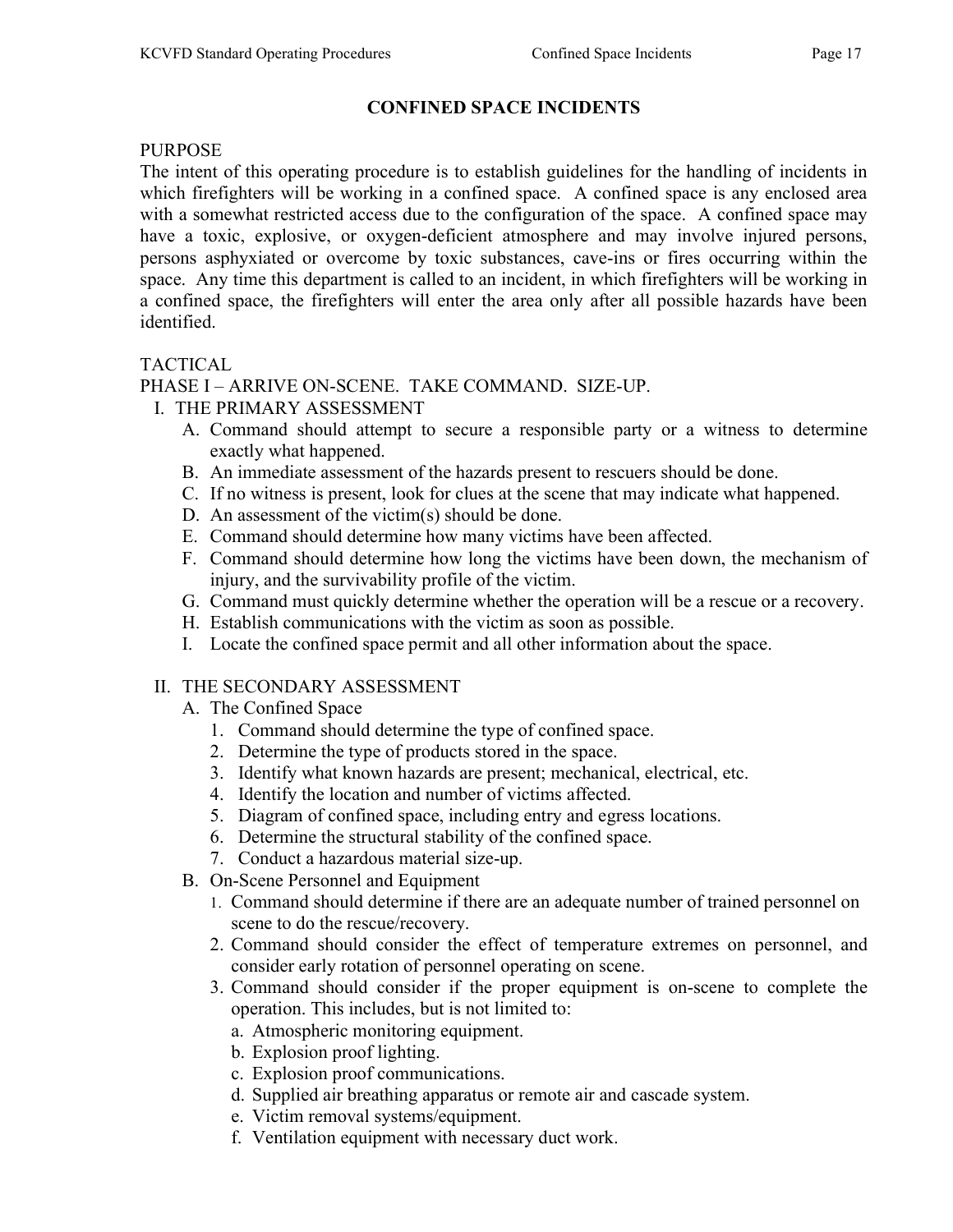# PHASE II – PRE-ENTRY OPERATIONS.

- I. MAKE THE INCIDENT AREA SAFE
	- A. Establish a perimeter. The size of the perimeter should be dictated by the atmospheric conditions, wind direction, structural stability, etc.
	- B. Stop all unnecessary traffic in the area.
	- C. Assure that vehicles parked downwind from incident are not running.
	- D. Establish ventilation to area if necessary.
	- E. Assign Safety and/or Rehab Sectors.
	- F. Activate Accountability System and appoint Accountability Officer.
- II. MAKE THE RESCUE AREA SAFE
	- A. Command shall assign a Hazard Sector to determine exactly what hazards and products are within the confined space.
	- B. The Hazard Sector shall do atmospheric testing in the space to determine oxygen level, flammability, and toxicity. Based on readings, the Hazard Sector shall advise Command of the proper level of personal protective equipment. Any instruments used to monitor the confined space shall have:
		- 1. An audio-alarm.
		- 2. Be calibrated to 10% of the LEL of the calibrated gas.
		- 3. Have the audio-alarm set at:
			- O2 low at 19.5%, and O2 enriched at 23.5%
			- flammability alarm set at 10% LEL
			- toxicity carbon monoxide 35 ppm
			- hydrogen sulfide 10 ppm
		- 4. Any O2 readings below 12%, Command should recognize that the LEL reading will not be accurate.
		- 5. Hazard Sector shall give Command atmosphere readings every 5 minutes.
	- C. The Hazard and Ventilation Sectors are extremely important parts of a confined space operation and shall be staffed by personnel with a thorough knowledge of atmospheric monitoring and ventilation technique.
	- D. Utilities, including electrical, gas, and water should be secured and locked/tagged out. If it is not possible to lock/tag out, the Safety Sector shall post a guard to assure that the utilities are not turned on during the operation.
	- E. Any product that is in or flowing in the confined space must be secured and blanked off if possible. The space may need to be drained of any product prior to entry.
	- F. Any manufacturing or processing equipment must be shut down prior to entry. If possible, all equipment should be locked/tagged out and brought to a zero energy state.
	- G. The structural stability of the confined space should be evaluated. If there is a potential for collapse, measures must be taken to assure the structural stability of the space.

# III. VENTILATION

- A. Assign a Ventilation Sector to establish the proper ventilation of the confined space.
- B. The Ventilation Sector should consult with the Safety Sector and Hazard Sector to determine the proper type of ventilation for the space.
- C. The Ventilation Sector must consider the effects on the atmosphere that positive or negative pressure ventilation will have (i.e., increase or decrease flammability of atmosphere). It could require both positive and negative ventilation (pushing and pulling). This will be based on the vapor density or molecular weight of the product.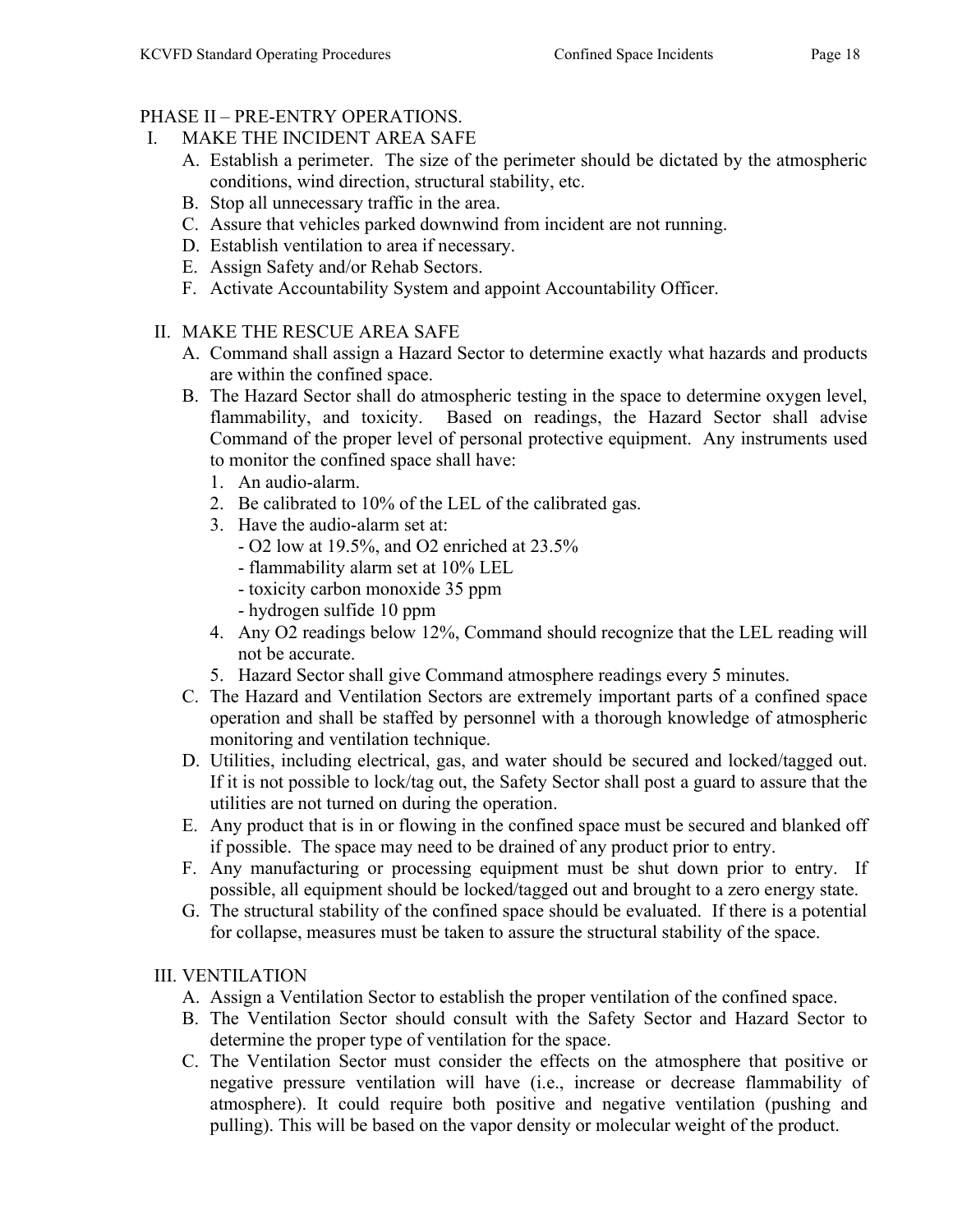D. The Ventilation Sector may consider negative pressure ventilation if there is only one entry point. Atmospheric monitoring will be required to ensure a non-explosive environment is present in the exhausted vapor area. The Ventilation Sector must also consider the effects the exhaust is having on the operation.

### PHASE III – ENTRY OPERATIONS. VICTIM REMOVAL.

### I. SELECTION OF PERSONNEL

- A. The proper personnel shall be selected to make entry into the confined space. A minimum of two persons shall be assigned to make entry. All personnel on the entry team shall have vital signs taken and recorded prior to entry, if time permits.
- B. Command shall assign a Rescue Sector. The Rescue Sector shall provide a minimum 2:1 ratio of personnel outside the confined space to support personnel inside. This shall include a standby rescue team with a 1:1 ratio to provide immediate assistance to personnel in the confined space.
- C. All entry and back-up personnel shall be properly trained in confined space rescue procedures and capable of carrying out the rescue/recovery.
- D. An Extrication Sector shall be assigned to conduct the entry into the confined space.
- E. A thermal imaging device may be used to assist in locating victims in a confined space.

### II. SELECTION OF PERSONAL PROTECTIVE EQUIPMENT

- A. The proper level of personal protective equipment shall be worn by all entry and backup personnel. This shall include helmet, gloves, proper footwear, goggles, turnouts or appropriate clothing, and a rescue harness.
- B. All entry and back-up personnel shall wear SCBA into the confined space and shall not remove their SCBA while in the confined space.
- C. Firefighters may remove their SCBA tank from their back in order to maneuver through a tight space so long as they keep their facemask in place and remain on air.
- D. Entry personnel shall have a rescue harness on prior to entry and shall use personal air monitoring devices that monitor flammability and O2 as a minimum.

### III. COMMUNICATION AND LIGHTING

- A. If the confined space has a flammable atmosphere, entry personnel should have intrinsically safe communication equipment. If this equipment is not available, the Extrication Sector may decide to use a tag line for communication or a message relay person. Remember that these are hazardous atmospheres until proven otherwise.
- B. If the entry team is entering a dark confined space, ensure that the proper type of lighting is used. If explosion proof lighting is not available, then cyalume type lights must be used by the entry team.
- C. If an incident escalates to the point that the safety of personnel may be in jeopardy and it is necessary to immediately evacuate the confined space, an IMMEDIATE RETREAT signal consisting of the high/low audible signal from a siren followed by short blasts of the air horn will be sounded until the space is evacuated. This is an immediate evacuation of personnel only and all equipment shall be left behind.

### IV. ORIENTATION OF CONFINED SPACE

A. Prior to entry into the confined space, the Extrication Sector, with the help of the responsible party, should obtain a blueprint or diagram of the space. All entry and backup personnel should be made aware of the layout of the space to be entered.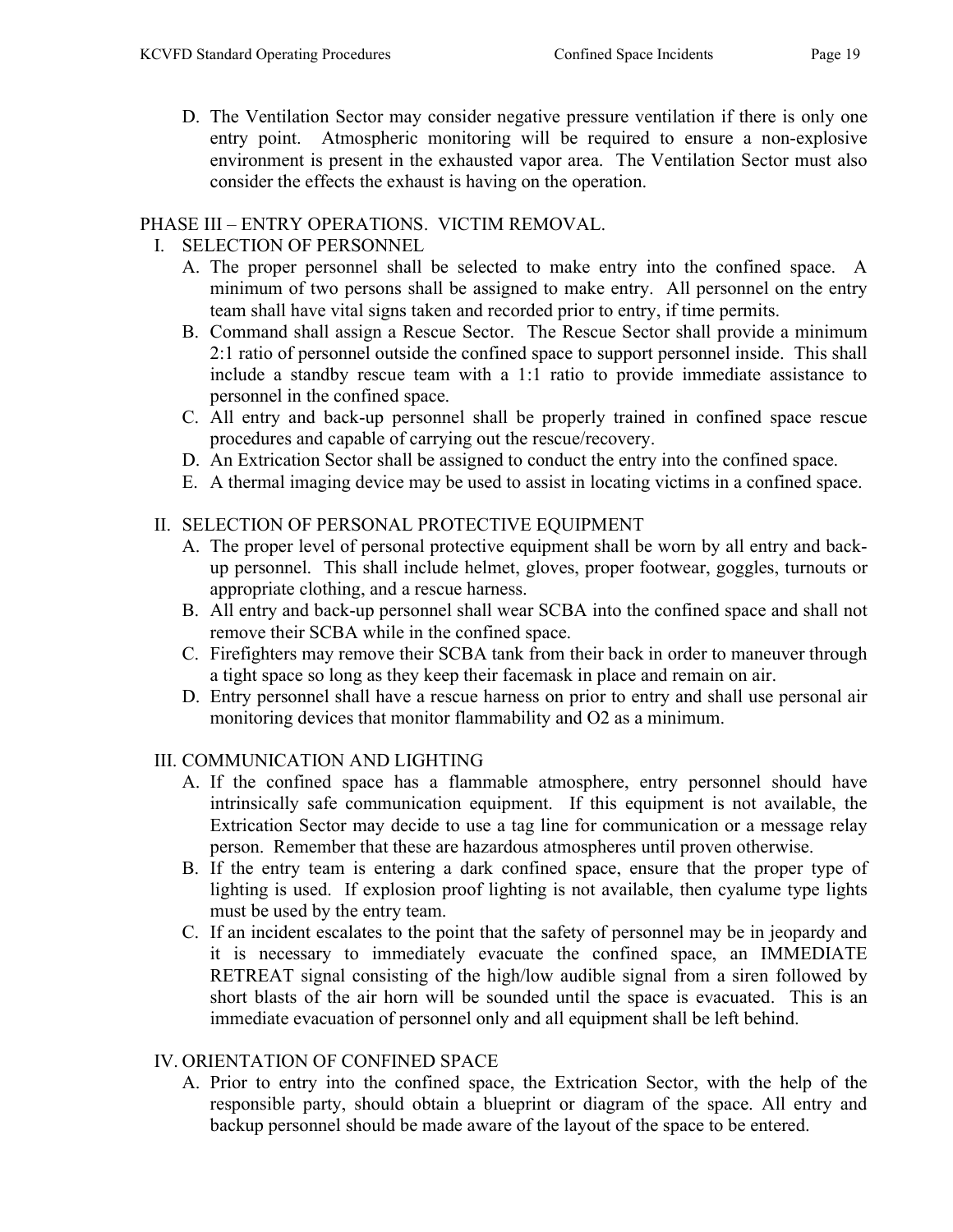- B. All entry and back-up personnel, Command and Safety shall be made aware of the action plan and the back-up plan prior to entry.
- C. Rescuer tag lines may or may not be appropriate in the confined space, depending on the specific layout. It could be an entanglement hazard.

### V. VICTIM REMOVAL EQUIPMENT

- A. If possible, the entry team should bring a supply of breathable air for the victim.
- B. Pure oxygen shall not be used in a confined space that has a potentially flammable atmosphere. Rescuers should not remove their breathing apparatus and give it to the victim.

#### VI. ASSESSING CONDITION OF VICTIM

- A. Upon reaching the victim, entry personnel should do an immediate primary survey of the victim. If appropriate, treatment should be started immediately.
- B. A quick but thorough secondary assessment of the victim should be done. If time permits, entry personnel should attempt to treat serious injuries prior to removal.
- C. If indicated, complete C-spine precautions should be administered.
- D. Encouraged to wear the appropriate breathing apparatus, if conscious.
- E. After treatment of immediate life-threatening injuries, the victim(s) should be packaged for removal from the space. This may include using a backboard, stokes basket, sked board, or some other similar device designed for extrication.
- F. Prior to removal from the space, the entry team should secure any loose webbing, buckles, straps, or any other device that may hinder the extrication process.

### VII. VICTIM REMOVAL SYSTEM

- A. Prior to removal of the victim, the entry team should determine the appropriate method of extrication. This may include a vertical or horizontal haul system constructed of ropes, pulleys, and other hardware, with a minimum of a 2:1 mechanical advantage.
- B. As a general rule, entry personnel should never allow the victim between the rescuer and the point of egress.

### VIII. TRANSFER TO TREATMENT SECTOR

- A. Immediately after reaching the point of egress, entry personnel shall transfer the victim to treatment personnel.
- B. ALS level examination should be conducted on the victim.
- C. If the victim is contaminated from product inside the space, a Decontamination Sector shall be set up and used prior to transport of victim.

### PHASE IV. TERMINATION.

- I. PREPARATION FOR TERMINATION
	- A. Personnel accountability.
	- B. Remove tools and equipment used for rescue/recovery.
	- C. If entry personnel and/or equipment have been contaminated during the rescue/recovery, proper decontamination procedures shall be followed.
	- D. Secure the scene. Prior to turning the property back over to the responsible party, one final reading of atmospheres shall be taken and recorded.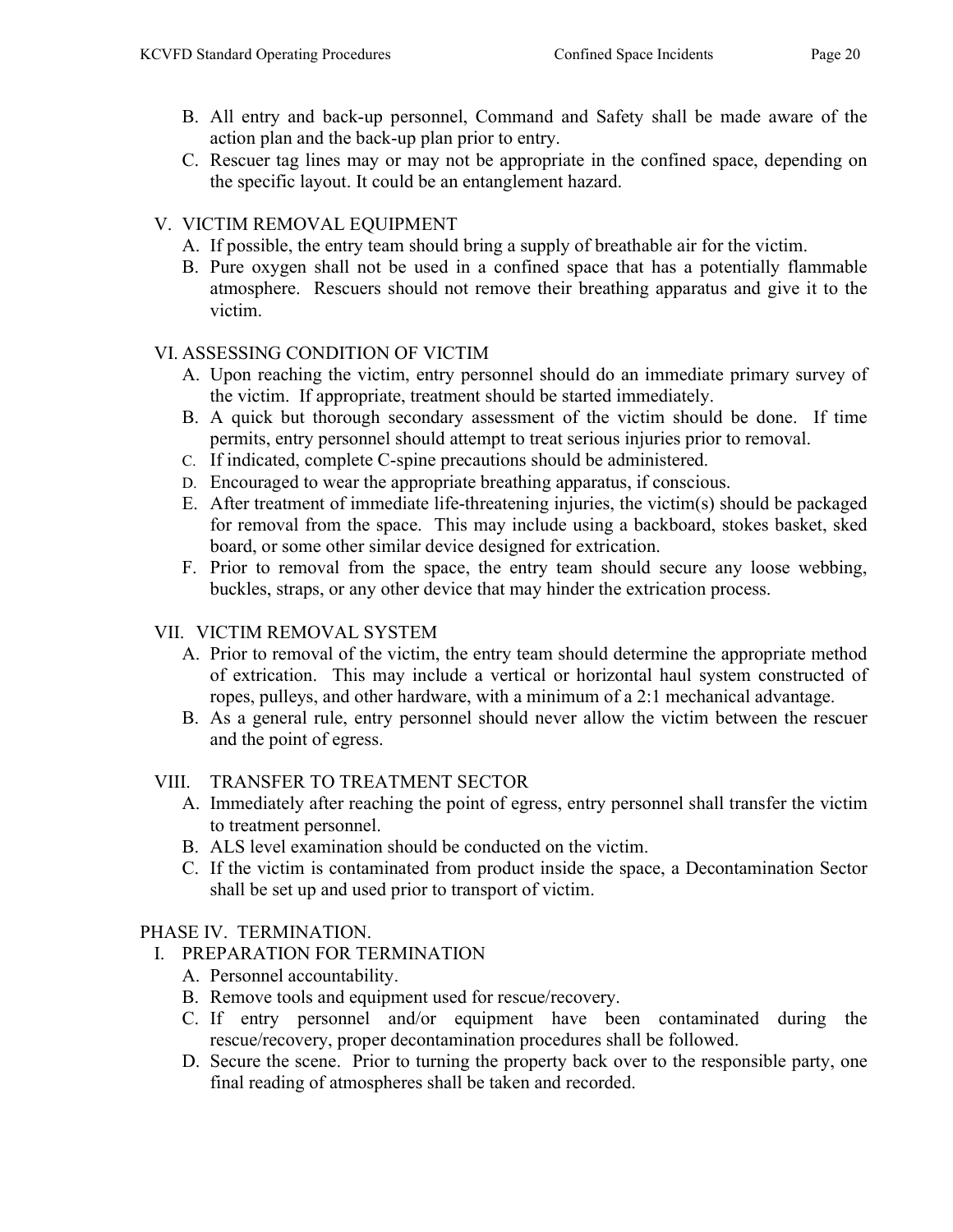### DEFINITIONS

ACCOUNTABILITY: A system whereby the incident commander can better track emergency service personnel on the scene at all times in order to know who went into a scene or structure and who came out.

AFFF (AQUEOUS FILM FORMING FOAM): An extinguishing agent and vapor suppressant used to extinguish Class C, combustible liquid fires, because it floats on the surface of the liquid involved in the fire. Foam is effective in extinguishing and preventing fires in the following ways: Smothering: Preventing air and flammable vapors from combining.

Separating: Intervening between the fuel and the fire.

Cooling: Lowering the temperature of the fuel and adjacent surfaces.

Suppressing: Preventing the release of flammable vapors.

AFFF/ATC (ALCOHOL TYPE CONCENTRATE): A type of AFFF used on polar solvents such as alcohol, acetone, lacquer thinner, ketones, esters, and acids.

AIR BAG SYSTEM: An inflatable envelope type device that may be inserted between the ground and an object and then inflated to lift the object. It can also be used to separate objects. Depending on the size of the bag, it may have lifting capabilities in excess of 25 tons.

AIR CHISEL: An air powered chisel type cutting device used to cut open light weight sheet metal such as that used on auto or bus bodies or metal buildings.

ALARM: Any signal indicating the need for emergency fire service response.

APPARATUS: Any fire department emergency vehicle or group of vehicles used in fire suppression or other emergency situations.

APPLIANCE: A generic term applied to any nozzle, wye, siamese, deluge monitor or other piece of hardware used in conjunction with fire hose for the purpose of delivering water.

ATMOSPHERIC MONITOR: A device used to monitor the condition of the environment in which emergency service personnel work. This is especially useful for confined spaces and incidents involving flammable or combustible liquids.

ATTACK LINES: Hose lines or fire streams used to attack, contain, or prevent the spread of fire.

ATTACK PUMPER: The pumper that is positioned at the fire scene and is directly supplying attack lines.

BACKBOARD: A device used to restrict the movement of victims suspected of having any injuries that would require a victim to be transported without movement of the injured area.

BACKDRAFT: An explosion caused by an extremely rapid ignition and burning of heated gases within a confined area, usually after a sudden inrush of air, as when a door is opened. The degree of explosive force depends on such variables as the amount and speed of air that reaches the fire area and the amount of gaseous fuel present.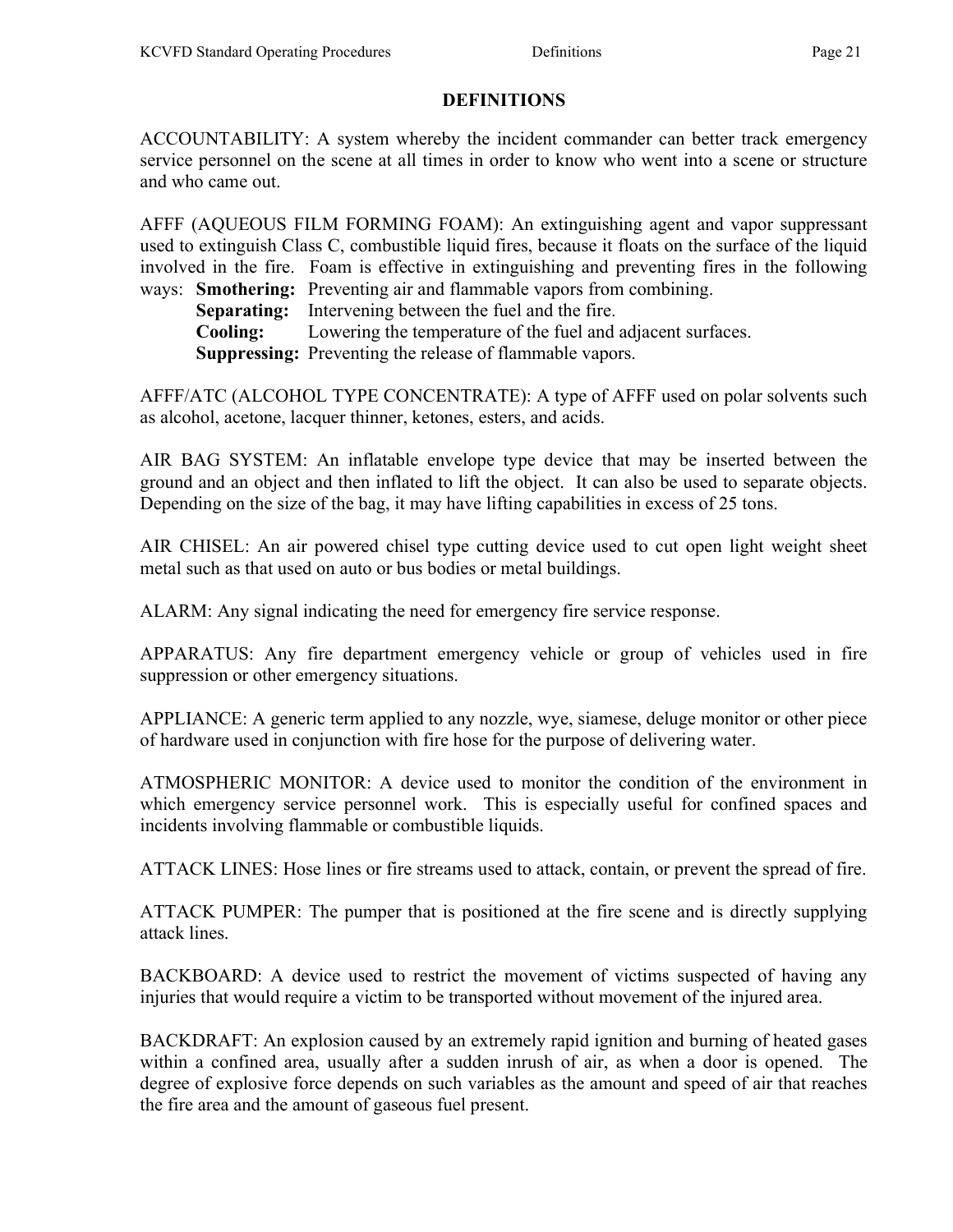BIOLOGICAL AGENT: Biological materials that are capable of causing disease or long-term damage to the human body.

BLEVE: An acronym for BOILING LIQUID EXPANDING VAPOR EXPLOSION.

BLOODBORNE PATHOGEN: Pathogenic microorganisms that are present in human blood, and can cause disease in humans. These include, but are not limited to: Hepatitis B, Hepatitis C, HIV, and Syphilis.

BODY FLUIDS: Fluids produced by the body including, but not limited to, blood, semen, mucous, feces, urine, vaginal secretions, breast milk, amniotic fluid, cerebrospinal fluid, synivial fluid, and pericardial fluid.

BODY SUBSTANCE ISOLATION: A concept practiced by response personnel whereby blood and other body fluids are considered a risk for transmission of blood borne diseases.

BOOSTER HOSE: A small diameter hose, usually of  $\frac{3}{4}$ " or 1" in diameter used to extinguish small fires. This type of hose is usually of a non-collapsible constriction and stored on a reel.

BOOSTER TANK: The water tank on a fire apparatus that holds a certain amount of water.

BUNKER GEAR: The protective clothing used to protect a firefighter from the products of fire. (Example: boots, coat, gloves, goggles, helmet, hood, pants)

CARABINER: A D-shaped appliance used during rope rescue incidents that can be quickly hinged open or locked closes.

CASCADE SYSTEM: A group of large breathing air cylinders connected and equipped with proper fittings to replenish SCBA cylinders.

CENTRIFUGAL PUMP: A pump with one of more impellers that utilizes centrifugal force to move the water.

CERTIFICATION PROGRAM: A training accreditation program designed to raise the level of competence of volunteer fire fighting and prevention personnel by establishing minimum standards of training. The certification program is administered by the SFFMA.

CHAIN OF COMMAND: The order of the command structure of the department that is used at the scene of an emergency incident. The chain of command begins with the highest-ranking officer on scene and progresses to the lowest.

CHEMICAL AGENT: Any solid, liquid, or gas that can cause harm to the human body through respiration, ingestion, skin absorption, or contact.

CHEMTREC: A contact that can be utilized 24 hours a day for chemical information during emergency situations. The phone number for CHEMTREC is 1-800-424-9300

CNG: Compressed natural gas.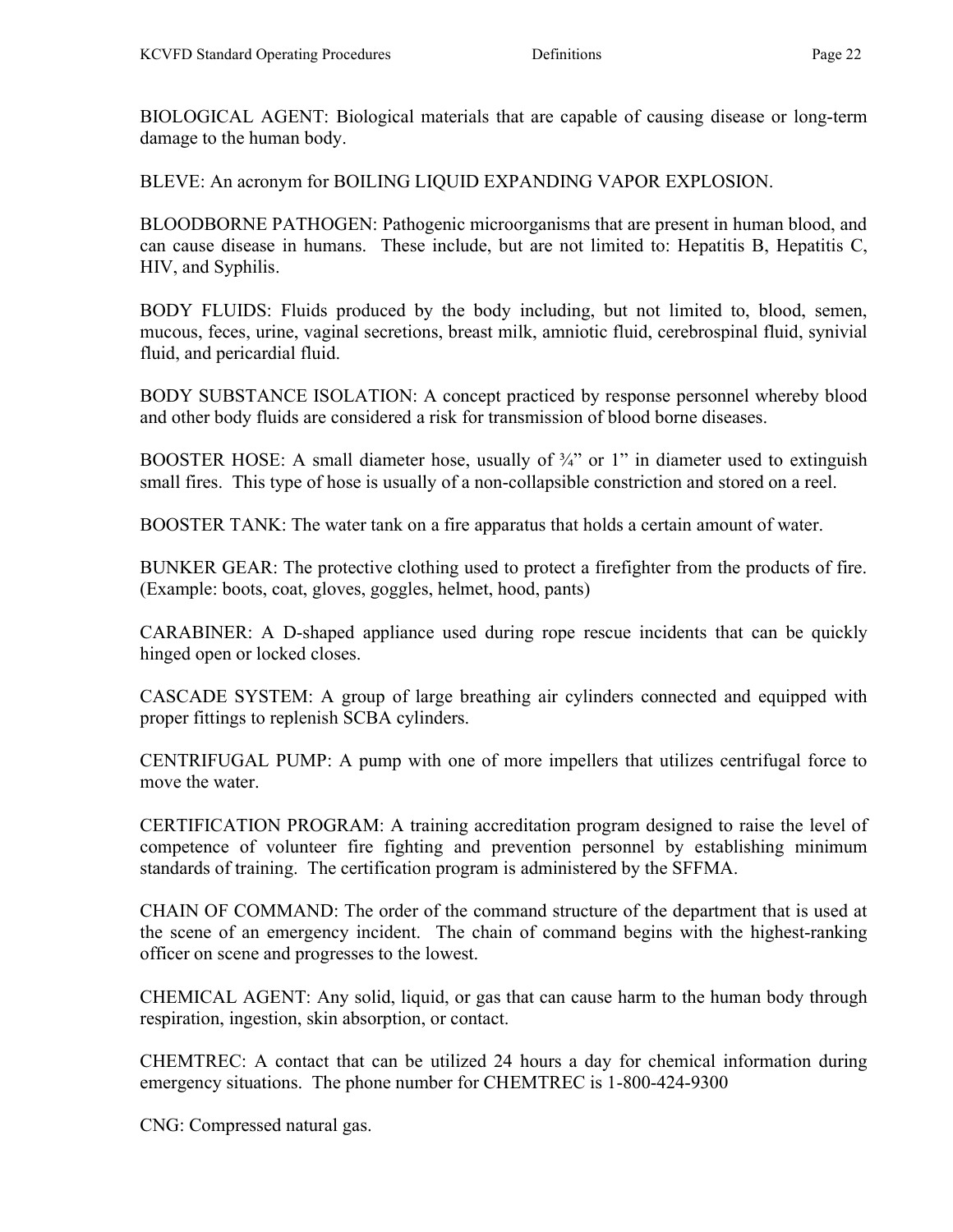CO2: Carbon dioxide

CODE 1: Non-emergency response to an incident, no light or siren.

CODE 3: Emergency response to an incident in which apparatus must display overhead flashing lights and an audible alarm (siren).

COMBINATION ATTACK: The integration of a direct and indirect attack to achieve confinement and extinguishment of a fire.

COMMAND: A term referring to the person or persons ultimately responsible for the management and control of an incident also referred to as incident commander.

COMMUNICATION: A system of relaying information among emergency personnel involved in an incident.

COMPOUND GAUGE: A gauge connected to the intake side of the pump that is capable of measuring positive or negative intake pressure.

CONFINED SPACE: Any enclosed area with a somewhat restricted access and the potential to have a toxic, explosive or oxygen-deficient atmosphere.

CONVECTION: Heat travel through a heat circulating medium, the most common being air.

COOL ZONE: A term used to define an area of operation during an emergency situation such as a hazardous material incident. An area with no contamination or other hazards, usually the location of the incident command post, staging area, and media access point.

CRIBBING: Varying lengths of hardwood blocks used to stabilize objects, particularly vehicles during extrication incidents.

DEFENSIVE ATTACK: Exterior fire attack with emphasis on exposure protection.

DIRECT ATTACK: The application of water directly to burning fuel to achieve extinguishment.

DRAFTING OPERATION: The process of drawing water from a static source into a pump that is above the level of the water supply.

DRAIN VALVE: A valve on pump discharges that facilitates the removal of pressure from a hose line after the discharge has been closed.

EMERGENCY RESPONDER: Any person who response to the scene of an emergency incident for the purpose of controlling the incident.

EMS: Emergency Medical Service.

PUMPER: A piece of fire apparatus with a permanently mounted fire pump with a rated discharge capacity of 500 GPM or greater and whose primary responsibility is to pump water.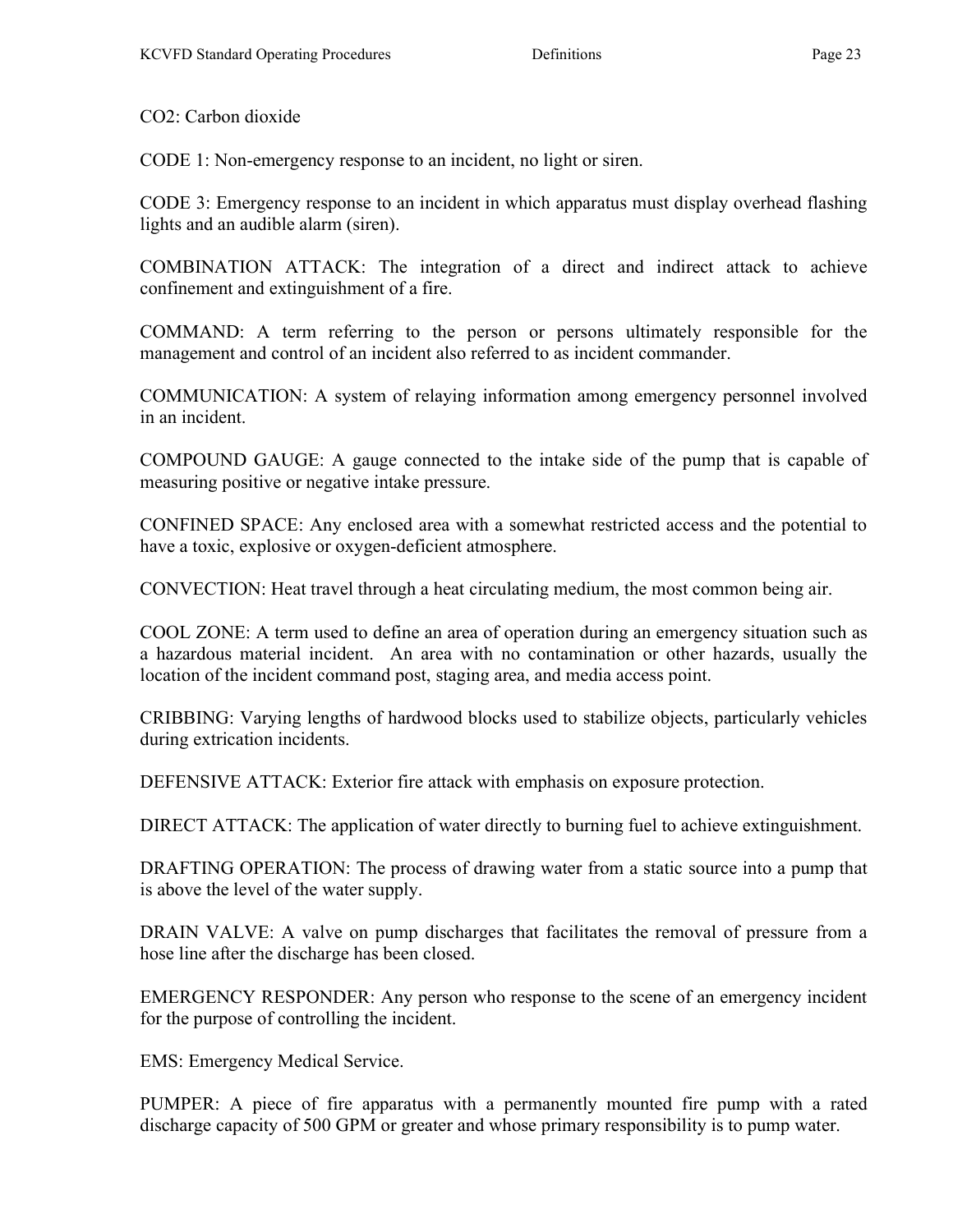ETIOLOGIC AGENT: Any substance which may contain live disease bacteria or has the potential to spread disease.

EQUIPMENT: The portable tools or appliances carried on the fire apparatus but not permanently attached to or part of the apparatus.

EXPLOSIVE ATMOSPHERE: Any atmosphere that contains a mixture of fuel to air that falls within the explosive limits for that particular material.

EXPOSURE: A structure or separate part of the fire ground to which the fire could spread.

EXPOSURE INCIDENT: Specific contact of blood or other potentially infectious material with the eyes, mouth or other mucous membranes, non-intact skin, or parenteral contact.

EXTENSION RAM: A hydraulic tool designed specifically for straight pushing operations that may extend as far as 60 inches.

EXTRICATION: The act of removing a victim from an area or enclosure that they would not otherwise be able to remove themselves.

EXTRICATION TOOLS: The tools or equipment used to remove trapped victims from an enclosed area, as in a vehicle accident where a person is pinned in the vehicle. These tools include but are not limited to a spreader, cutter, rams, power unit and hoses.

FATIGUE: An exhaustion of strength caused by prolonged exertion.

FIGURE 8: A double ring-shaped appliance with two ears that is used during rope rescue incidents to control the speed of a person or object descending a rope.

FIRE ATTACK: An act of extinguishing a fire either by a direct or an indirect attack method.

FIRE DEPARTMENT CONNECTION: The point at which the fire department can connect into a sprinkler or standpipe system to boost the water flow in the system.

FIRE DOOR: A door, usually of metal, made to restrict the passage of fire through an opening.

FIRE FLOW: The flow of water in gallons per minute required for the protection of exposures and the confinement and extinguishment of a fire.

FIRE STOP: Solid material such as wood blocks, placed within a wall void to retard or prevent the spread of fire through the void.

FIRE STREAM: An unbroken stream of water applied to a fire for the purpose of controlling and extinguishing a fire.

FIREWALL: A wall designed to withstand severe fire exposure and to act as an absolute barrier against the spread of fire.

FLASHOVER: The condition of fire in an enclosed space in which the entire atmosphere within the space becomes so hot that it suddenly becomes totally engulfed in flames.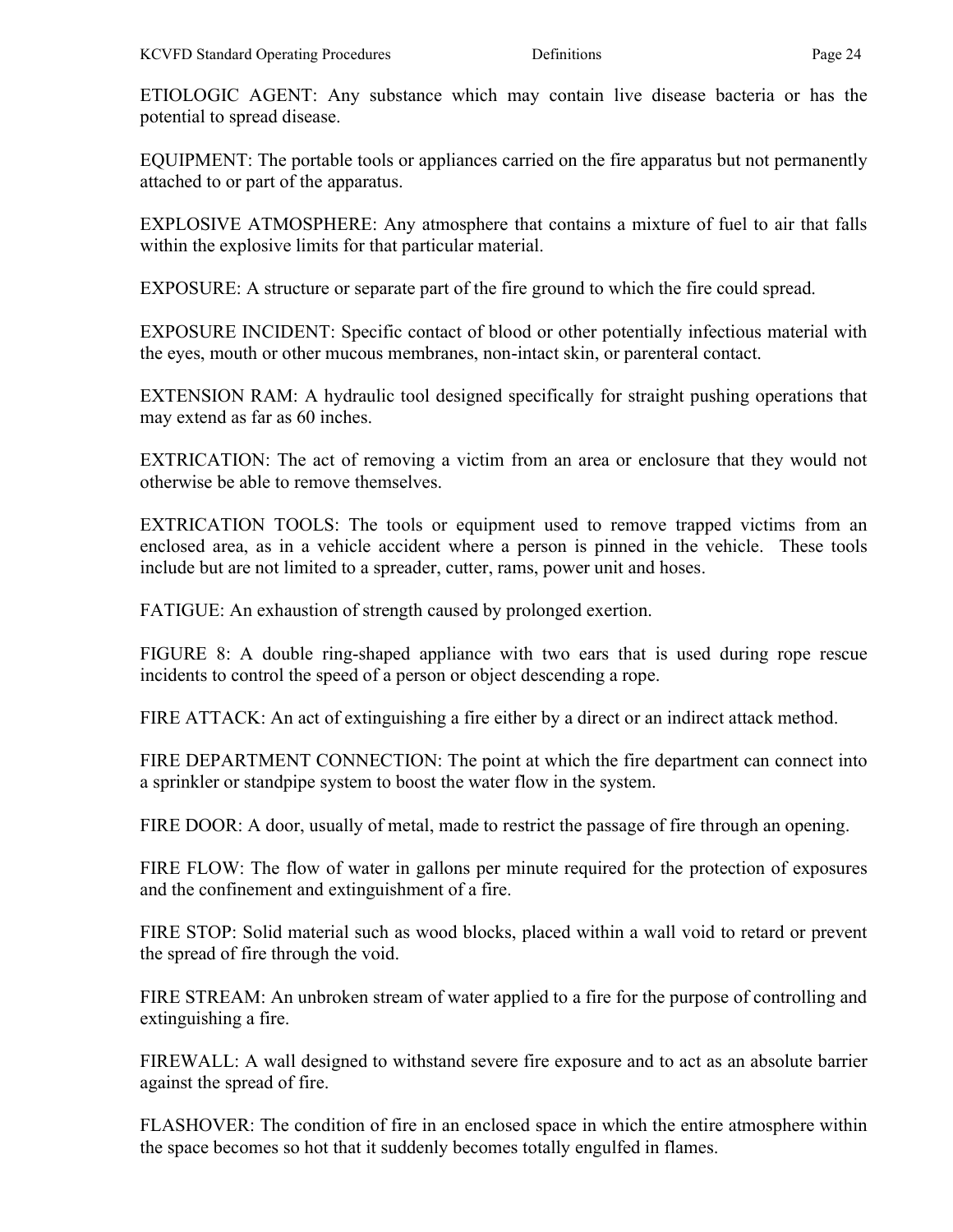FLOATING PUMP: A pump with a motor and flotation device attached that is capable of floating in a body of water and drafting water out of that body of water and moving it through a hose to a desired location.

FOAM EDUCTOR: A proportioning device that meters a preset amount of foam concentrate into a water stream to make a foam solution. Most eductors are capable of metering foam in a range from 1 to 6 percent.

FOAM TUBE: A tube type aeration device that is placed on the discharge end of a nozzle that introduces air into the water/foam solution to form the finished foam-extinguishing agent.

FOLDING TANK: A collapsible storage tank used during a relay or shuttle operation to hold water from water tanks or hydrants. The water can then be used to supply attack pumpers.

FORCIBLE ENTRY: Gaining entry into a secured structure or area by the use of force from pry bars, axes, power tools or any other method when normal avenues of entry are not available due to locked doors or other barriers.

FRICTION LOSS: The loss of pressure created by the turbulence of the water moving against the interior walls of the hose.

GATE VALVE: A control valve for a hose, pump outlet, or a large caliber valve.

GPM: Gallons per minute. (As related to the flow of water)

GOGGLES: An item of firefighter protection that protects the firefighter's eyes from dust, dirt, water, the products of combustion, and many other dangers.

GROUND COVER FIRE: Fires involving weeds, grass, field crops, brush, forest, and similar vegetation. Also referred to as wildland fire.

HARD SUCTION HOSE: A flexible length of hose, reinforced with a steel core to prevent collapsing. This type of hose is connected between a fire pump and a water supply source (usually a static supply) and must be used when drafting.

HAZARD AREA: The established area from which bystanders and unneeded rescue workers are prohibited.

HAZARDOUS MATERIAL: Substances or materials in quantities or forms that may pose an unreasonable risk to health, safety or property when stored, transported or used in commerce.

HELMET: An item of protective clothing used to protect the firefighters head and neck from falling debris, hot embers, weather and water.

HOOD: An item of protective clothing used to protect a firefighter's face, neck, ears, and surrounding area from the products of combustion. The hood is to be placed over a firefighter's head, prior to putting on their helmet.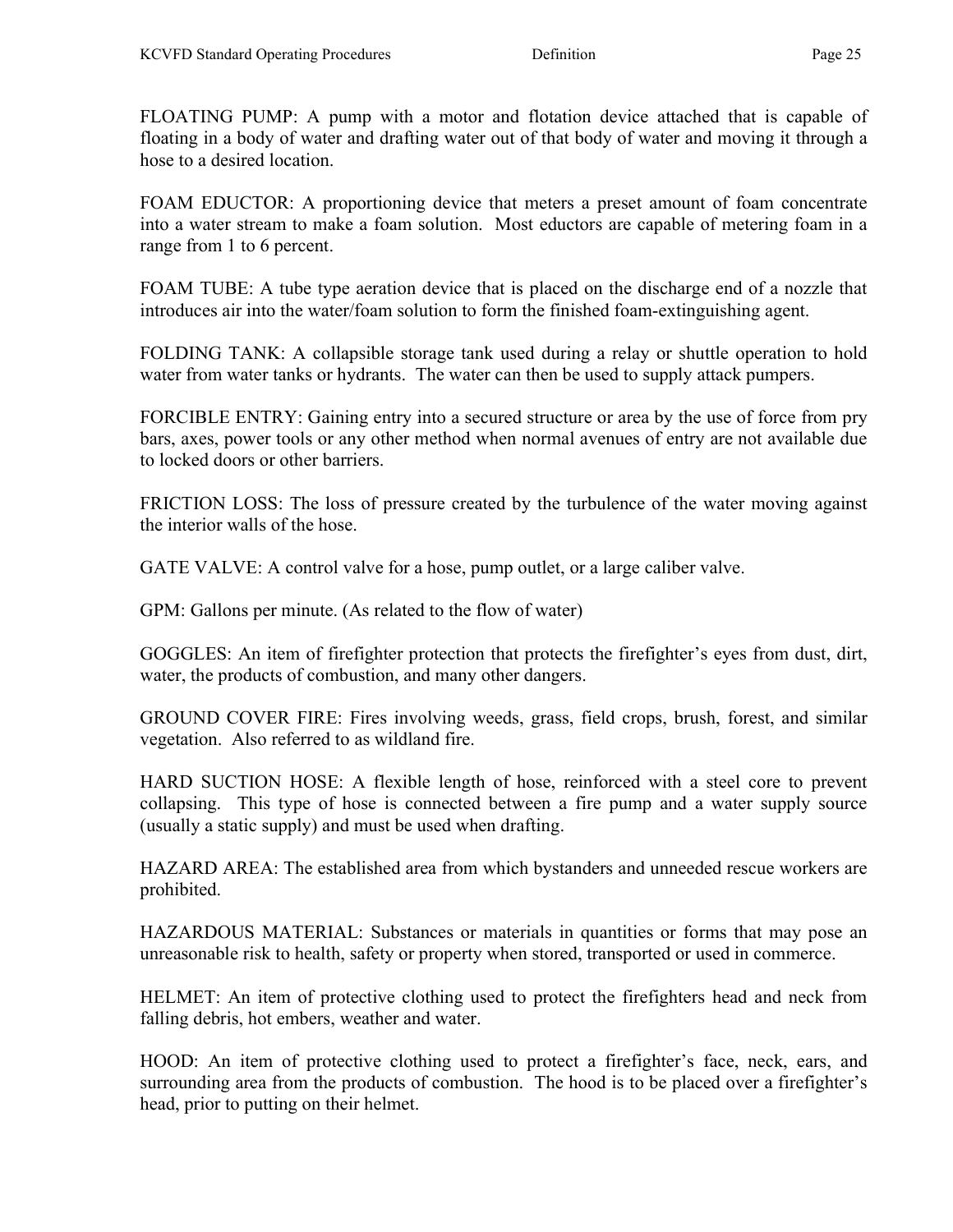HOOLIGAN TOOL: A prying tool with a claw at one end and a spike or point at a right angle to a wedge at the other end.

HOSELINE: Hose and appliances used to fight a fire.

HOT ZONE: A term used to define an area of operation during an emergency situation such as a hazardous material incident. This is an area with limited access, usually the location of the spill or contaminated area.

HYDROGEN SULFIDE GAS (H2S): A colorless, extremely poisonous, gaseous compound having a characteristic odor of rotten eggs. It is commonly found in oil production in our area.

IMMEDIATE RETREAT SIGNAL: A signal to indicate that firefighters are in imminent danger and that they need to immediately evacuate the space, structure or area leaving behind all equipment in order to make a fast retreat. In this department a high/low audible signal from a siren followed by two short blast of an air horn will be sounded until the space, structure or area is evacuated.

IMMEDIATELY DANGEROUS TO LIFE OR HEALTH (IDLH): Any condition that poses an immediate or delayed threat to life, or that would cause irreversible adverse health effects.

INCIDENT COMMAND SYSTEM: (ICS) A management system of procedures for controlling personnel, facilities, equipment, and communications from one or more agencies to manage an incident in an effective and efficient manner, with all working toward a common goal under the leadership of an incident commander.

INCIDENT COMMANDER: The person ultimately responsible for the management and control of an incident.

INDIRECT ATTACK: The application of water in overhead areas of an enclosed space to control rollover and prevent horizontal extension.

INFECTIOUS DISEASE: Any disease due to the entrance into, and growth in the body of microorganisms, such as AIDS or Hepatitis.

INTERIOR ATTACK: An attack made on a fire in a structure, from the interior of that structure.

KNOCKDOWN: The blackening down of a working fire.

LIFE SAFETY ROPE (LIFELINE): Rope approved for life safety uses.

LIFE SAFETY VEST (LIFE JACKET): A life preserver in the form of a jacket that is used during any type of water related rescue, recovery, or incident.

LOWER EXPLOSIVE LIMIT (LEL): The lowest percentage of a mixture of air and a flammable or explosive vapor that will support combustion. The LEL is measured in a percentage of vapor to air mixture. A mixture below the lower explosive limit for a particular chemical will be too lean and will not support combustion.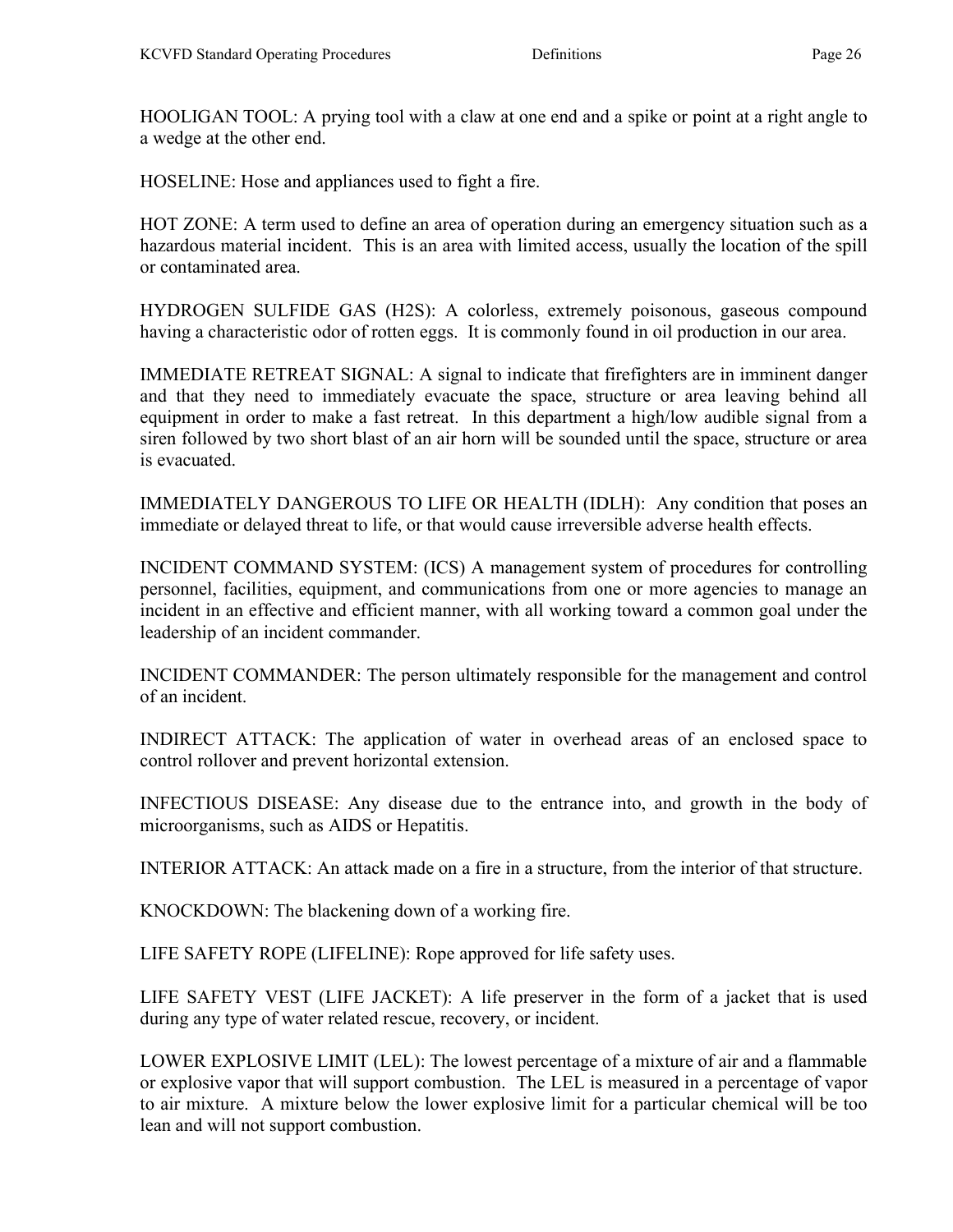LPG: Liquefied Petroleum Gas. Example: Propane or Butane

LNG: Liquefied Natural Gas.

MASTER STREAM NOZZLE: A nozzle capable of flowing in excess of 350 GPM.

MISTING COOLING FAN: A 10 gallon water cooler that has either water of ice water inside and has a fan mounted on top of the cooler. When the fan is turned on, the water is siphoned out of the cooler and misted into the air stream produced by the fan. This provides a cooling effect for emergency service personnel during rehab.

MUTUAL AID: A pre-arranged plan whereby one of more fire departments will assist another department in the control of an incident.

NFPA: National Fire Protection Association

NOZZLE: An appliance which attaches to a fire hose which is used to control the application of water onto a fire.

NOZZLE PRESSURE: The velocity pressure at which water is discharged from the nozzle.

NOZZLE REACTION: The water discharge counter-force directed back against the people or device holding a nozzle.

OFFENSIVE ATTACK: Fire attack with emphasis on stopping the progress of the fire in the area of origin.

OVERHAUL: The process by which firefighters check and search a fire area after extinguishment for any potential smoldering fire, hot embers, etc, so as to be certain that the fire will not start again. Overhaul includes, but is not limited to, opening of concealed spaces to insure that all hidden fire has been extinguished and manually separating the burned from the unburned material to permit final extinguishment.

OXYGEN-DEFICIENT ATMOSPHERE: Any atmosphere containing less than 19.5% oxygen by volume. Normally, atmospheric air contains 21 % oxygen.

OXYGEN ENRICHED ATMOSPHERE: Any atmosphere containing more that 23.5% oxygen.

PAGER: A device used to alert firefighters of emergency situation requiring their services. Pagers emit an audible alarm followed by verbal information on the incident type and location.

PARTS PER MILLION (PPM): A unit of measurement of the amount of one product in a mixture with another. In the fire service it is used as a measurement of a certain type of chemical in mixture with the air to determine if the mixture is immediately dangerous to life and health.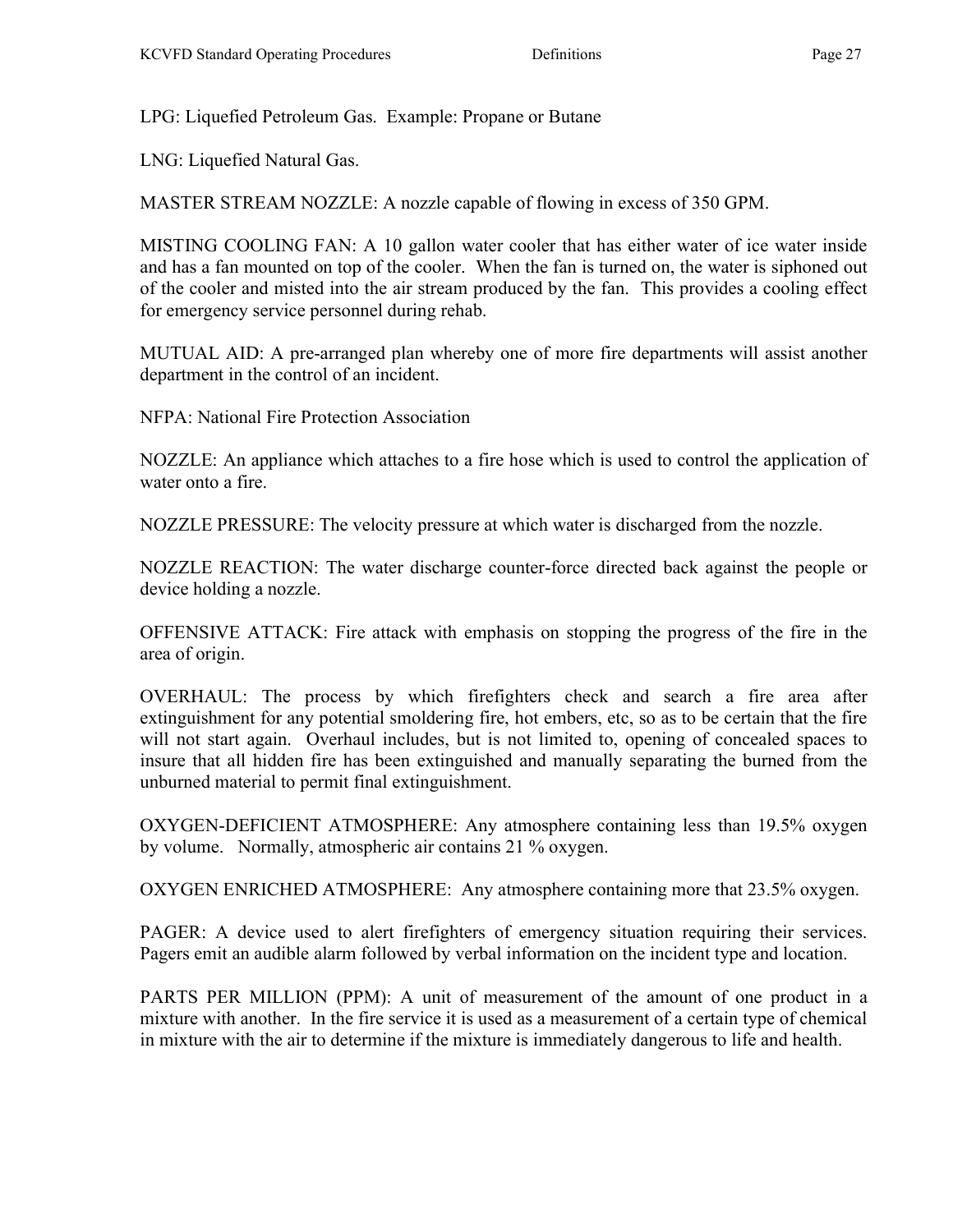PASS (PERSONAL ALERT SAFETY SYSTEM): A personal alert safety device that can be manually activated, or will self-activate if emergency service personnel are in need of immediate assistance. PASS devices are normally integrated into, or attached to a self-contained breathing apparatus. When activated they will emit an audible and visual to summon aid in the event a firefighter or other emergency responder becomes disabled.

PIKE POLE: A sharp prong and hook of steel on a wood, metal, fiberglass, or plastic handle used for pulling, dragging, and probing. Pike poles can be of varying length, usually between 3 feet to 12 feet long. They may have a straight handle of may have a D-handle on the end for better gripping.

PORTA-POWER: A manually operated hydraulic tool that has been adapted from the auto body business to the rescue service for prying, pushing, and pulling.

POSITIVE PRESSURE VENTILATION: The system of using high-pressure ventilation fans to remove the products of combustion from a structure.

POSITIVE PRESSURE VENTILATION FANS: High-pressure gasoline or electric powered fans used to remove the products of combustion during ventilation operations.

POWER CONE: The pattern of a fire fighting nozzle where the water discharges in a pattern between a straight stream and a full fog pattern, usually about a 30-degree pattern.

POWER TAKE-OFF PUMP: (PTO PUMP) A small pump driven off the transmission of an apparatus which is used to pressurize the 3/4" or 1" booster lines.

PRECONNECT HOSE: Hose connected to the outlet of the pump before a fire, to expedite hose operations and fire fighting operations.

PREFIRE PLAN: Report consisting of information about a building and activity in the building. It usually includes drawings of the site and the building, as well as information about building features, hazards and other facts that are of importance in case of a fire or other emergency.

PRESSURE GAUGE: A gauge that registers the pump discharge pressure.

PRIME: To remove all air from a pump in preparation for receiving water.

PROTECTIVE CLOTHING: A general term used for the equipment worn by firefighters such as coat, pants, helmet, gloves, hood, and boots to protect them from the products of combustion.

PUMP AND ROLL: The ability of an apparatus to pump water while the vehicle is in motion, usually through the use of a PTO pump or an auxiliary pump.

RADIATED REAT: Heat movement in a11 directions in the form of energy waves.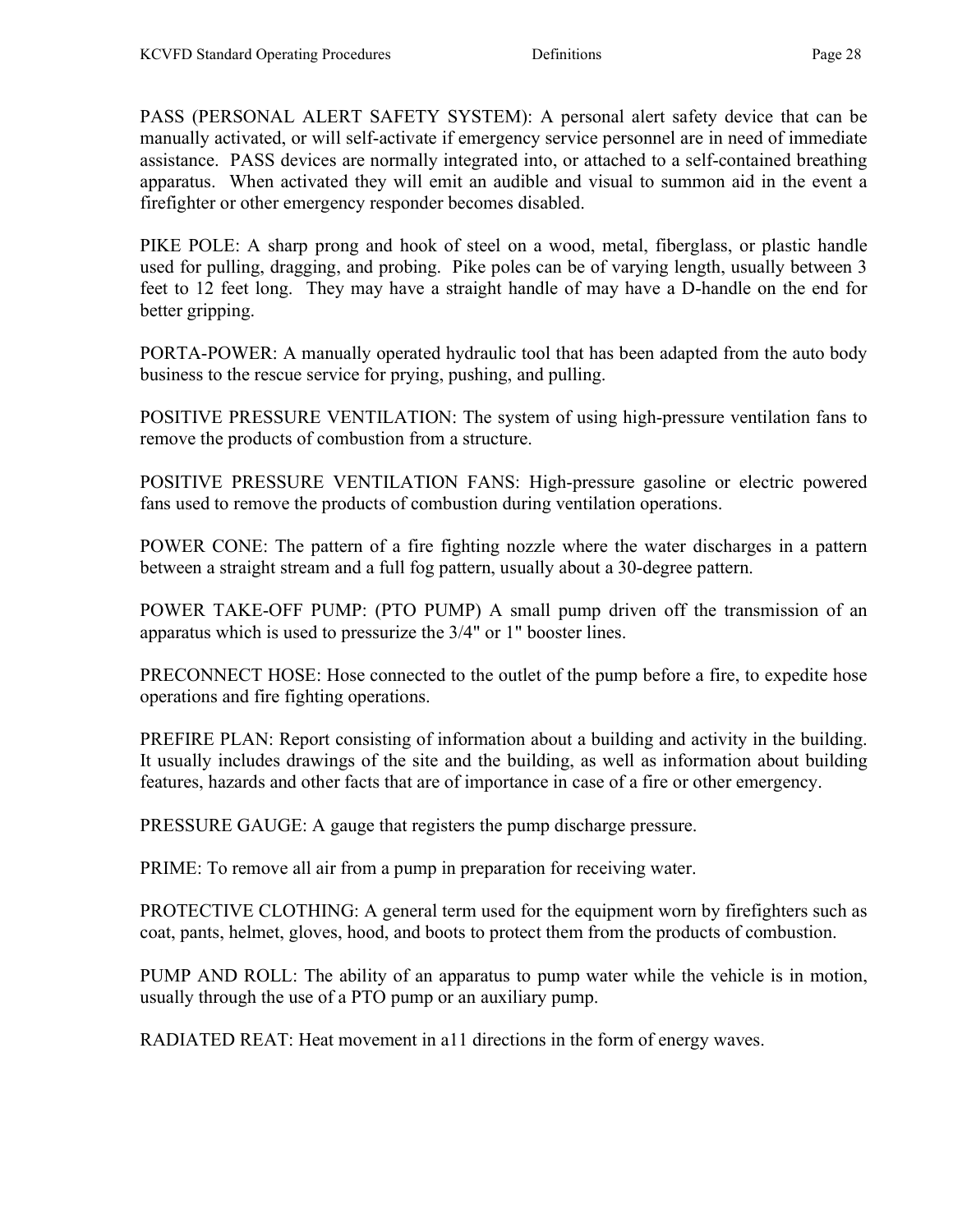RAPID INTERVENTION TEAM: A crew of firefighters at the scene of a working fire that are designated as an emergency response team readied for entry in case any of the firefighters working on the incident scene should need immediate assistance. Examples of emergencies could include, but are not limited to, structural collapse, lost or disoriented firefighters, flashover or backdraft situations, downed firefighter, and any other situation that may render a firefighter in need of immediate assistance.

RELIEF VALVE: A pump valve designed to reduce hazardous conditions caused by excessive pressures.

RIT PACK: A bag that contains the equipment needed for a Rapid Intervention Team to provide proper immediate assistance to firefighters in distress. Some of the equipment included in the pack includes a rapid intervention regulator with spare cylinder, mask, RIT fill hose, and shoreline hose. Also included is a rope, thermal imaging camera, etc.

SALVAGE: The process by which firefighters attempt to save property from damage of water, smoke or heat by removing property from a fire area or by doing anything possible, such as covering property with salvage covers to prevent water damage in a fire area.

SALVAGE COVER: The covers used during salvage operations to protect property from water, smoke or fire damage.

SCBA: Self -Contained Breathing Apparatus is a device worn by the firefighter which offers respiratory protection from toxic gases, smoke, and super heated air.

SCUBA: Self-Contained Underwater Breathing Apparatus is for underwater use only and is not to be confused with SCBA which is not for use in or under water.

SEARCH AND RESCUE OPERATION: A fire ground evolution consisting of an organized search of a fire building to determine whether any people are still in the building and to remove those that are found.

SFFMA (State Firefighters and Fire Marshals Association of Texas): A statewide organization dedicated to serving the needs of the firefighters of Texas. The SFFMA administers the Volunteer Firefighters Certification Program.

SHORING MATERIAL: Lumber, plywood, step cribbing, and wood blocks used for stabilization in rescue situations. Some incidents that require the use of shoring materials are vehicle extrication incidents, trench rescue incidents, structural collapse incidents, etc.

SIAMESE: A hose appliance used to combine two hose lines into one. A siamese generally has two female inlets and one male outlet.

SIZE-UP: The mental evaluation made by a firefighter, enabling the determination of a course of action, to control an incident. The evaluation includes such factors as time of day, location, exposures, nature of occupancy, life hazard, type of property involved, nature and extent of fire, weather, water supply, manpower, and fire fighting capabilities.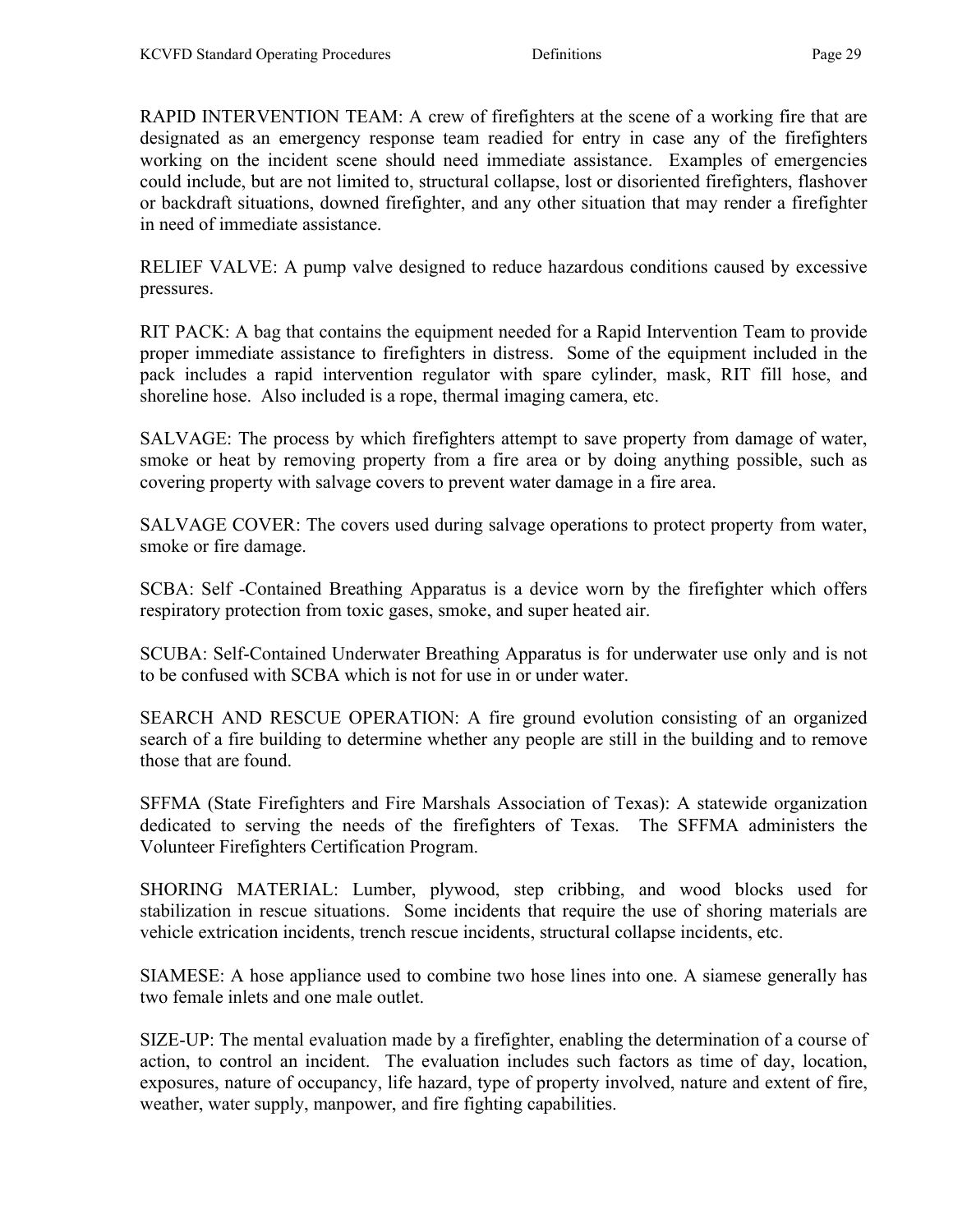SOFT SUCTION HOSE: A large diameter, collapsible piece of hose used to connect a fire pump to a pressurized water supply source.

SPANNER WRENCH: A small tool primarily used to tighten or loosen hose couplings, but that may also be used as a prying tool or a gas key.

SPOTTING: Positioning the apparatus in a location that provides the utmost efficiency in operating on the fire ground.

STAGING AREA: The process by which uncommitted units responding to a fire of other emergency incident are stopped at a location away from the fire scene to await their assignment.

STANDARD OPERATING PROCEDURES (SOP's): The standard method in which a fire department carries out routine functions.

STEAM CONVERSION: The physical changing of water from a liquid to a gaseous form. Water expands in size 1,700 times when it converts to steam.

STOKES BASKET: A basket-type litter suitable for transporting victims from locations where a standard litter would not be easily secured.

SUCTION HOSE: A non-collapsible hose used to draft water out of a water source such as a folding tank, stock tank, water trough, creek, dry hydrant, etc.

SWIFT WATER: Any moving body of water that a person must be rescued from.

TACTICS: The method of employing equipment and personnel to obtain optimum results.

THERMAL COLUMN: The updraft of heated air, fire gases, and smoke directly above the involved fire area.

THERMAL IMAGING CAMERA: All objects have a certain temperature and emit waves of thermal energy called infrared radiation. The hotter the object, the more energy waves are emitted. A thermal imaging device translates these energy waves into a view-able image to display a black and white "picture" of a scene. On the screen of a thermal imager, hottest objects show as white, coolest objects show as black, and features of other objects show as varying shades of gray. The "thermal picture" enables firefighters to see through smoke, find fires, identify victims, etc.

TRIPOD: A device used with an attached winch or block and tackle to provide a structure to enable a vertical lift to be made from below grade areas, such as from a manhole or underground utility vault.

TURNOUT: A name given to bunker gear or protective clothing.

UNBURNED SIDE: The part of the structure, vehicle or area that the fire has not reached.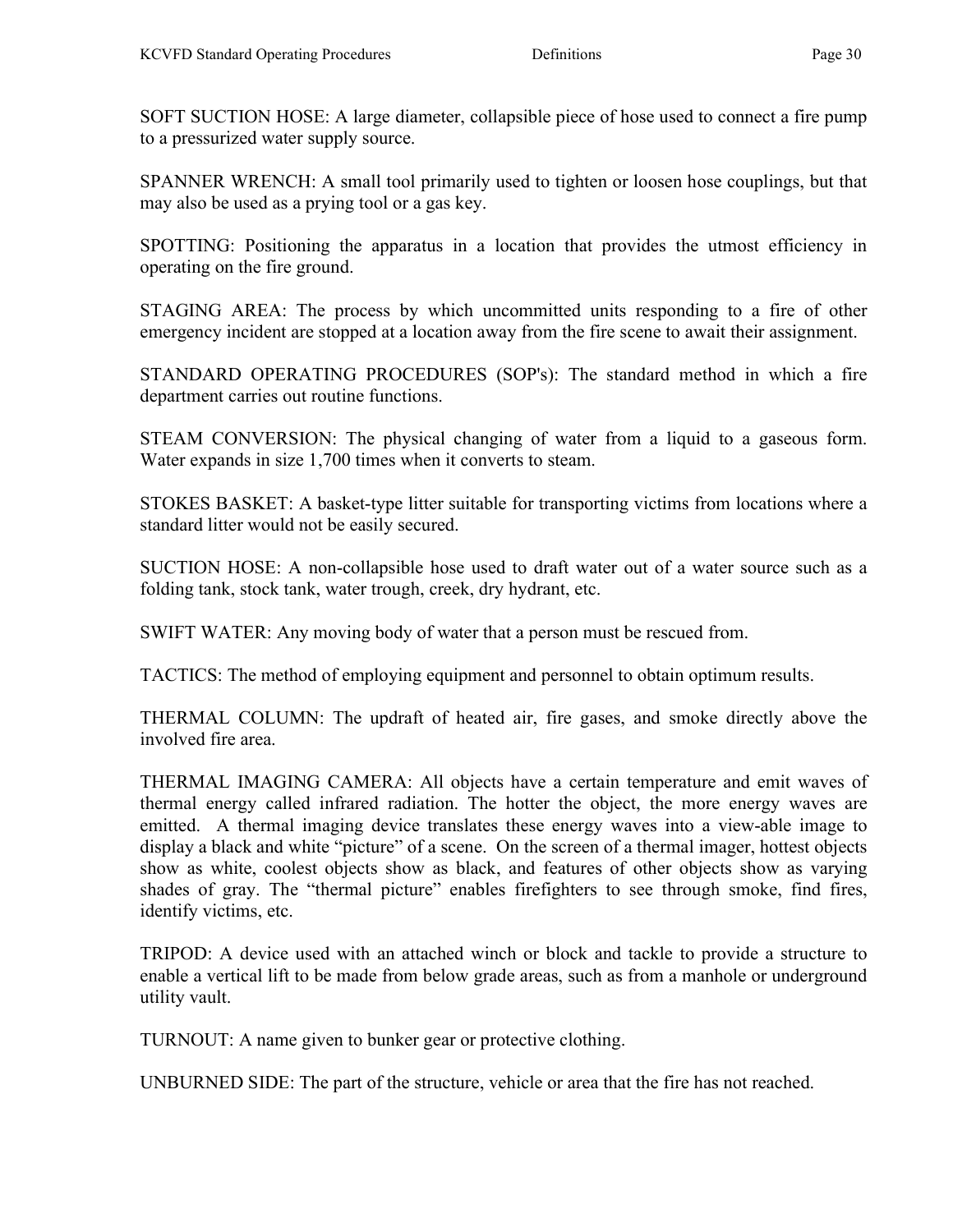UPPER EXPLOSIVE LIMIT (UEL): The highest percentage of a mixture of air and a flammable or explosive vapor whereby it will support combustion. The UEL is measured in a percentage of vapor to air mixture. A mixture above the upper explosive limit for a particular chemical will be too rich and will not support combustion.

VENTILATION: The planned and systematic release and removal of heated air, smoke and gases from a structure and the replacement of these products of combustion with a supply of cooler, cleaner air.

WARM ZONE: A term used to define an area of operation during an emergency situation such as a hazardous material incident. This is a normally a contamination reduction area outside of the Hot Zone where decontamination normally takes place.

WARNING DEVICES: Any audible or visual devices added to an emergency vehicle in order to gain the attention of drivers of other vehicles on the road. Warning devices may include flashing lights, sirens, horns or bells.

WILDLAND FIRE: Fires involving weeds, grass, field crops, brush, forest, and similar vegetation. Also referred to as ground cover fire.

WILDLAND GEAR: Protective clothing worn during a wildland fire, usually consisting of coveralls, or a shirt and pant combination made of heavy fire-retardant material. Wildland gear should also include a helmet with goggles, boots, and respiratory protection.

WYE: A hose appliance that divides one hose line into two hose lines of equal or smaller size.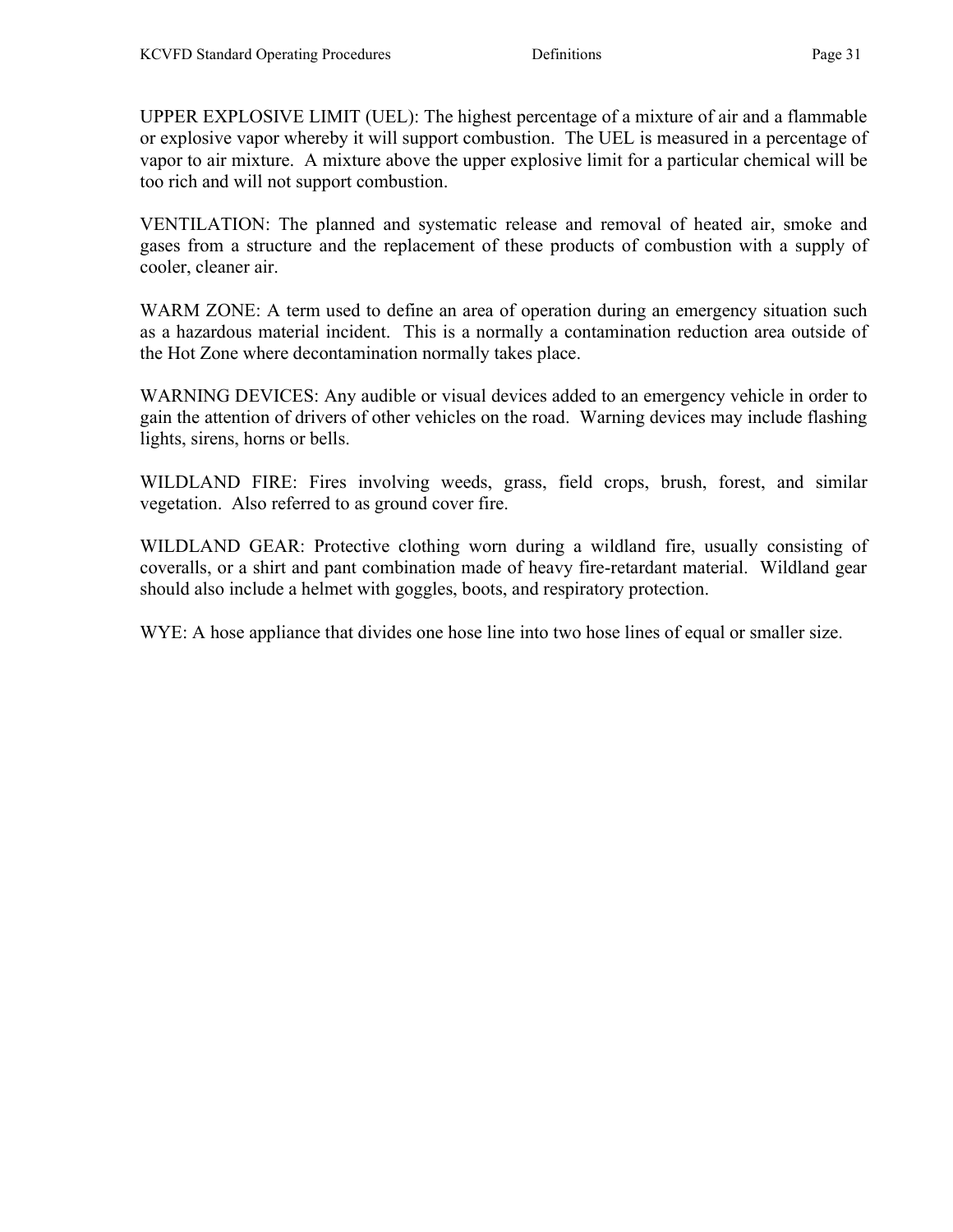#### PURPOSE

It is the intent of this operating procedure to establish guidelines for the use, care maintenance and replacement of fire department equipment or property.

#### TACTICAL

Should any item of fire department property which has been issued to a member be lost, damaged, or worn out, it shall be reported to the Fire Chief or officer in charge, for replacement, if it cannot be repaired by the member who the property is issued to.

#### MISUSE OF EQUIPMENT

Any time equipment is borrowed from the fire station, it shall not be misused or abused. Also, keep in mind that there are laws that govern the personal use of government property. DON'T ABUSE THE PRIVILEGE.

#### BBQ PIT

Members may borrow the fire department BBQ pit at any time that they wish so long as another member has not already reserved the pit for the same date and time.

Members wishing to reserve the BBQ pit for a certain date may do so by writing their name and the date they wish to use the BBQ pit on the board in the meeting room. The BBQ pit will be reserved on a first come first serve basis.

The BBQ pit will remain locked and the keys will be kept by the Fire Chief, Assistant Fire Chief, Captain and Lieutenant. It will be necessary to contact one of these officers to release the BBQ pit. The officer shall check the board in the meeting room, to be sure that another member has not already reserved the BBQ pit, before it is released.

Members using the BBQ pit shall, before returning it to the station, clean the BBQ pit and return it in good condition. The BBQ pit shall be returned as soon as possible after the member is completed with it so that the next person may use it.

The same officer who releases the BBQ pit shall be responsible for checking the BBQ pit upon return, to be sure that it is in good condition.

#### PROTECTIVE CLOTHING

Structural protective clothing and Wildland/Rescue protective clothing will be issued to members upon their entrance into the fire department and completion of entry requirements. It is the responsibility of each member to care for his or her gear in a manner that will provide the maximum protection to the member and to extend the life of the equipment.

Refer to PROTECTIVE CLOTHING for more information on care and maintenance of your protective clothing.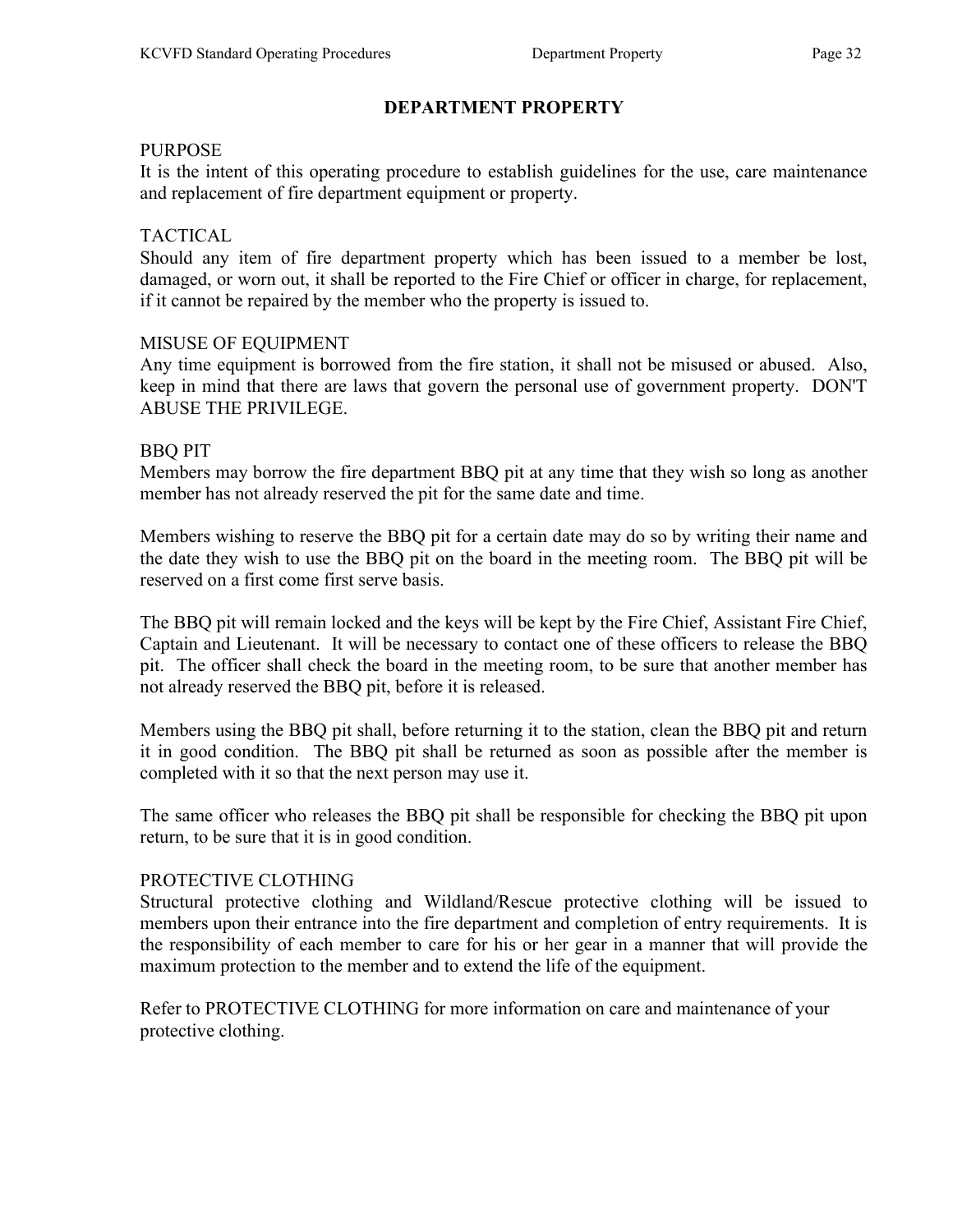#### FIRE STATION

It is the duty of members at the fire station to clean up after themselves. This includes carrying out the garbage, cleaning up plates, cups, soda water cans, or any other items that should not be left inside or outside of the fire station. CLEAN UP AFTER YOURSELF.

NO SMOKING. Smoking is not allowed in the fire station.

Members are welcome to watch television at the fire station at any time the station is available.

Refreshments kept in the fire station are intended for meeting nights, work nights and for refreshments for extended incidents, and are not to be consumed by members at the fire station visiting or watching television.

The fire station may be used by members of the department for personal gatherings by submitting a written request for station use.

The fire station may be used for gatherings by other organizations or individuals by submitting a written request for the station use. Organizations utilizing the apparatus bays shall have access to the bay closest to the restrooms only, unless prior arrangements are made.

It shall be the responsibility of the member using the fire station to clean the facility upon the completion of the gathering.

There will be no gatherings or parties that will be of a nature that will be discrediting to the department as a whole or to an individual member of the department.

There will be no display of alcoholic beverages outside of the fire station.

All garbage will be removed from the fire station after each use.

Prior to leaving the fire station, members are to check that the lights, air conditioner and heater are turned off and that the doors are closed properly and locked.

The firefighter signing off on the application to use the fire station will be responsible to see that the facility is cleaned properly upon completion of the gathering.

### PAGERS

Upon entrance into the fire department and completion of entry requirements, members will be issued a pager to alert them of alarms. Pagers are to be carried by firefighters any time they are available to respond to an alarm, so long as there is not a danger of damage to the pager due to the environment. Damage may be caused by dusty or wet locations, dropping from elevated areas, hazardous or explosive environments, etc.

Broken pager cases, inoperative pagers or other problems shall be reported as soon as possible so that they may be repaired for optimum performance.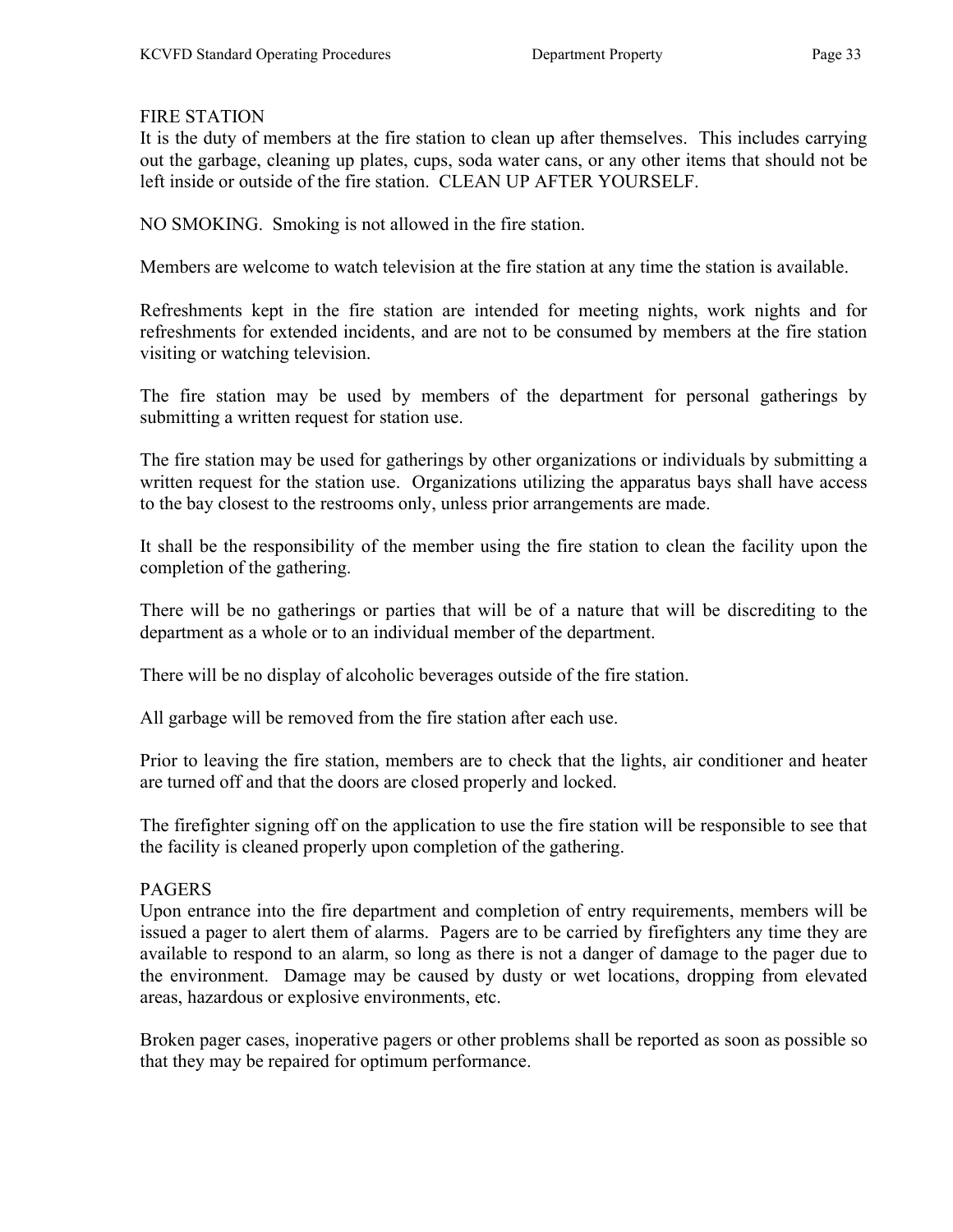### TABLES AND CHAIRS

Members may borrow the fire department tables and chairs at any time they wish so long as another member has not already reserved them for the same date and time.

Members wishing to reserve tables and chairs for a certain date may do so by writing their name and the date they wish to use them on the board in the meeting room. Members must also verify that the station is not reserved for use by another individual or group. The tables and chairs will be reserved on a first come first serve basis.

It will be necessary to contact another member of the department to check out the tables and chairs before they are removed from the fire station. The member checking out the tables and chairs shall check the board in the meeting room to be sure that another member has not already reserved them, before they are released.

The member releasing the tables and chairs shall record on the board in the meeting room who has borrowed the tables and chairs and the number borrowed. The same member who releases the tables and chairs shall be responsible to check the tables and chairs back in when they are returned, making sure that they are all returned and are in good condition.

Members using tables and chairs shall, before returning them to the station, clean them and return them in good condition. They shall be returned as soon as possible after the member is completed with them so that the next person may use them.

### TRAINING MEDIA

Members may borrow training media from the department at any time. All training media must be checked out and back in by another member of the department. The member utilizing the media and the media being utilized shall be recorded on the board in the meeting room.

### UNIFORMS

Each member will be issued a uniform shirt, cap, and badge upon entrance into the fire department and completion of entry requirements. Refer to UNIFORMS for rules and regulations and care and maintenance instructions on this subject.

### OTHER DEPARTMENT PROPERTY

Other department property that is issued to or borrowed by the members shall be cared for properly and/or returned in good condition in a manner fitting the property.

Some other fire department property and equipment may be borrowed from the fire station if the Fire Chief, Assistant Fire Chief, Captain or Lieutenant are notified and they authorize the equipment to be used. It will be up to the individual officer to determine if they will authorize a particular piece of equipment to be used.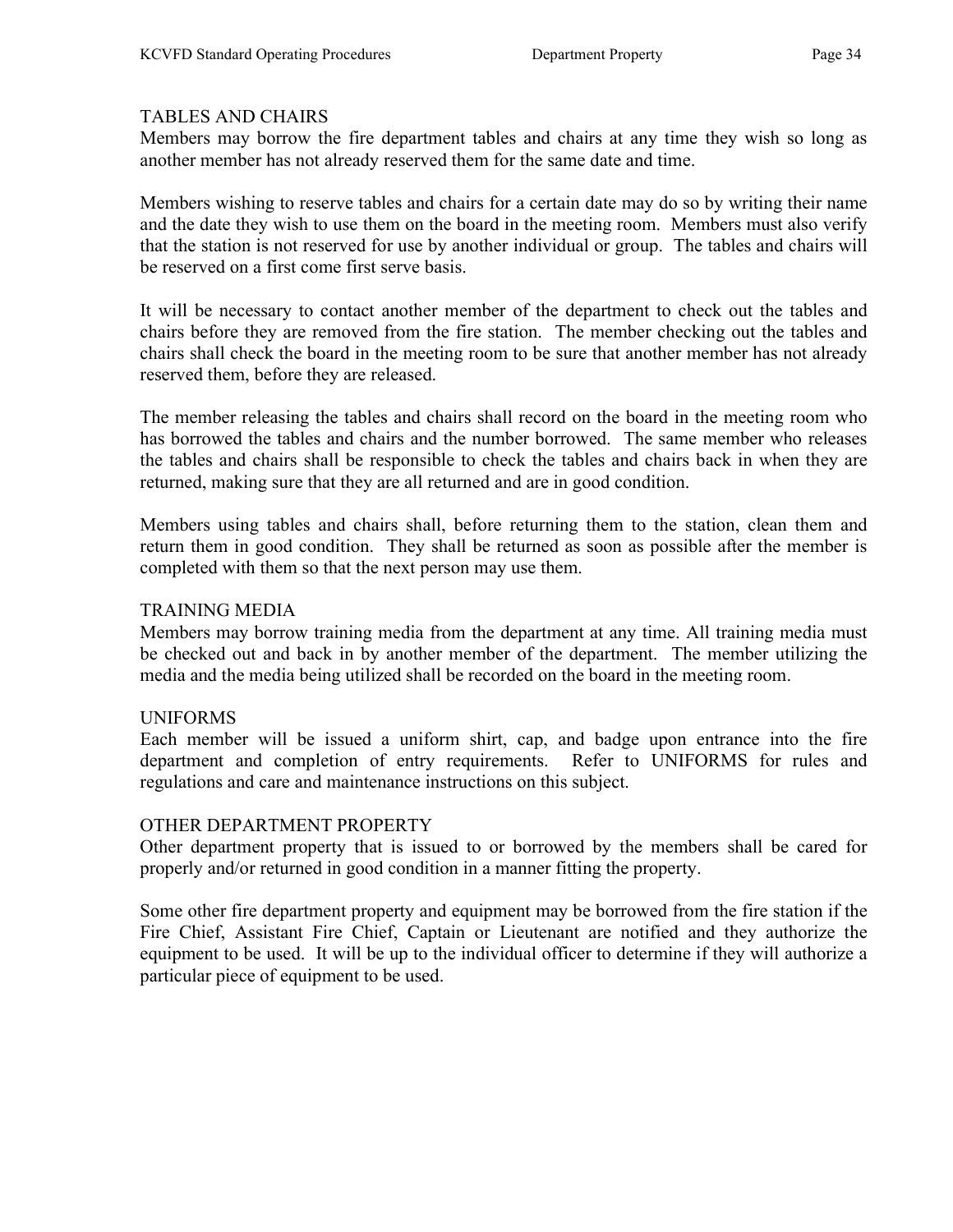### EMERGENCY VEHICLE OPERATIONS

#### PURPOSE

It is the intent of this operating procedure to promote an attitude toward safety while enroute to the station, from the station to the incident and upon returning to the station from the incident. Through the enactment of this policy, the members of this department agree to adopt and will practice safe driving practices and safe intersection operating procedures during all responses.

### TACTICAL

Defensive driving is essential both enroute to the station, to the incident, and upon returning to the station from the incident. Drivers should be aware of road conditions and their own limitations. REMEMBER, our job is to save lives and property and a safe and timely arrival is crucial to our purpose.

Emergency vehicle operators enroute to an alarm must obey the emergency vehicle laws of the State of Texas and must operate vehicles in a safe manner and with due regard for the safety of others. Drivers will not assume right-of-way. Be aware of the safety of pedestrians, other motorists, crew members and your equipment.

Personnel driving an emergency vehicle to an incident are not required to wear structural protective clothing while driving to the scene but must immediately, or as soon as possible, upon exiting the vehicle at the scene, don their full protective clothing ensemble. The protective clothing shall remain on until the termination of the incident unless conditions require the removal of the protective clothing. This only applies to structural protective clothing and shall not be interpreted to affect the wearing of wildland/rescue protective clothing while driving to the scene of an incident.

New members on probation shall respond to all alarms in a non-emergency manner and shall abide by all non-emergency vehicle traffic laws of the State of Texas. This includes responding to the fire station and/or to the scene of the alarm in privately owned vehicles (POV). New members on probation will not be allowed to drive a fire department vehicle in an emergency situation, unless ordered to do so by the highest-ranking officer present, and then will abide by all non-emergency vehicle traffic laws of the State of Texas.

### INTERSECTION PRACTICES

Intersections are the locations responsible for the largest percentage of major collisions involving emergency service vehicles. Even with the use of warning devices, intersections pose a serious threat to the safety of both emergency service personnel as well as the general public.

Controlled Intersections are any intersection controlled by a stop sign, yield sign, or a yellow or red traffic light, and these intersections require exercising due diligence at these devices by the emergency driver. In addition to operating the vehicle with due diligence, these additional steps must be followed:

- Do not rely on warning devices to clear traffic.
- Scan the intersection for possible hazards such as pedestrians, vehicles traveling at high speeds, or making right turns on red, or any other possible options of other drivers.
- Begin to slow down well before reaching the intersection, cover the brake pedal with the driver's foot, and then continue to scan all directions for hazards.
- Change the siren cadence not less than 200 feet from the intersection.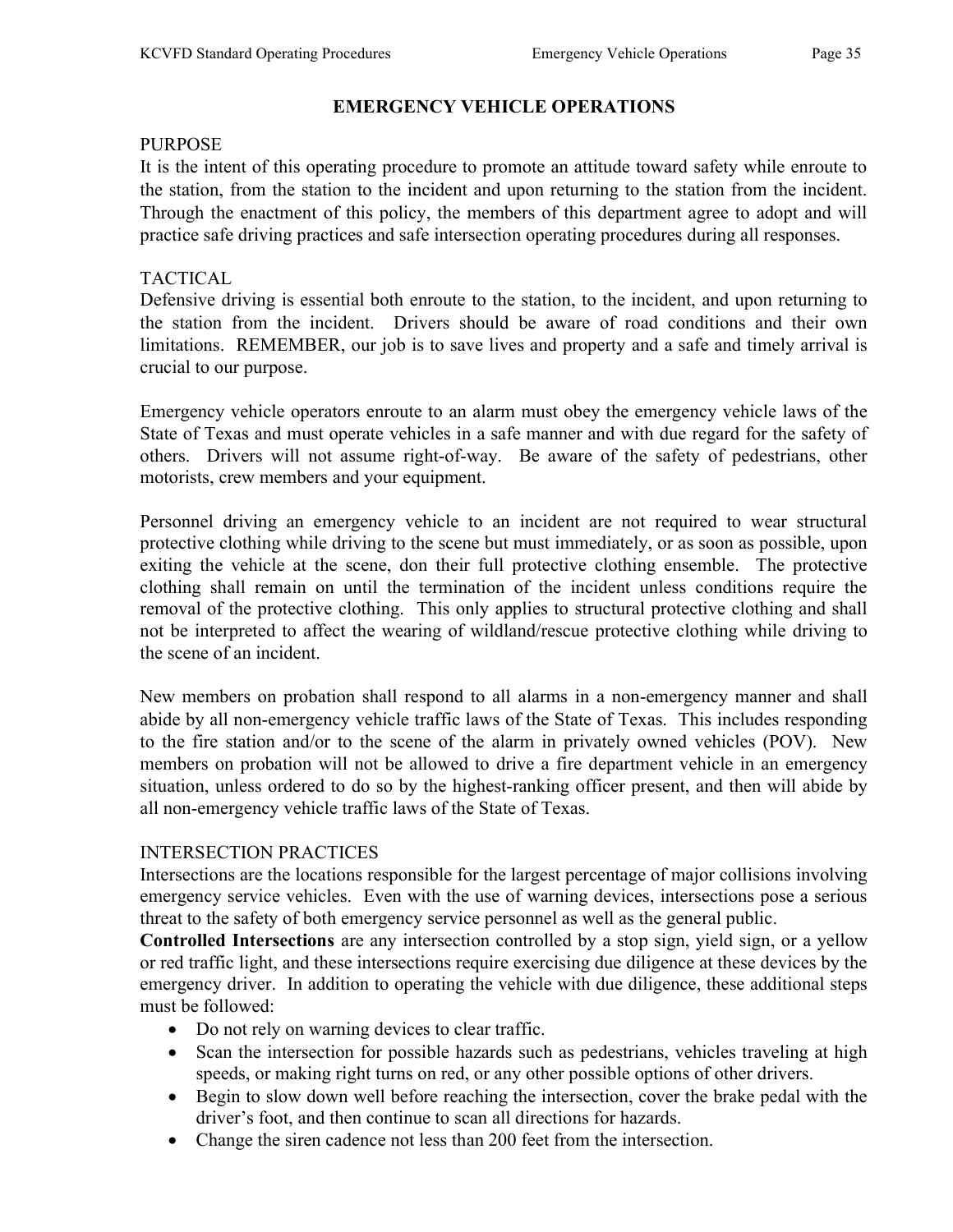- 
- Scan intersections for driver options such as passing on the right, passing on the left, waiting for traffic to clear, etc. Avoid using the opposing lane of traffic if at all possible.
- If all traffic in all lanes cannot be accounted for, the driver should bring the vehicle to a complete stop.
- Establish eye contact with the driver of another vehicle, and have your partner communicate that all is clear. Reconfirm that all other vehicles are stopped.
- Account for traffic one lane at a time, treating each lane as a separate intersection.

Uncontrolled Intersections are any intersections that do not offer a traffic control device such as a stop sign, a yield sign, or traffic signal in the direction of travel of the emergency vehicle, or where a traffic control signal is green upon the approach of the emergency vehicle. At uncontrolled intersections, all emergency vehicle drivers should do the following:

- Scan the intersection for possible hazards such as pedestrians, vehicles traveling at high speeds, or making right turns on red, or any other possible options of other drivers.
- Begin to slow down well before reaching the intersection, cover the brake pedal with the driver's foot, then continue to scan all directions for hazards.
- Change the siren cadence not less than 200 feet from the intersection.
- Avoid using the opposing lane of traffic if at all possible.

Emergency vehicle drivers should always be prepared to stop. If another vehicle operator fails to yield right of way to an emergency vehicle, the emergency vehicle driver cannot force the right of way, nor can they assume the right of way. The emergency vehicle does not have the right of way until the other vehicle yields.

Privately Owned Vehicles are relied upon heavily by this department as a means for emergency responders to respond to emergency calls, either to the station or to the scene. While this is essential to our organization's ability to react to emergencies, there are inherent risks associated with the operation of private vehicles by emergency responders responding to emergency calls.

In order to reduce the risks of injury and death to emergency responders and to the public at large, emergency responders shall in their private vehicles follow these safe operating practices:

- When responding in private vehicles, emergency responders must obey the emergency vehicle laws of the State of Texas and must operate vehicles in a safe manner and with due regard for the safety of others.
- Emergency lights and siren shall not be abused by emergency responders.
- Firefighters must follow procedures for "at the scene parking" of private vehicles.
- Individual firefighters must maintain personal auto liability insurance with appropriate liability limits that protect not only the volunteer, but also this department.
- Members shall turn in a copy of their vehicle liability insurance policy annually, and it shall be submitted on or before the annual meeting of this department in February.
- Any member whose license is suspended shall be prohibited from driving department vehicles. This includes emergency and non-emergency driving.

Members may display emergency lighting on their personal vehicles so long as these lights are used strictly for emergency situations and their use is not abused. Abuse of emergency lights will not be tolerated. New members on probation may not display emergency lighting on their personal vehicles.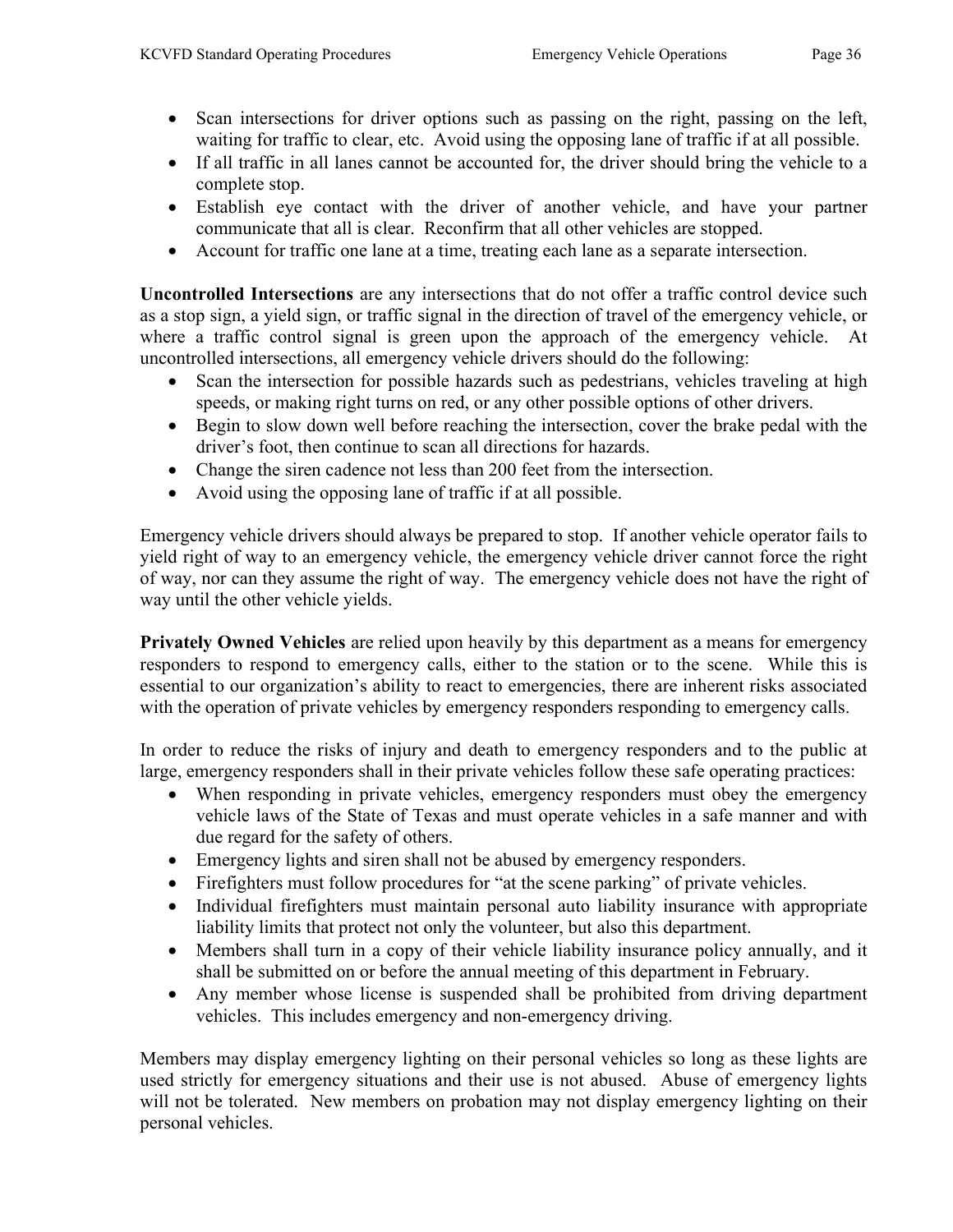All firefighter responding must understand that first and foremost, they must arrive at the emergency scene or the station safely, in order to be of any help to the public. REMEMBER, if you don't make it to the scene, you will not be able to do anyone any good.

Driver and Officer/Co-Driver Responsibilities for the safe operation of an emergency vehicle depends heavily of the competency of the driver and the added resources and direction of the front seat officer/co-driver. All drivers shall attempt to maintain control of the vehicle in such a manner as to provide the maximum level of safety for both their passengers and the general public. Emergency vehicle drivers should be aware that the civilian vehicle operators might not react in the manner that is expected or felt to be appropriate. An attempt should be made to have options available when passing or overtaking vehicles. If another vehicle operator fails to yield the right of way to an emergency vehicle, the emergency vehicle driver cannot force the right of way, nor can they assume the right of way. The emergency vehicle does not have the right of way until the other vehicle yields.

Emergency vehicle drivers have the following responsibilities:

- A. Drivers of emergency vehicles shall be directly responsible for the safe and prudent operation of the vehicle under all conditions.
- B. The driver's first priority shall be for the safe arrival of the emergency vehicle and personnel at the emergency scene.
- C. Drivers shall not move emergency vehicles until all personnel on the vehicle are seated and secured with seat belts in approved riding positions.
- D. No firefighter will be allowed to ride to or return from an incident location on the tailboard, catwalk or other open area of an apparatus.
- E. While enroute to an emergency incident, vehicles will display emergency lighting and sound an audible alarm.
- F. During emergency response, drivers of an emergency vehicle shall bring the vehicle to a complete stop for any of the following:
	- 1. When directed by a law enforcement officer.
	- 2. At red traffic lights and stop signs, as due diligence dictates.
	- 3. At blind intersections or when other intersection hazards are present.
	- 4. When the driver cannot account for all lanes of traffic in an intersection.
	- 5. When encountering a stopped school bus with red flashing warning lights.
- G. During non-emergency travel, drivers of emergency vehicles shall obey all traffic control signals and signs and all laws and rules set forth by state or local jurisdiction.
- H. The driver shall be aware of their rate of closure on other vehicles and pedestrians.
- I. Fire apparatus is heavy and firefighters must be aware of the extended braking distances required, and shall not overdrive the required braking distance.
- J. A safe following distance is to be established and maintained, allowing 1 second of following distance for every 10 feet of vehicle length for speeds under 40 mph. For speeds over 40 mph, add 1 additional second for every 10 mph over 40 mph.

Whether an officer or not, the individual riding in the front passenger's seat of an emergency vehicle takes on the role of co-driver. While not in physical operation of the vehicle, the codriver provides an additional set of eyes and ears for the driver and shall also be responsible for making certain that the driver operates the vehicle in a safe manner. If the driver is negligent in the operation of the vehicle and causes injury and/or property damage, the co-driver may also be found to be jointly negligent.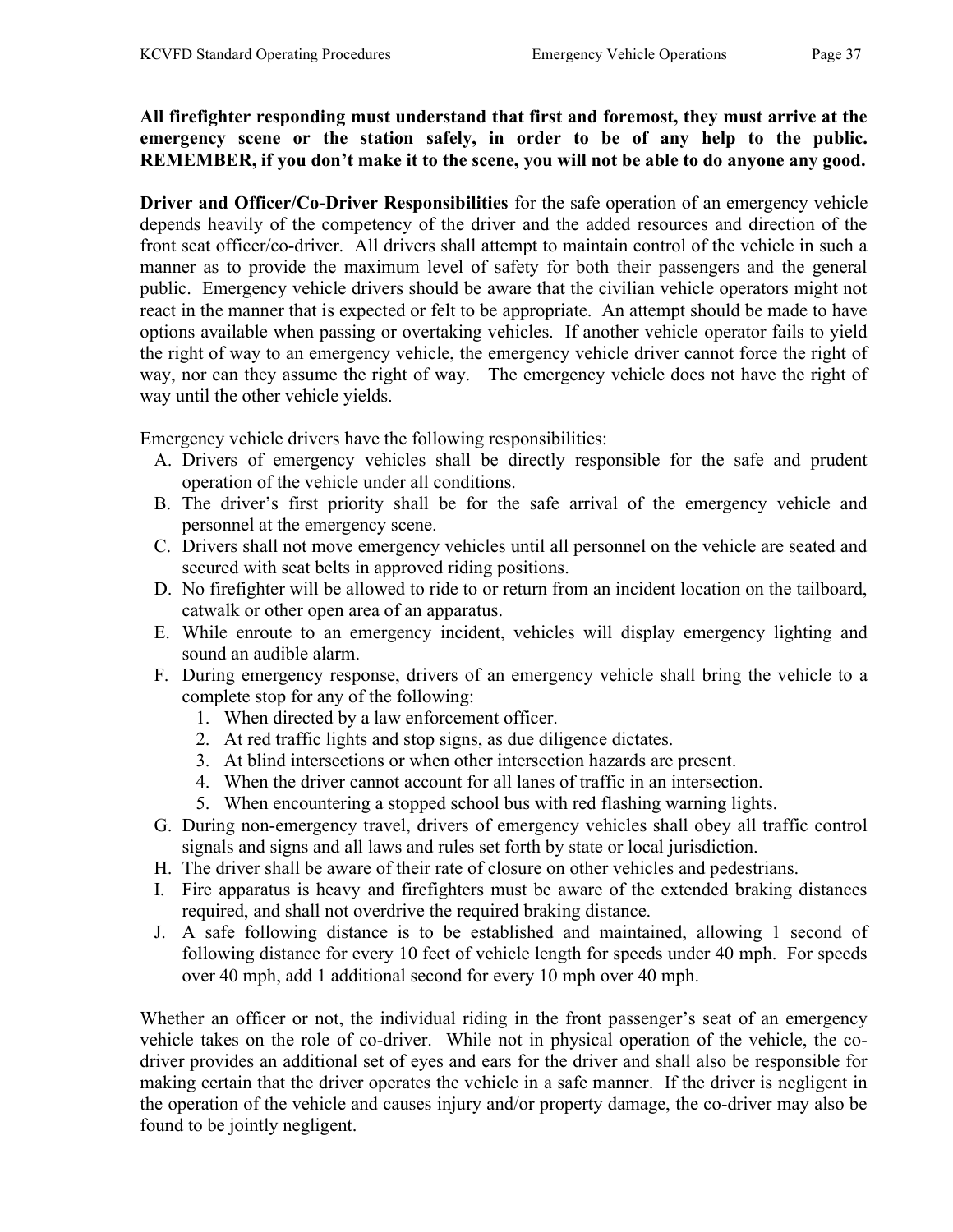All members of this department will be required to turn in a copy of their vehicle liability insurance policy and copy of their driving record annually, and it shall be submitted on or before the annual meeting of this department in February.

## Officer/Co-Driver Responsibilities are as follows:

- Shall ensure that all personnel are seated, and secured with seat belts, in approved riding positions, prior to movement of the emergency vehicle.
- Shall ensure that the driver is operating the vehicle in a safe and prudent manner during response, in accordance with departmental policy and state statutes.
- Shall issue verbal warnings about road and physical hazards to the driver.
- Shall direct the driver to cease any unsafe driving, such as excessive speed or unsafe intersection practices.
- Shall be responsible to operate the radio and communications equipment during response.
- Shall operate the audio and visual warning devices.
- Shall check map book to assist the driver in determining the safest and most direct route to the emergency scene.
- Shall assist the driver in intersection crossing and safe backing.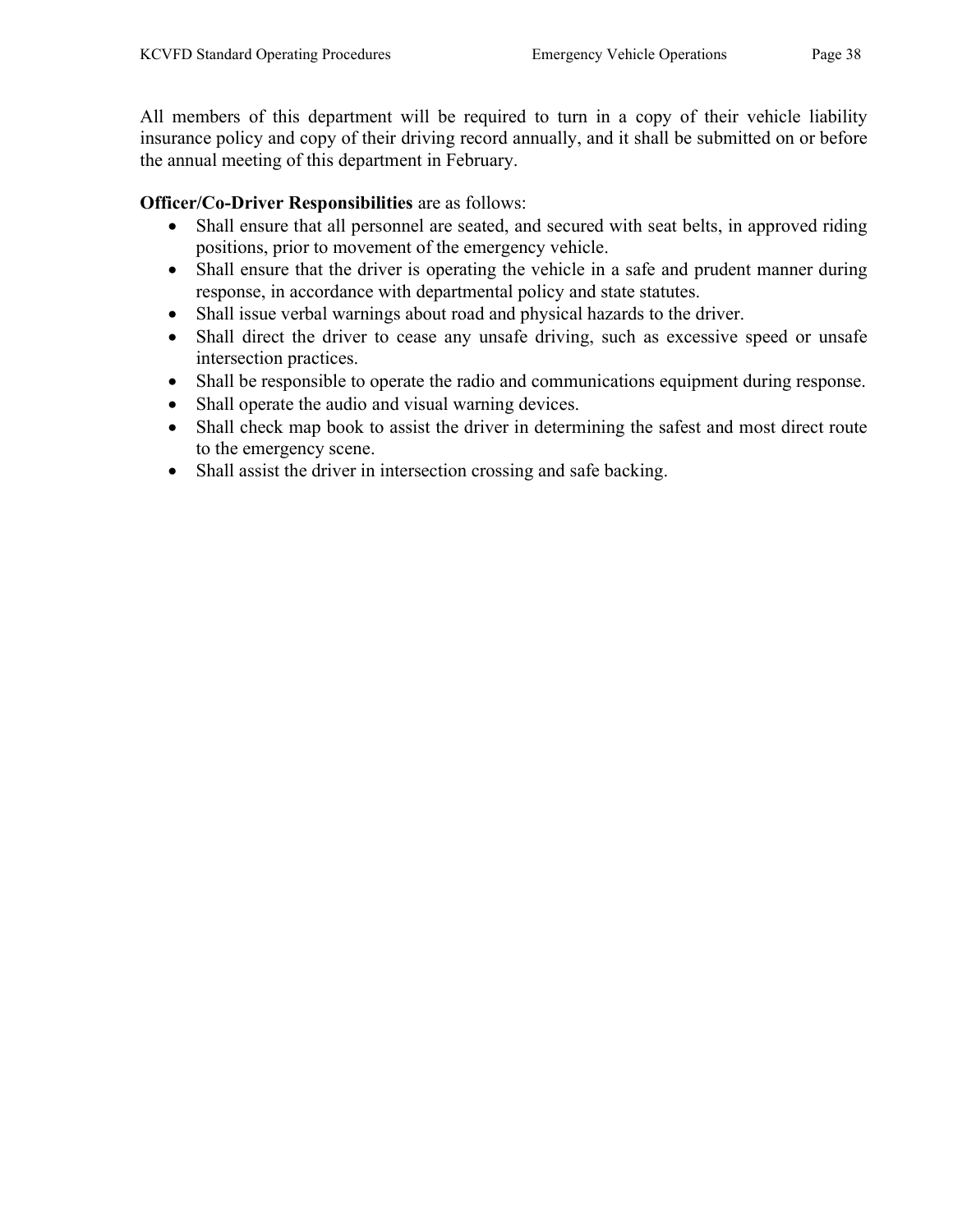## PURPOSE

It is the intent of this operating procedure to provide guidance in the proper handling of extrication incidents.

## RESPONSE

Inside City Limits

- 1st out: Rescue 1 with a minimum of 2 and preferably 3 firefighters trained in extrication. 2nd out: City Engine with a minimum of 2 and preferably 3 firefighters.
- 

# Outside City Limits/Inside Our Call Area

 1st out: Rescue 1 with a minimum of 2 and preferably 3 firefighters trained in extrication. 2nd out: Rural Engine with a minimum of 2 and preferably 3 firefighters.

Outside City Limits/Outside Our Call Area

- 1st out: Rescue 1 with 3 firefighters trained in extrication, if possible.
- 2nd out: Rural Engine with a minimum of 2 and preferably 3 firefighters.

OR: (As determined by the officer in charge)

 1st out: Rescue 1 with a minimum of 3 firefighters trained in extrication Call department whose call area the incident is in for backup.

TACTICAL

The Karnes City Volunteer Fire Department, Inc. responds to extrication calls countywide in Karnes County.

Any time this department is dispatched to an extrication incident, the first out vehicle will be the rescue/equipment truck Rescue 1. This vehicle will be manned by a minimum of two and preferably three firefighters who are trained in extrication operations. A second truck will always be required at the scene to protect in case of fire and if necessary, for traffic control.

If the incident is outside of our call area, or if this department should be short of personnel, at the discretion of the officer in charge, another department will be dispatched to provide fire protection, and if necessary traffic control.

Upon arrival at the scene the incident commander or officer in charge will immediately check out the nature of the incident and determine the best course of action. Firefighters will first remove the cutter and spreader from the lower shelf where they are stored, and then get the power unit started and warmed up. This may be followed by connecting any other required extrication tools as determined by the incident commander.

The incident commander, or officer in charge, shall notify the setup team of which extrication tools are needed, and whether or not shoring materials, air bags, or other equipment will be necessary.

Firefighters who operate these tools shall be in good physical condition and free of back injury, as these tools are very heavy.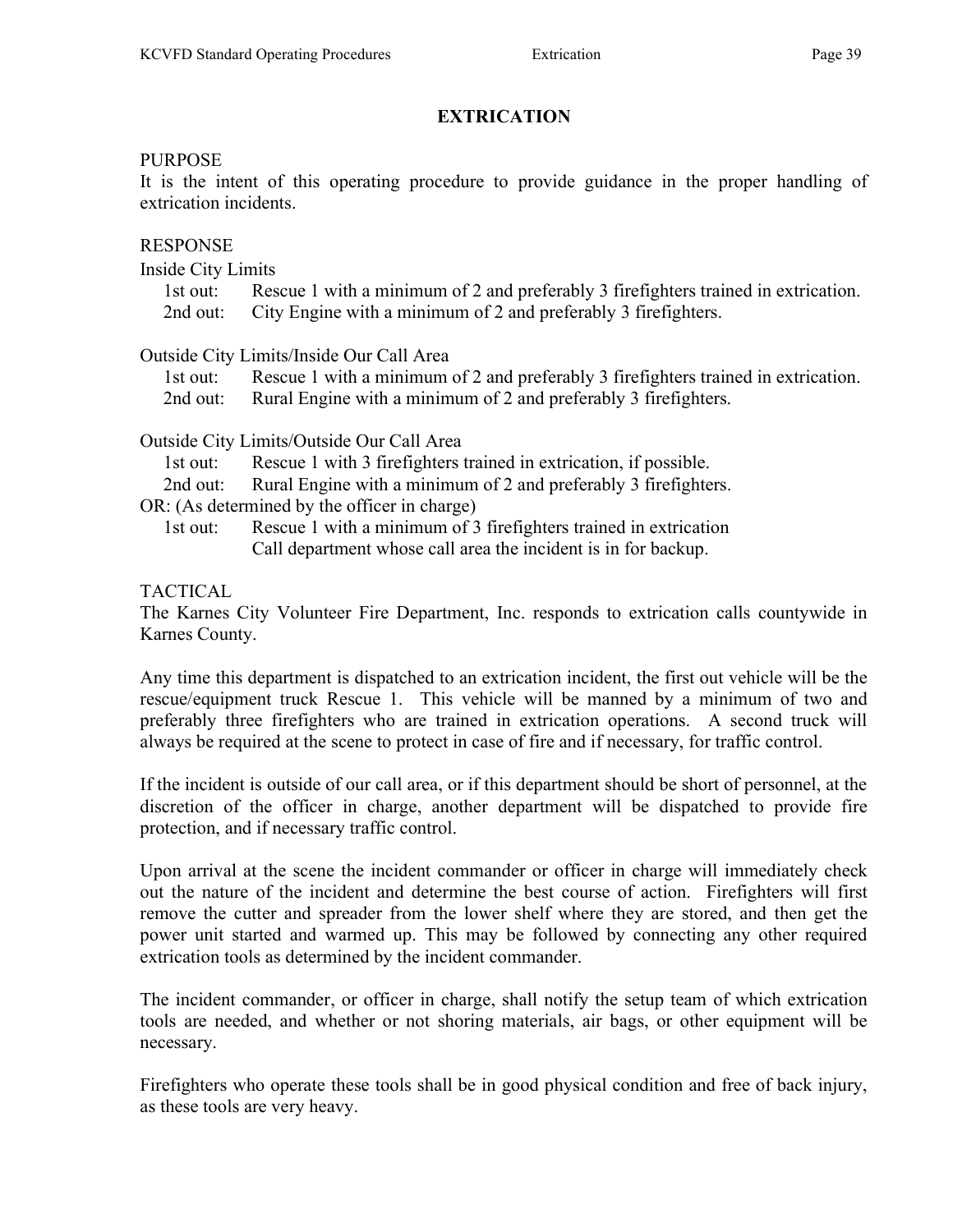All persons involved in the extrication will wear a full set of rescue/wildland protective clothing and a helmet with goggles, or a helmet with the face shield down. On hot days it may be necessary for firefighters to rotate operations and remove bunker gear and cool down. See "Heat Stress Management" for more information.

When operating at a scene of an incident with vehicle traffic moving in the area, position apparatus whereas to protect the firefighters from injury from being struck by passing motorists. Traffic vests are available in every apparatus and are to be worn for better visibility of firefighters working at the scene.

When necessary, protection from infectious disease will be worn. Gloves, aprons, eye protection and disposable bags are available in the apparatus. See "Infectious Disease Control" for more information.

The Accountability System will be utilized during each incident, and the system will be maintained until firefighters are released from the incident scene. See "Accountability" for more information.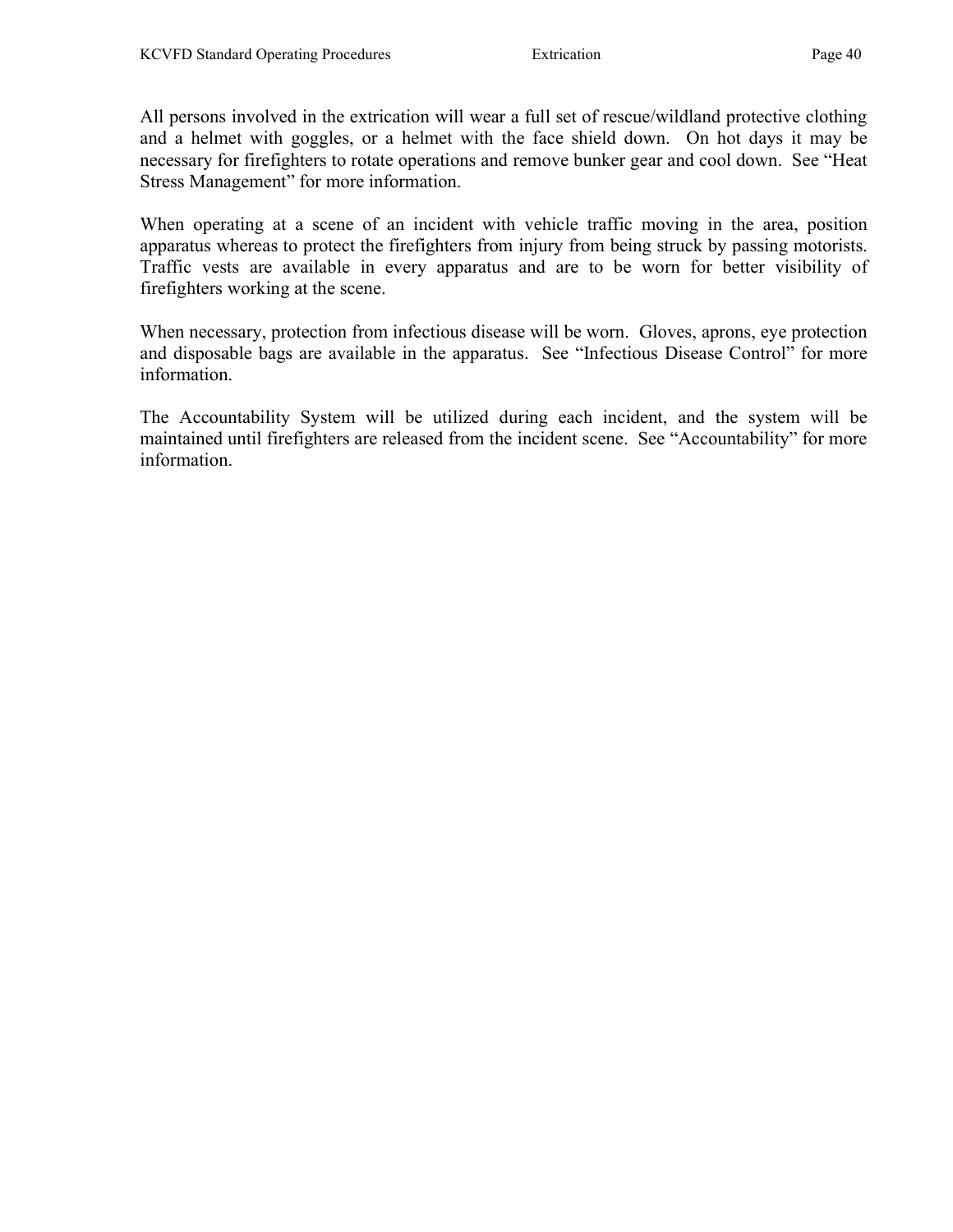# FIRE ATTACK

## PURPOSE

It is the intent of this operating procedure to provide guidance in the selection and placement of hose lines for fire attack in both offensive and defensive operations at fire incidents.

# TACTICAL

The total flow from hose lines deployed for fire attack must exceed the required fire flow for the anticipated level of involvement. Selection of hose lines for fire attack will provide the maximum flow rate that is possible with the available staffing and based on the fire flow required for potential conditions.

The following is a list of considerations for proper placement of hose lines for fire attack:

- 1 To saves lives imminently threatened by fire.
- 2 To protect exterior exposures that present a potential life exposure.
- 3 Protect property presently involved or imminently threatened by fire.
- 4 To confine and extinguish the fire.
- 5 To check extension above the fire.
- 6 To protect exterior exposures that do not present a potential life threat.
- 7 To check fire extension below the fire line.

Hose lines shall be placed for attack from the unburned side of the structure, unless it is necessary to attack from the burned side to provide for the life safety of exposed persons (firefighter or civilian) or if access to the unburned side is unavailable or will be delayed.

No member shall initiate an exterior attack on a structure fire while an interior attack team is in operation.

Use a straight stream or power cone pattern for interior fire attack. When overhead extension is anticipated, open overhead concealed spaces to check for fire involvement before entry into a room.

If fire attack has no impact on the volume of fire within 30 seconds, advise the incident commander that increased flow is required.

The Accountability System will be utilized during each incident, and the system will be maintained until firefighters are released from the incident scene. See "Accountability" for more information.

Any time firefighters are on air inside a structure, and the potential for any hazards that could endanger a firefighters life are present, a Rapid Intervention Team (RIT) will be on scene and solely dedicated to providing emergency services to the interior crew. See "Rapid Intervention" for more information.

Incident Command shall appoint a Safety Officer at any incident of special hazard presenting an unusual risk to fire fighters, customers, or the general public. See "Safety Officer/Sector" for more information.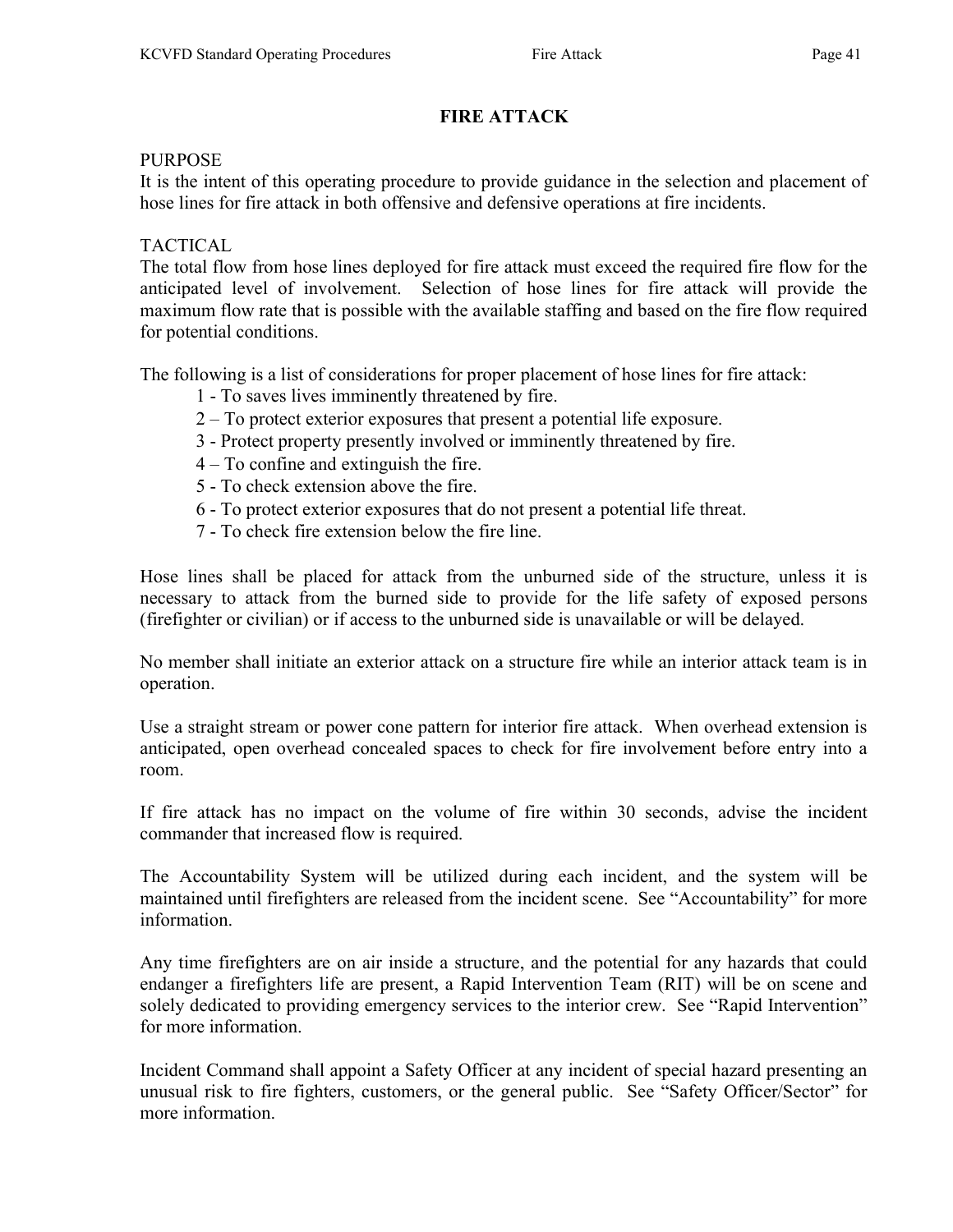Before entering a structure involved in fire, for rescue purposes, firefighters must first consider the odds of survivability of any victims. Firefighters must consider the conditions present in the "compartment" or area of fire, or other conditions affecting survival.

A significant fire in a residence with floor level dense smoke under pressure throughout the building likely means that victims could not survive. A very cautious and calculated rescue and fire control operation would be warranted.

Whereas a fire in a rear bedroom of a house, with light smoke throughout the house, may allow a survivable environment if a search and rescue effort is initiated quickly, a well-involved building would likely represent a zero survivability profile. Similar conditions in an abandoned building would indicate little survivability and little property to be saved, and members should avoid an offensive fire attack.

The Thermal Imaging Camera (TIC) may provide valuable information during size-up, which can assist the Incident Commander in determining the strategy and formulating the incident action plan. Early identification of tactical needs and priorities can prove beneficial in placing initial and subsequent attack lines. When a company officer or incident commander arrives on the scene, one of the first challenges is to identify the location of the fire. A TIC can save a great deal of time by helping to pinpoint a concentration of heat within a particular area of the building, especially in large commercial or multi-story structures. An incident commander, armed with this knowledge, can better direct firefighters regarding their point of entry and plan of attack, so as to optimize their resources.

Even before firefighters enter a burning structure, the incident commander or company officer can accomplish a great deal from the exterior with the aid of thermal imaging technology. Some factors that can be assessed from the outside include finding the seat of the fire, observing changing or spreading conditions, identifying critical building construction features and identifying conditions that could threaten structural integrity. A sector officer will also benefit from this information in assessing the operational objectives, progress and needs. See "Thermal Imaging" for more information.

When operating at a scene of an incident with vehicle traffic moving in the area, position apparatus whereas to protect the firefighters from injury from being struck by passing motorists. Traffic vests are available in every apparatus and are to be worn for better visibility of firefighters working at the scene.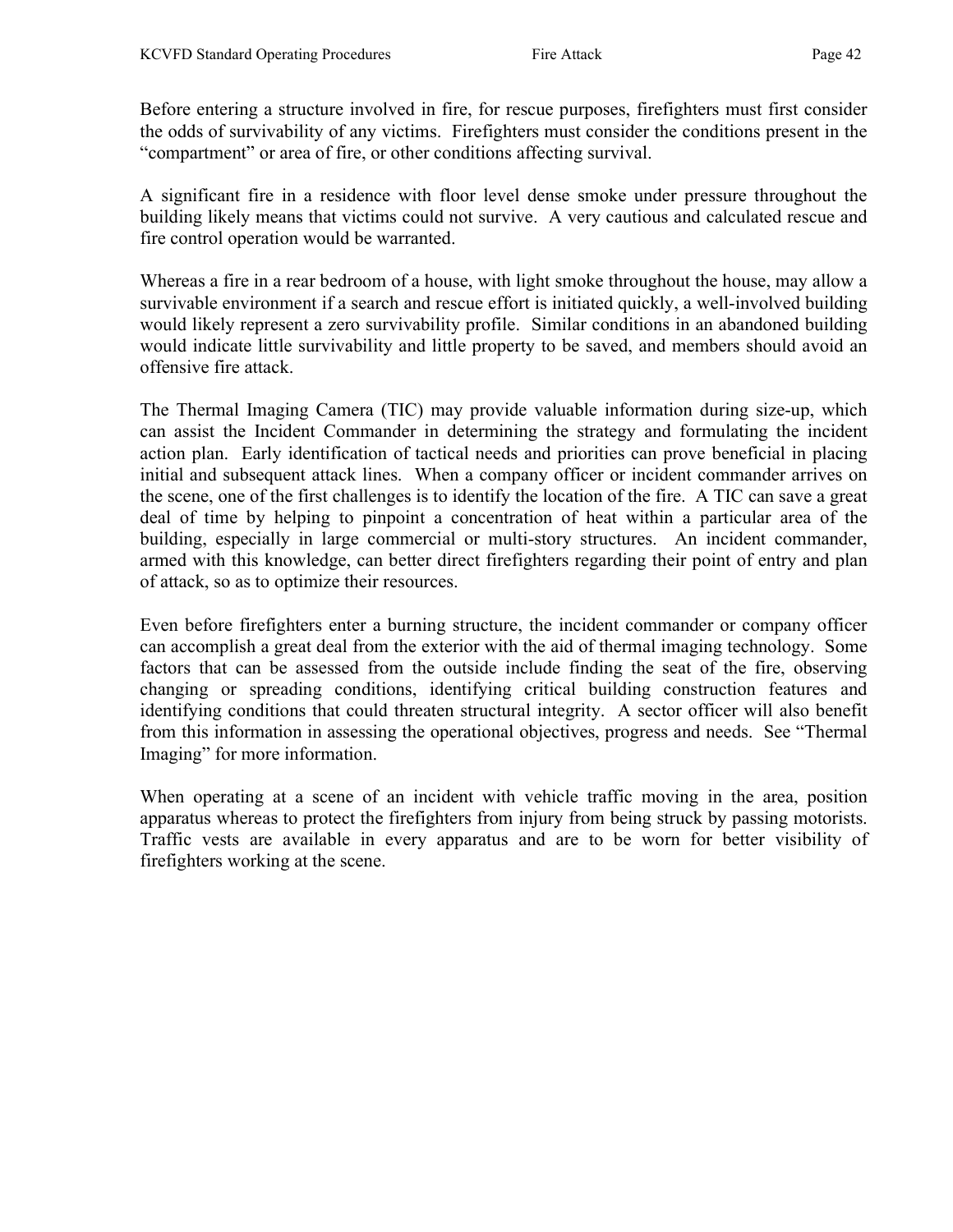# FIRE SCENE PRESERVATION

#### PURPOSE

It is the intent of this operating procedure to provide guidance for the preservation of the fire scene and for crowd control.

#### TACTICAL

The fire scene should be treated as a crime scene, until it has been established that no crime has been committed.

Unauthorized personnel will not be allowed on the fire ground. The incident commander will determine authorization. If help with crowd control is desired, contact local law enforcement through the dispatcher.

All valuables and personal property removed from the fire scene will be turned over to an officer and inventory noted.

If criminal activities are suspected, or victims are found, the scene will be preserved for investigation, to the maximum extent possible.

Containment of the fire will take priority over preservation of the scene.

The department may at its discretion close streets and/or designate areas closed to civilians. Such actions should be considered for the purpose of firefighter safety and in order to preserve the scene.

If it becomes necessary to maintain command of the scene, use legal means available to the department. The fire department may enter and maintain control of the scene with no other authority except for the need to provide emergency service. This authority should be used, but not abused by the department.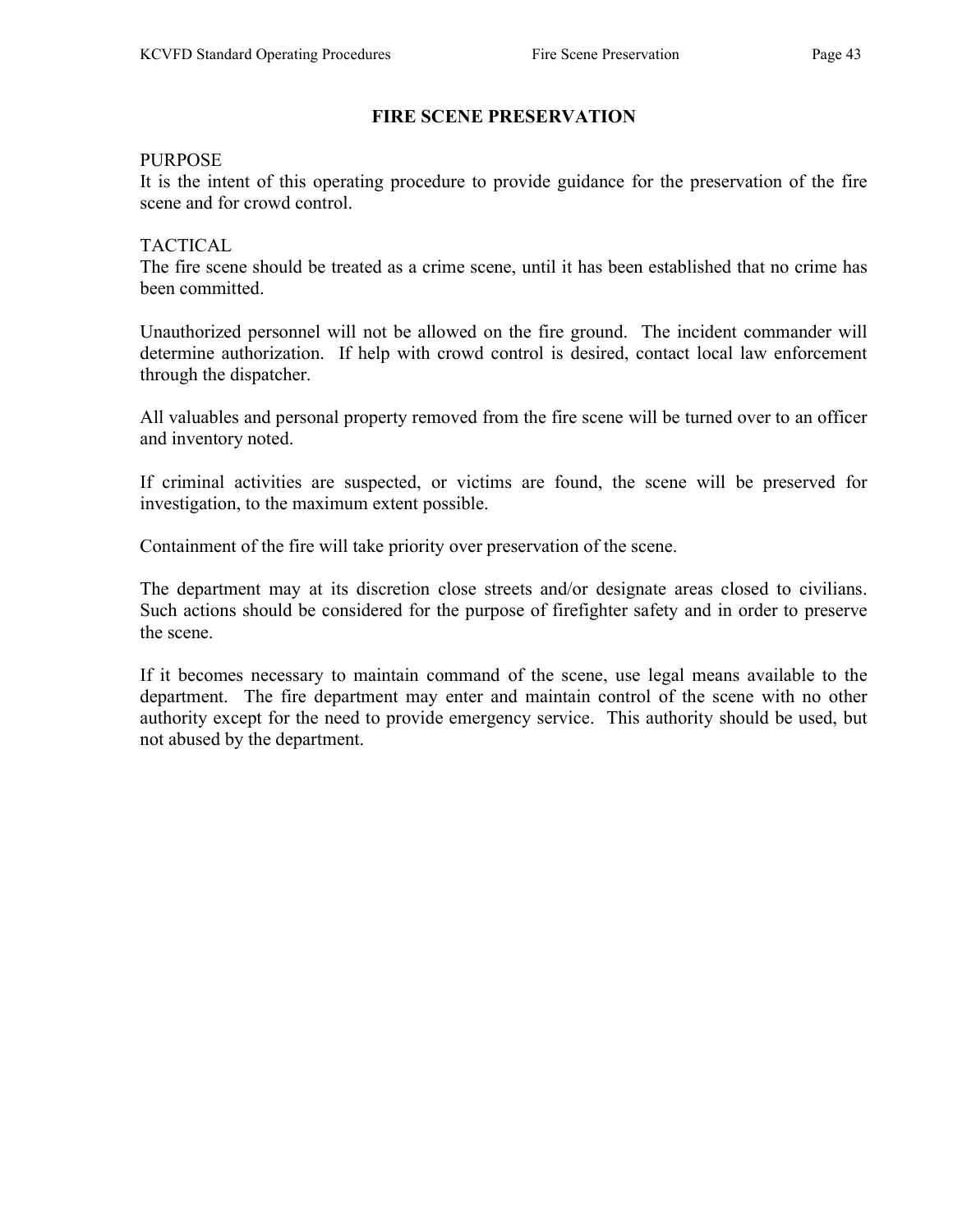# FORCIBLE ENTRY

#### PURPOSE

It is the intent of this operating procedure to provide guidance for performing skillful forcible entry in order to save lives, reduce property damage, and to enhance public relations.

#### TACTICAL

Forcible entry will be required when a building is locked, openings are blocked, or normal entry is not otherwise provided.

Check all available usable avenues of entry prior to using forcible entry.

Pre-planning will aid in determining the best method of entry, should forcible entry be required. Building construction, type of locks, windows, air conditioning units, and structural weakness should be noted on a pre-plan.

An effective forcible entry operation will provide speedy access into a building's interior with a minimum amount of damage.

Expensive doors may need to be battered open to provide the shortest and fastest route for access to a victim, and life safety must always come before property damage considerations. Keep in mind also that unnecessary damage during forcible entry violates one of the primary missions of the firefighter, "PROTECTION OF PROPERTY".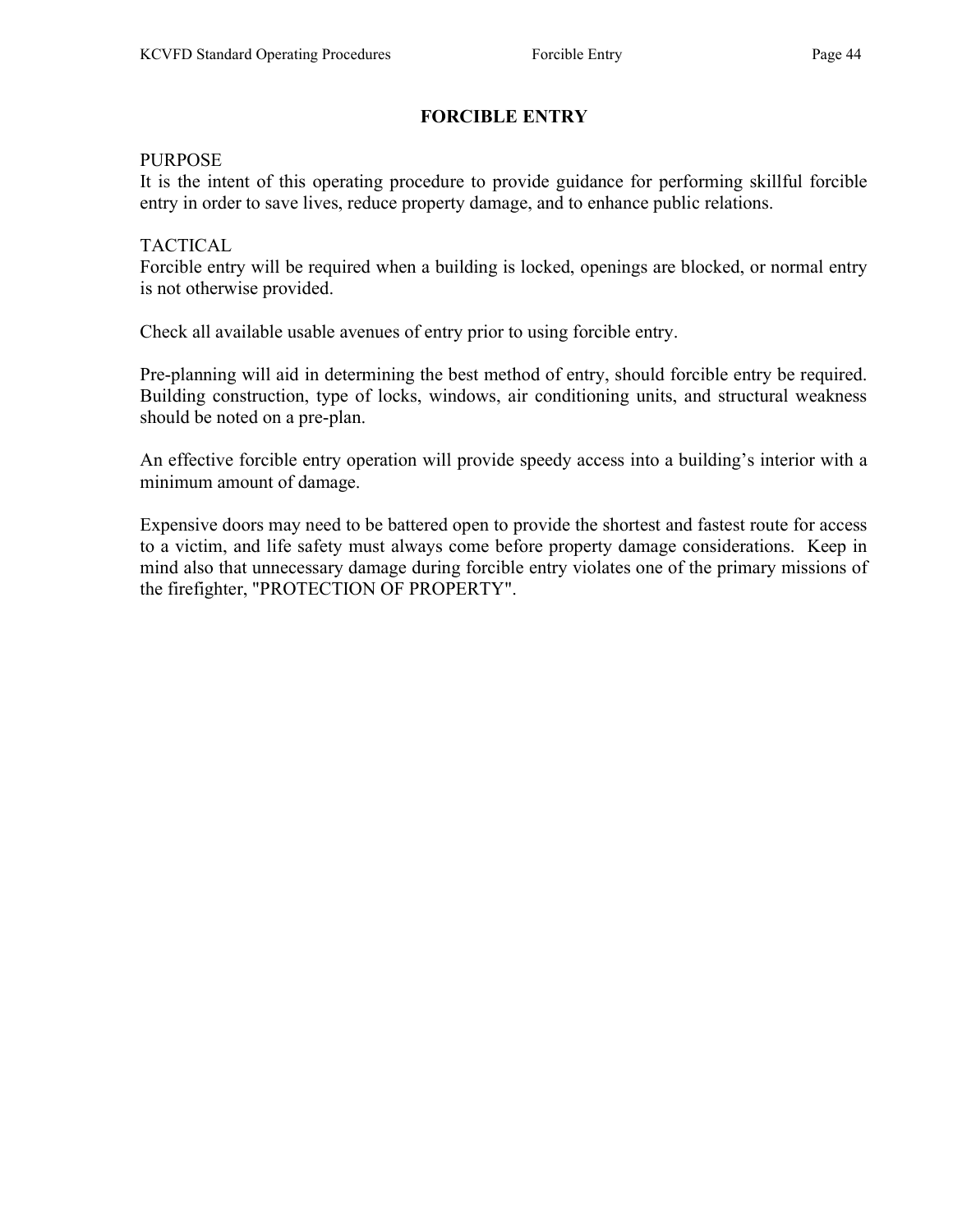# GENERAL RULES AND INFORMATION

#### PURPOSE

It is the intent of this operating procedure to provide each member with a list of any rules, procedures, or information that may not be listed elsewhere in the Constitution, By-Laws or the Standard Operating Procedures and Rules and Regulations manual of this department.

#### TACTICAL

Excessive and continual horseplay during meetings, practices, alarms, or other fire department functions will not be tolerated. Members will show respect to the President, officer in charge, training instructor, or other person in charge of a fire department function.

#### GENERAL

Members will be credited for attendance at meetings and practices in their absence if they are absent due to other fire department related functions. Example: Attending A&M Fire School or other training, or representing the fire department at another function, etc. Members absent due to other fire department related functions will not be credited for training hours missed or for absence from alarms. Members must attend at least one hour of a meeting or practice to be eligible for credit for training hours and/or attendance.

When parking at the fire station, refrain from blocking the city hall driveway or any fire station apparatus door. Also refrain from taking up the parking of any local merchant that may be open for business at that time.

Members representing this department at banquets, conventions, training seminars, or any other activity shall act in a manner that will show good character and will not bring disgrace to this department. Members attending training seminars will be required to bring the information they receive back to the department and share their knowledge with the membership.

Retirement awards for members retiring from this department shall be handled on an individual basis for each retiree, based on the members' attendance, involvement, years of service, and any other information that is pertinent in determining the appropriate type and value of retirement award.

## INSURANCE

Upon entry into the department, each new member may complete a Beneficiary Designation form, and then may at any time in the future, revoke any previously assigned beneficiary and assign a new beneficiary by completing a new Beneficiary Designation form.

The department accident insurance policy covers all volunteer members of the department and any non-member bystanders who have been activated by the Fire Chief or other official of the department for an emergency. Members are covered traveling to, during, and returning from an alarm, fire drill, apparatus test, or while participating in or attending as a volunteer member of the department at any approved and/or supervised activity of the department.

For more information on accident insurance benefits, workers compensation benefits, death benefits, or any other benefits available, or provided, refer to the departments current policies. Benefits are subject to change without notice to or approval of the membership.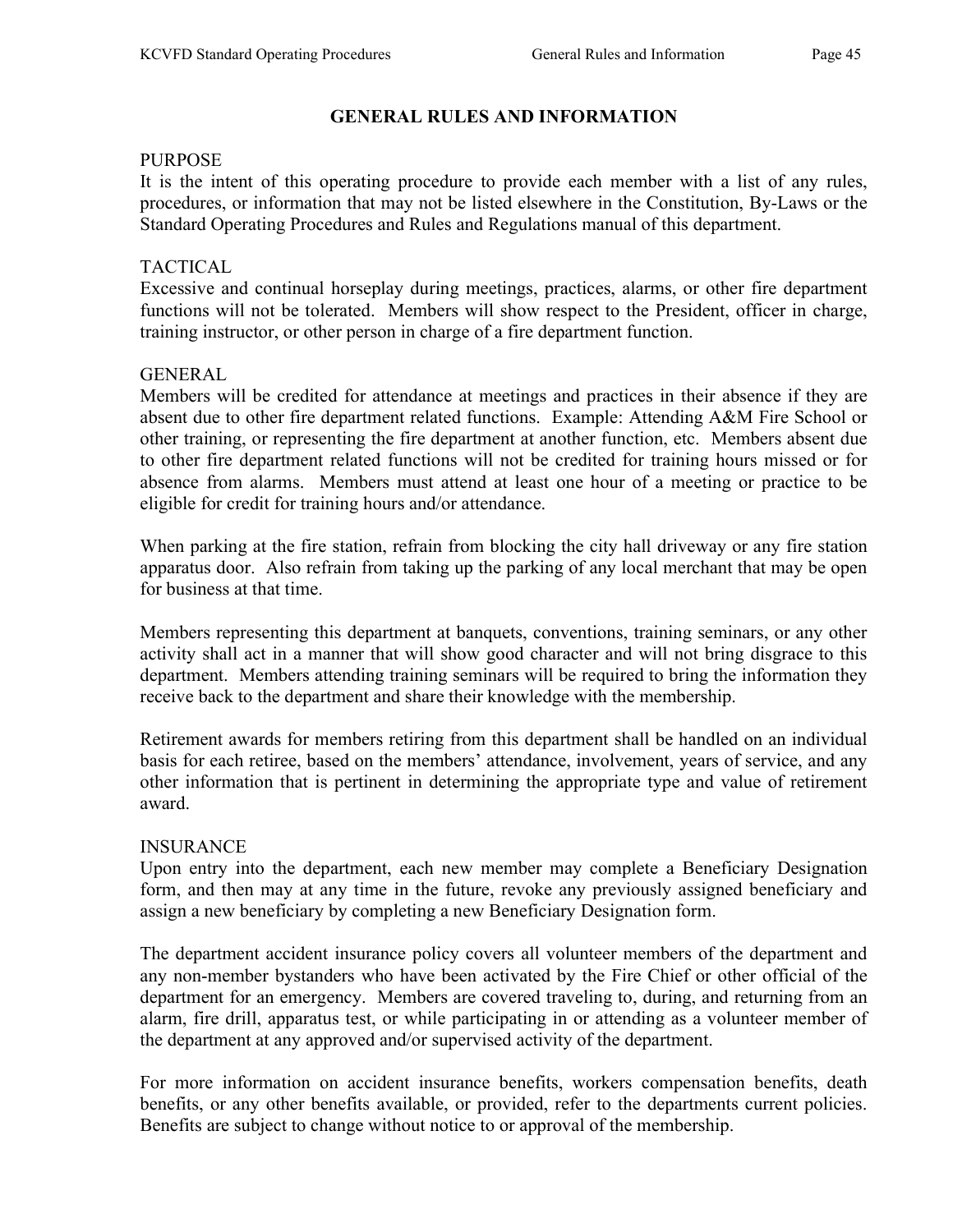Members injured during a covered activity of the department shall report the injury to the officer in charge as soon as possible after the injury occurs, and shall as soon as possible after the incident, complete a Casualty Report. Delayed effects of an incident shall be reported as soon as possible after the effects occur, but not more than 30 days after the incident. Workers compensation requires reporting within 72 hours.

#### MASCOTS

The number of mascots elected each year shall be such that each child of an Active member of the department shall serve as mascot for one year while they are between the ages of 7 and 10. If no children of Active members meet the requirements then other family members between the ages of 7 and 10 may be elected as mascot. Upon election, mascots shall be given a fire department T-shirt to show our appreciation for their service to the department.

It shall be the duty of the parents of the mascots to see that the fire apparatus are clean and ready for use when entered into a parade or other function and to see that arrangements for drivers of the apparatus have been made.

#### MEMBER PROPERTY

Once a new member is voted into the department on probation, and upon completion of their entry requirements, they will be issued the following property: protective clothing, pager, uniform shirt, badge, name bar, accountability tags, T-shirt, etc., and a will be provided access to the Constitution, By-Laws, and Standard Operating Procedures and Rules and Regulations Manual of the department.

Once the initial property is issued to members, they may purchase additional items such as caps, T-shirts, patches, emblems, etc. as needed.

The membership of this Department has pre-approved the purchase of the following items as necessary for the operation of the department: patches, stick-on and metal backed emblems, caps, t-shirts, coveralls, accountability tags, thank you cards, fire prevention supplies, fire poster awards, uniform shirts, name bars, soda water, bottled water, and firefighter awards.

The membership of this Department has given pre-approval to the Chief and/or Assistant Chief for the purchase of rescue equipment and/or supplies as necessary for the operation of the department, in an amount not too exceed \$500.00.

The membership of this Department has given pre-approval to the Chief to apply for Texas Forest Service grants as necessary for the successful operation of the department. If grants are awarded, a request for the necessary cost-share shall be submitted for approval at a meeting.

The membership of this Department has given pre-approval to annually pay the sponsorship fee and to sponsor a young lady in the Miss Karnes City Pageant.

Any member wishing to be issued an extra set of protective clothing shall submit a request in writing as to why they feel it would be in the best interest of the department to fulfill this request and the length of time they feel the protecting clothing should be in their possession. Requests shall be reviewed and acted upon by the Chief, Assistant Chief, Captain, and Lieutenant.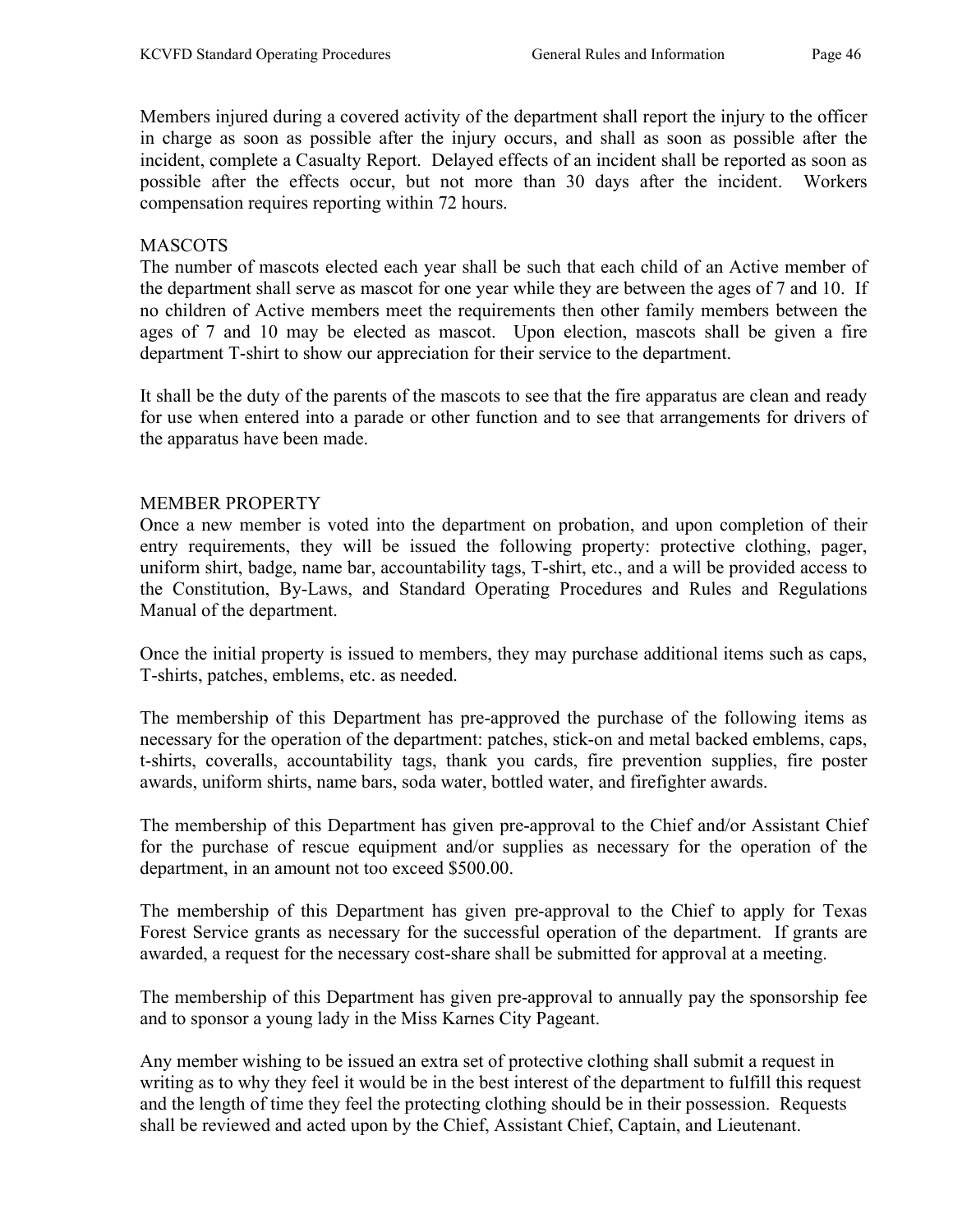In case of illness, injury, or death of an active, retired, or honorary member of this Department or one of their family members, the following may be used as a guideline for department participation:

| Minor Illness or Injury                  | No response necessary                       |
|------------------------------------------|---------------------------------------------|
| Moderate Illness or Injury               | Send a card                                 |
| Serious Illness or Injury                | Send a card or flowers                      |
| Death of an Active or Honorary Member or | Send flowers or plant                       |
| their family member                      | Attend funeral                              |
| Death of an Active or Honorary Member    | Attend funeral in dress uniform             |
|                                          | Participate in funeral at request of family |
| Line of Duty Death                       | Fallen Firefighters Funeral participation   |
| (with approval of family)                | <b>Request Fallen Firefighters Benefits</b> |
| Death of Member of other Department      | Attend funeral                              |

Family members will be recognized by one of the following relationships to the member: spouse, child, step-child, grand child, parent, brother, sister.

Other forms of honor or participation may be appropriate as determined by the members or the Board of Directors. The Board of Directors, or a person appointed by the Board of Directors will determine the level of involvement in participation in funerals such as number of personnel or number of apparatus.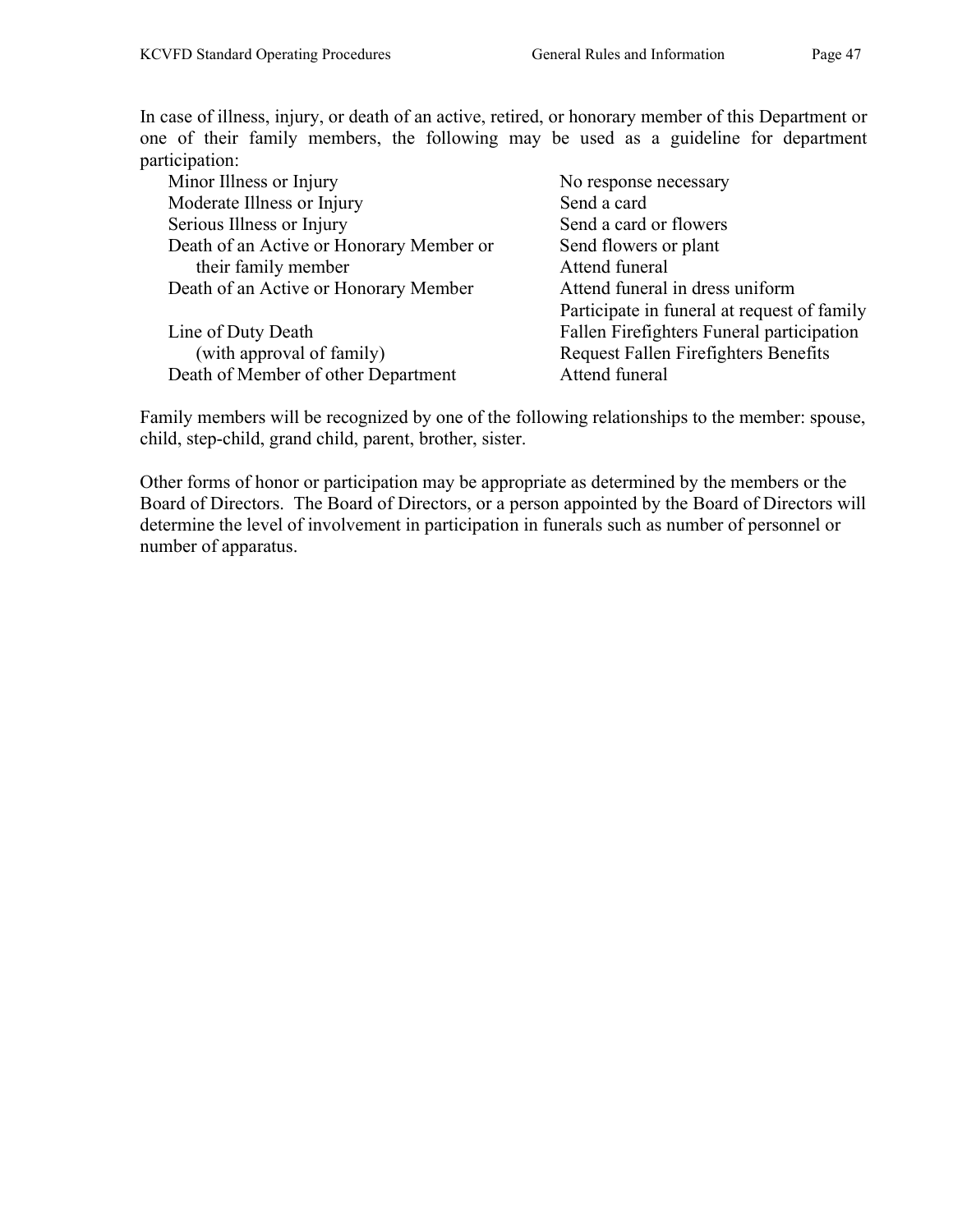# HAZARDOUS MATERIAL INCIDENTS

#### PURPOSE

It is the duty of the fire department to save lives and protect property to the best of our ability. It is hazardous materials incidents that could pose the greatest danger to life, health, property, and the environment. This threat to life and health not only includes the emergency responders, but may also extend to the public in general.

It is the mission of this department to contain and stabilize a hazardous material incident to the best of our ability with available resources, until such time the proper authorities require the owner of the product to properly dispose of the materials.

## TACTICAL

It must be understood that no two hazardous materials incidents will be exactly the same, nor will they be handled in exactly the same manner. However, these standard operating procedures offer a guideline to be followed at all incidents until such time the size-up of a particular incident causes a change in these procedures.

#### SAFETY

At all times, safety of the emergency responders and the general public will be paramount over all other incident considerations. All emergency responders at the scene will wear the proper personal protective equipment, as indicated by the incident, at all times. No emergency responder will attempt any mitigation procedure or rescue attempt that is above his or her level of training, or will put in jeopardy, his or her own, or any other persons, life, health or safety.

The Incident Command shall appoint a safety officer/sector at every incident to ensure all operations are conducted in the safest possible manner. It will be the responsibility of Command to establish an incident action plan that includes a safety plan for the incident. This safety plan must be communicated to the Safety Sector Officer and other sector officers. Command may request the Safety Sector Officer to develop and recommend an appropriate safety plan.

The Safety Sector reports directly to command and has full authority to terminate, suspend, or alter any unsafe condition or action. The Safety Sector/Section intervention at scene operations involves three approaches. First is for life threatening situations; the second is for non-lifethreatening situations; and the third approach occurs in the on-going incident planning process. See "Safety Officer/Sector" for more information.

The Accountability System will be utilized during each incident, and the system will be maintained until firefighters are released from the incident scene. See "Accountability" for more information.

On all incidents, the atmosphere shall be checked with an atmospheric monitor prior to entry, and it shall be continually monitored for change until the operation is complete. Once the incident commander establishes the control zones, no unauthorized person shall enter the control zone. The incident commander will issue the authorization. All persons entering the scene will have a minimum of awareness level training. See "Atmospheric Monitoring" for more information.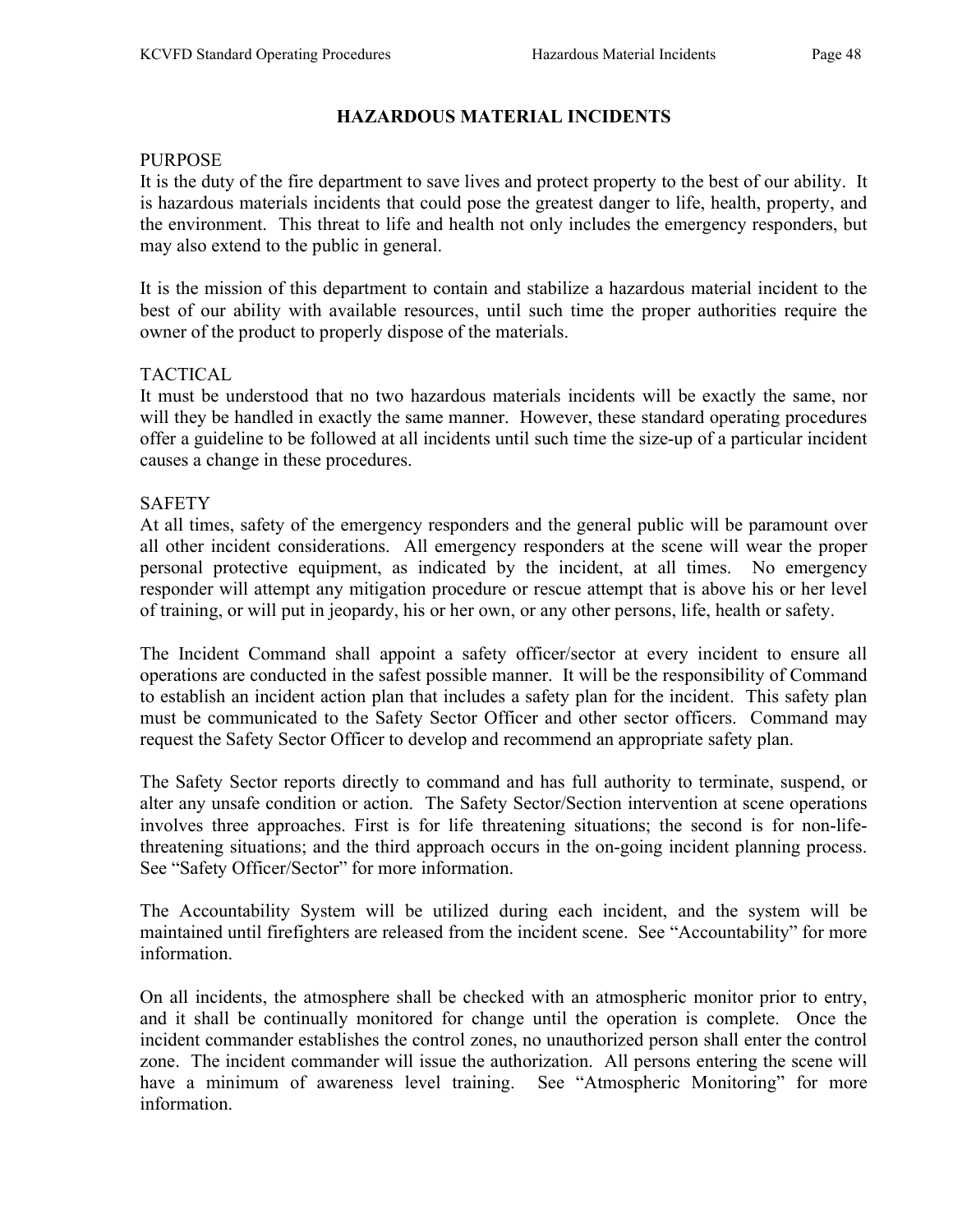During a hazardous material incident, times shall be recorded each time an individual operation begins and ceases. The least number of personnel possible, to mitigate the incident, will be allowed inside the hot zone, with the minimum number being two persons.

No responder shall enter the hot zone unless the proper personal protective equipment as indicated by the chemical or hazard is available and worn. No responder shall enter the hot zone unless they have a back up person located in the warm zone with the same level of personal protective equipment. Any time the potential for any hazards that could endanger a firefighters life are present, a Rapid Intervention Team (RIT) will be on scene and solely dedicated to providing emergency services to the crew. See "Rapid Intervention" for more information.

All ignition sources shall be eliminated before an approach is made to the incident site. This will include, but is not limited to, smoking, radios, sparking tools, and the apparatus itself.

If an incident escalates to the point that the safety of personnel may be in jeopardy and it is necessary to immediately evacuate the space, structure or area, an IMMEDIATE RETREAT signal consisting of the high/low audible signal from a siren followed by two short blasts of an air horn will be sounded until the space, structure or area is evacuated. This is an immediate evacuation of personnel only and all equipment shall be left behind.

It shall be understood that a "do nothing" decision may be the safest and the only decision to be made on some incidents.

#### APPARATUS DISPATCH AND APPROACH

Upon notification of a hazardous materials incident by dispatch, all available equipment as dictated by the incident and the number of personnel responding shall be dispatched to the scene.

Before leaving the fire station, the officer in charge shall gather as much information as possible, as to the chemical involved and the weather conditions, and communicate to other responding apparatus.

The incident commander or the highest ranking member on the first responding unit is responsible for the gathering and communicating incident data, such as, weather conditions and routes to take for a safe approach. All responding personnel and apparatus shall make an approach to the incident site from an upwind and uphill direction. No responder shall drive any apparatus through any vapor cloud or on any spilled material.

All responding personnel and apparatus shall approach no closer than necessary to perform initial size-up. Equipment and personnel shall move no closer, until a complete size-up and hazard assessment has been completed. Upon completion of size-up and hazard assessment, the incident commander shall order placement of apparatus. This placement shall be upwind, uphill and facing out and as far away as possible, while close enough to safely complete the operation.

All incoming emergency units or resources shall report to the staging area designated by incident command and wait there until the incident commander gives placement orders.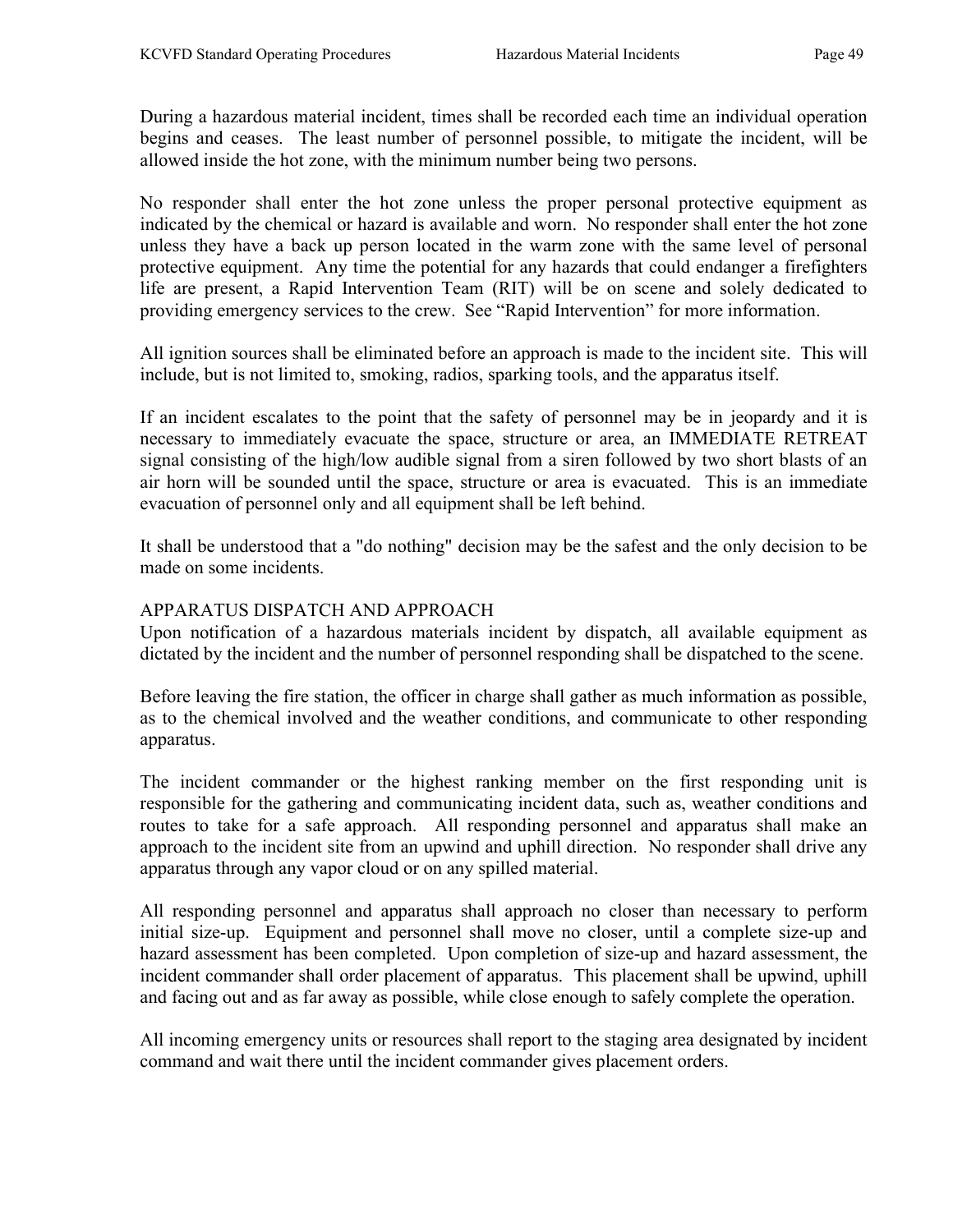## INCIDENT COMMAND

The highest-ranking officer first arriving on scene shall assume all duties and responsibilities of the incident commander. Should the first arriving fire apparatus not contain a fire officer, or there is no fire officer on scene, the highest ranking member of the first arriving apparatus shall assume all duties and responsibilities of the incident commander until such time a fire officer arrives on the scene. The incident command system shall be placed into effect immediately.

The incident commander shall pass his authority to a higher ranking fire officer upon their arrival. Should the command be passed, the relieved officer shall provide the assuming incident commander the following information:

- A The chemical or chemicals involved.
- B The properties and hazards of chemicals involved.
- C All weather data collected.
- D The location and assignment of all apparatus on scene.
- E A list of all resources enroute.
- F A list of all agencies notified, including utilities, state, federal, company, etc.
- G Progression of the incident to the time of the assuming incident commanders arrival.
- H If an evacuation notice has been issued or should be issued.
- I Any other information needed to effectively assume command.

The incident commander shall immediately establish an incident command post and broadcast to all units on the scene and any incoming units the new incident command information. The incident command post shall be re-established, if necessary, well outside any contamination area. The incident command post shall be established upwind and uphill from the incident. The incident command post shall be marked as such with some visible means of identification. The incident commander shall immediately appoint a safety officer.

The incident commander or safety officer shall immediately establish incident control zones and shall designate as follows:

| A - HOT ZONE:  | Location of spill or contaminated area. Area of limited access.         |
|----------------|-------------------------------------------------------------------------|
|                | B - WARM ZONE: Contamination reduction area. Outside contaminated area. |
|                | Location of decontamination.                                            |
| C - COOL ZONE: | No contamination possibility. Location of incident command post,        |
|                | staging area and media access point.                                    |

# **COMMUNICATION**

Once the incident command post is established, all unnecessary communications over the radio shall cease, leaving only emergency traffic. All information pertaining to the incident shall be transmitted to and from the incident command post and the incident commander. Upon the order "Clear the air" by the incident commander or the safety officer, all radio transmissions shall immediately stop, unless there is a threat to life safety.

All use of 10-code shall no longer be used and shall be replaced by clear, concise text. All instructions transmitted by the incident commander or safety officer shall be repeated to the sender to insure accuracy and understanding of instructions. The incident commander shall appoint a communications officer to monitor, regulate and record emergency radio traffic. The incident command post shall establish radio contact with other units on the scene. If responders enter the hot zone, they must be in contact with a safety officer on a dedicated frequency.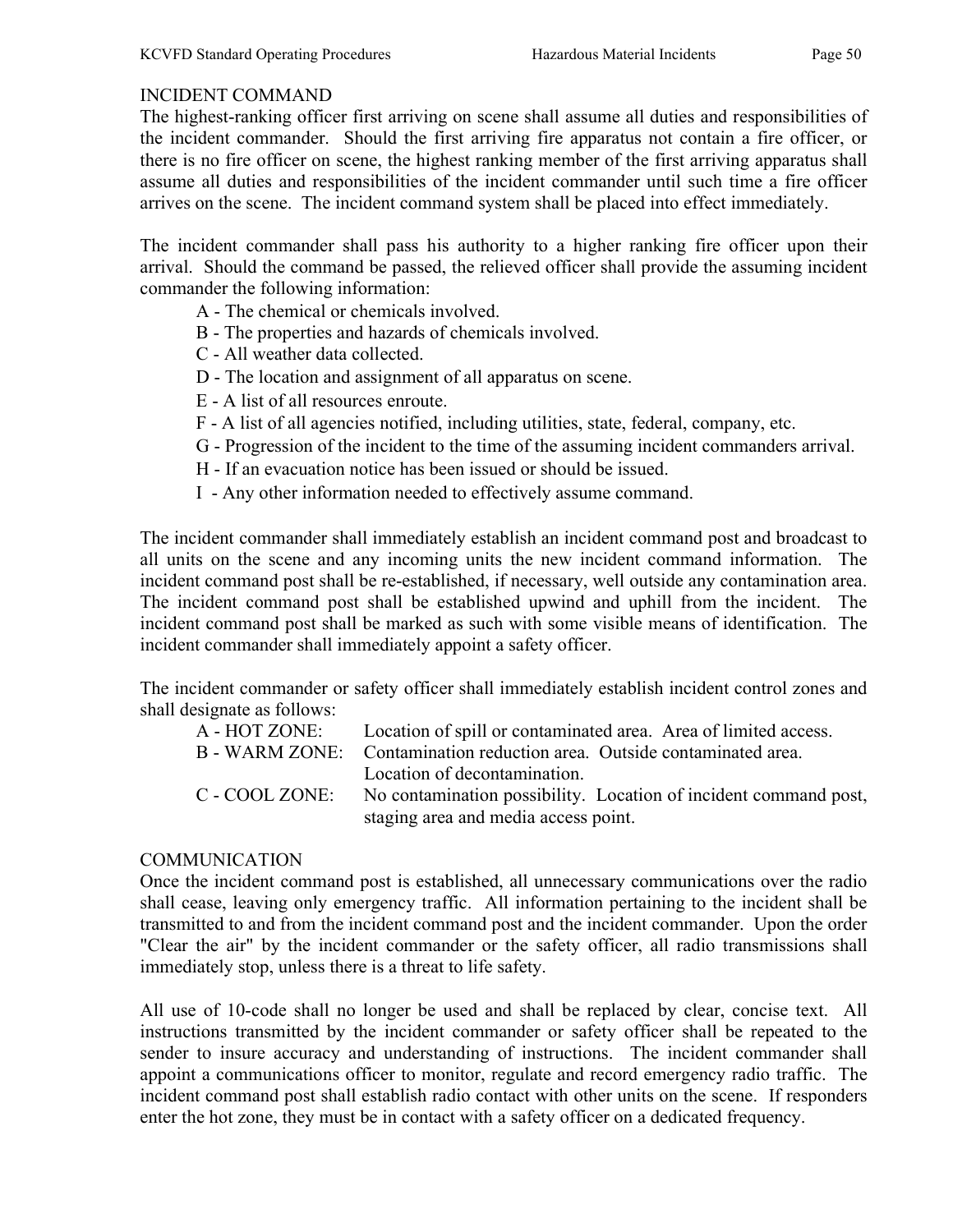All transmissions of chemical names shall be done in the following manner: THE SENDER:

- A Pronounce the name if you are sure of its pronunciation.
- B Spell the name very slowly and carefully. Remember, one letter can mean all the difference.
- C Repeat the spelling.

THE RECEIVER:

- A Pronounce the name heard.
- B Spell the name slowly and carefully.
- C Repeat the spelling

THE SENDER:

A - Acknowledge the correctness of the spelling or repeat the first three steps.

If chemical formulas are transmitted, extra care must be made for accuracy, making sure the formula is transmitted exactly as written, breaking it up into elements.

|     | EXAMPLE: Formula is $C6H4$ (CH3)2                      |  |  |  |
|-----|--------------------------------------------------------|--|--|--|
|     | Transmitted as C6 H4 Parentheses CH3 End parentheses 2 |  |  |  |
| OR: | Formula is CH3-OH                                      |  |  |  |
|     | Transmitted as CH3 dash OH                             |  |  |  |

The receiver shall repeat the formula back to the sender to check for accuracy.

The emergency dispatch center will be responsible for the placing of calls to state and federal regulatory agencies and maintaining telephone contact with CHEMTREC at 1-800-424-9300. The incident commander is responsible for seeing that the calls are made by the dispatch center.

The radio message "May-Day" will be used by firefighters to report their status as being lost, trapped, or injured and needing assistance. Any member may use "May-Day" to report a lost firefighter. Any report of "May-Day" will receive priority radio traffic. The term "May-Day" will be reserved only to report lost, trapped, or injured firefighters. The term "emergency traffic" will be used to report all other emergencies. The orange button on radios is an emergency button that will emit emergency notification tones over the radio and will hold the microphone open for a short period of time for emergency communication needs. See "May-Day" for more information.

# INCIDENT TERMINATION

The termination procedures shall consist of two separate and distinct functions, documenting the sequence of events and a post incident analysis or debriefing. All termination procedures shall be completed within 36 hours after the incident has been mitigated. The incident commander shall be responsible for all termination procedures.

The documentation of the incident shall be a written report, written by a joint effort of the incident commander and the safety officer. The documentation shall be in narrative form and include a sequence of events of the incident, including safety, operations, exposure of personnel, and a post incident analysis.

The post incident analysis shall be conducted within 36 hours of the incident and shall be attended by all agencies and personnel that were on the scene and shall be an analysis of the operations, paying special attention to "Things that went right" and "Things that went wrong" and "What we need to do in the future".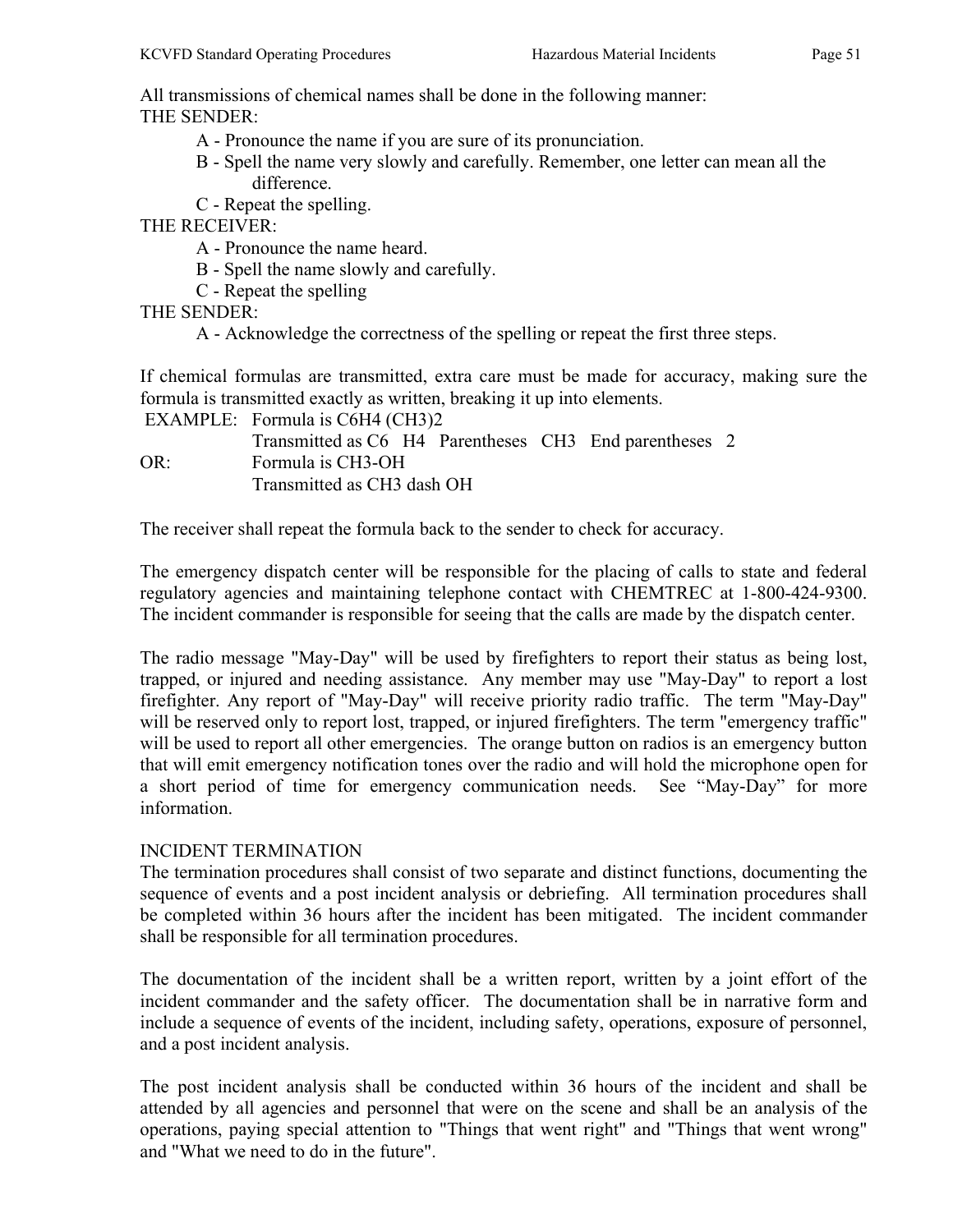# HEAT STRESS MANAGEMENT

#### PURPOSE

It is the intent of this operating procedure is to establish guidelines and responsibilities for minimizing the effects of heat stress to department members. The following practices are to be implemented whenever the atmospheric temperature of an incident location exceeds 90 degrees.

#### TACTICAL

It shall be the responsibility of each FIREFIGHTER to:

- Observe appropriate work/rest cycles and assignment to rehab after a firefighter has consumed two bottles of air. Firefighters shall remain in rehab for a minimum of 20 minutes. See "Rehabilitation" for more information.
- Re-hydrate on a regular basis at the fire scene. Minimize coffee, tea, and cola products.
- Inform officer in charge of any ill effects to heat.

It shall be the responsibility of COMMAND to:

- Establish a Rehab Sector on all working fires.
- Assign a Safety Officer on all working incidents.
- Assign firefighters to Rehab Sector as needed or requested and allow firefighters to remain in rehab for a minimum of 20 minutes.
- Utilize the practice of first company in, first company out, routine.
- Request additional resources as necessary to provide proper work/rest cycles for firefighters.
- Request EMS personnel to monitor firefighters at the scene of working fires.

If EMS personnel determine that a firefighters vital signs are dangerously abnormal due to heat stress or any other cause, the firefighter shall be removed from action and placed in rehab until their vital signs have returned to normal and the firefighter can be safely placed back into action.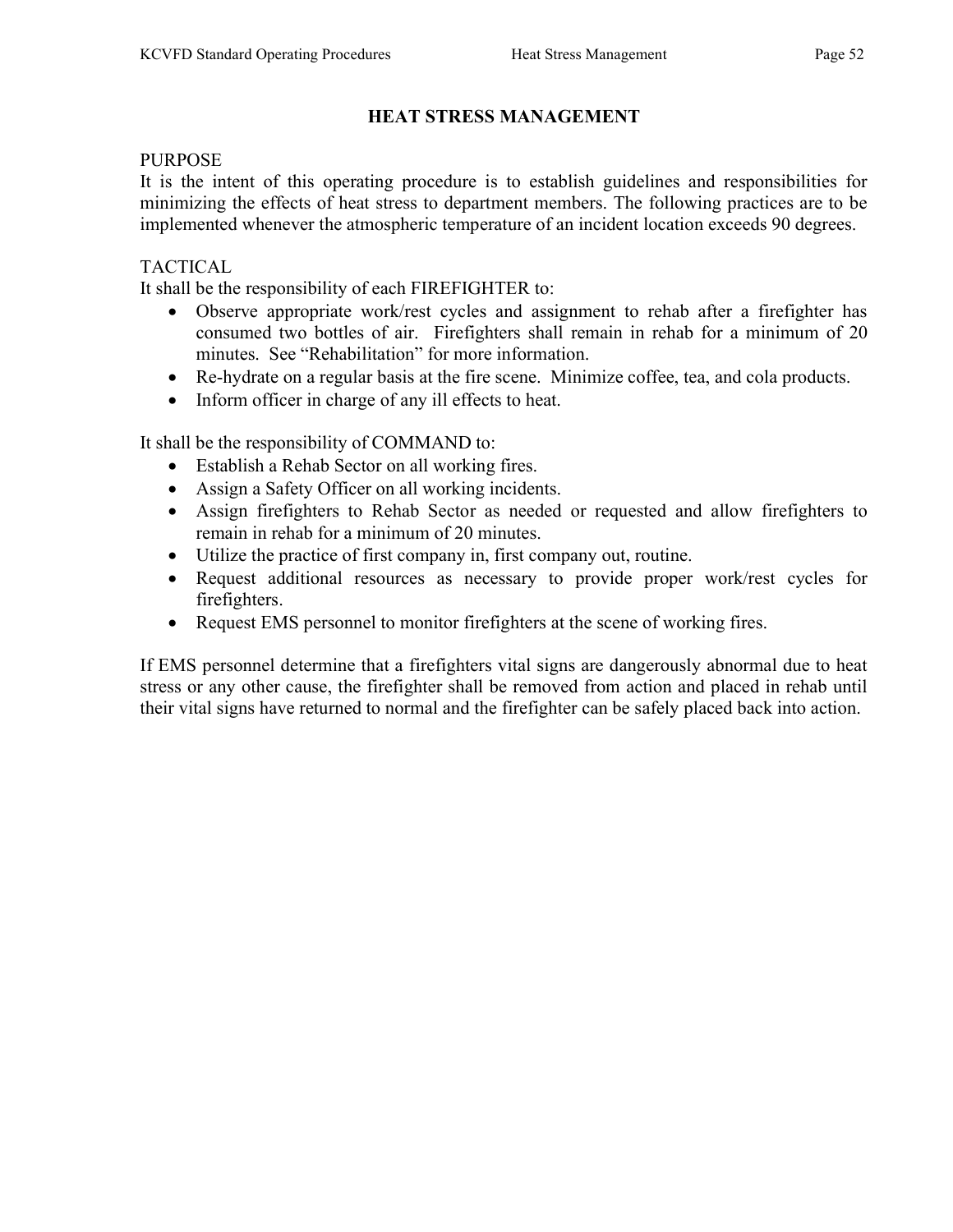# HIGH ANGLE RESCUE

#### PURPOSE

It is the intent of this operating procedure to provide guidance in safely handling high angle rescue incidents.

## TACTICAL

The highest ranking officer arriving on the scene of a high angle rescue incident shall assume all duties and responsibilities of the incident commander and shall place the incident command system into effect immediately.

Incident Command shall appoint a safety officer/sector at every incident to ensure all operations are conducted in the safest possible manner. It will be the responsibility of Command to establish a strategy action plan that includes a safety plan for the incident. This safety plan must be communicated to the Safety Sector Officer and other sector officers. Command may request the Safety Sector Officer to develop and recommend an appropriate safety plan.

The Safety Sector reports directly to command and has full authority to terminate, suspend, or alter any unsafe condition or action. The Safety Sector/Section intervention at scene operations involves three approaches. First is for life threatening situations; the second is for non-life threatening situations; and the third approach occurs in the on-going incident planning process. See "Safety Officer/Sector" for more information.

Any time this department responds to a high angle rescue incident, the safety of the emergency responder and the general public will be paramount over all other incident considerations. No emergency responder will make any rescue attempts which will put in jeopardy their own of any other persons life, health or safety.

No member shall attempt a rope rescue unless they have been trained in the proper use of ropes and knots and have a general knowledge of rescue systems and operations. No member will be required to perform tasks for which they are not trained or physically able to accomplish within a reasonable margin of safety. If you feel you are not able to properly carry out a task assigned to you, inform the incident commander or officer in charge.

The Accountability System will be utilized during each incident, and the system will be maintained until firefighters are released from the incident scene. See "Accountability" for more information.

When operating at a scene of an incident with vehicle traffic moving in the area, position apparatus whereas to protect the firefighters from injury from being struck by passing motorists. Traffic vests are available in every apparatus and are to be worn for better visibility of firefighters working at the scene.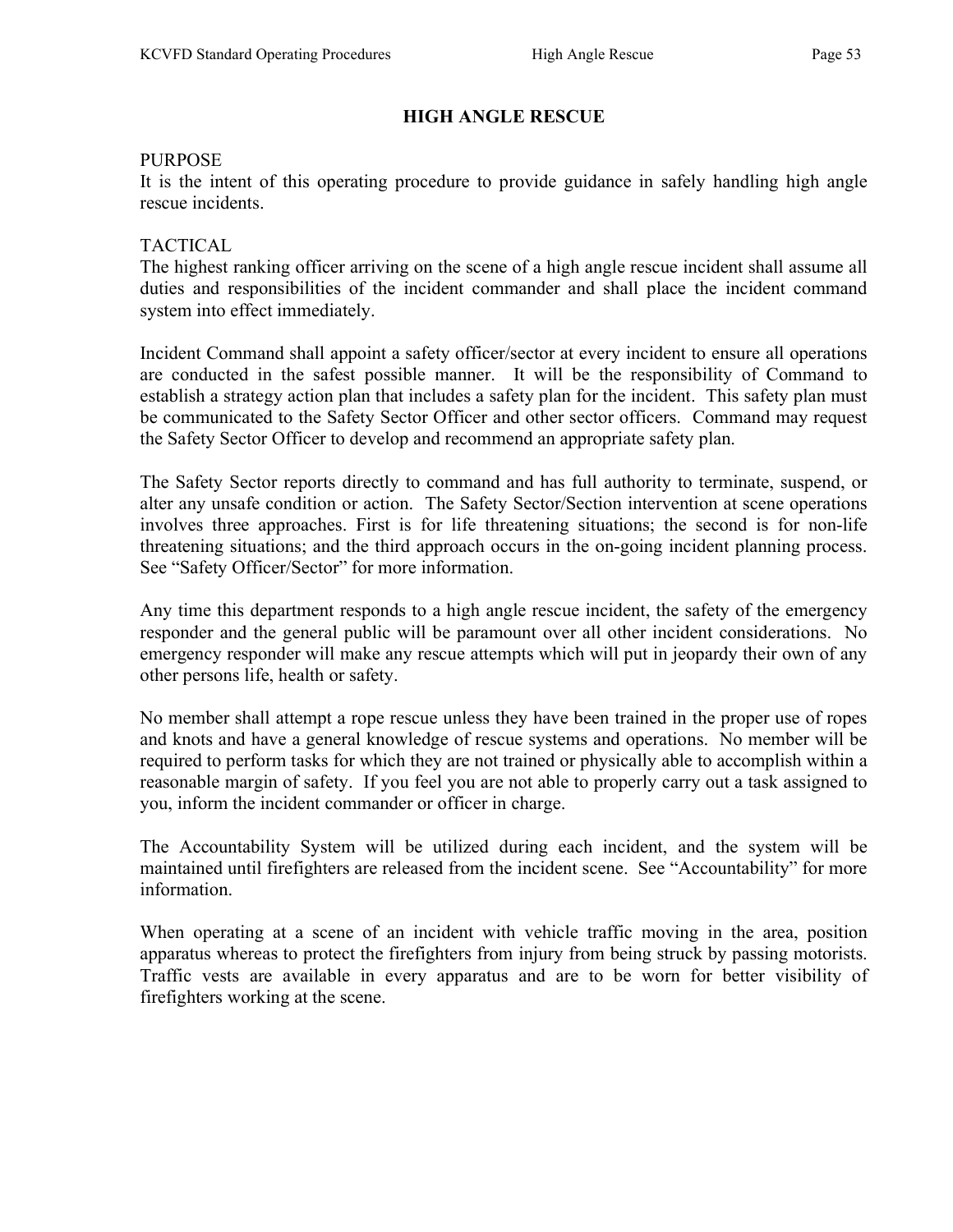# INCIDENT COMMAND SYSTEM

#### PURPOSE

It is the intent of this operating procedure to provide guidance for the establishment of a chain of command during all incidents.

#### TACTICAL

The officer in charge initially will be the Chief or the highest-ranking officer on the first responding unit. Any senior officer arriving on the scene may at their discretion, assume the position of incident commander in the absence of the Chief. Likewise, the ranking officer may choose to appoint a new incident commander other than himself or herself, based on individual knowledge, training, and leadership skills.

Each operation shall also have a supervisor who will maintain communications with the incident commander. The person responsible for communications on each operation or apparatus will supervise unless otherwise directed by a ranking officer or the incident commander.

Firefighters and fire ground command officers shall be identifiable on the fire ground by wearing the following color helmets:

 The Fire Chief and the Assistant Chief shall wear white helmets. The Captain and the Lieutenant shall wear red helmets. Firefighters shall wear yellow helmets.

The incident commander will have final authority in the selection of supervisors and communications officers and will consider rank, training, experience, and the ability to maintain control under pressure when making the selection.

The Accountability System will be utilized during each incident, and the system will be maintained until firefighters are released from the incident scene. See "Accountability" for more information.

Incident Command shall appoint a safety officer/sector at every incident to ensure all operations are conducted in the safest possible manner. It will be the responsibility of Command to establish a strategy action plan that includes a safety plan for the incident. This safety plan must be communicated to the Safety Sector Officer and other sector officers. Command may request the Safety Sector Officer to develop and recommend an appropriate safety plan.

The Safety Sector reports directly to command and has full authority to terminate, suspend, or alter any unsafe condition or action. The Safety Sector/Section intervention at scene operations involves three approaches. First is for life threatening situations; the second is for non-life threatening situations; and the third approach occurs in the on-going incident planning process. See "Safety Officer/Sector" for more information.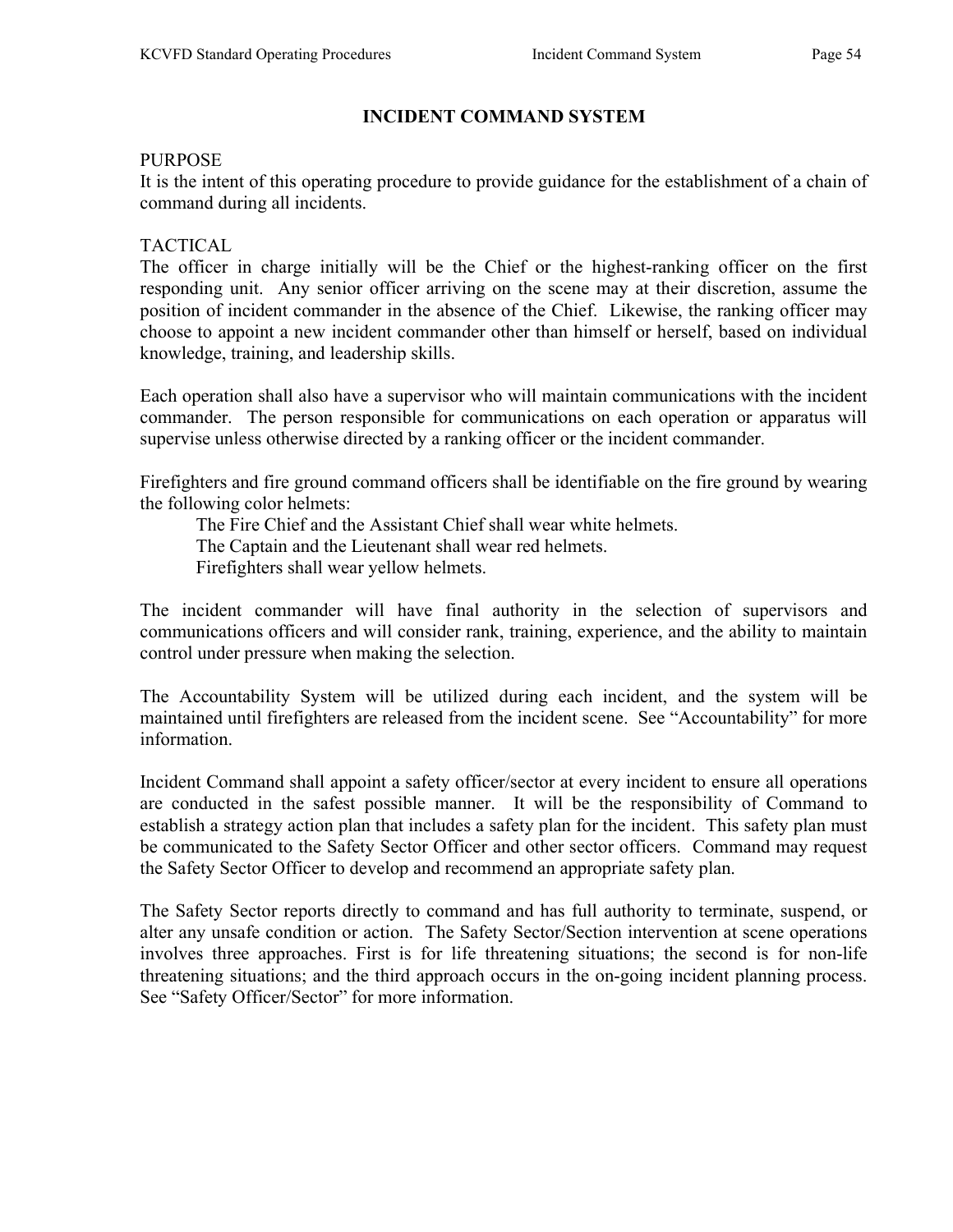# INFECTIOUS DISEASE CONTROL

#### PURPOSE

It is the intent of this operating procedure to provide guidance in protecting firefighters from infectious diseases such as AIDS, hepatitis or any other infectious disease.

## TACTICAL

Hepatitis and Human Immunodeficiency Virus (HIV), as well as many other infectious diseases are transmitted through the blood and other body fluids such as saliva, urine, etc. Many times, firefighters may be exposed to these diseases during rescue operations, especially during vehicle accident incidents, or during an incident while assisting EMS personnel in patient care.

Special personal protective equipment is available and shall be worn any time there is a possibility of exposure to these diseases. The protective kits contain gloves, aprons, eye protection and a bag to dispose of any contaminated material after an incident.

You will not know if the person you are working with is infected. ALWAYS WEAR PROTECTION. Remember, at this time there is no cure for AIDS or Hepatitis.

If there is any possibility that a firefighter may have been exposed to an infectious disease during an incident, it shall be reported to the incident commander or officer in charge as soon as possible after the exposure.

This information shall be documented in the Chief's files for future reference.

Many health care workers in America become infected with Hepatitis B every year. PROTECT YOURSELF.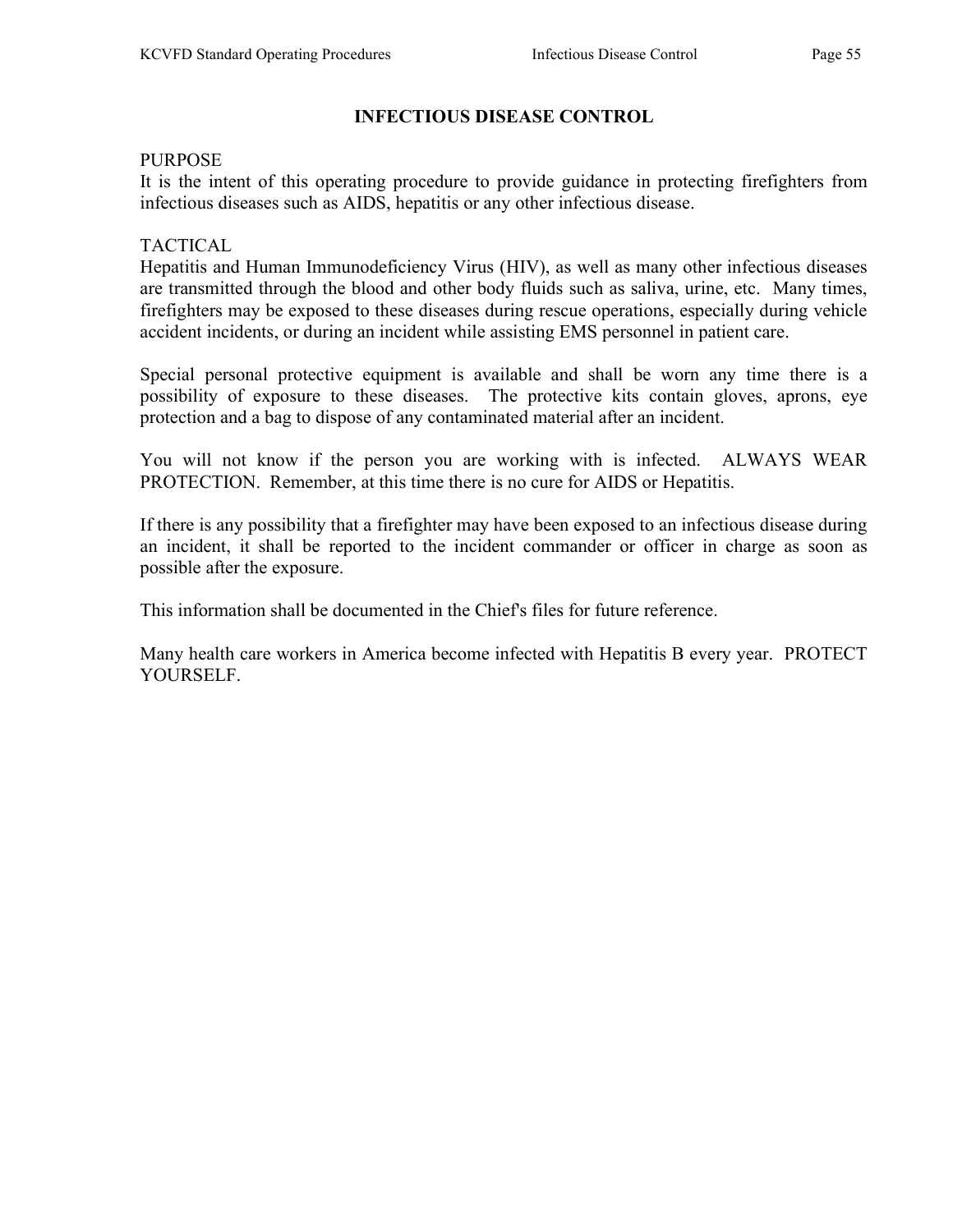# **LADDERS**

#### PURPOSE

It is the intent of this operating procedure to provide guidance in proper use of fire ground ladders.

#### TACTICAL

Once a ground ladder is placed in service at the fire scene, one person shall be assigned at the base of the ladder to stabilize the ladder and keep track of each firefighter that goes up and down the ladder. They shall make sure that all firefighters that went up are back down before the ladder is moved.

If a roof ladder is used to get onto a roof, it shall not be taken onto the roof to use as a roof ladder. Two ladders must be used, one to go up and down, and one to use on the roof.

When a roof ladder is used on the roof of a structure fire, firefighters shall not step off the edge of the ladder unless they can be absolutely sure about the stability of the roof, as they may fall through the roof. Firefighters shall also be aware of the possibility of slipping off of the roof. Wood shingle roofs are especially slick when they become wet.

Always be aware of overhead obstructions, especially electrical wires when handling ground ladders.

Ladders used on the fire ground shall be cleaned and thoroughly inspected for heat or stress damage before being placed back in service.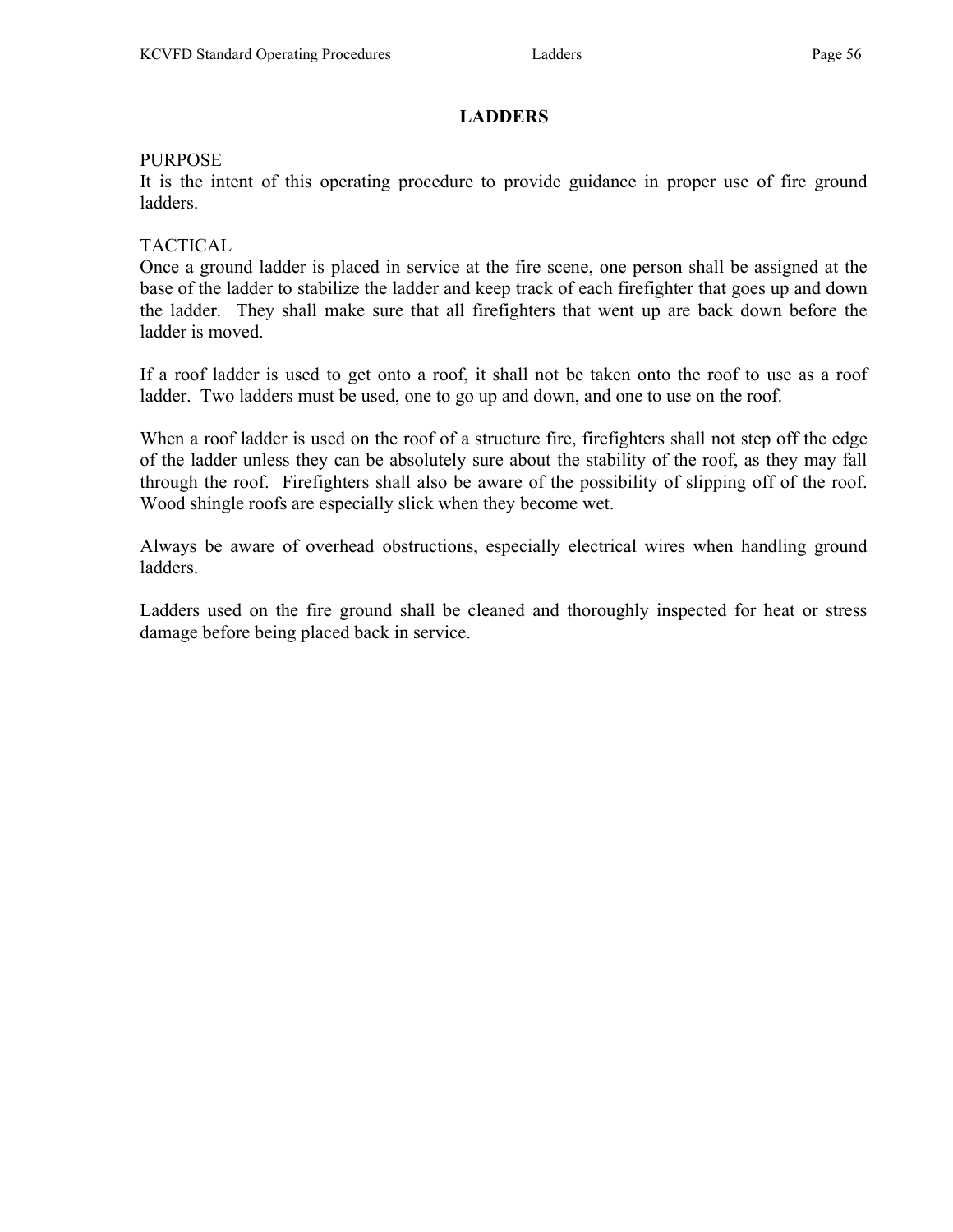#### **PURPOSE**

The nature of fire fighting places firefighters at risk of becoming lost or trapped. The toxic environment in which we work provides only a narrow window of survivability. Survival depends on a mix of predictable, self-survival actions by the lost firefighter and the incident commander. It is the intent of this operating procedure to provide guidelines for the survival of firefighters who may become lost or trapped, and to assist incident commanders in properly handling the save retrieval of the firefighter.

## TACTICAL

The #1 Basic Self-Survival responsibility is "DO NOT GET LOST, TRAPPED, OR RUN OUT OF AIR". The rescue of trapped or lost fire fighters in a burning building is especially time sensitive because we work in a hazardous environment with a limited air supply. The following measures will help to insure survival:

- Minimum crew size is two, and crew members must remain together.
- Crews must have an assignment and must be working under the direct supervision of a Sector Officer or Command.
- Crews will follow Air Management guidelines.

Firefighters who find themselves lost or trapped must immediately use "May Day" to announce their situation while they continue to attempt to find their way out. Firefighters should not delay notification of distress. Notifications should occur as soon as a firefighter thinks he or she is in trouble. The longer you wait to tell somebody you are in trouble, the more you jeopardize yourself and the rescuers lives.

The radio message "May-Day" will be used by firefighters to report their status as being lost, trapped, or injured and needing assistance. Any member may use "May-Day" to report a lost firefighter. Any report of "May-Day" will receive priority radio traffic. The term "May-Day" will be reserved only to report lost, trapped, or injured firefighters. The term "emergency traffic" will be used to report all other emergencies. The orange button on radios is an emergency button that will emit emergency notification tones over the radio and will hold the microphone open for a short period of time for emergency communication needs. See "May-Day" for more information.

Lost firefighters should give Command information as to who they are, how many fire fighters, where they were operating, where they think they are, sounds of nearby activities, such as a ventilation saw, or any other information that might direct rescue crews to their location.

If a lost firefighter can not contact Command, dispatch, or any other units on the assigned radio channel, the firefighter should go to another channel to attempt contact and declare an emergency. It is important to find any channel that works. Once communication is established, remain on that channel and messages will be relayed to Command.

As soon as a firefighter recognizes that he/she is lost or trapped, the PASS device must be manually activated to sound an audible tone. The device must remain on until rescued. If the device interferes with the lost firefighters communicating critical radio messages to incident commander or rescuers, the device may be turned off temporarily. Once messages are complete, the device must again be manually activated. Firefighters that separate from each other make it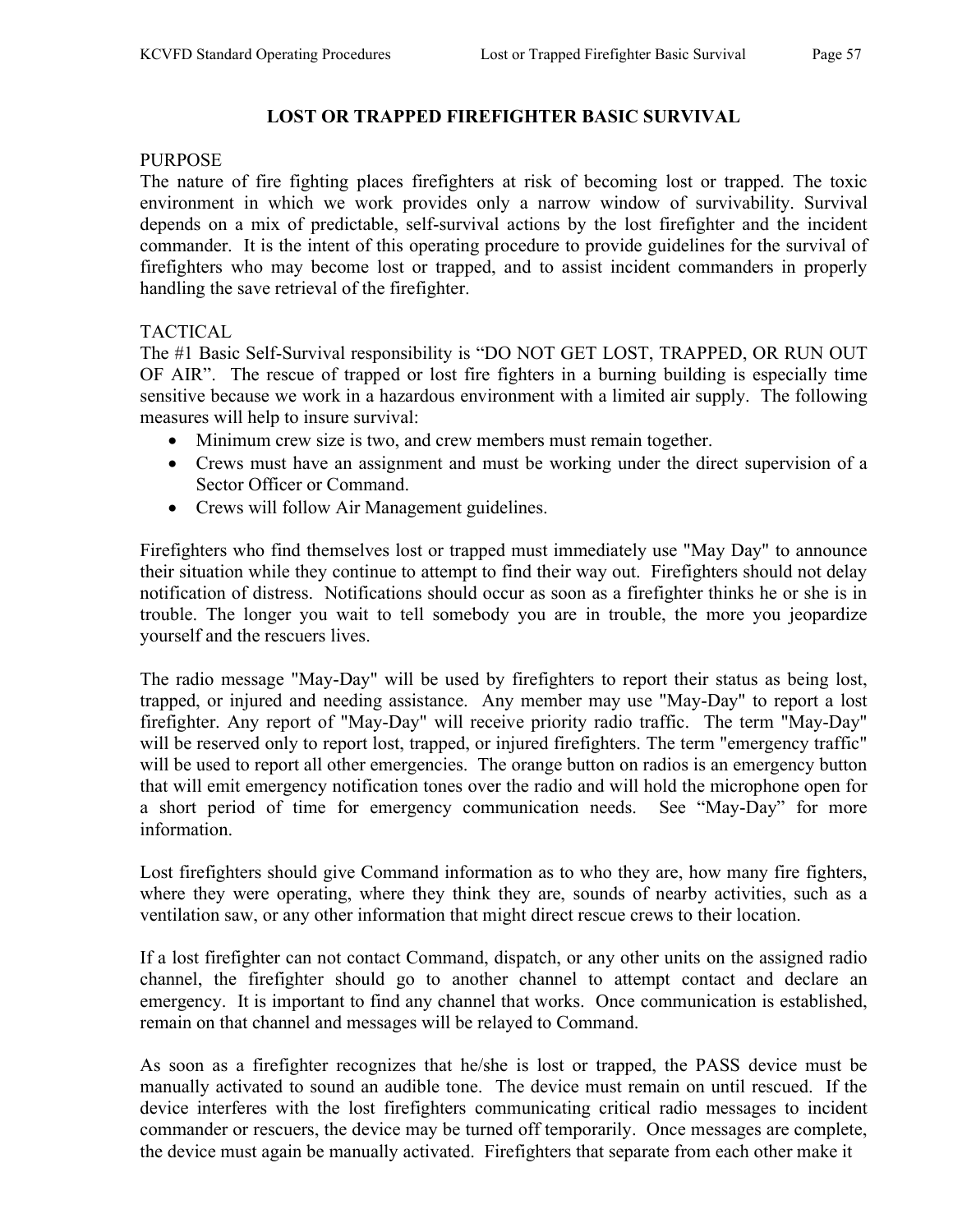difficult for rescuers to find all of the firefighters. Firefighters that stay intact as a crew enhance the chance of all being rescued, and this allows for an easier and more efficient extrication.

 Firefighters should stay with the hoseline or lifeline and follow it out whenever possible. All firefighters must remember that the male couplings lead toward the nozzle/fire, and the female side of the couplings toward the pump/safety. The hoseline should always be treated as a safety line to the outside. Where lifeline ropes are in use, follow the lifeline to the exterior.

A lost firefighter should always attempt to get out of the building by whatever means possible. Where doors, windows, or other egress is not available, firefighters should next attempt to reach an exterior wall. Once at the wall he/she will be able to search for doorways, windows, and hallways that generally lead to the outside. Rescuers will first search hallways, around walls, and around windows and doors, before sweeping large interior areas. For this reason, firefighters must avoid collapsing in the middle of open spaces. Getting to hallways, doors, or windows will increase the chances of being rescued early. Breaching walls for escape or fresh air can aide in survivability. These actions also provide predictable activities that will aid rescuers.

Where the firefighter cannot find a way out, but there is a safe area away from the fire that the firefighter can retreat to, the firefighter should take advantage of this location. Command and the rescuers should then be advised of the location by whatever means possible.

A conscious effort must be made by the lost or trapped firefighter to control breathing. Unnecessary talking or physical activity must be ceased, unless absolutely needed for survival. Firefighters must control and pace their physical exertion activities in order to extend their SCBA air supply.

If a firefighter cannot get out, he/she should assume a horizontal position on the floor that maximizes the audible effects of the PASS device. The firefighter should attempt to take this position at an exterior wall, doorway, or hallway that maximizes quick discovery by rescue crews.

If assuming a position to await rescuers, firefighters should attempt to direct a flashlight toward the ceiling. This will enhance the rescuer's ability to see the light and locate the downed firefighter. If able, the firefighter should attempt tapping noises to assist rescuers in locating them.

Company officers or sector officers who are unable to locate a crew or firefighters assigned to them, must immediately notify command and use "MAY-DAY" to notify all personnel operating on the fire ground. When possible, the officer should include who is missing, last known location, and actions being taken. Firefighting positions must not be abandoned during the rescue effort, and officers MUST control free-lancing. Command will initiate a rescue effort.

Medical personnel will be needed to treat rescued firefighters. The incident commander must ensure that an adequate number of medical personnel are responding to the incident to treat and transport injured firefighters. The incident commander should understand that the situation is critical, and that firefighters sometimes tend to overextend themselves when searching for a missing firefighter, resulting in additional fire fighters becoming injured. Adequate medical resources must be readily available and on site.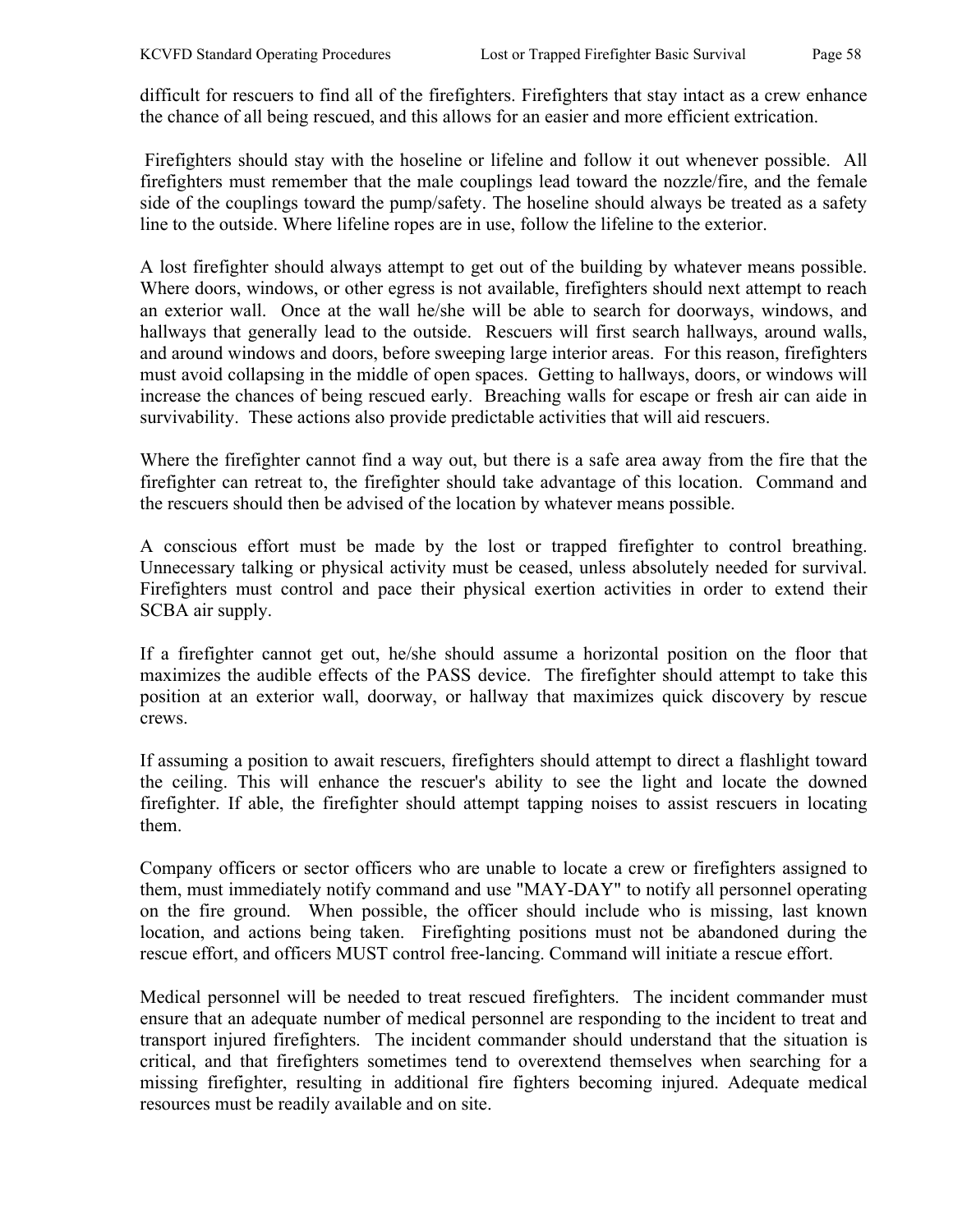## MAY-DAY

#### INTENT

It is the intent of this operating procedure is to identify the roles and responsibilities of all the parties involved at an incident where a "May-Day" has been transmitted.

## TACTICAL

The radio message "May-Day" will be used by firefighters to report their status as being lost, trapped, or injured and needing assistance. Any member may use "May-Day" to report a lost firefighter. Any report of "May-Day" will receive priority radio traffic. The term "May-Day" will be reserved only to report lost, trapped, or injured firefighters. The term "emergency traffic" will be used to report all other emergencies. The orange button on radios is an emergency button that will emit emergency notification tones over the radio and will hold the microphone open for a short period of time for emergency communication needs.

Command will maintain an awareness of the location of firefighters on the fire ground, primarily through assignments and the accountability system. In the event that a firefighter cannot be located through a Personnel Accountability Report (PAR), or any other time a firefighter is missing, a "May Day" shall be announced. Command shall respond to a "May Day" by implementing a rescue plan for the firefighters. All personnel operating at the scene must be alerted that a firefighter is lost, trapped, or injured.

Company officers and individual firefighters that suspect a firefighter is missing must notify the incident commander immediately. The incident commander must always assume that the missing firefighter is lost in the building until the member is accounted for. The system must include the ability to identify when a firefighter's rescue is going to be delayed beyond his or her SCBA air supply time. The plan should include:

- Fire operations continue during rescue efforts.
- Establish/deploy the Rapid Intervention or Rescue Team.
- Provide for sufficient medical personnel.
- Need for specialized equipment or support activities.
- Safety.
- Media control and information management.

Incident Command must restructure their fire attack strategy and action plan to include a firefighter rescue effort. Accurate information must be quickly obtained and acted upon. Additional resources must be immediately obtained. Rapid commitment of the RIT/Rescue Team must occur. Resources must be organized and controlled. The Command organization must expand. The strategy, plan, and objectives must be quickly communicated to Command. The plan and rescue activities must be continually monitored and revised as necessary.

At least one additional alarm for mutual aid should be immediately requested upon a report of a lost, trapped, or injured firefighter. Additional EMS units shall also be dispatched to the incident. Additional alarms may need to be requested based on circumstances and potential. There should be no hesitation in requesting additional resources.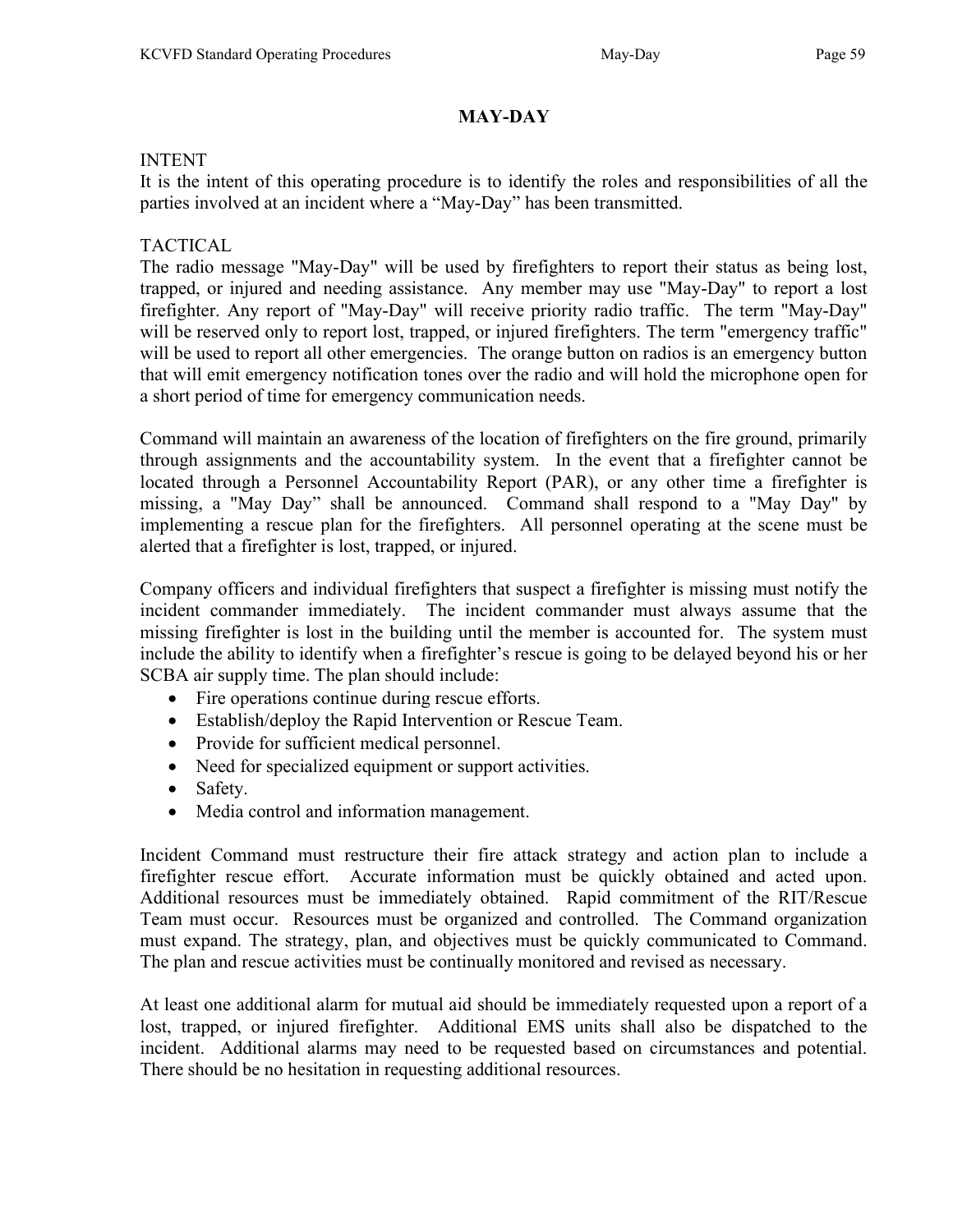The incident commander must ensure that an adequate number of medical personnel are responding to the scene to treat and transport injured firefighters. The incident commander should understand that the situation is critical, and that firefighters sometimes tend to overextend themselves when searching for a missing firefighter, resulting in additional firefighters becoming injured. Adequate medical resources must be readily available and on site.

All significant firefighting operations will have a Rapid Intervention Team (RIT) Rescue Team assigned. This team should be fully outfitted with protective clothing, SCBA, etc., and shall monitor all tactical radio traffic. Upon report of a missing firefighter, the incident commander shall have a completely fresh crew fully outfitted and available for commitment to an immediate search and rescue of the last known area of the missing firefighters. The RIT team, or any fresh crews in staging, must be immediately sent to the rescue area. The commitment of additional crews, however, must be controlled and organized.

There is a direct relationship to the use of RIT teams and fire fighter survivability on the fire ground. National Fire Protection Association studies reveal that a majority of fire fighter fatalities occur at residential fires. Dispatch of an additional engine and RIT Rescue Team upon the report of a working structural fire will substantially increase the chances of firefighter survivability. Once the fire is declared under control, the incident commander has the option to cancel the additional response or to utilize the company as a fresh crew for relief.

In some situations, such as collapse or explosion, crew members may get separated, and the only practical method to obtain an accurate Personnel Accountability Report of effected crews, may be to withdraw them to the exterior. In addition, withdrawal may be the only way to quickly obtain accurate information and reconnaissance on exactly where trapped members may be, routing to victims, debris locations, and the type of rescue equipment needed. Once the roll call and reconnaissance information is obtained, crews can be re-assembled into a more organized rescue effort.

If missing firefighters are to survive, the incident commander must keep the fire out of the rescue area. With a RIT team in place, the incident commander can initiate an immediate rescue effort without withdrawing or relocating fire combat companies. In most situations the incident commander cannot allow the fire to spread. If anything, these fire combat positions need to be reinforced. Additional companies should be sent to priority positions to keep the fire out of the rescue area. Large caliber hand lines and master-stream appliances should be deployed when safe to do so. Adequate water supply must be obtained for this reinforced response.

Rescue operations are high risk. The operation may be taking place in a post-collapse environment. Flashover may have occurred. The incident commander must avoid sustaining additional injuries. Each additional injury requires a resource commitment that will draw away from the priority rescue effort. A safety officer in the affected area will help control the risk taking. The officer will be able to conduct an assessment of the hazards allowing time for the RIT team officer to concentrate on the critical rescue effort. These officers must work hand in hand to insure that a safe and effective rescue operation is conducted.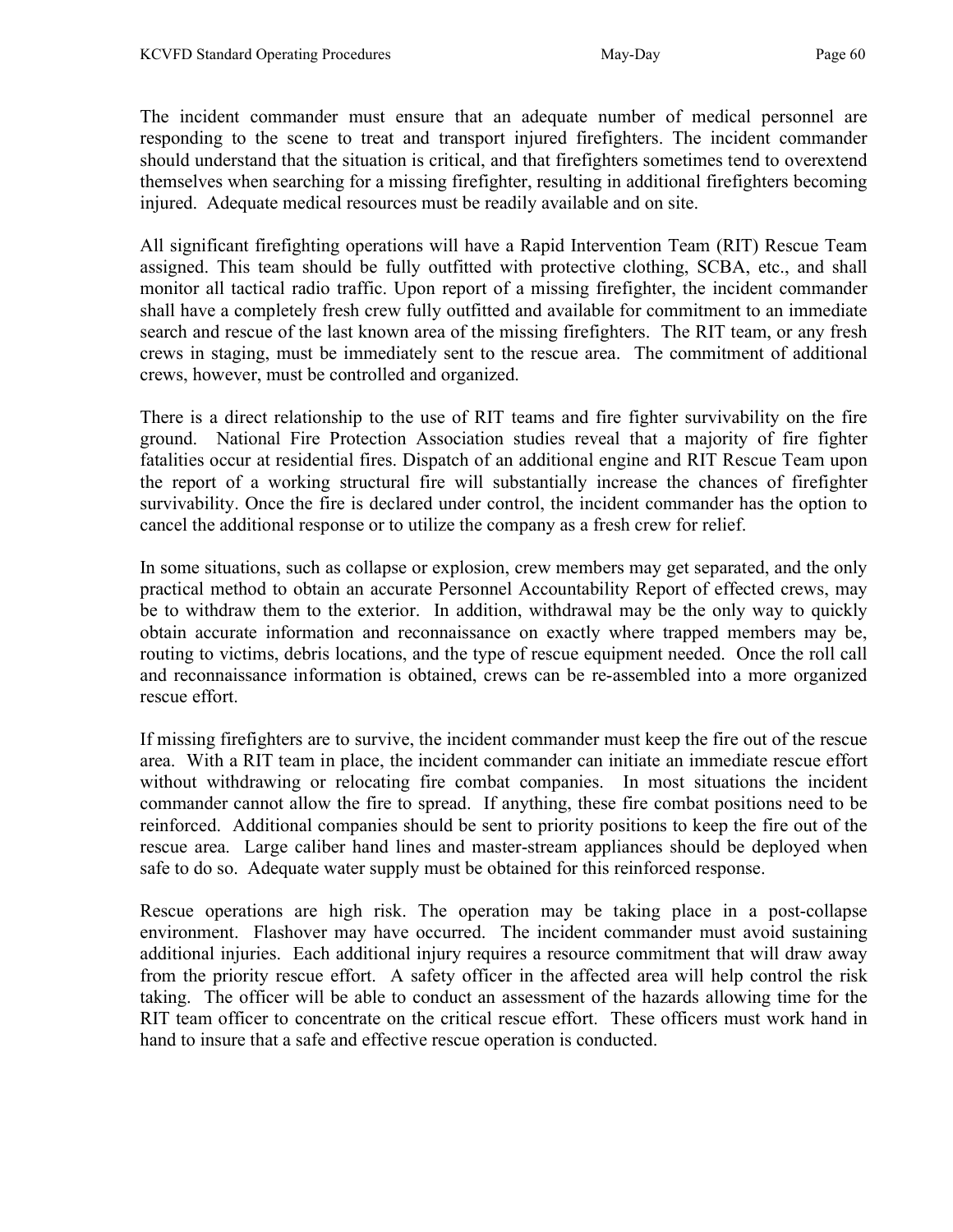# MUTUAL AID

#### PURPOSE

It is the intent of this operating procedure to define procedures for requesting or answering calls for mutual aid.

## TACTICAL

Calls for mutual aid may be made by the officer in charge or the incident commander at the time of initial size-up operations or at any time that conditions indicate a situation that appears to exceed or has the potential to exceed the ability to be controlled by the department.

The department will respond to all calls for mutual aid when requested by other departments through standard alarm notification by the dispatcher. There may also be other forms of notification such as pager only, siren only, or a phone call from the dispatcher to an officer, from the requesting agency to an officer, or phone calls from an officer to individual members of the fire department. Other notifications may also be sent in a group text when appropriate.

The department or agency having initial responsibility and jurisdiction over the incident will retain incident command status, unless by prior written agreement, or upon agreement between the incident commander and the officer in charge, another agency takes over command of the incident.

Although mutual aid agreements should be maintained with all area departments, the Karnes City Volunteer Fire Department, Inc. will respond for mutual aid requests, unless a department has been notified in writing that we would not respond for mutual aid.

Any time it becomes necessary to call for mutual aid, it is the responsibility of the incident commander to advise the requested department of the situation and the type of equipment and the number of personnel needed.

Any time this department is called to provide mutual aid to another department, before leaving the station, the requesting department shall be contacted to verify the type of situation, the type of equipment requested and the number of personnel needed.

City, County, State or Federal agencies may by law or statutes have the authority to or be required to take command of certain situations.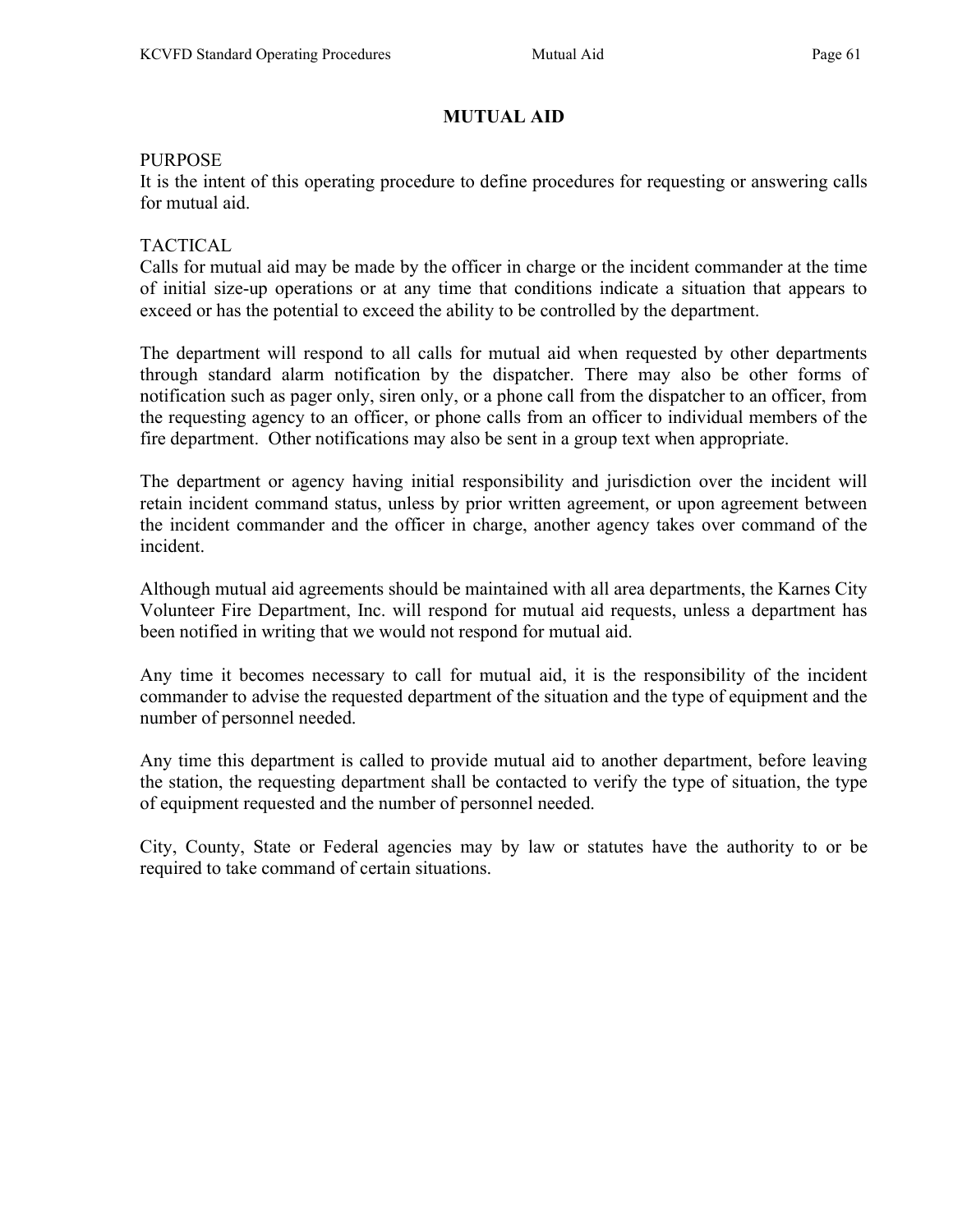#### NEW MEMBERS

#### **PURPOSE**

It is the intent of this operating procedure to provide guidance to persons interested in membership in this department and to guide new members through their probationary period.

## INTRODUCTION

Welcome to the Karnes City Volunteer Fire Department, Inc. We are pleased that you have expressed a desire to volunteer your time to the cause of saving lives and protecting property in our community. You are entering a public service organization which can be very demanding while at the same time be personally rewarding. The following section contains information and rules that pertain to your induction into the department as well as your probationary period following your induction into the department. These rules are not intended to discourage your participation; instead they are designed to promote safety, education and comradery. Training is the key to a safe and effective operation, and this can only be accomplished by your dedicated participation. In the following rules, a member on their probationary period will be referred to as a new member or a student member. The following rules for new and student members are intended to be a supplement to the requirements set out by the Constitution of this department.

## MEMBERSHIP

No person under 18 years of age may be elected as a member of this Department, except for persons between the ages of 16 and 18 who are sponsored by an active member in good standing in this Department. Members between the ages of 16 and 18 must be enrolled in and remain enrolled in Karnes City High School, or have a High School diploma or GED, or be home schooled in the Karnes City area, and shall in this Constitution be referred to as student members. Student members in this department shall follow the same rules, and shall have the same duties, responsibilities, and attendance requirements as any other probationary member.

Applicants age 18 or older shall complete a Department issued application. The application must be signed by the applicant and one recommending active member in good standing in the Department. Any applicant under the age of 18 shall complete a Department issued application with a signature of one parent, or legal guardian, and the sponsoring member. The parent, or guardian, and the sponsoring member must both be present at the meeting at which the voting on the student member takes place in order for the student member to be eligible to be voted on.

An Application Review Committee consisting of the Chief, Assistant Chief, Captain and Lieutenant shall review all applications prior to the applicant's first attendance and determine if the applicant is of good moral character, fitting a member of the Department, and has the physical ability to fulfill the duties required of a member of the Department. Any applicant rejected by the Application Review Committee shall wait a minimum of 90 days before submitting a new application for membership.

Persons wishing to join the Department shall, after completing an application, attend at least one meeting and two practices before being eligible for membership in the Department. An applicant having attended two practices will be eligible for election into the Department at the end of the first meeting they attend, just prior to adjourning the meeting.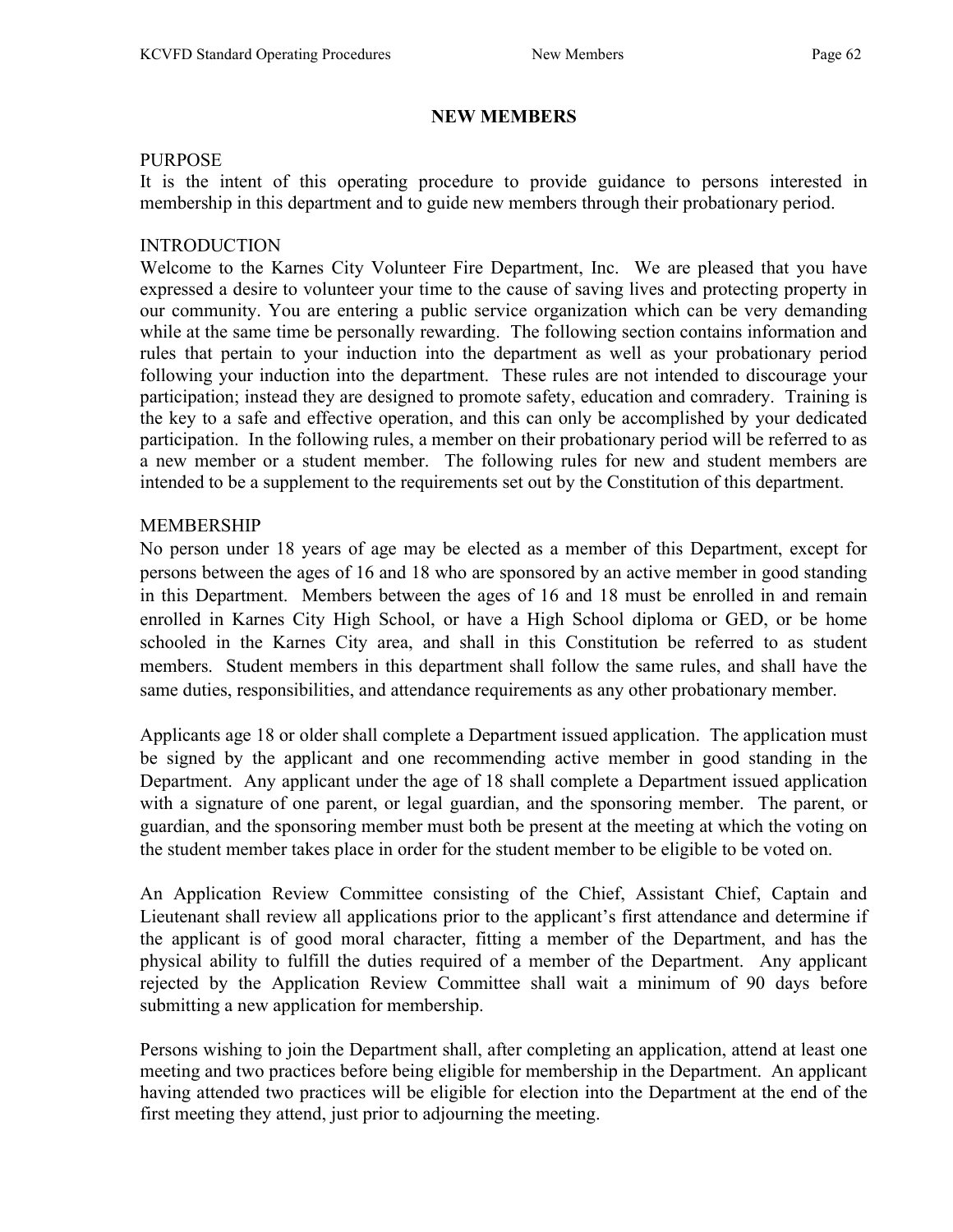Voting on the admission of members shall be done by secret ballot and it shall require a twothirds majority vote of the eligible voting members present at a meeting to accept an applicant into the Department as a member on probation. Any applicant rejected by the membership shall wait a minimum of 90 days before submitting a new application for membership.

Each member voted in shall read the Constitution, the By-Laws, and the Standard Operating Procedures and Rules and Regulations Manual and they must sign a form stating that they understand the requirements of each and agree to abide by them, before being issued any department property.

Each member must complete the following training within 90 days of being voted on probation: ICS-100 (Introduction to the Incident Command System) ICS-200 (ISC for Single Resources and Initial Action Incidents) ICS-700 (Introduction to the National Incident Management System) ICS-800 (National Response Framework)

Each member must complete the SFFMA Firefighter I Certification training and must pass a minimum of three randomly selected skills from a list of SFFMA skills before being removed from probation.

Each new member must complete the following classroom instructed courses as soon as possible after being voted in, preferably within one year of being voted in if the courses are available. On-line courses will not be accepted. Courage to be Safe Traffic Incident Management

Probationary members, ages 17 and over, who are voted into the Department will be placed on probation for a period of not less than one year or more than three years. Probationary members between the ages of 16 and 17 who are voted into the Department will be placed on probation until, at a minimum, they reach the age of 18, and until they fulfill all the probationary requirements as that of any other member of the department, and must do so in a time frame not to exceed 2 years after they turn 18 years of age. Any extenuating circumstances that prevent a member on probation from fulfilling the probationary requirements within the time frame requirements stated in this section shall address the issue with the Probation Committee.

All members on probation shall be evaluated at least quarterly or as necessary by a Probation Committee consisting of the Chief, Assistant Chief, Captain, Lieutenant, Certification Coordinator and Assistant Certification Coordinator. Probationary members may be evaluated on any action or lack thereof that the committee determines may be cause for notice, including but not limited to the rules of Article 9, Section 1. It is the responsibility of each member of the department to notify the Probation Committee of any action, or lack thereof, that may be used for the purpose of a fair evaluation of a probationary member. The Probation Committee shall report to each probationary member and/or sponsor, the committee's findings, and inform them of their progress in the department whether good or bad.

The Probation Committee shall give reports of unsatisfactory evaluations to probationary members in the following manner:

1. Verbal warnings will be given as a first notice and may also be given as a subsequent notice on minor issues determined to be unsatisfactory.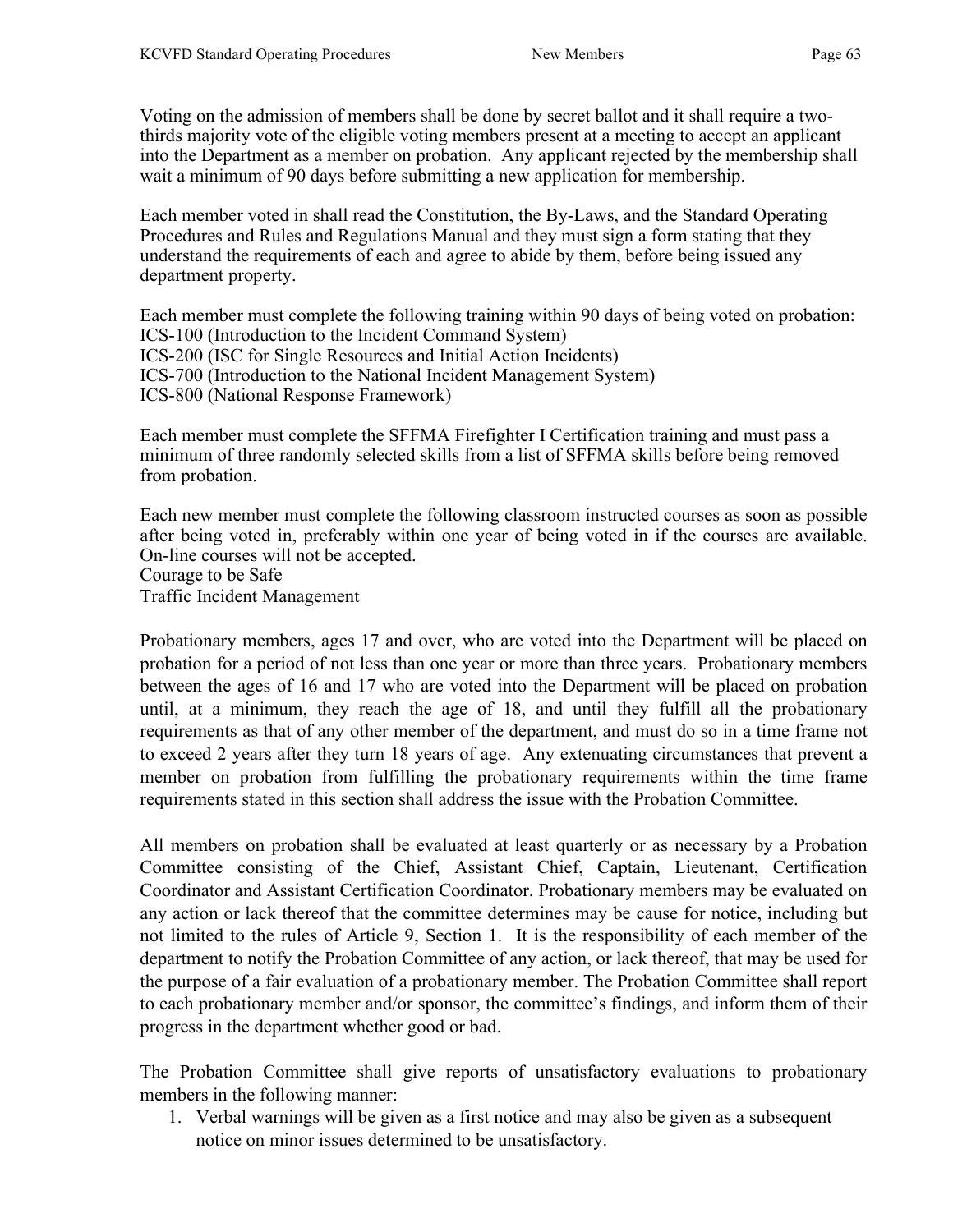- 2. Written warnings will be given as a more serious form of notification or for a repeated notice of the same unsatisfactory issue that is not resolved.
- 3. If verbal or written warnings do not resolve issues of unsatisfactory evaluations or in the case of very serious infractions, the Probation Committee may recommend the expulsion of the new member from the department during any meeting of the department.
- 4. In case of serious infractions, the Probation Committee may bypass the verbal and written warnings and immediately recommend expulsion from the department.

A vote to remove a probationary member from the Department may be called for by the Probation Committee, or by any active member in good standing, during any meeting of the department. The member making the request shall present reasonable and just cause to the membership present at the meeting as to why the member should be removed. Voting on the expulsion of probationary members shall be done by secret ballot and it shall require a two-thirds majority vote of the eligible voting members present to reject the member and expel them from the Department and the person shall wait a minimum of 90 days before submitting a new application for membership.

Members who complete their probationary period and are determined and recommended by the Probation Committee to be acceptable for membership in the department will be accepted as a member in good standing in the Department and no election will be held unless called for as provided in Section 13. A motion may be made and a vote taken to confirm the recommendation of the Probation Committee.

If any person, having been elected a member of this Department, fails to appear within 30 days after having received notice of their election, the election shall be declared void, unless prevented by sickness, absence from the city or such other misfortunes that may render it impossible to attend.

Active members, who resign from the Department in good standing, may rejoin the Department as an Active member in good standing by submitting a request for re-entry into the Department. The request must be presented during a Department meeting within a time frame from the original date of resignation that is less than or equal to the past members previous years of service and does not exceed 5 years.

Approval of the reactivation request shall be done by a secret ballot and shall require a two-thirds majority vote of the eligible voting members present at a meeting to reactivate a member into the Department. Any applicant rejected by the membership shall wait a minimum of 90 days before submitting a new request for reinstatement into the Department.

Any past member that has been inactive for more than 5 years, or resigned from the Department while not in good standing, or any past member whose resignation was accepted due to the 90 day rule, as addressed in Section 14 or Section 15 of this article, shall fulfill the same application and entry requirements as of any other new member, except that their requirement for practice attendance will be set at 40% per calendar year.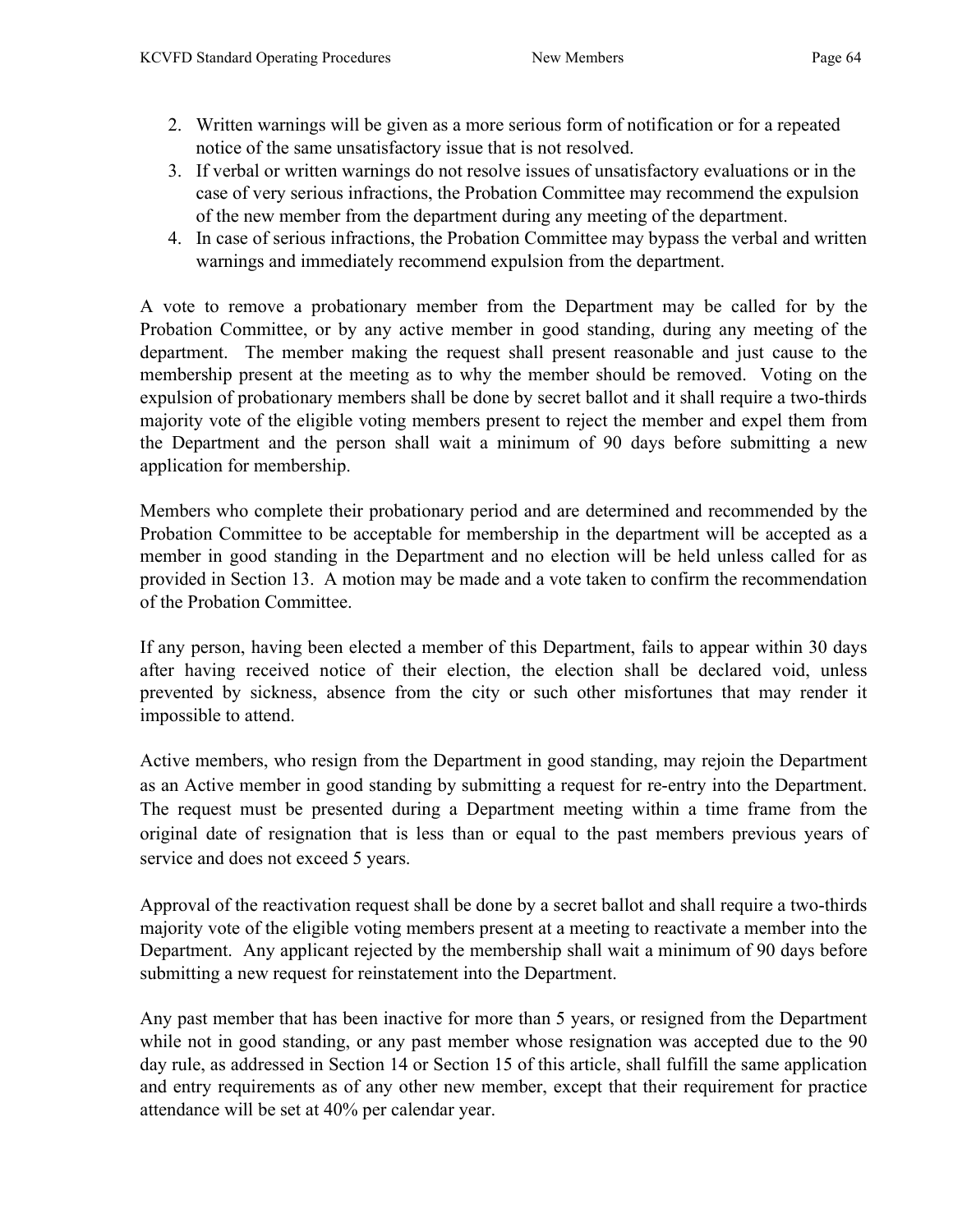When a full complement of 32 members is attained, a waiting list shall be kept by the Department and applicants shall be notified in order of date of application, at which time membership drops below 32 active members.

Should any member of the Department fail to attend any meeting or practice for 90 consecutive days without submitting a request for leave of absence, then this extended absence shall be considered as a resignation from the Department unless the absence is covered under Article 8, Section 4.

A member may request only one six-month leave of absence from this Department during any 12-month period. At any time during, or at the end of that 6-month leave of absence, the member must return to active membership or resign from the Department. Members on leave of absence will be notified of the expiration of their leave of absence and will be given 30 days to respond. Failure to respond will be considered as a resignation from the Department.

Members of this Department may not request a leave of absence while on probation, under suspension, or while holding an office within this Department.

Any person applying for membership in this Department as a Fire Marshal or Fire Marshal/Firefighter shall fulfill the same application requirements as of any other person requesting membership in this Department, and shall meet the same probationary requirements of any other active member in this Department. In addition, the applicant shall provide a written resume with their application.

All immediate family members of active members in good standing in this Department, as determined by the membership, who are between the ages of 16 and 18 shall be eligible for student membership in this department. In addition to immediate family members, there shall be a maximum of (5) five student members in the Department at any one time. An active member in good standing in the Department may sponsor only one student member at any one time.

An active member who sponsors a student member must remain in good standing in this Department in order for the student member to remain eligible for student membership in this Department. Should a sponsoring member become ineligible to sponsor a student member due to probation, suspension, expulsion, resignation, or any other cause that may so cause ineligibility, then the student member shall also become ineligible for student membership, unless the sponsorship is accepted by another active member of the Department in good standing.

To be elected into, or remain eligible for Student membership in this Department, or for any member over the age of 18 who is enrolled in High School or is home schooled to be elected a member of this Department, the applicant/member shall meet or maintain the following requirements:

- 1. Must be enrolled in and remain enrolled in Karnes City High School, or have a High School diploma or GED, or be home schooled in the Karnes City area.
- 2. Must have passing grades on their most recent eligibility/progress report or report card prior to election and submit a copy of their most recent report with their department application.
- 3. Must maintain passing grades to remain active in this Department.
- 4. Must submit a copy of each eligibility/progress report and report card to their sponsoring member within 5 days of issuance.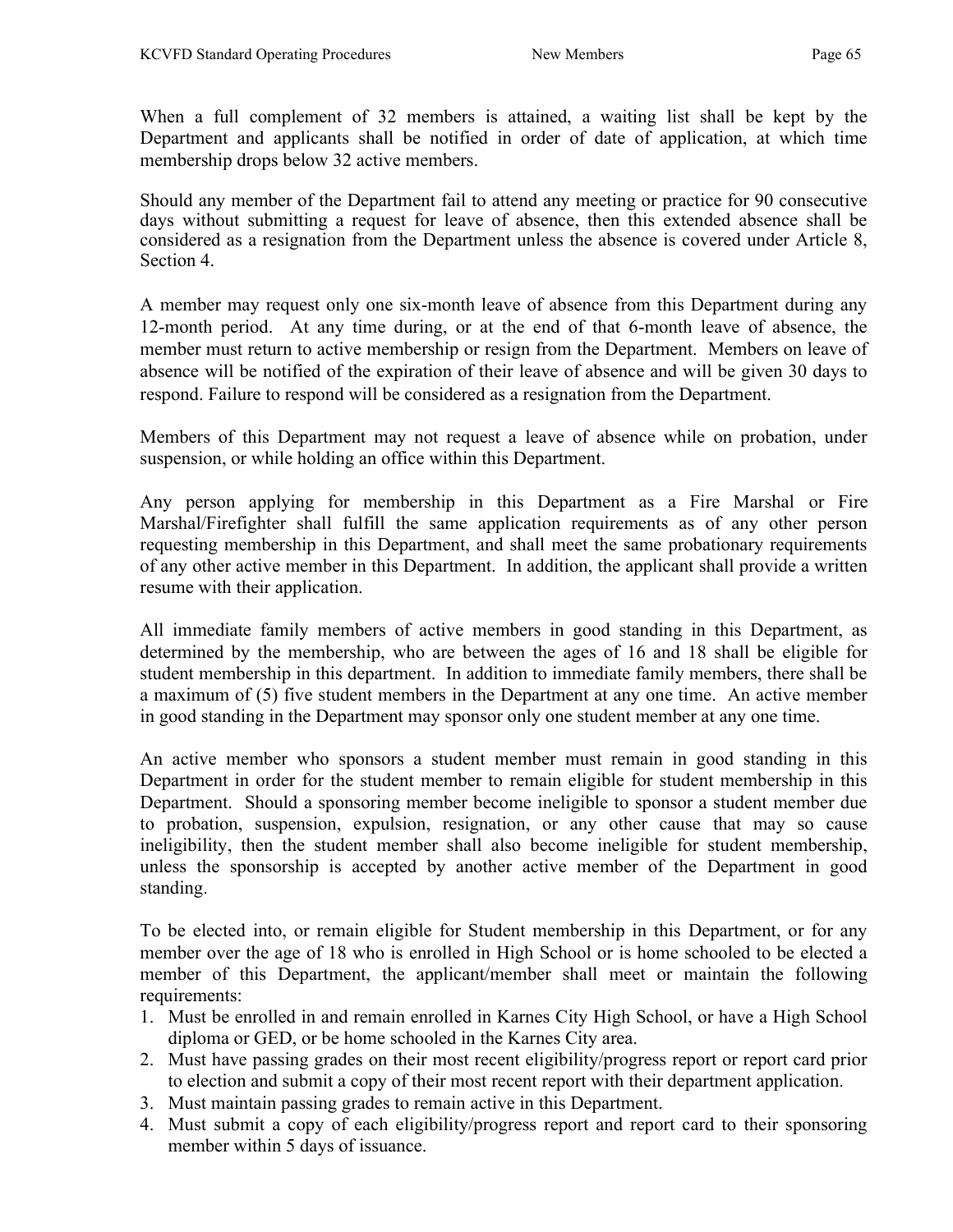- 5. Must live within a reasonable proximity to the Karnes City fire station as determined acceptable by the membership.
- 6. Student members failing to provide a copy of their eligibility/progress report and/or report card within 5 days of issuance will be suspended from any and all functions of the Department except for meetings and practices until the report is provided.

Upon receipt of a failing eligibility/progress report or report card, the student member or any member over the age of 18 who remains enrolled in High School or is home schooled will be suspended from all functions of the Department, except for meetings and practices until passing grades are shown on the next eligibility/progress report or report card. Quitting school to circumvent this rule will be cause of immediate expulsion from the department.

A person requesting membership in the department may request to be voted in as a Support Personnel member. Support Personnel members shall abide by all the same rules and regulations as any other member being voted in with the exception of training requirements and any other requirements established by the Support Personnel section of the Standard Operating Procedures and Rules and Regulations. Support Personnel may not perform duties outside of the scope of their training.

In order for this department to operate, there are many functions that must be administered to in order for the department to be successful. In addition, this department is involved in many other activities to support the community, activities that in turn help to promote a positive reputation of the fire department within the community. It is only through the assistance of all of the members of the department that we are able to provide this support to the department and to the community. When possible, the activities will be announced during the business meeting or practice prior to taking place, and when not possible, members will be notified as soon as is practical. It is the responsibility of each member of the department to participate in a minimum of 25 percent of these activities; and the activities are to be monitored by the attendance review board, in a similar manner as are meetings, practices and alarms.

This Department prohibits discrimination on the basis of race, color, religion, sex, or national origin.

## **MEETINGS**

The meetings of this department shall be held on the second Monday of each month at 7:30 P.M. Special meetings may be called as necessary.

Any member or new member failing to attend at least 25% of the meetings per calendar year may be expelled from the department.

## PRACTICES

Except for in December, the regular practices of the Department shall be held at 7:30 P.M. on each Monday of the month, except for the second Monday, unless a holiday makes scheduling practice inappropriate.

Special practices may be called by the Chief or Assistant Chief as deemed necessary at their discretion.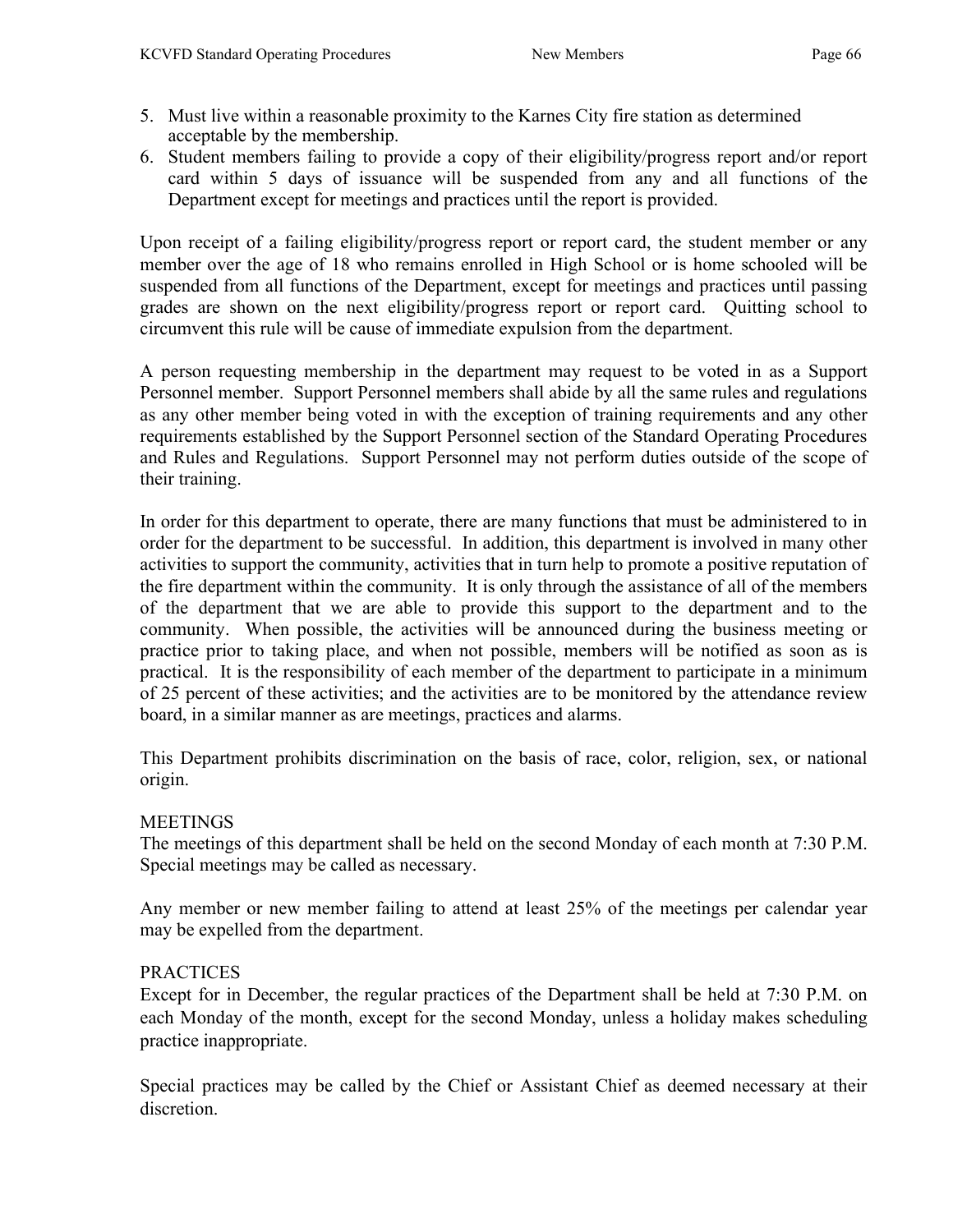Any member failing to attend at least 40% of the regular practices per calendar year, and any probationary member failing to attend 60% of the practices per calendar year, may be expelled from the Department unless they display some good and satisfactory excuse for their absence.

Should any member of the Department on probation miss three practices in a row without displaying some good and satisfactory excuse for their absence, then this absence shall be considered as a resignation from the Department. Should a probationary member commit a second violation of this section, then the member may be expelled from the Department unless they display some good and satisfactory excuse for their absence.

#### ALARMS

Any member failing to attend at least 25% of the alarms per calendar year may be expelled from the Department unless they display some good and satisfactory excuse for their absence.

It shall be the responsibility of each member answering an alarm to verify that all appropriate apparatus has responded and/or the member(s) have verified from the officer in charge of the alarm that no additional apparatus is needed. Any firefighter failing to do so will not be credited for attendance at the alarm.

It shall then be the responsibility of each member answering an alarm to see that their name is listed on the board showing that they were present and available to respond and then, the responsibility of the officer in charge at the alarm to see that the names are recorded onto the report and that the members are credited for their attendance.

Student members leaving class upon receipt of an alarm shall return to class as soon as is reasonably possible following the completion of the alarm. Student members must also be aware that there may be times, at their instructors' discretion, whereby the student member may not be allowed to leave class for an alarm.

New members on probation shall respond to all alarms in a non-emergency manner and shall abide by all non-emergency vehicle traffic laws of the State of Texas. This includes responding to the fire station and/or to the scene of the alarm in privately owned vehicles (POV). Members on probation will not be allowed to run emergency lighting on their privately owned vehicle.

New members on probation will not be allowed to drive a fire department vehicle in an emergency situation unless ordered to do so by the highest-ranking officer present and then will abide by all non-emergency vehicle traffic laws of the State of Texas.

New members on probation will not be allowed to drive a fire department vehicle in nonemergency situations unless accompanied by an active member of the department in good standing.

New members on probation will not be allowed to perform radio communications during an emergency situation unless ordered to do so by the highest-ranking officer present.

New members on probation will not be allowed on an attack line upon initial attack on any type of emergency incident unless ordered to do so by the highest-ranking officer at the scene.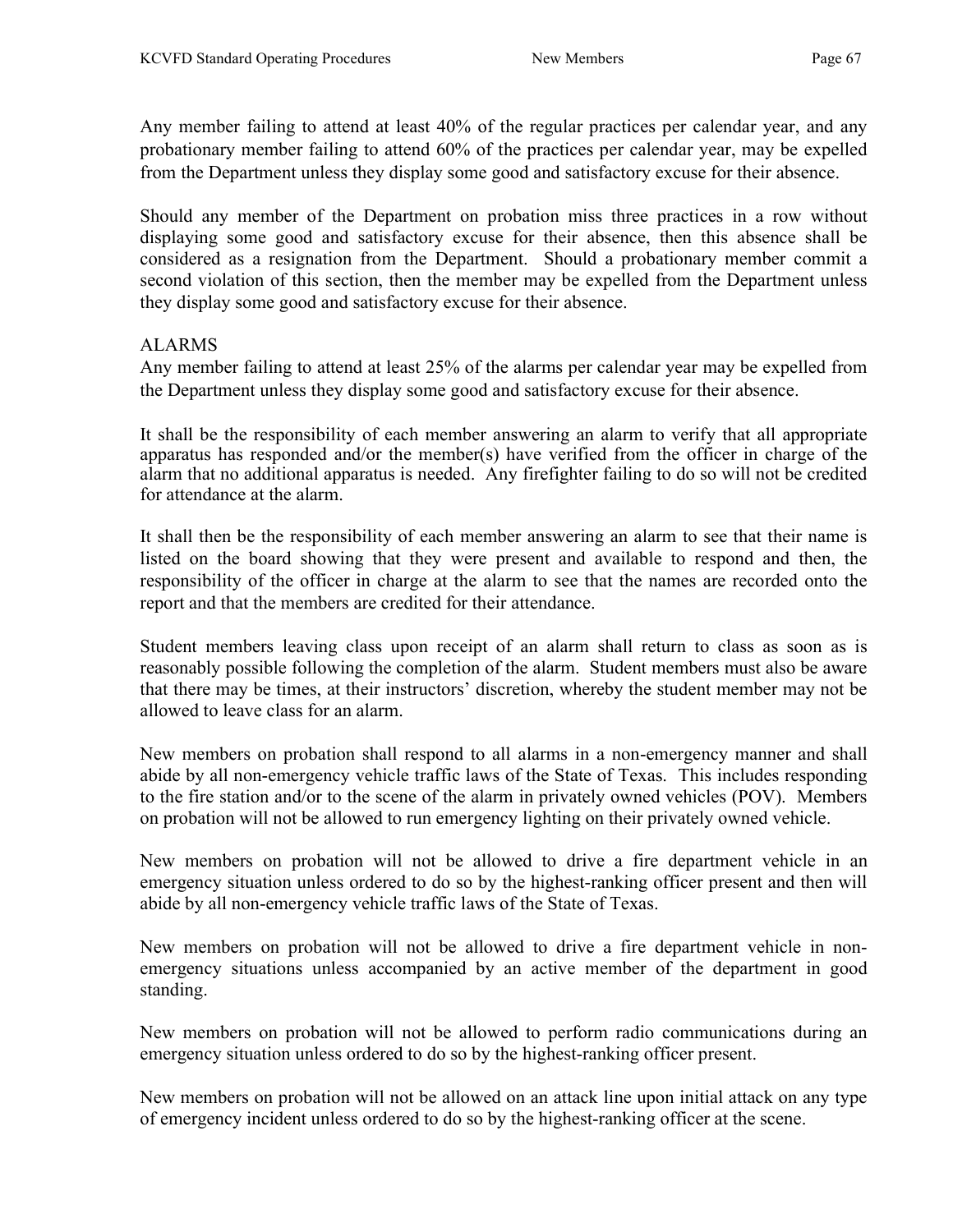New members on probation may enter a structure for final extinguishment, only after the officer in charge declares it under control, if under the direct supervision of an active member of the department in good standing unless ordered to do so by the highest-ranking officer present.

New members on probation will not be allowed to enter into the warm or hot zone at the scene of any hazardous materials incident, unless ordered to do so by the officer in charge at the scene.

New members on probation will not be allowed to participate in the extrication of patients at the scene of an emergency, unless ordered to do so by the officer in charge at the scene.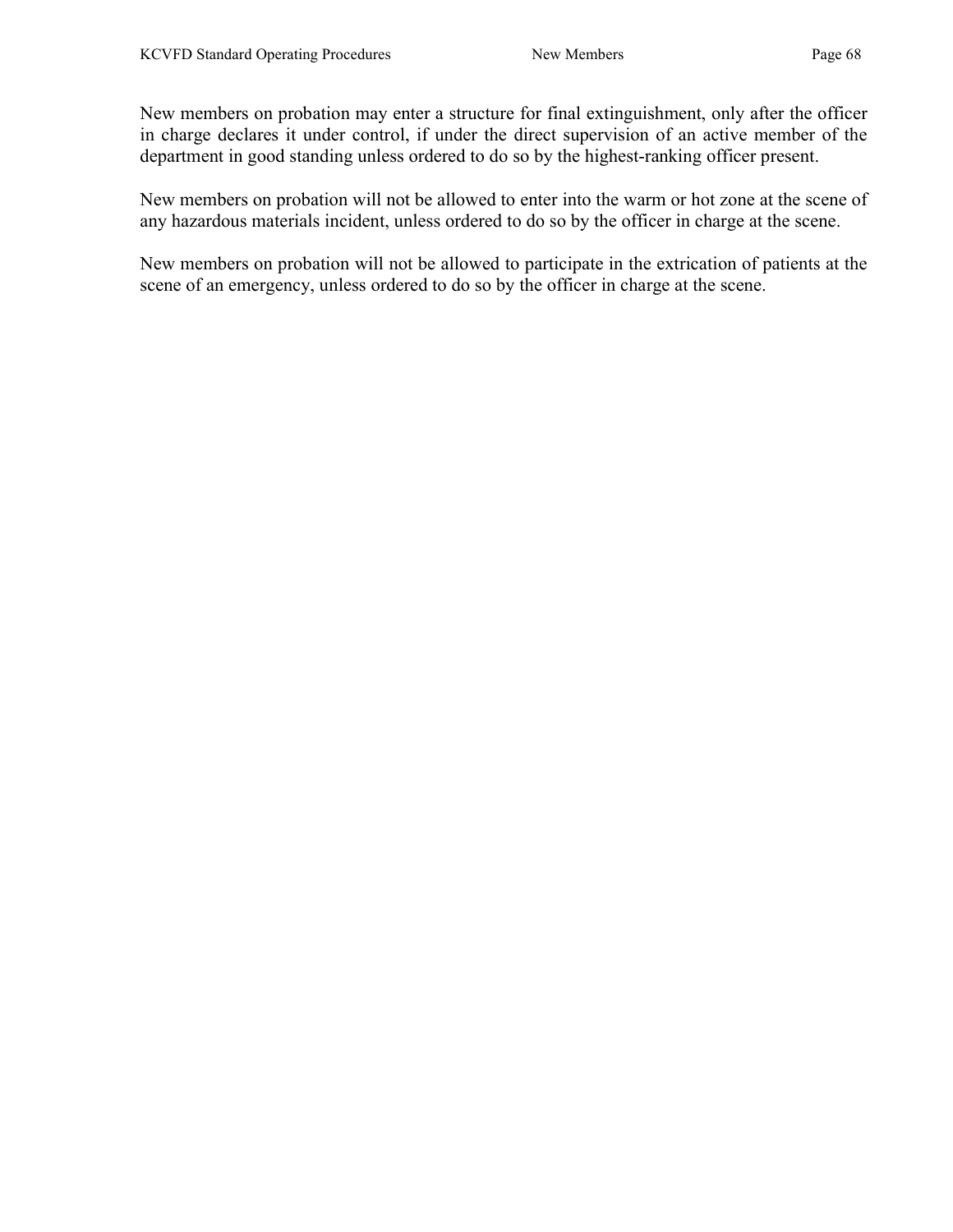# **PAGERS**

#### PURPOSE

It is the intent of this operating procedure to establish guidelines for the proper use, care and maintenance of fire department pagers.

## TACTICAL

Upon entrance into the fire department, and completion of entry requirements, members will be issued a pager to alert them of alarms. Pagers are to be carried by firefighters any time they are available to respond to an alarm, so long as there is not a danger of damage to the pager due to the environment. Damage may be caused by dusty or wet locations, dropping from elevated areas, hazardous or explosive environments, etc. Pagers are very susceptible to damage in wet locations.

## CARE AND MAINTENANCE

Pagers need not be carried at working fires or in hazardous or explosive environments as they may be lost or damaged.

Broken pager cases, inoperative pagers, or other problems shall be reported as soon as possible so that they may be repaired for optimum performance. The volume control on pagers should be rotated back and forth periodically to keep the control operating properly.

Pagers should not be left in the charger continually and never removed. This will shorten the battery life and cause the battery to eventually begin to leak and destroy the battery compartment contacts. A good charging rule to follow is to charge the pager at night and take it out during the day, even if you are not going to carry it with you that day.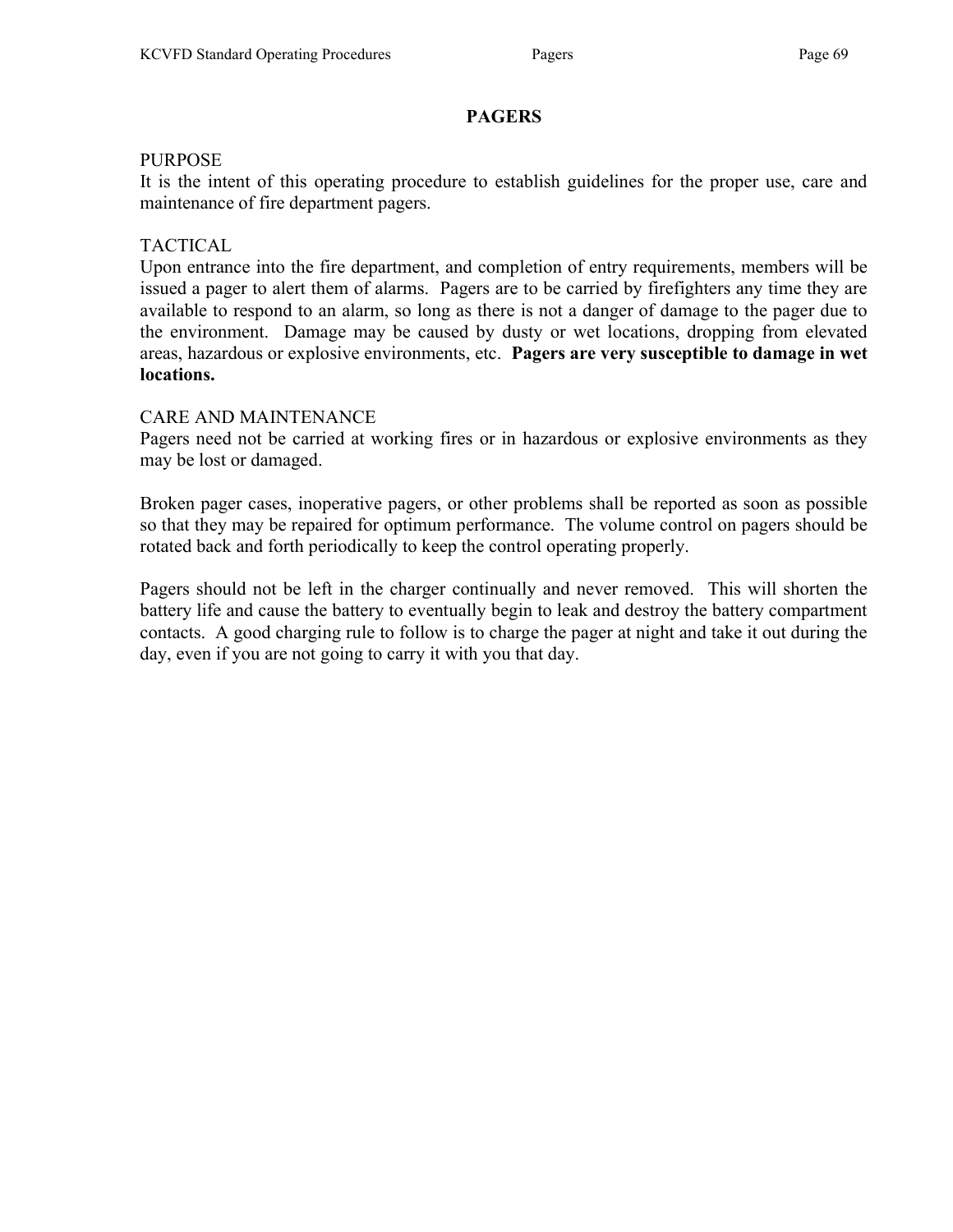# POST INCIDENT ANALYSIS

#### PURPOSE

It is the intent of this operating procedure to provide guidance in evaluation of performance and related factors that will aid in better future performance of the department.

#### **TACTICAL**

As soon as possible after an incident, firefighters involved will evaluate performance in a general manner that will not publicly reprimand any firefighter. Evaluation will include attention to performance, equipment, training needs, weaknesses in operating procedures, etc.

Evaluation of the situation will be the responsibility of the incident commander or officer in charge and this evaluation will not cover personal problems with another member of the department. An individual member's action at an incident will be handled separately. This evaluation is designed to improve the overall operating procedure.

Complaints regarding procedures or problems with other member's actions will be brought to the attention of an officer or aired at a meeting of the department.

THERE WILL BE NO PUBLIC AIRING OF PROBLEMS OR COMPLAINTS.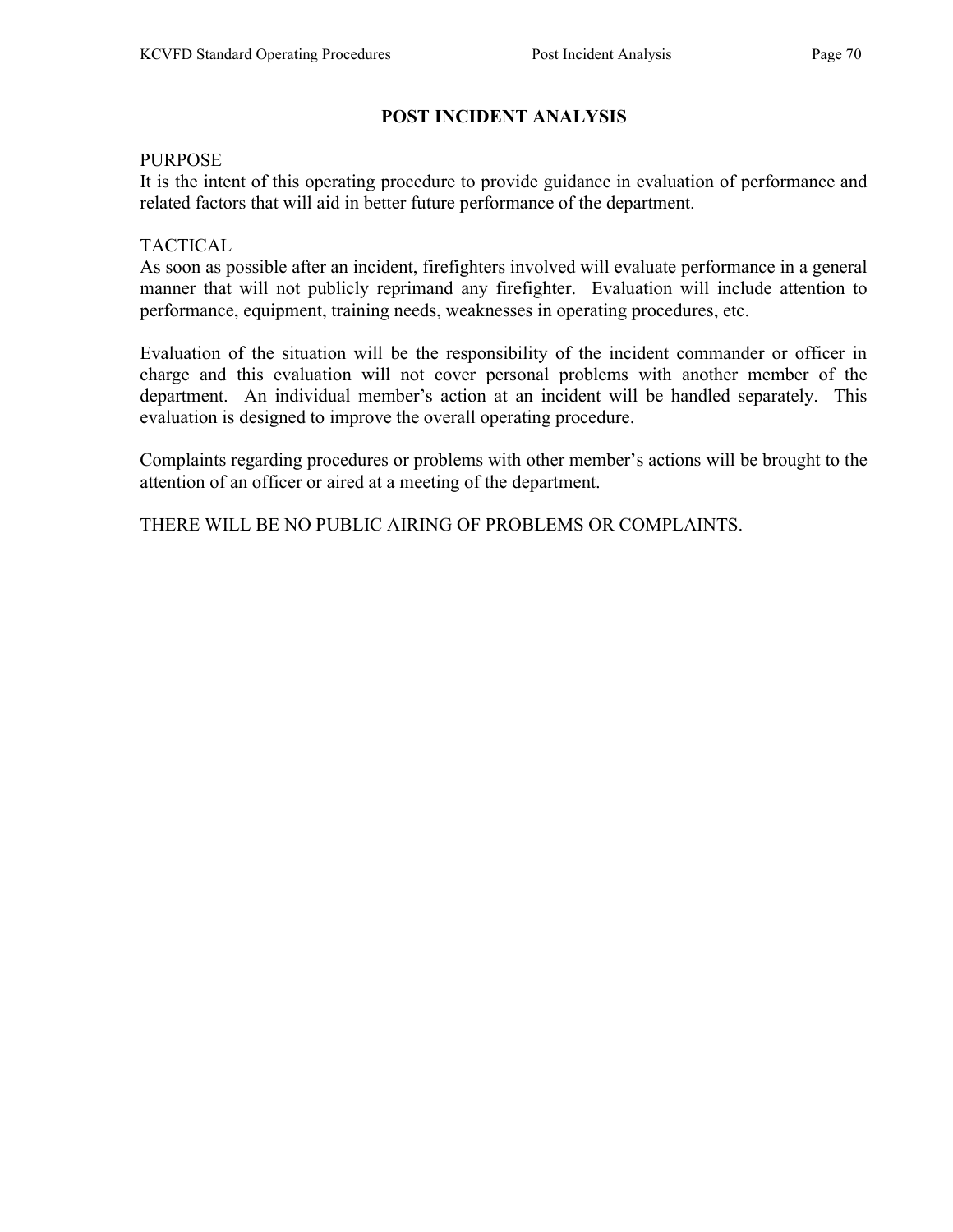# PROTECTIVE CLOTHING

#### PURPOSE

It is the intent of this operating procedure to establish guidelines for the proper use, care and maintenance of protective clothing.

## TACTICAL

All personnel actively participating in incident control will wear proper protective clothing. Personnel not wearing protective clothing will stay clear of the incident location.

 Boots provide protection from water, puncture wounds, cuts, and they support the foot and ankle.

 Coats and Pants provide protection from heat, cold, water and minor cuts and bruises. Gloves provide protection from heat, cold, cuts and steam scalding.

Goggles provide eye protection from dust, dirt, water, and products of combustion, etc. Helmets provide protection from falling debris, hot embers, weather and water.

Hoods provide protection from heat and cold.

Other safety devices and specialized equipment are available for other purposes.

For example, hazardous materials or water rescue incidents.

WARNING! Protective clothing provides limited protection against heat and flame. Minimize exposure to heat. While wearing protective clothing, you may be burned without heat sensation or warning, and in some circumstances, without any sign of damage to the protective clothing. Skin burns occur when skin reaches a temperature of 118 degrees F. Fire burns at temperatures up to 2000 degrees F. Moisture and/or compression of your protective clothing may reduce protection. Do not use protective clothing that is damaged or dirty, as it will not provide the intended protection.

WARNING! Wearing your protective clothing may increase your risk of heat stress, which may cause heart attack, stroke, dehydration, or other conditions resulting in Death, Injury, or Illness! If you feel dizziness, dehydration, loss of focus, or shortness of breath, get to a safe area, remove your protective clothing, and seek medical attention. Heat stress is one of the leading causes of serious injury and death among firefighters.

It is essential that protective clothing and all appropriate safety equipment be properly donned before you approach the scene. Guard against becoming careless about protective clothing and it's capabilities. The department does not posses the proper protective equipment for every situation you may encounter.

Resist the urge to sacrifice safety for mobility. Your protective clothing is designed to afford protection of firefighters against adverse conditions faced during structural fire fighting and other fire department operations. It will provide years of dependable service if properly cared for and stored after use.

Equipment not properly dried and put away wet will begin to mold, mildew, and rot, which will shorten the life of the equipment. If minor rips or tears are found in your gear, it is your responsibility to see that the repairs are made.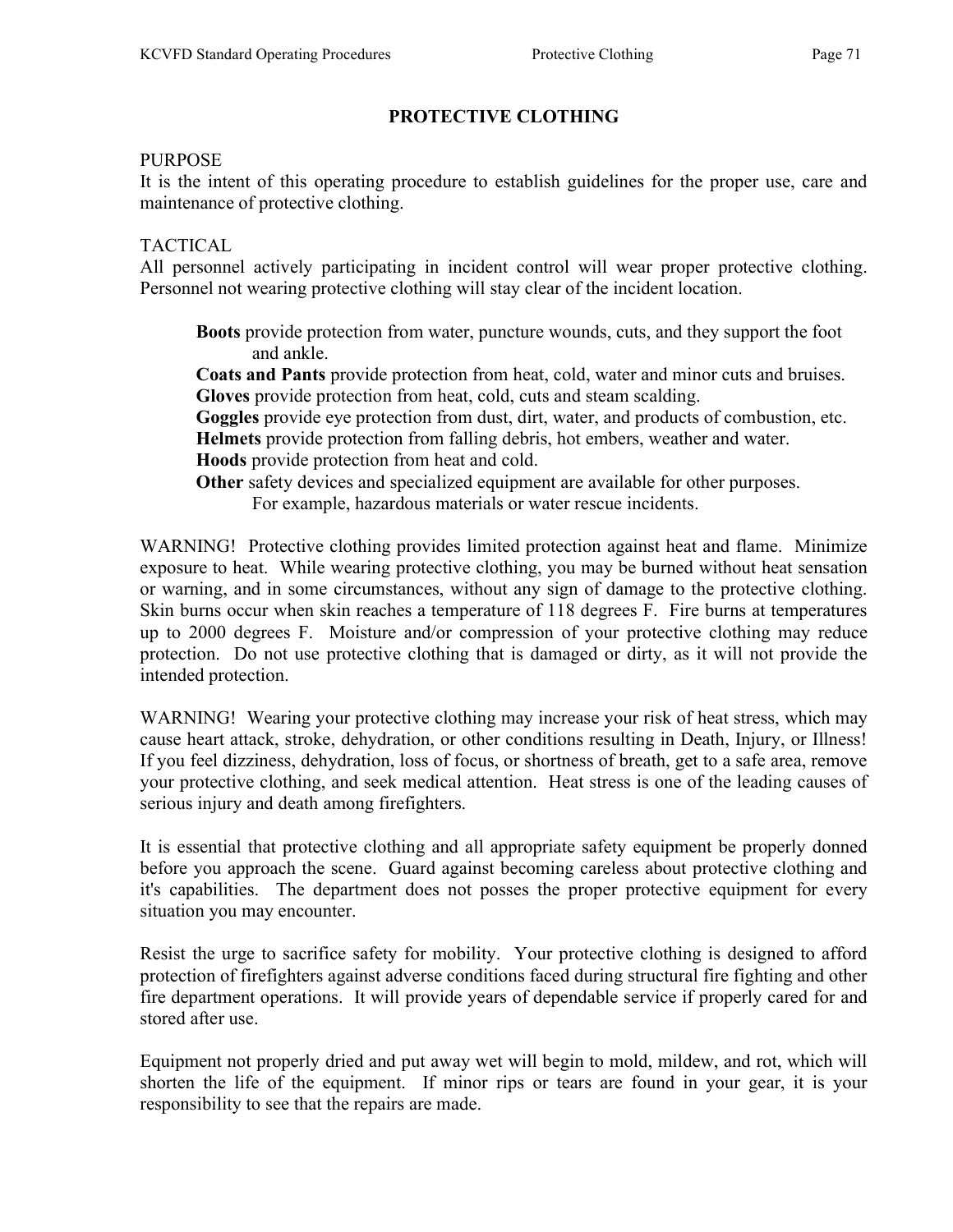It is the responsibility of each member to care for his or her gear. If any gear is lost or destroyed due to gross negligence of a member, the member may be required to replace the gear.

To reduce the risk of injury of death, you must assemble and wear together all of the following items: boots, protective coat and pant with outer shell and attached inner liner, gloves, helmet with eye protection, hood, SCBA, and PASS device. ALWAYS make sure that all ensemble layers have the proper overlap and that all items fit with adequate looseness. Tight fit lowers insulation protection and restricts mobility.

Protective clothing may not protect you from electrical shock, or chemical, radiological, or biological hazards that can cause death, injury, disease, and illness.

Although we are fortunate enough to have good protective clothing, funding does not allow for the replacement of gear every time there is minor damage to a piece of equipment. Each member will be responsible for keeping their gear clean and in good order for the safety and well being of the member. Each member will report any damages to his or her gear. If any damage to gear is due to neglect or poor maintenance by the member, corrective actions will be taken.

Protective clothing will be inspected by an assigned officer, or a person appointed by the assigned officer, as often as is necessary as determined by fires, rescue calls, or other incidents, at which protective clothing is worn. If it appears that proper care is neglected or lacking, the member responsible for the protective clothing will be given a warning by the assigned officer. If a member is given a warning for the lack of care and maintenance of their gear, the member will have forty-eight hours to comply with the warning and provide proper care and maintenance for their protective clothing.

The length of time since the last alarm at which the protective equipment was worn may be taken into consideration in determining if there is a lack of care and maintenance. After the second and all subsequent warnings, the member may be fined, suspended, placed on probation, expelled, or face other forms of discipline as determined by the Chief, or the majority of the members present at a meeting.

It shall be the responsibility of each member to see that every other member maintains their protective clothing in a proper manner. Pier pressure from every other member will insure proper maintenance of protective clothing by all members. Remember, that each member must rely on every other member's protective clothing at the scene of an incident as we work together as a team.

A complete set of bunker gear cost approximately \$2,000.00. TAKE CARE OF IT.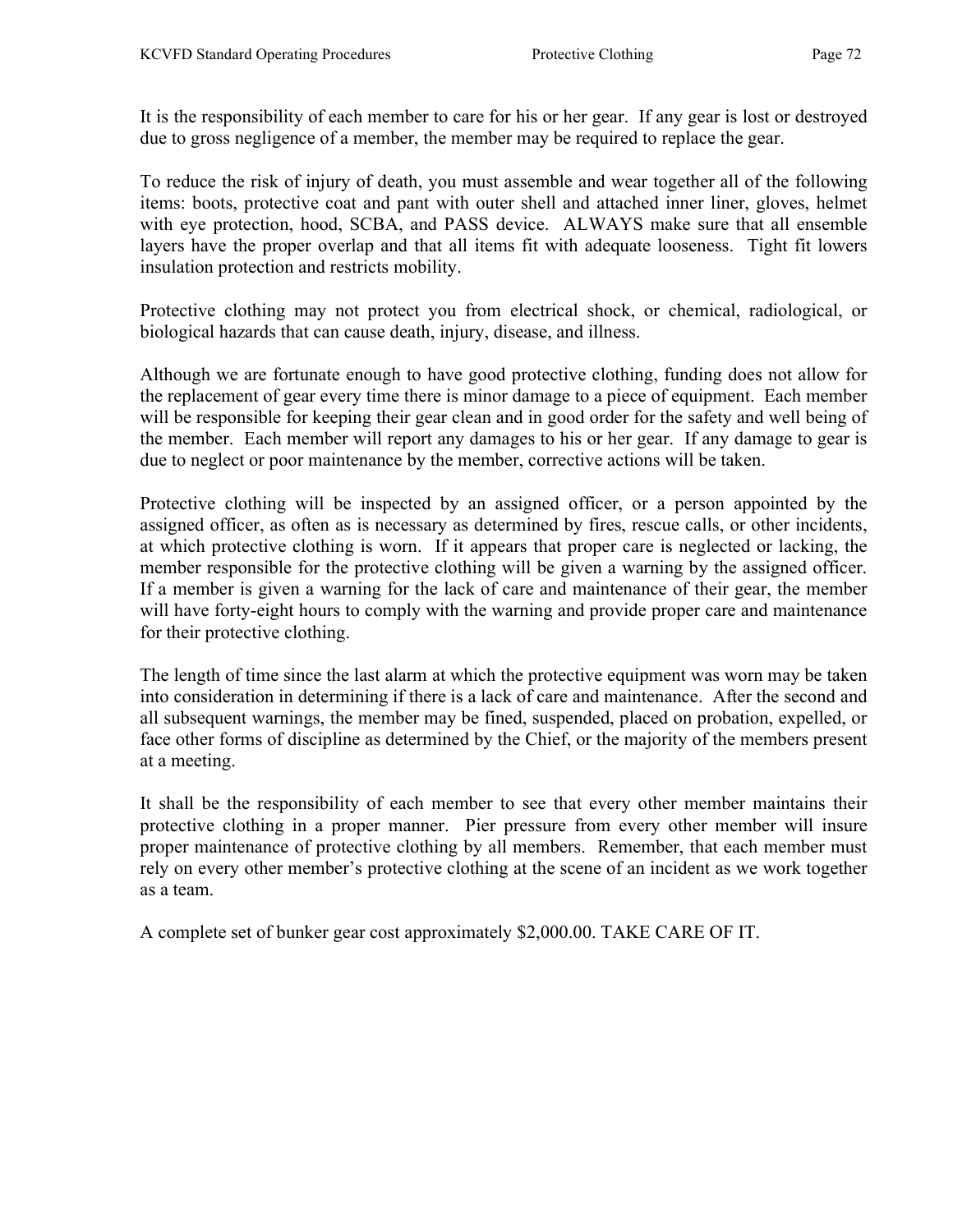# CARE AND MAINTENANCE

Coats and Pants shall be cleaned and dried as needed, after each use. If the inside lining of coats or pants gets wet, it may be necessary to turn them inside out to properly dry. For proper cleaning, detach the outer shell from the inner liners and wash shell and liner separately to avoid re-depositing soil from one component to another. Never use chlorine bleach or chlorinated detergents to clean your garments. Wash garments on the normal cycle with the water temperature at 110 degrees and double rinse to insure dirt and detergent removal. Remove from washing machine and turn inside out to expose the inner surface. Dry by hanging in a shaded area that receives adequate cross ventilation, or use a fan to circulate air. Do not machine dry, as excessive heat and mechanical action may damage or shrink your garment. Do not dry clean. Do not dry in direct sunlight, as it will greatly reduce the strength and protective qualities of your garment due to UV degradation. Failure to properly dry protective clothing can result in the growth of mold, mildew, and bacteria, that can lead to skin irritation and rashes, and may affect the protective barrier materials, and the life of the garment.

Boots shall be cleaned after each use and shall not be put back on the racks with mud on them. Leave the mud and dirt outside the station. Keeping your protective footwear clean is very important. Failure to keep them clean will increase your risk of burns, injuries, disease, and illness. You will need to thoroughly clean your footwear at least every six months. Hand wash in warm water. Do not use chlorine bleach. Do not machine wash. Air drying on a rack that provides maximum air exposure is recommended. Do not dry in direct sunlight. Machine drying will damage the protective footwear.

Helmets and face shields shall be kept clean. When face shields are scratched beyond use, a new one will be issued. On helmets with metal hardware kits that hold the face shield to the helmet, the hardware shall be removed annually and lubricated to keep the threads from seizing. If threads seize beyond repair, new hardware kits will be issued. To properly clean helmets, remove ear/neck protector, headband, and crown straps. Clean the inner and outer shells with mild detergent. Wash the ear/neck protector, headband, brow pad, and crown straps in warm, soapy water and air dry at room temperature. Do not dry in direct sunlight. Clean face shields with mild detergent, rinse thoroughly with clean water, and dry with a soft cloth. Users should not use helmets that are not thoroughly cleaned and dried. Do not use solvents or paint thinners to clean your helmet as it will degrade the protective properties of the helmet.

Gloves shall be cleaned and dried after each use and shall not be placed in the coat or pant pocket wet. Gloves shall be cleaned and dried in the same manner as your coat and pants.

Goggles shall be cleaned and dried after each use and shall not be placed in your coat or pants pocket wet. Goggles shall be cleaned and dried in the same manner as helmets and face shields.

Hoods shall be cleaned and dried after each use, and shall never be placed back in the coat or pant pocket wet. Hoods shall be cleaned and dried in the same manner as your coat and pants.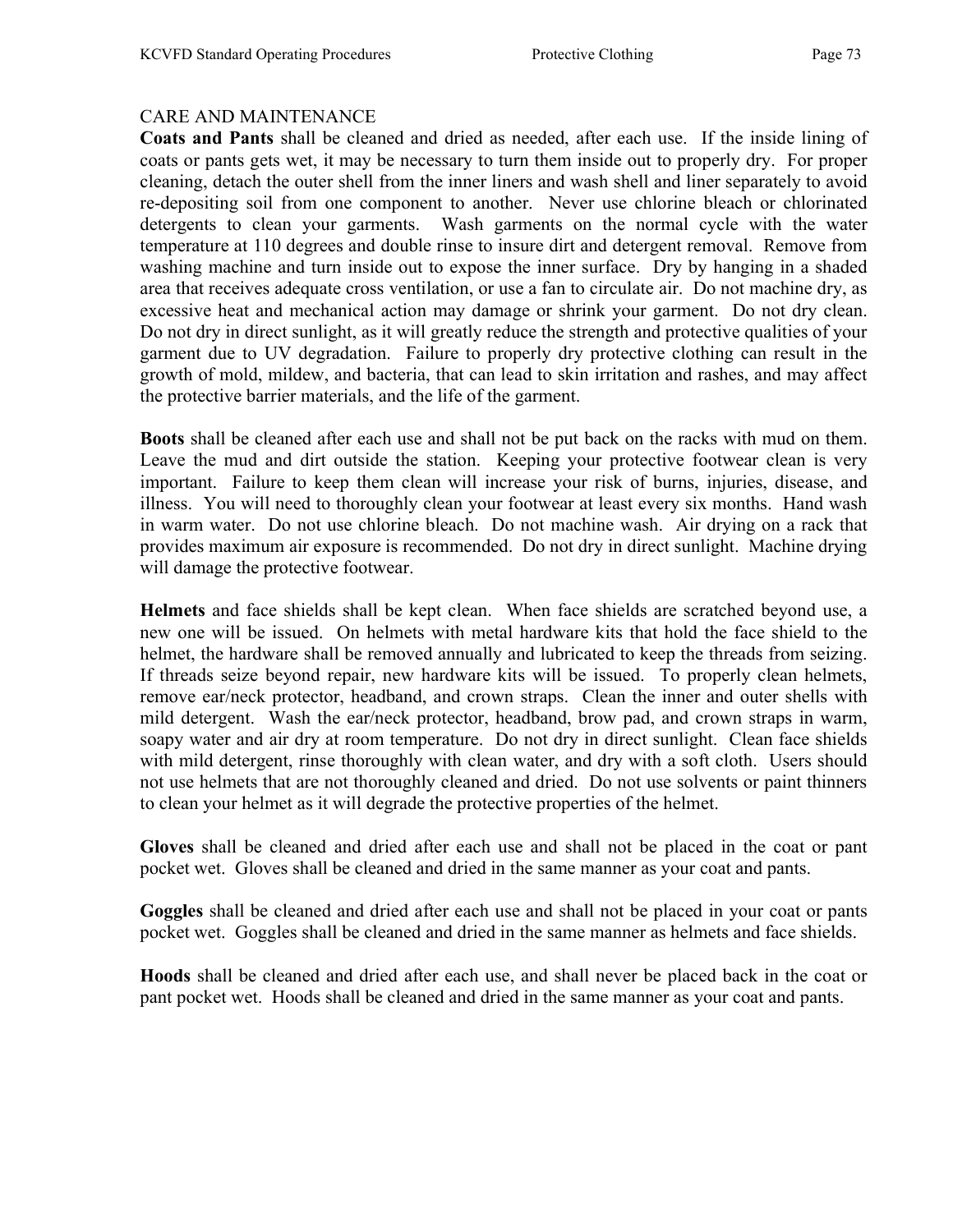# PUBLIC RELATIONS

### PURPOSE

It is the intent of this operating procedure to establish guidelines for maintaining good community relations and a good working relationship among the membership of the department and the people of the community.

### TACTICAL

The members of the department will display a positive attitude within the community and be informed of the purposes of the department and it's role within the community.

Problems of the department belong to the department and should remain within the realm of the department. Personal disagreements are not a problem of the department and should not be aired within the department nor should they be publicized in such a manner so as to affect the public perception of the department. Within the functions of the department, all members should be able to work together as a team.

Weakness within the department should be discussed at the monthly business meetings or brought to the attention of the Chief or other officer, in private.

Be cautious about the information that you release into the community about what happened or what you saw at an incident. We are called to help people in the community and not to invade their privacy and tell stories that may publicly embarrass them.

Medical information is confidential and Federal Law affords a patient the right to confidentiality. Release of information may result in a violation of Federal Law that is punishable by a fine and/or jail time.

Remember, no matter how rich or poor, how big or small a person's house is, or what type of property they own, a persons house is their castle and our job is PROTECTION.

# GENERAL CONSIDERATIONS

A good public perception of the department depends on the ability of the membership to work together as a team.

Our success in achieving our goals depends on the relationship that we maintain with the community.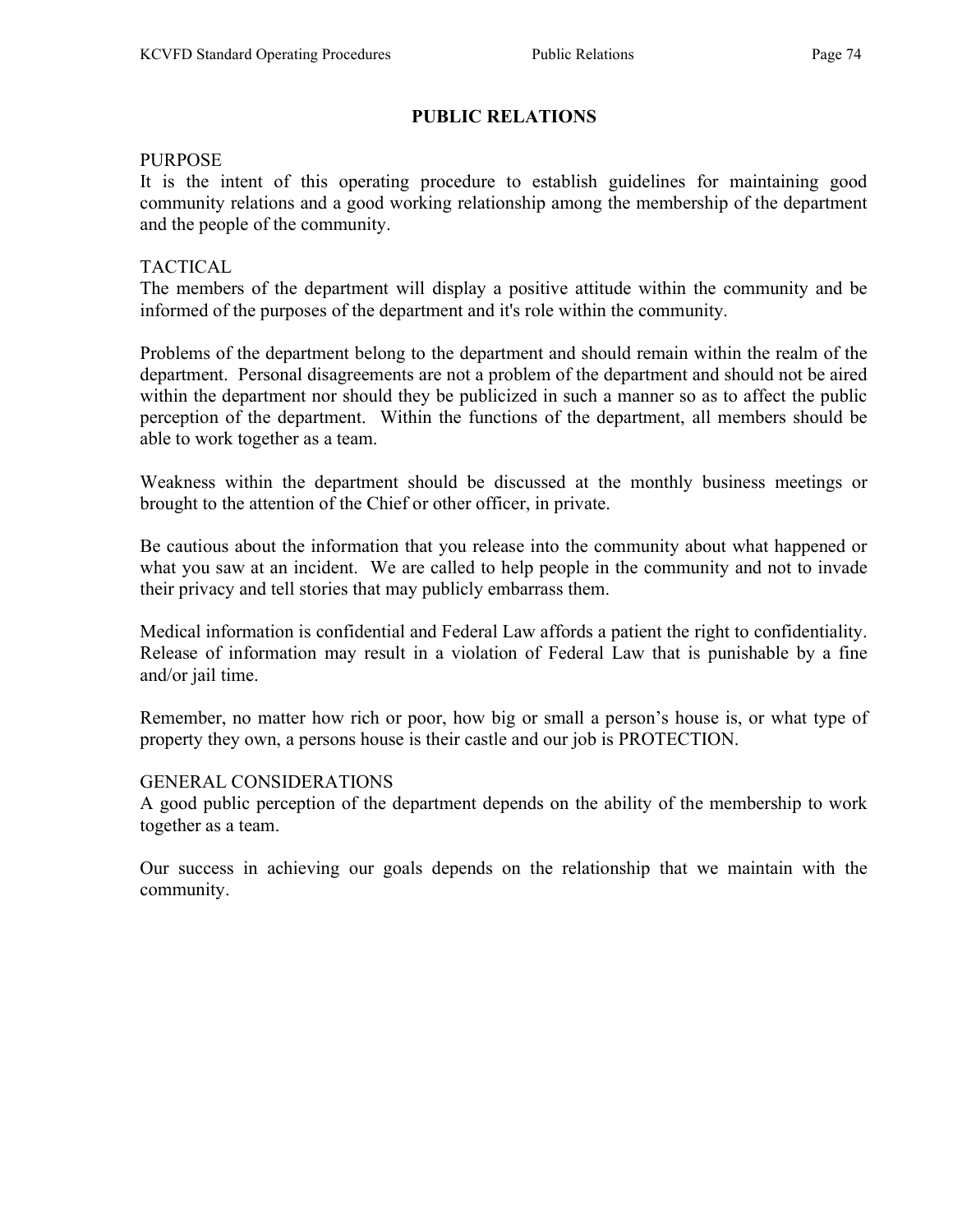# PUMP OPERATIONS

#### PURPOSE

It is the intent of this operating procedure to establish policy in selection of a pump operator and initiation of pump operations.

# TACTICAL

The firefighter who will be the pump operator will be knowledgeable of the apparatus and general pump operations.

Pump operators will be knowledgeable in friction loss calculations and GPM flow ratings of various size nozzles. Friction loss will be calculated at 5 psi friction loss for each 50 foot section of 2 1/2" hose and a 1 psi increase/decrease for every 1 foot of increase/decrease in elevation.

The pump operator is responsible for locating and maintaining an adequate water supply. During incidents where it may be necessary to shuttle water, the pump operator should verify with the incident commander that a water supply officer is appointed.

Pump operators will charge attack lines so as to supply proper volume and pressure. Generally, a 150 foot pre-connect will require 100 to 110 psi for initial attack.

Most fire fighting nozzles are designed to deliver their most desirable pattern at 100 psi nozzle pressure.

 The pump operator will maintain communications with the fire lines in order to deliver a satisfactory pressure while maintaining the overall apparatus operations.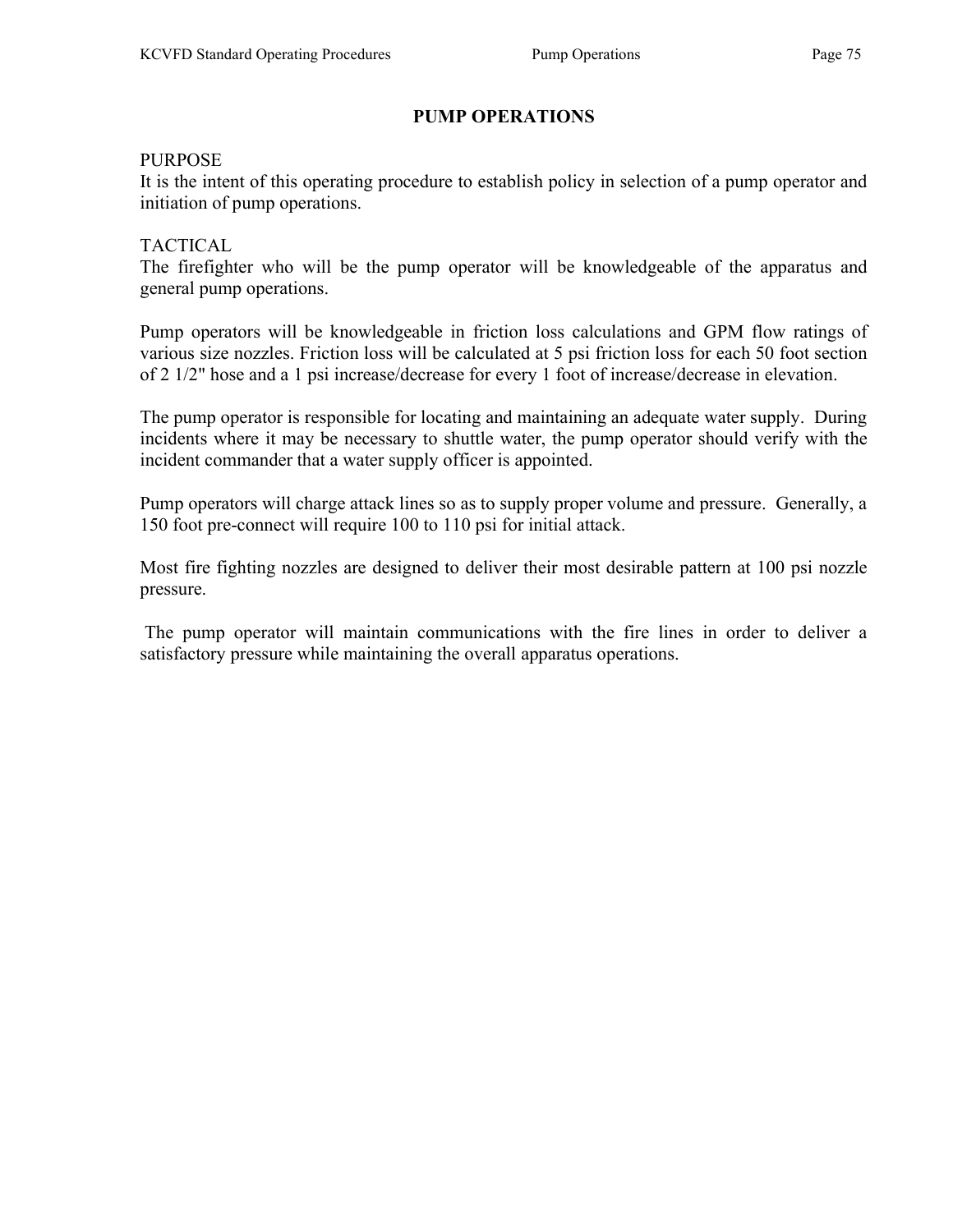# RAPID INTERVENTION

#### INTENT

It is the intent of this operating procedure to define the response, tasks, and organization of a Rapid Intervention Team. The objective of a RIT team is to have a fully equipped rescue team onsite, in a ready state, to immediately react and respond to rescue firefighters. A RIT team will be established anytime firefighters are on air inside a structure, or command deems it necessary.

### TACTICAL

Any time firefighters are on air inside a structure, and the potential for any hazards that could endanger a firefighters life are present, a Rapid Intervention Team (RIT) will be on scene to provide emergency services to the interior crew. A RIT team shall consist of a minimum of three firefighters with an attack line, radio, personal protective equipment, and SCBA. One RIT member is solely dedicated to account for the location of interior crews, and to initiate a firefighter rescue if necessary. Other RIT team members may take on other roles such as a safety officer, provided they are ready to immediately take on the RIT team duties.

A RIT team should initially be deployed to locate injured or lost firefighters, and to render aid and assistance to them. The RIT Team will then report their position and conditions to command for deployment of appropriate rescue resources to extricate the member, if necessary.

The rescue of trapped or lost firefighters in a burning building is especially time sensitive. There is a very narrow "window of survivability" for a firefighter that is out of breathing air, or trapped by approaching fire. Individual firefighters must not delay reporting to Command if they become lost, trapped or in need of assistance. Company officers must also not delay the reporting of lost firefighters, or inability to complete accountability reports. Command and sector officers must always assume that the missing firefighter is lost in the building until the firefighter can be accounted for. Command must also restructure the strategy and action plan to include a high priority rescue effort.

The radio message "May-Day" will be used by firefighters to report their status as being lost, trapped, or injured and needing assistance. Any member may use "May-Day" to report a lost firefighter. Any report of "May-Day" will receive priority radio traffic. The term "May-Day" will be reserved only to report lost, trapped, or injured firefighters. The term "emergency traffic" will be used to report all other emergencies. The orange button on radios is an emergency button that will emit emergency notification tones over the radio and will hold the microphone open for a short period of time for emergency communication needs. See "May-Day" for more information.

The term "May-Day" typically will be used in the following situations:

- 1. By the firefighter who is lost, trapped, or in trouble.
- 2. By the company officer, sector officer, or other firefighter who cannot account for an assigned firefighter who is operating in the hazard zone. This "May-Day" would generally occur following a PAR report that fails to locate or account for the suspected lost member.
- 3. By a member who witnesses or has confirmed that a firefighter is lost or in trouble.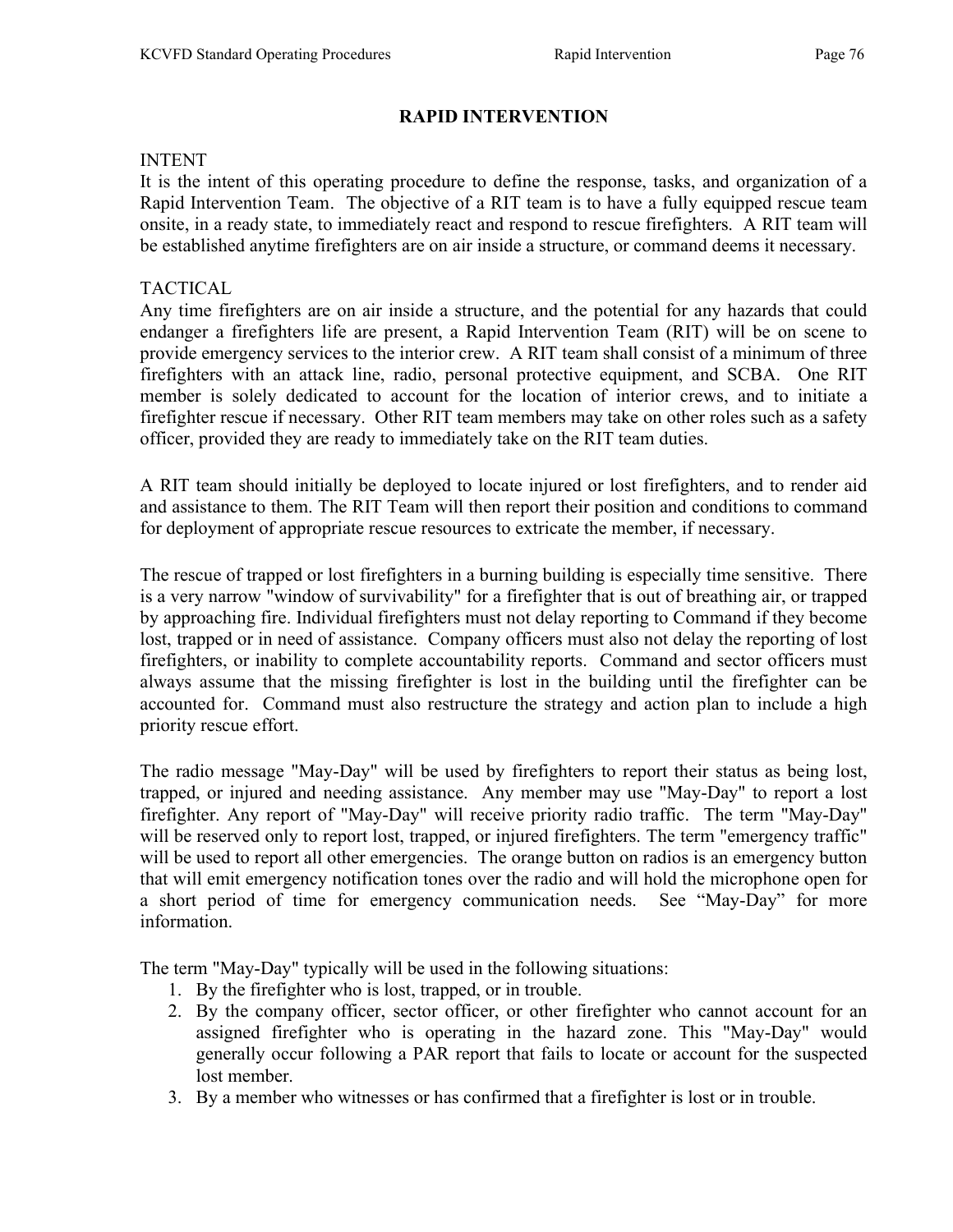Standard exceptions to the establishment of a RIT Team at structure fires:

- 1. When there is a reported or suspected life hazard where immediate action of the extra firefighters could prevent the loss of life.
- 2. When the fire is in an incipient stage that could be controlled by a portable fire extinguisher, without the use of PPE or SCBA.

Command has the following options for use of RIT companies:

- 1. To address all critical fire ground factors within the Risk Management Profile.
- 2. Assign the company to RIT duties.
- 3. If assigned to anything other than RIT duties, Command should request additional companies as RIT units.
- 4. Cancel the company en-route after a declaration of "fire under control" and a personnel accountability report has been obtained from all crews.
- 5. Assign other duties; such as relief for working crews, overhaul duties, etc.

# RIT/RESCUE SECTOR RESPONSIBILITIES

- Monitor tactical radio channel.
- Consider critical fire ground factors.
- Consider air management. (elapsed time)
- Consider fire fighter fatigue.
- Consider the point of entry for crew/member in trouble and alternate exit points.
- Consider the last known location of crew/member in trouble.
- Consider your water supply/hoseline selection. (speed, mobility, and length)
- Assign tasks to the entry crew. (TI camera, air, taglines, tools, etc.)
- Provide timely reports to Command.
- Consider need for additional rescue personnel. (call additional resources early)
- Have RIT Pack and thermal imaging camera ready for use.
- Provide means of egress for roof operations or those operating above the ground floor.
- Coordinate the opening of doors and windows and remove security bars/devices.
- Illuminate entrance and exits.
- Confirm utilities are secure.
- Execute the search plan and locate the firefighter.
- Assess the firefighter and the environment.
- Transfill air and package the firefighter for extrication.
- Monitor entry team air supply.

COMMAND RESPONSIBITIES. Incident Commander must always assume that a missing firefighter is lost or trapped in the building until the firefighter is accounted for. Rapid, concise, decisions and actions must be taken to increase survivability. The following is a list of actions to be taken by Command for a reported missing or trapped firefighter. These are guidelines and do not necessarily need to be accomplished in the order listed. The first five must be accomplished very rapidly.

EMERGENCY TRAFFIC. Immediately upon a report of a missing or trapped firefighter "Emergency Traffic" will be sounded to alert all personnel working on the fireground of the situation. Following the emergency traffic tone, "May Day" will be announced to alert all operating units of lost or trapped firefighters.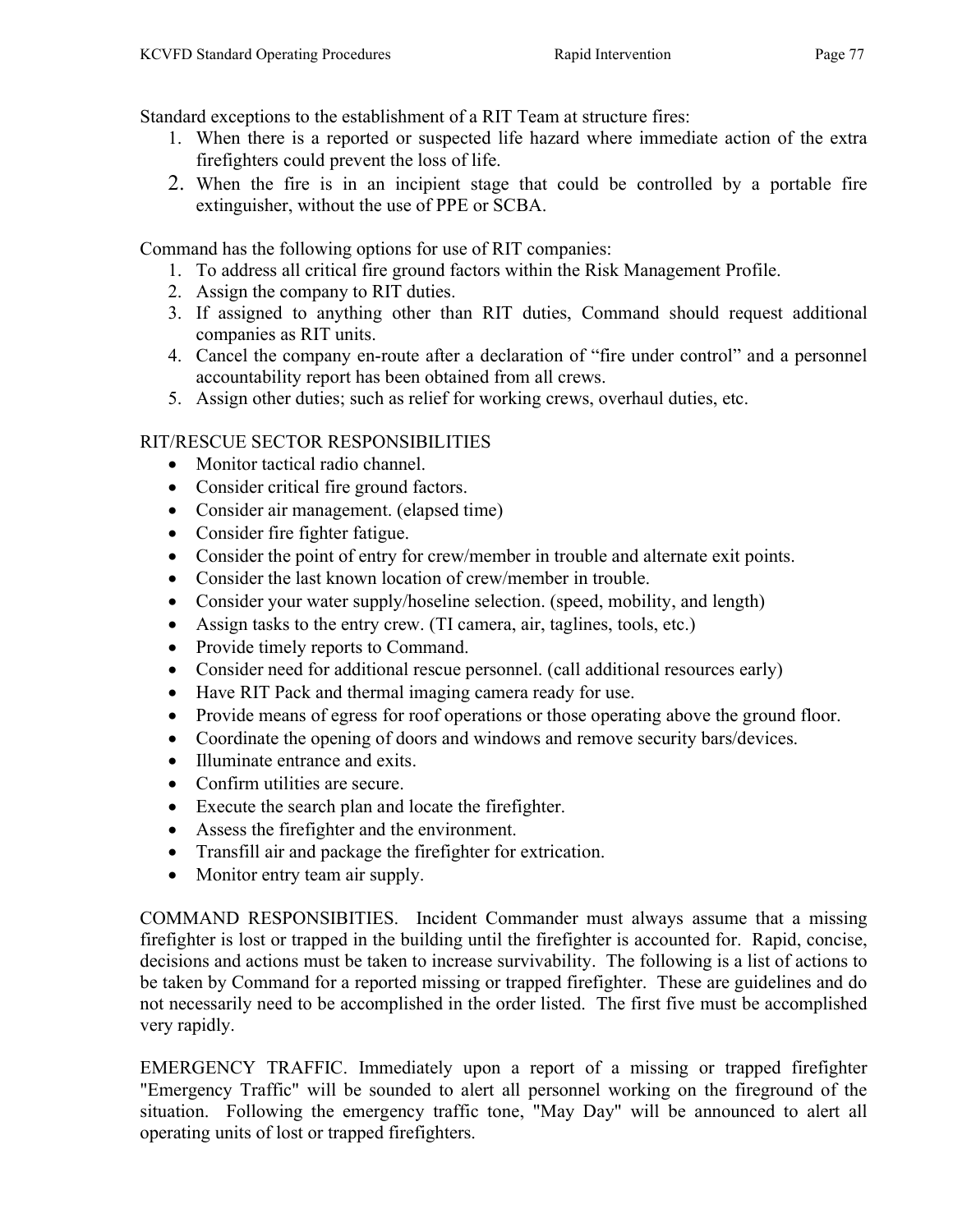CHANGE THE PLAN TO A HIGH PRIORITY RESCUE EFFORT. The Incident Commander must restructure the plan to include a high priority firefighter rescue effort. A rapid, well thought out, rescue plan must be developed, and the Command organization expanded. The plan and objectives must be communicated to other Command staff and sector officers for implementation.

IMMEDIATELY REQUEST ADDITIONAL ALARMS. At least one additional alarm should be immediately requested including a medical component. Additional multiple alarms may be requested based on circumstances and potential. Early consideration should be given to heavy equipment resources and tactical rescue assistance in structural collapses.

FIREGROUND ACCOUNTABILITY. A Personnel Accountability Report must be immediately requested from all companies operating on the fireground. This is especially important in situations of structural collapse. Command cannot develop an effective rescue plan until accurate information is available on the number of missing firefighters, their identity, their last reported work area, and which companies are affected.

COMMIT THE RAPID INTERVENTION TEAM. Deploy the RIT Team to initiate search and rescue efforts, typically in the last reported work area. The Rescue Sector will coordinate activities at that location. Additional available resources in staging may also be committed to rescue efforts.

WITHDRAWAL OF COMPANIES FROM AFFECTED AREA. In some situations, such as collapse, crew members can get separated. The only practical method to obtain an accurate roll call for a PAR may be to withdraw crews to the exterior. Withdrawal is a judgment call based on circumstances at the time, information available, and resources. It may not be practical or possible to do. However, the absolute need for an accurate roll call (PAR) and information on missing firefighters remains a critical priority.

DO NOT ABANDON FIRE FIGHTING POSITIONS. Abandoning firefighting positions during the rescue effort should be avoided. Command and crews should take aggressive measures to protect trapped or missing firefighters from the effects of the fire. Efforts should be concentrated on reinforcing existing positions and keeping the fire out of the rescue area and providing appropriate ventilation and lighting. In some situations it may be appropriate to write off some areas of the building in order to relocate companies and crews to better protect the rescue effort.

ASSIGN CHIEF OFFICER TO THE RESCUE SECTOR/BRANCH. A chief officer should be assigned to direct the rescue sector and rescue operations. Depending on the size of the rescue area and the complexity of operations, more than one chief officer may be needed to fill additional support positions or sectors. The sector officer will assign specific areas of the building to search to each rescue team. Search efforts must be closely coordinated between sectors, and Command must be kept informed.

ASSIGN A SAFETY SECTOR TO THE RESCUE EFFORTS. Rescue operations are high risk. The rescue operation may be taking place in post-collapse conditions or a flashover environment. Emotions may be high and firefighters will tend to want to free-lance and take chances. A Safety Sector must be assigned to monitor activity and evaluate the safety of the operation. An available chief officer should assume this position as soon as possible. Other Safety Sector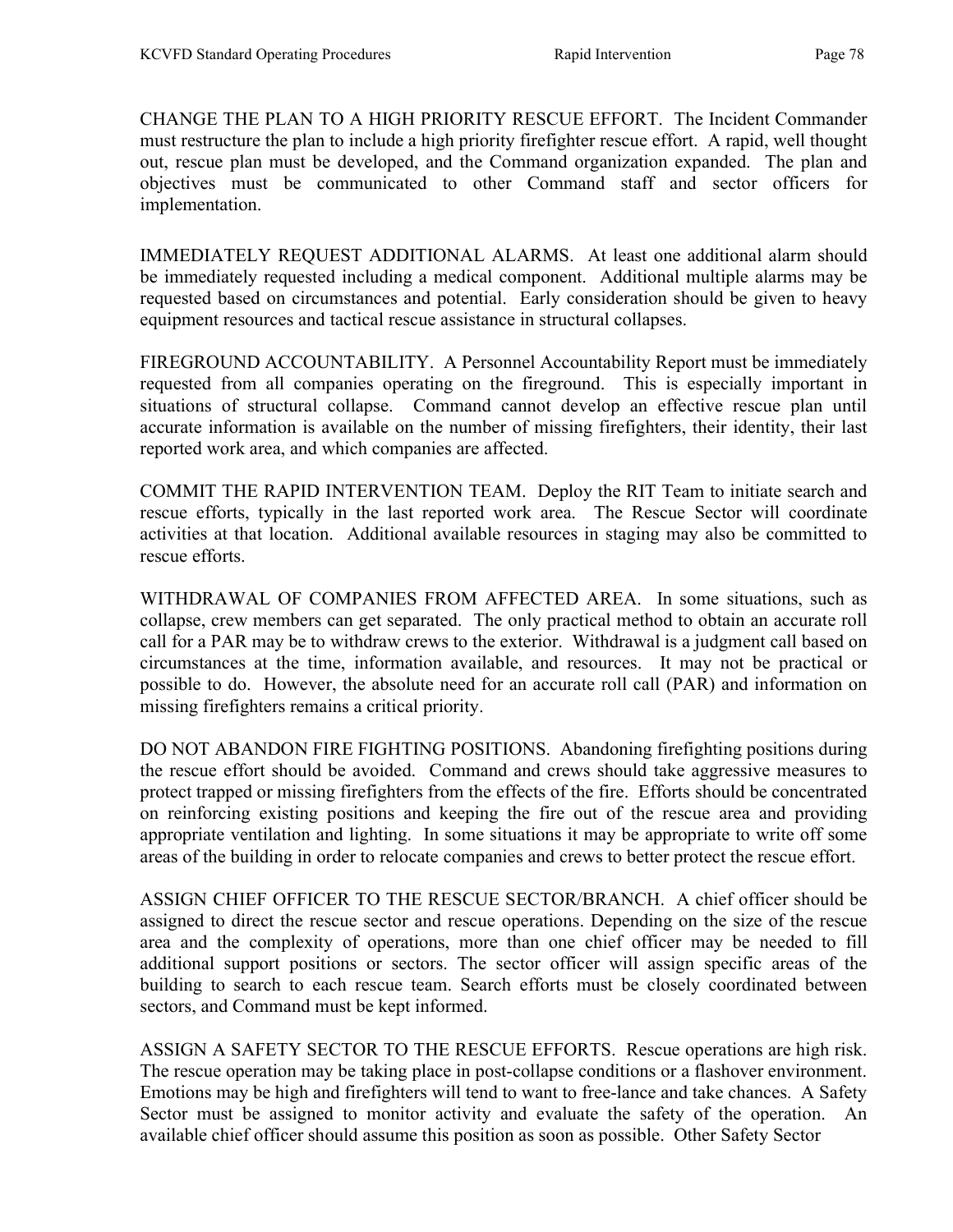responsibilities will be to conduct an assessment of the hazards, thus, allowing time for the rescue sector officer to concentrate on the critical rescue effort. These sector officers must work hand in hand to insure that a safe and effective rescue operation is conducted.

EARLY ESTABLISHMENT OF TREATMENT AND TRANSPORTATION SECTORS. The Incident Commander must have treatment personnel in a position to immediately treat any rescued firefighters. A transportation sector must also be in place and must be coordinating activities with the treatment sector officer.

OPEN/UNLOCK ALL DOORS, IF APPROPRIATE. All doors in the immediate area should be unlocked, or forced open, and at least the immediate interior area quickly searched. Where practical, the doors should be left open to provide an emergency escape route, unless doing so will have negative effects on the fire. In all cases, the doors must remain unlocked.

VENTILATE, MAINTAIN TENABILITY AND LIGHTING. Reducing smoke conditions, through effective ventilation, improves the air quality for any victims, and will enhance search and rescue capabilities through increased visibility of the interior. Ventilation should be aggressively employed. Lighting of the operation, both interior and exterior needs to be included.

COORDINATE AND CONTROL THE SEARCH EFFORTS. The Incident Commander and Rescue Branch officer must insure that a complete, coordinated, and controlled search is conducted. Close coordination of all search efforts is a must, in order to eliminate duplicate searches that waste time. All areas must be thoroughly searched.

R.I.T. RESCUE KITS. Each rescue team should enter the building with at least one R.I.T. Rescue Kit for each reported lost or trapped firefighter. Missing firefighters may have exhausted their SCBA air supply, or may be trapped and cannot be quickly extricated. In each case the firefighter must be provided breathing air to increase survivability. The kits shall have a quick refill or shoreline capability.

WATCH FOR STRUCTURAL STABILITY OF THE BUILDING. Command and all personnel must watch the structural stability of the building throughout the rescue effort. Where a structural collapse has occurred, or the fire or other event has compromised the structural integrity of the building, carefully evaluate the structure. Technical Rescue Teams may be called upon to assist with shoring the rescue area, or for the use of other specialized equipment.

STRONG SUPERVISION REQUIRED. Strong supervision and control of activities will be required by all officers. Emotions will be very high. Firefighters in this situation will tend to want to free-lance or take higher risk. Treatment personnel will need to be restricted to only those needed. Crowd control of our own non-essential personnel may be required.

MEDIA CONTROL. Command will need to control the media early and throughout the incident. Information on the identities and conditions of lost or trapped firefighters must be restricted until after next of kin are notified. Media crews should be restricted to areas that are safe and at a distance that will prevent visual/facial identification of any victims.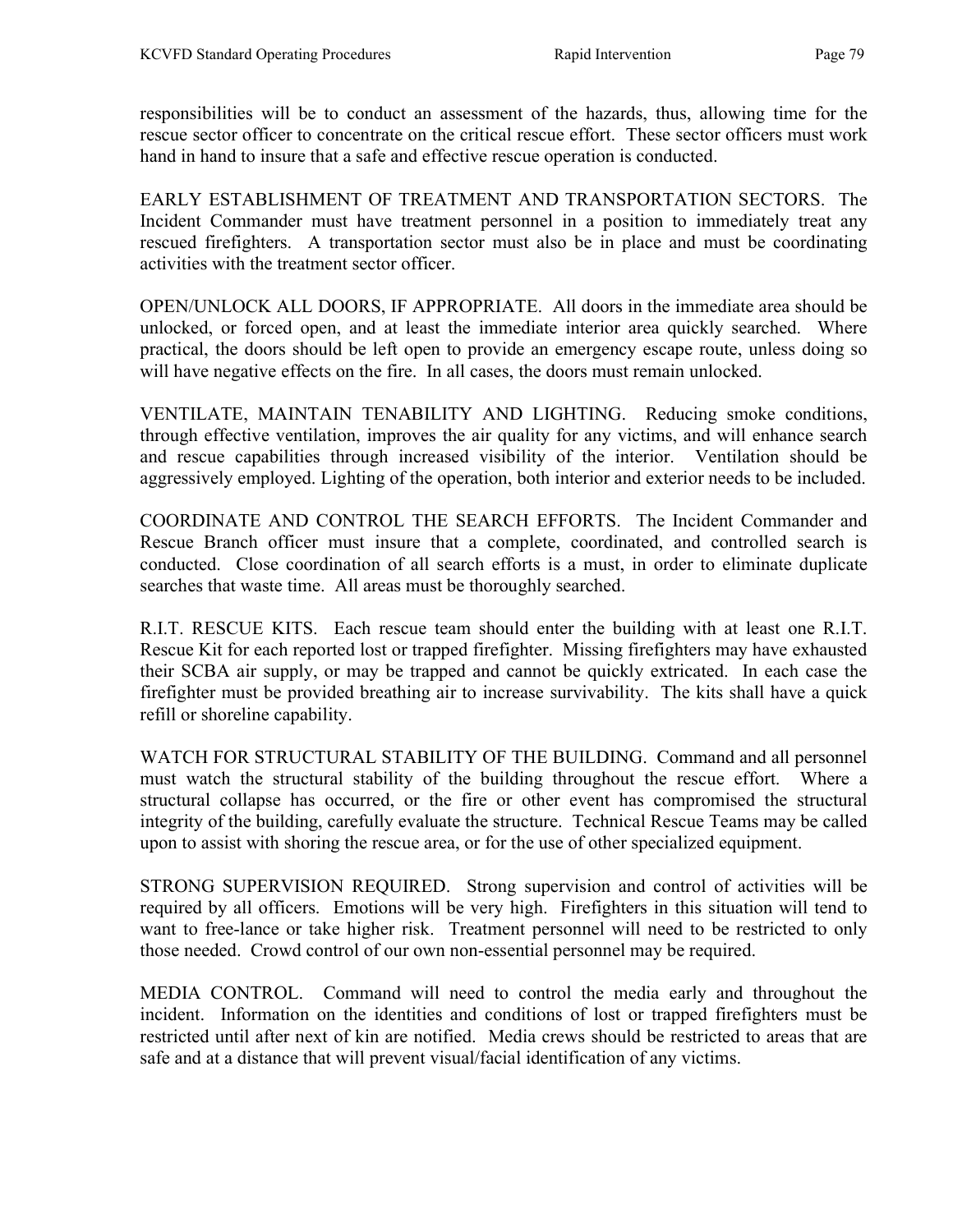CONFIRM THAT DISPATCH MONITORS ALL RADIO CHANNELS. Command must ensure that dispatch monitors all radio channels. Should a lost firefighter declare emergency on a channel other than the fire ground tactical channel, Command must be immediately directed to the lost firefighters channel for direct communications. Command must monitor any channels that Dispatch cannot monitor.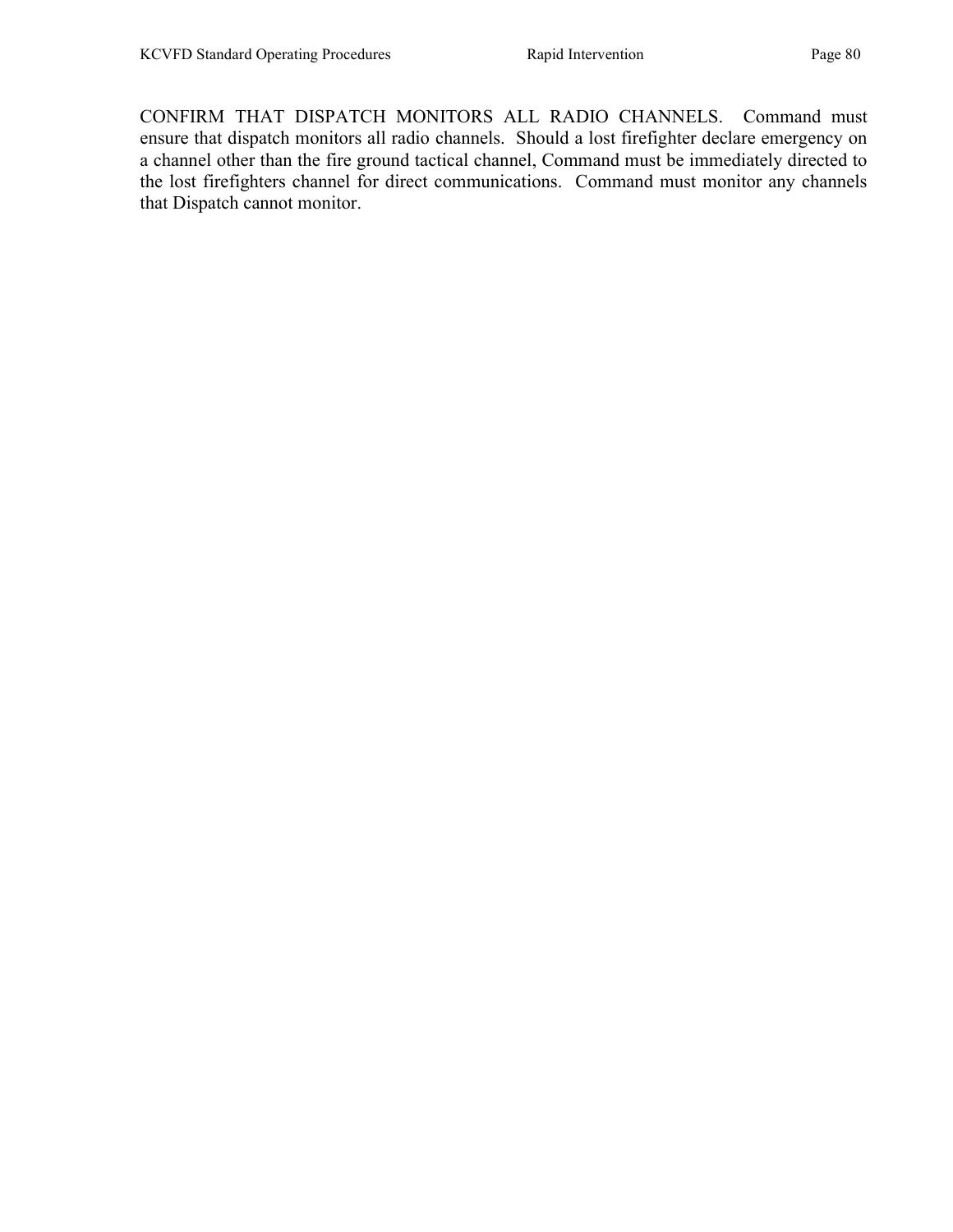# REHABILITATION

### **PURPOSE**

It is the policy of the Karnes City Fire Department that no member will be permitted to continue emergency operations beyond safe levels of physical or mental endurance. The intent of this operating procedure is to lessen the risk of injury that may result from extended operations under adverse conditions. This procedure is in no way intended to diminish initial fire attack aggressiveness.

# TACTICAL

The Rehabilitation Sector, commonly known as REHAB, will be utilized to evaluate and assist personnel who could be suffering from the effects of sustained physical or mental exertion during emergency operations. A Rehab Team concept will be utilized wherever possible to establish and manage the Rehab Sector. Rehab will provide a specific area where personnel will assemble to receive:

- 1. A physical assessment.
- 2. Revitalization rest, hydration and refreshments.
- 3. Medical evaluation and treatment of injuries.
- 4. Continual monitoring of physical condition.
- 5. Transportation for those requiring treatment at medical facilities.
- 6. Initial stress support assessment.
- 7. Reassignment.

Rescue 1 will be dispatched on incidents for use as a designated Rehab area. It be the responsibility of Command to make an early determination of situations requiring the implementation of a Rehab Sector. Should Rescue 1 be unavailable, Command will determine a suitable Rehab area. An EMS unit may also be called to the incident scene to provide a rehab area. The Rehab Sector should be located adjacent to the Command Post whenever possible.

The Rehab Sector area will be divided into the following four sections:

ENTRY POINT. This is the initial entry point and decontamination area. Assigned personnel will take a pulse rate on all crew members. Any member who has a pulse rate greater than 120 will report directly to Medical Treatment and Transport, where they will be treated appropriately. Members that do not require medical attention will then report to Hydration and Replenishment.

HYDRATION AND REPLENISHMENT. All personnel will be provided supplemental cooling devices, fluid and electrolyte replacement, and the proper amount of nourishment.

MEDICAL TREATMENT AND TRANSPORT. This section is staffed by an EMS crew. Personnel reporting here will receive evaluation and treatment for heat stress and injuries. The EMS unit assigned will advise the Rehab Sector Officer of medical transportation or other medical attention requirements of personnel due to their physical condition. The EMS crew in this section will pay close attention to the firefighters Pulse, B/P, and Body Temperature.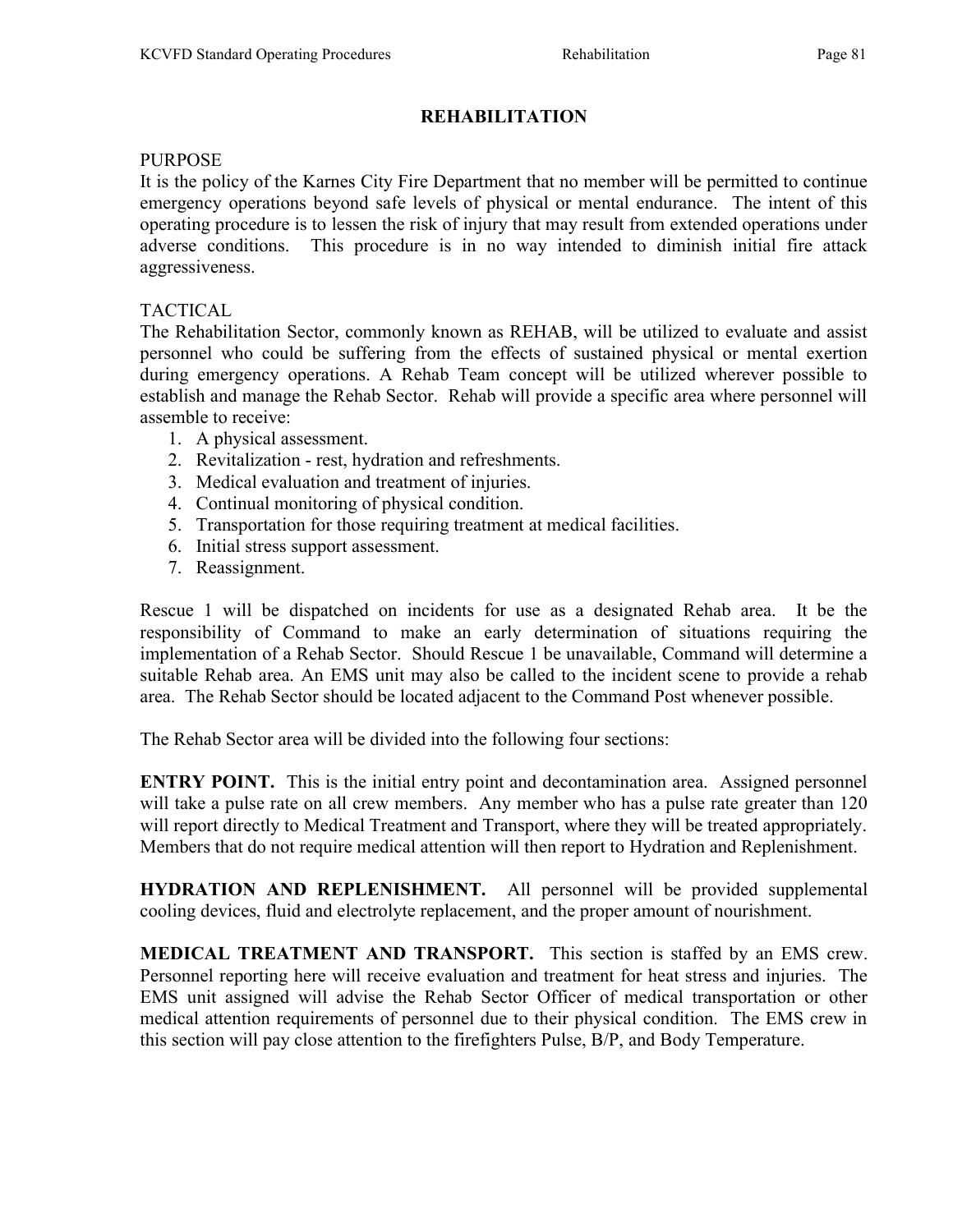After allowing 20 minutes for a cooling down period, the pulse, blood pressure, and temperature will be rechecked. Any person with a pulse rate greater than 100 will be relieved from duty for the remainder of the alarm. Anybody who has a temperature greater than 101 or a blood pressure less than 100 systolic will need IV fluids and transportation to an appropriate medical facility. The attending EMS unit will follow path protocol with their base hospital. Crews released from medical treatment will be released to report to the Reassignment Section.

REASSIGNMENT. This critical section determines a firefighter's readiness for reassignment. Diligent efforts and face-to-face communication with the Rehab Sector Officer are required. Personnel manning this section advise the Rehab Sector Officer of all firefighters' status for reassignment. This information is relayed to Command by the Rehab Sector Officer.

The Rehab Sector Officer will update Command throughout the operation with pertinent information including the identities of firefighters in Rehab, the firefighters available for reassignment, and the status of injured personnel. All personnel leaving Rehab will report to Command.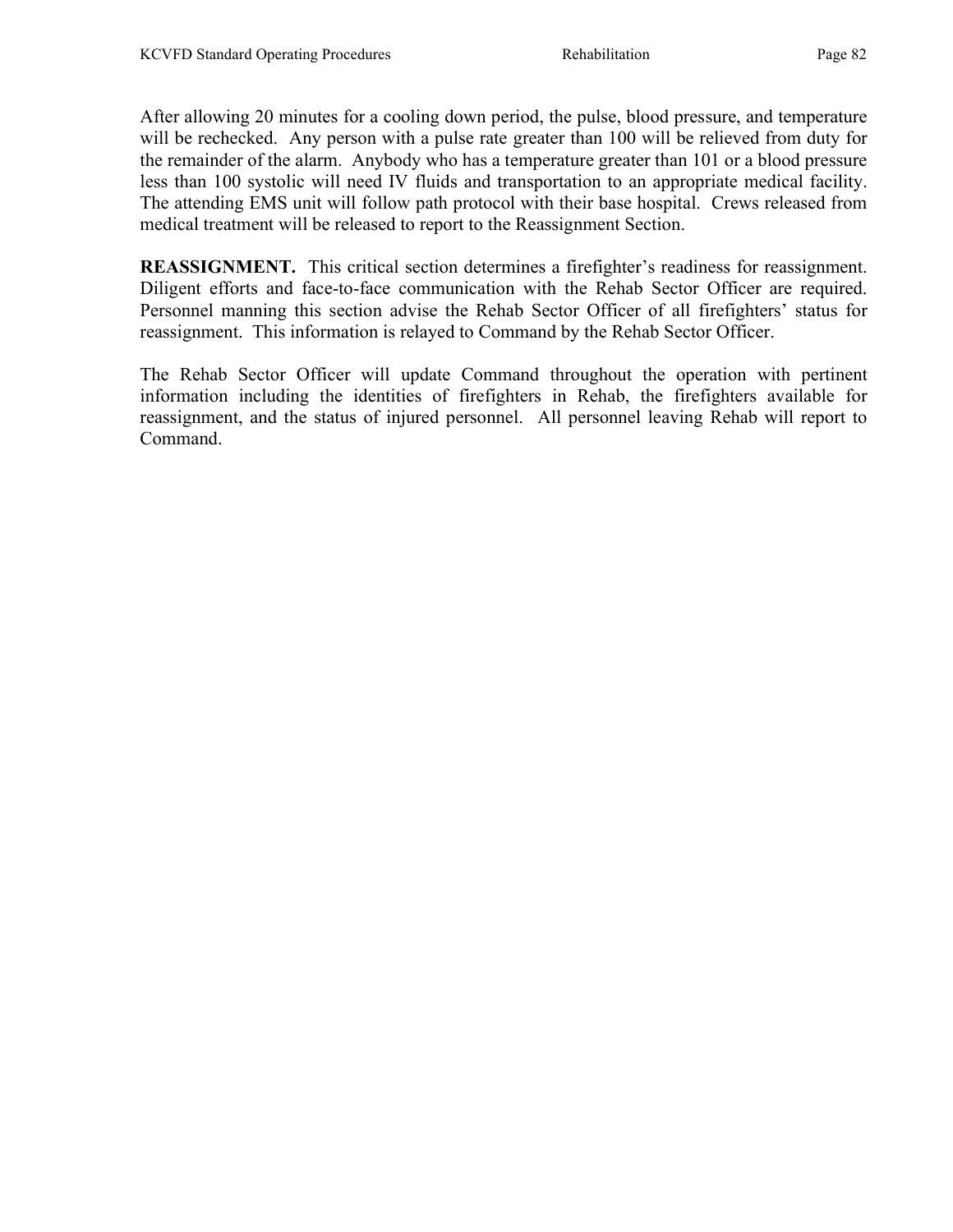# **RESPONSE**

# PURPOSE

It is the intent of this operating procedure to establish guidelines that will promote efficiency and safety during response to and the return from an incident location, and to provide guidelines for apparatus operation.

# TACTICAL

All fire fighting personnel will report to the fire station in a safe manner as soon as possible after an alarm is received. Personnel responding late may proceed to the incident, after obtaining their bunker gear, in their personnel vehicle, if their help is needed at the scene. If a full compliment of firefighters has already responded to an incident, example, three per vehicle on a grass fire, then the remaining firefighters may return home, or stay at the station on standby, until the on scene incident commander determines if they will be needed.

Upon arrival at the station, a full compliment of firefighters, if available, shall board one truck and get it enroute to the scene before beginning to fill the next truck. All personnel shall have proper protective clothing before leaving the fire station.

Apparatus will be driven and operated by a responsible member who is knowledgeable of the operation of the apparatus for which he has taken responsibility. The driver will not assume right-of-way. BE CERTAIN! Be aware of safety of pedestrians, other motorists, crew members, and equipment. Always apply the brakes and block the wheels before leaving the apparatus.

While enroute to an incident, vehicles will display emergency lighting and sound an audible alarm. Vehicles shall be driven to incident locations in a safe manner, making safe arrival at the scene the top priority. All personnel not already assigned a position on a fire apparatus should board personal vehicles if they will be needed at the scene.

No firefighter will be allowed to ride to or return from an incident location on the tailboard, catwalk or other open area of an apparatus. Apparatus shall not have an excessive number of personnel in the cab so as to hamper safe driving. At the scene, vehicles shall be parked so as not to interfere with normal incident operations or to cause an unsafe operation. Apparatus parked at the scene shall have the brake set and the wheels choked.

Upon arrival, personnel should report to the incident commander for instructions if assignments or tasks have not already been issued. When a structure fire is assumed, trained personnel upon arrival at the scene shall don breathing apparatus.

Upon completion of an assignment, return to the station in a safe manner, service the apparatus as needed, and prepare the apparatus, tools and equipment for the next call. After each incident, it is the responsibility of the firefighters on each apparatus to verify that all equipment is checked and readied for use and that the apparatus is fueled and placed back into service.

Defensive driving is essential both enroute to the station and to the fire. Drivers should be aware of road conditions and their own limitations. REMEMBER that your job is to save lives and property, a safe and timely arrival is crucial to our purpose.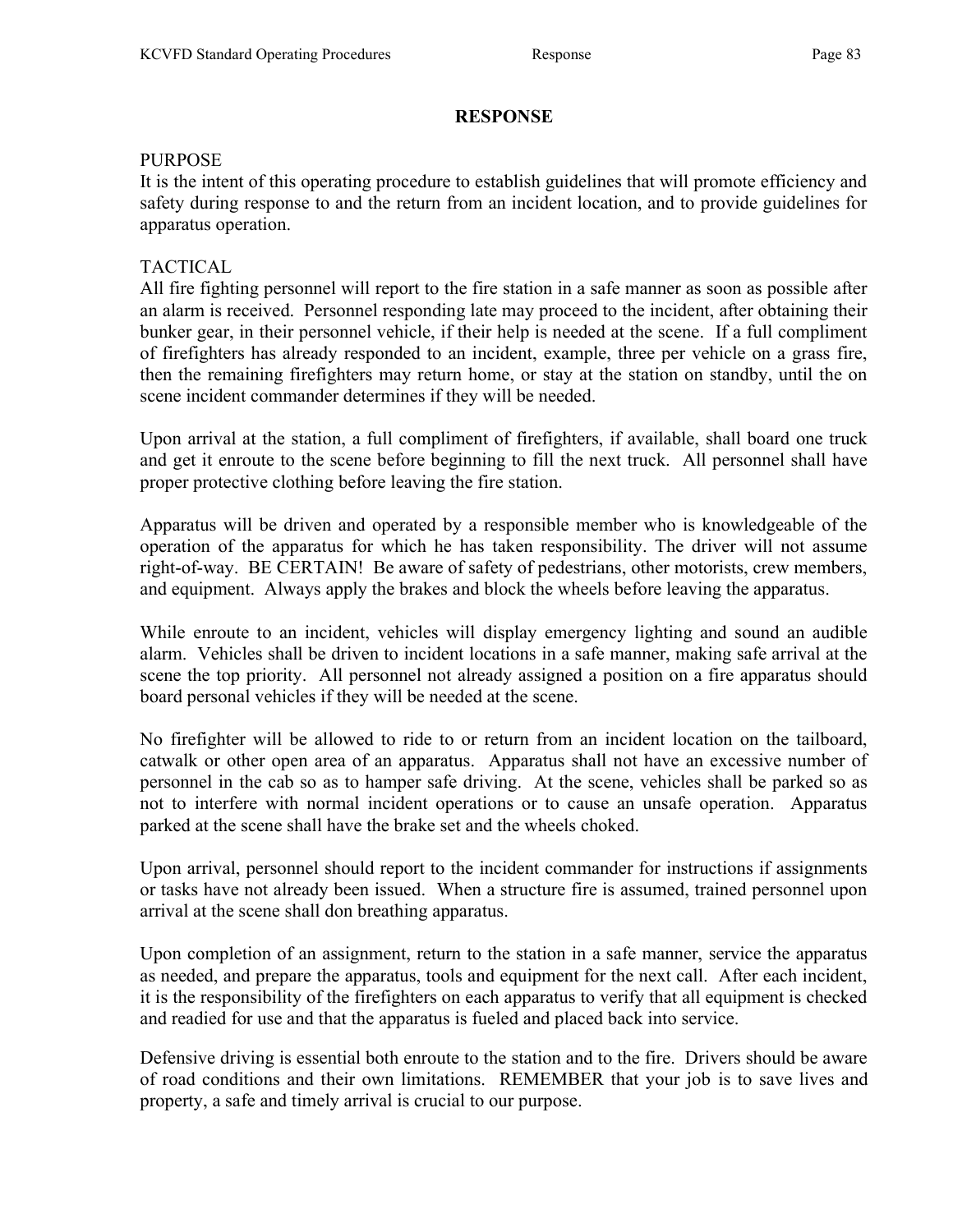# **SAFETY**

#### INTENT

It is the intent of this operating procedure to identify the need for risk assessment and safety management at all incidents, and to instill in each firefighter, an "Attitude Toward Safety". While we are committed to providing our firefighters with the safest possible work environment, working at an emergency incident poses an inherent risk of injury, or even worse, death. It is important that all members operating at incidents operate in a safe manner. Each firefighter must practice safety at all times, for their own safety, as well as to minimize risk to others.

# RISK MANAGEMENT

It is important that a risk management profile be applied at all emergency incidents and that it be continuously re-assessed throughout the incident operation. Example: Victims buried by a trench collapse or under water for 10 minutes or more would be unlikely to survive, and therefore an extremely cautious and well-planned, recovery operation is required.

Before entering a structure involved in fire, for rescue purposes, firefighters must first consider the odds of survivability of any victims. Firefighters must consider the conditions present in the "compartment" or area of fire, or other conditions affecting survival. A significant fire in a residence with floor level dense smoke under pressure throughout the building likely means that victims could not survive. A very cautious and calculated rescue and fire control operation would be warranted.

Whereas a fire in a rear bedroom of a house, with light smoke throughout the house, may allow a survivable environment if a search and rescue effort is initiated quickly, a well-involved building would likely represent a zero survivability profile. Similar conditions in an abandoned building would indicate little survivability and little property to be saved, and members should avoid an offensive fire attack.

The following actions are required for a safe operation:

- 1. Incident Command established.
- 2. Proper personal protective equipment.
- 3. Accountability system established.
- 4. Safety procedures in place.
- 5. Continuous risk assessment by all members.

# TACTICAL

The safety of firefighting personnel represents the major reason for an effective and well-timed offensive vs. defensive decision or the associated "write-off" by Command. The two strategies are based on a risk management plan that is to be employed at all structure fires.

When operating in a defensive strategy, operating positions should be as far from the involved area as possible while remaining effective. Position and operate from behind barriers if available. The intent is for personnel to utilize safe positioning where possible or available, to safeguard against sudden changes such as backdraft explosion, structural collapse, etc.

 The Accountability System will be utilized during each incident, and the system will be maintained until firefighters are released from the incident scene. See "Accountability" section.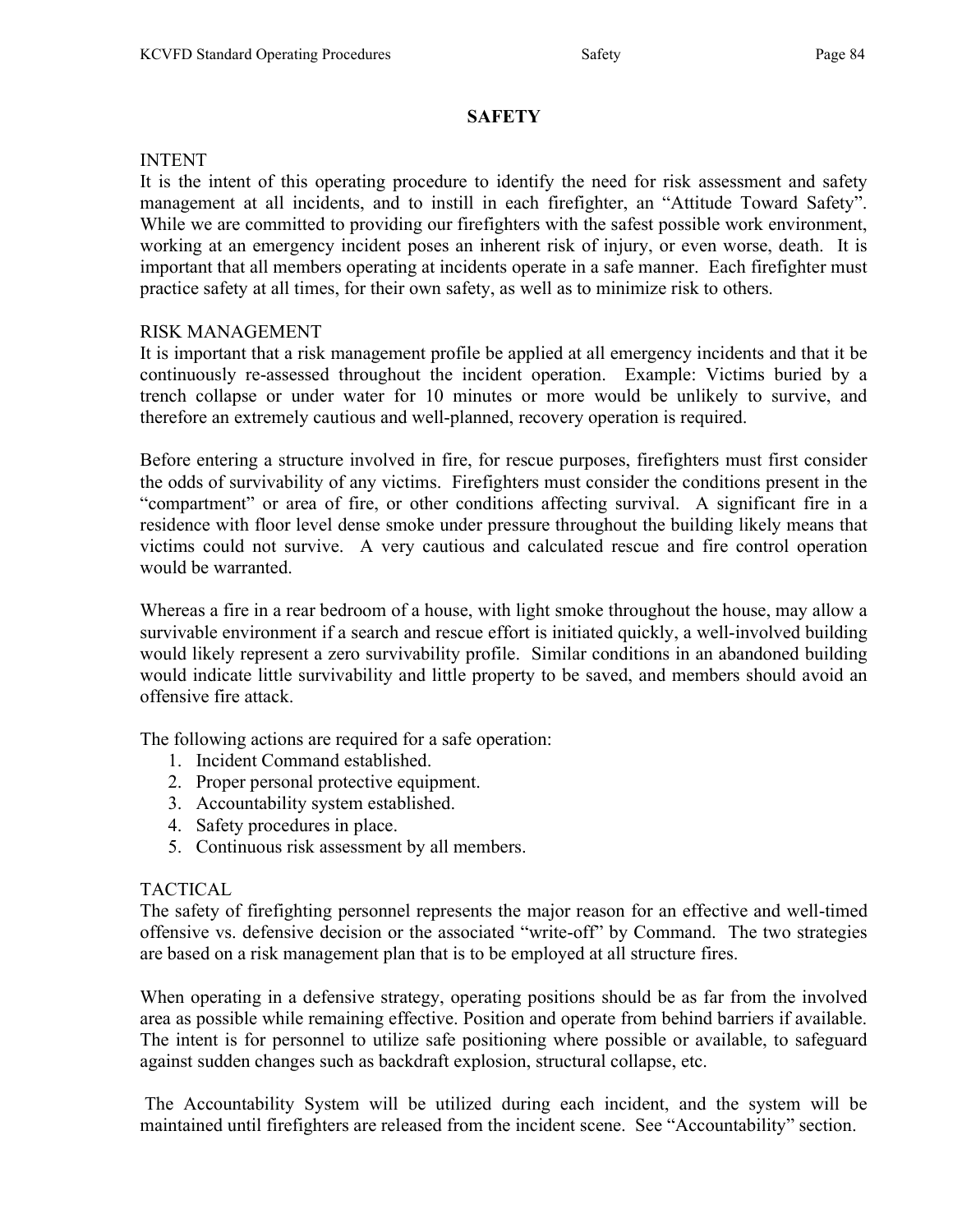When operating in an offensive strategy, be aggressively offensive. An effective, coordinated interior attack directed toward knocking down the fire eliminates most safety problems. Due to the inherent hazards of the fire or the incident scene, efforts must be made by Command to limit the number of personnel on the fire ground to those assigned to a necessary function.

The intent of this procedure is to minimize fire ground confusion and congestion and to limit the number of personnel exposed to fire ground hazards to only that necessary to successfully control the operation. Individuals or crews shall be restricted from wandering about the fire ground or congregating in non-functional groups. If personnel have not been assigned to a sector or do not have a necessary function to perform, they shall remain outside the fire ground area.

Fire ground officers should be aware of firefighters who may be suffering from stress and fatigue, or personnel who may be acting or thinking irrationally or irresponsibly.

When it is necessary to engage personnel in extremely hazardous circumstances, Command will limit the number of personnel exposed to an absolute minimum and assure that all feasible safety measures are taken. In situations where crews must operate from opposing or conflicting positions, such as front vs. rear attack streams, roof crews vs. interior crews, etc., utilize radio or face-to-face communications to coordinate your actions with those of the opposing crew, in an effort to prevent needless injuries.

Ground crews must be notified and evacuated from interior positions before exterior streams, whether hand lines or master streams, go into operation in an area where interior crews are operating. This procedure is intended to prevent injuries to personnel due to stream blast and the driving of fire and/or heavy heat and smoke onto interior crews.

If possible, when utilizing ladders on buildings with fire conditions, place ladders near building corners, or fire walls, as these areas are generally more stable in the event of structural failure. When operating either above or below ground level, establish at least two (2) separate escape routes where possible, and preferably at opposite ends or diagonal corners of the building.

In order to provide for the safety of firefighting personnel, Sector Officers must maintain the capability to communicate with forces under their command, so that they can control both the position and function of their companies. Sector officers and company officers shall be able to account for the whereabouts and welfare of all firefighters under their assignment. See "ACCOUNTABILITY" section for more information.

Positioning of operating companies can severely affect the safety and survival of such companies. Personnel must use caution when placed in the following positions:

- Where fire is above or can move in behind firefighters.
- Where sector cannot control position or retreat.
- When involved with opposing fire streams.
- When combining interior and exterior attack.
- With limited access such as one way in and one way out.
- When operating under involved roof structures.
- In areas containing hazardous materials.
- In areas where a backdraft potential exists.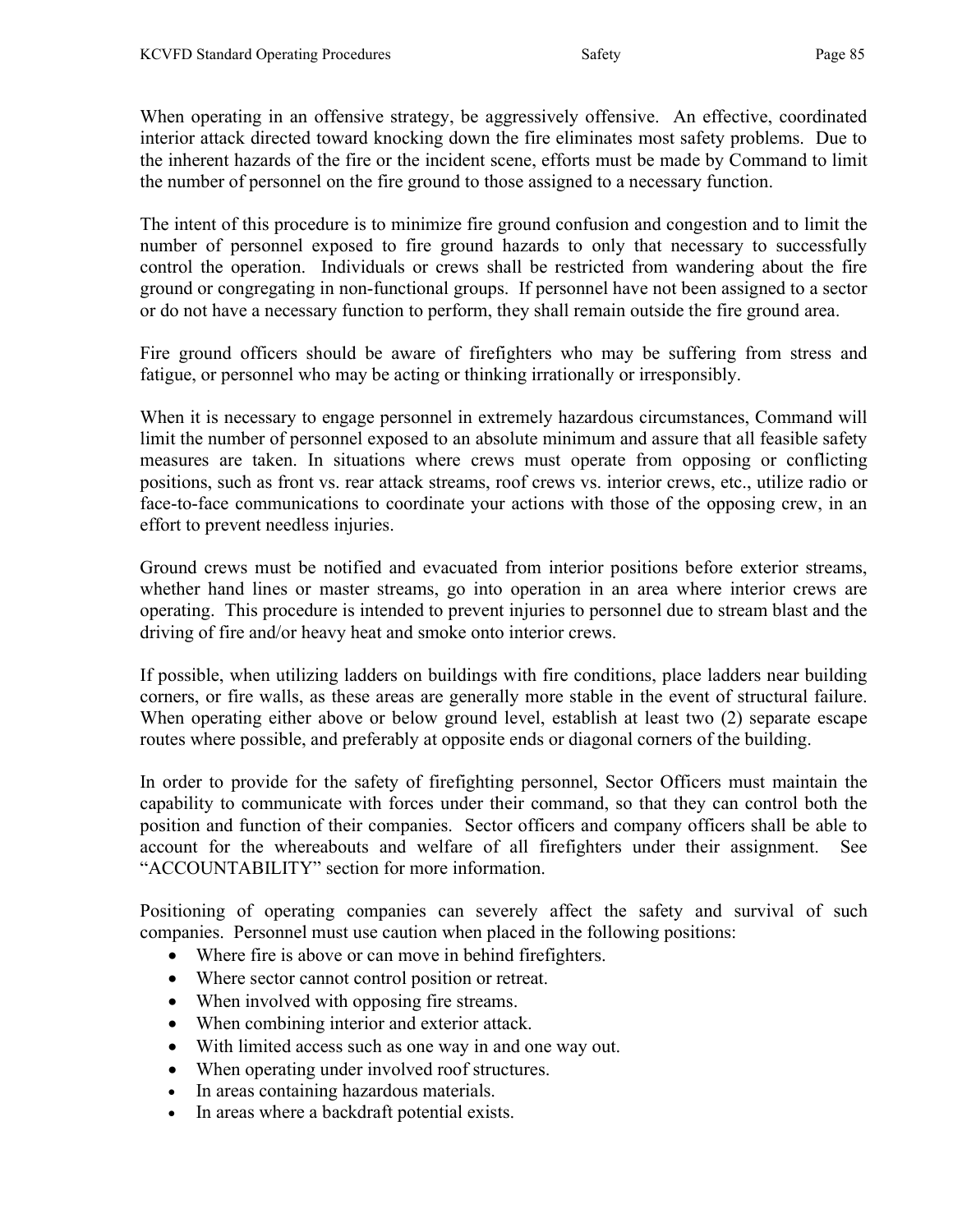# REHABILITATION

It is the intent of this Sector to reduce the fatigue and trauma experienced during difficult operations to a reasonable and recoverable level, and is in no way intended to lessen the individual and collective efforts expected of all members during field operations.

In an effort to regulate the amount of fatigue suffered by fire ground personnel during sustained field operations, officers should frequently assess the physical condition of their assigned companies. When a firefighter exhibits signs of serious physical or mental fatigue, they should be reassigned to a Rehabilitation Sector, if possible. See "REHABILITATION" section.

It is the on-going responsibility of Command to summon adequate resources to tactical situations, to effectively stabilize that situation, and to maintain adequate resources during extended operations, to complete all operational phases.

# SAFETY SECTOR

The recognition of situations that present inordinate hazards to fire ground personnel, and the proper response to safeguard personnel from those hazards, is of critical importance to all fire department operations. Command has the responsibility to recognize situations involving a high risk to personnel and to initiate appropriate safety measures.

Command shall establish a Safety Sector at incidents involving any inordinate danger to personnel. Command will establish a Safety Sector on any incident where is advantageous to the overall safety of operations. Command may designate any available personnel to establish a Safety Sector when the need is indicated. This is a high priority assignment.

The establishment of a Safety Sector or the presence of a Safety Officer in no way diminishes the responsibility of all officers for the safety of their assigned personnel. Each member shall utilize common (safety) sense and work within the established safety procedures at all times. See "Safety Officer/Sector" for more information.

# STRUCTURAL COLLAPSE

Structural collapse has been a major cause of serious injury and death to fire fighters. The possibility of structural collapse should be a major consideration in the development of any tactical plan. Structural collapse is always possible when a building is subjected to intense fire. If fire is allowed to affect a structure long enough, structural failure is inevitable. Regardless of the age and appearance of the building, the possibility exists that a principal structural-supporting member is being affected by heat, and may collapse, inflicting serious injury to firefighters.

It is a principal Command responsibility to continually evaluate and determine if the fire building is tenable for interior operations. This on-going evaluation of structural fire conditions requires the input of company officers advising their sectors, and of sectors advising Command of the conditions in their area of operation.

If structural failure of a building or section of a building appears likely, a perimeter must be established a safe distance from the area that may collapse. All personnel must remain outside this perimeter. Buildings containing one or more of the following features must be constantly evaluated for collapse potential. These evaluations should be a major consideration in determining the strategy, of offensive vs. defensive operations.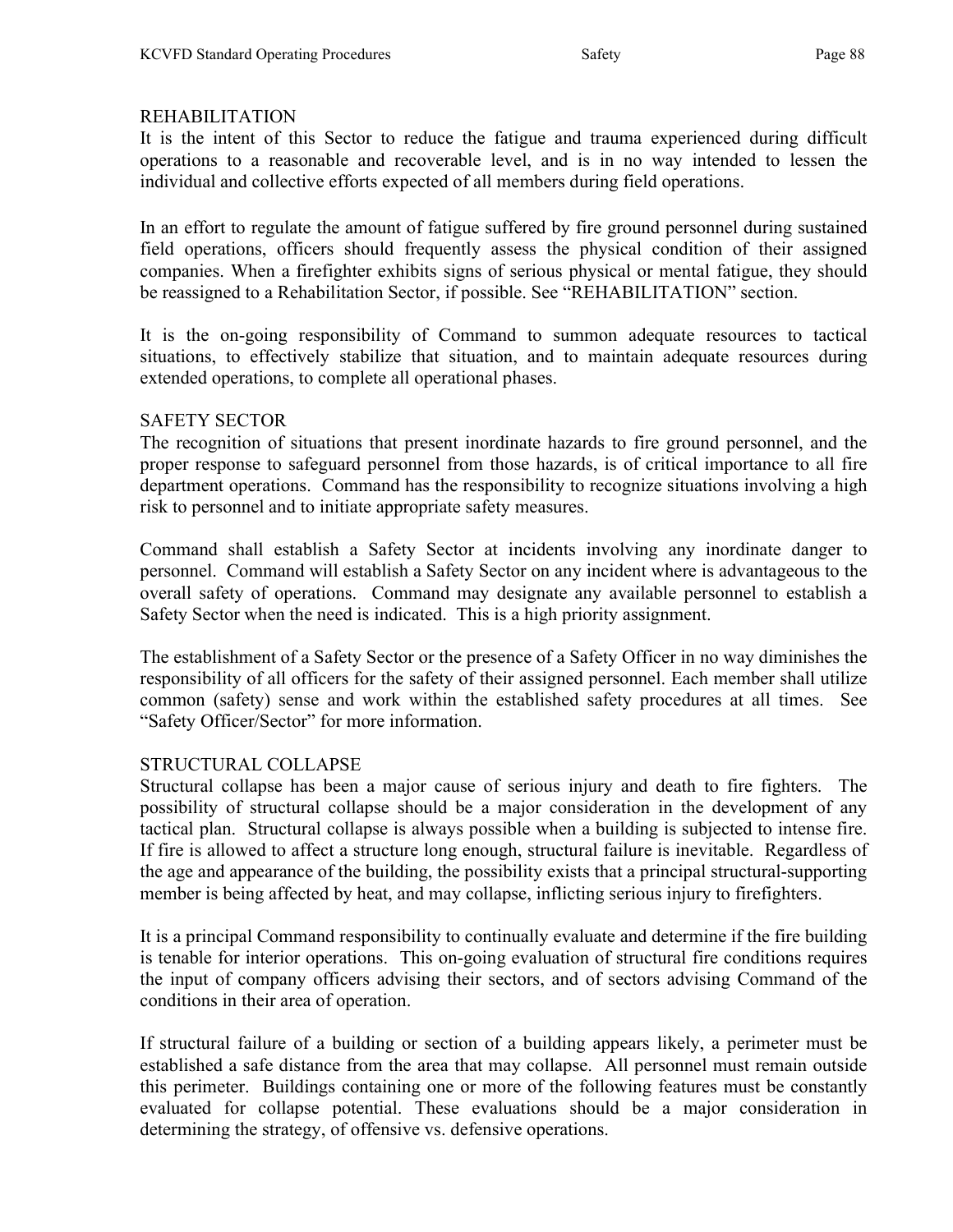Structures have been known to collapse without warning, but usually there are indications that may tip off an alert fire officer. Action shall be taken to avert any imminent hazard. Signs of building collapse may include:

- Cracks or bulges in exterior walls.
- Sounds of structural movement--creaking, groaning, snapping, etc.
- Smoke or water leaking through walls.
- Flexible movement of any floor or roof where firefighters walk.
- Interior or exterior bearing walls or columns--leaning, twisting or flexing.
- Sagging or otherwise distorted roof lines.
- Time of fire involvement.

The following construction features or conditions have been known to fail prematurely or to contribute to early structural failure when affected by fire. Some of these factors include:

- Parapet walls.
- Large open, unsupported areas such as supermarkets, warehouses, etc.
- Large signs or marquees, which may pull away from weakened walls.
- Ornamental or secondary front or side walls, which may pull away and collapse.
- Buildings with lightweight truss, bar joist, or bowstring truss, roofs.
- Buildings supported by unprotected metal beams, columns, etc.

Most structures are not designed to withstand the effects of fire and can be expected to fail if exposed to heavy fire involvement. If after 10-15 minutes of interior operations, heavy fire conditions still exist, Command should initiate a careful evaluation of structural conditions, and should be fully prepared to withdraw interior crews and change to a defensive strategy.

# **EVACUATION**

Interior firefighting operations should be abandoned when the extent of the fire prohibits fire control or the structure becomes unsafe to operate within. When such conditions make the building untenable, evacuate, account for personnel, regroup, communicate, and re-deploy.

Our primary concern when a hazard that may affect the safety of fire personnel becomes apparent, is the welfare of those personnel. In an effort to protect personnel who may suffer the adverse effects of hazards such as structural collapse, explosion, backdraft, etc., a structured method of area evacuation must be utilized. The method must provide for the rapid and effective notification of personnel involved, and one that will accurately account for those personnel.

The method of evacuation selected will vary depending on the following circumstances:

- Imminence of the hazard.
- Type and extent of hazard.
- Perception of the area affected by the hazard.

The emergency traffic announcement is designed to provide immediate notification for all fire ground personnel. The use of "Emergency Traffic" should be initiated only when the hazard appears to be imminent or has just occurred. Any member has the authority to utilize the "Emergency Traffic" announcement when it is felt that a notable danger to personnel is apparent. However, considerable discretion should be applied to its use, as emergency traffic announcements become ineffective if overused.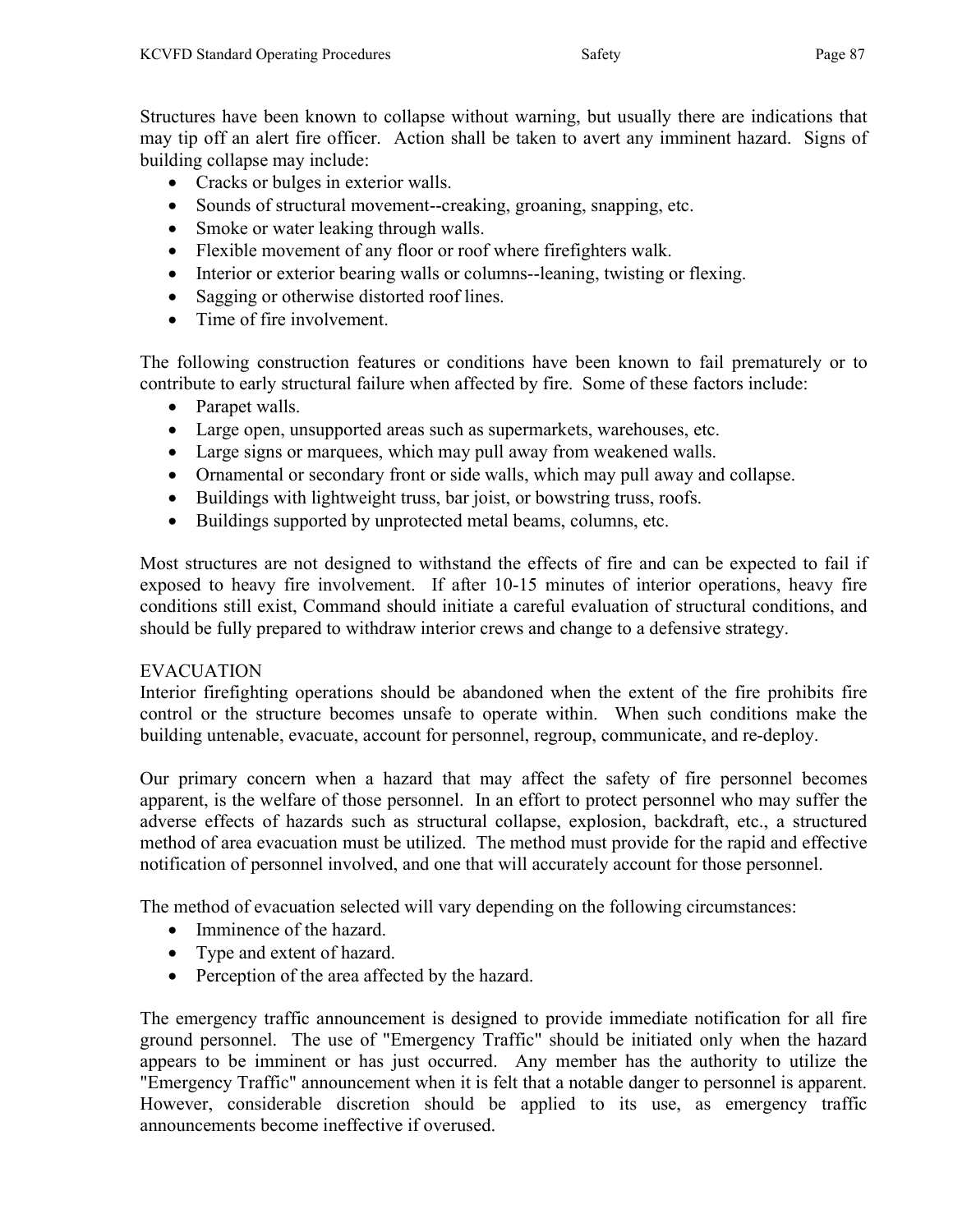When an imminent hazard has been realized, the emergency traffic process should be initiated. Usually an officer will be the initiator. The initiator should describe the apparent hazard, and order a positive response, usually to evacuate a particular area or section, according to the scope of the hazard. If possible, the sector officers of those areas to be evacuated should request an acknowledgment of the emergency traffic dispatch from those crews to be evacuated.

If an incident escalates to the point that the safety of personnel may be in jeopardy and it is necessary to immediately evacuate the space, structure or area, an IMMEDIATE RETREAT signal shall be sounded. The signal shall consist of the high/low audible signal from a siren followed by two short blast of an air horn. The signal will be sounded until the space, structure or area is evacuated. This is an immediate evacuation of personnel only and all equipment shall be left behind.

Upon receipt of the emergency traffic evacuation order, company officers shall assemble their crews and promptly exit to a safe location, where the company officer will report a PAR for all firefighters. Shortly after the evacuation order, sector officers shall begin the process of accounting for all evacuated crews. When all affected crews and crew members are accounted for, the Sector officer will report a PAR for that Sector. At this time a more specific determination as to the reality or extent of the hazard can be made, and efforts initiated to redeploy or redirect attack crews.

Building evacuation generally involves a shift from an offensive to a defensive strategy. In such cases, Command must develop a corresponding operational plan and must communicate that plan to all operating companies. It is extremely important that everyone gets the word that a shift in strategy has been made. This transition can be time consuming based on company's interior positions.

#### SEARCH AND RESCUE

Search and rescue should be performed according to an efficient, well-planned procedure that includes the safety of search crew personnel. The object of the search effort is to locate possible victims, not create additional ones by neglecting the safety of the search crew.

Prior to entering the search area, all search team members should be familiar with a specific search plan including the overall objective, a designation of the search area, individual assignments, etc. This may require a brief conference among crew members before entering the search area to develop and communicate the plan.

Two or more members should conduct individual search activities when possible. Company officers must maintain an awareness of the location and function of all members within their crew during search operations. Whenever a search is conducted that exposes search crews to fire conditions, particularly above the fire floor, the search team should be protected with a charged hose line, to insure a safe escape route. If search personnel are operating without a hose line, lifelines should be used when encountering conditions of severely limited visibility. See "Search and Rescue" section for more information.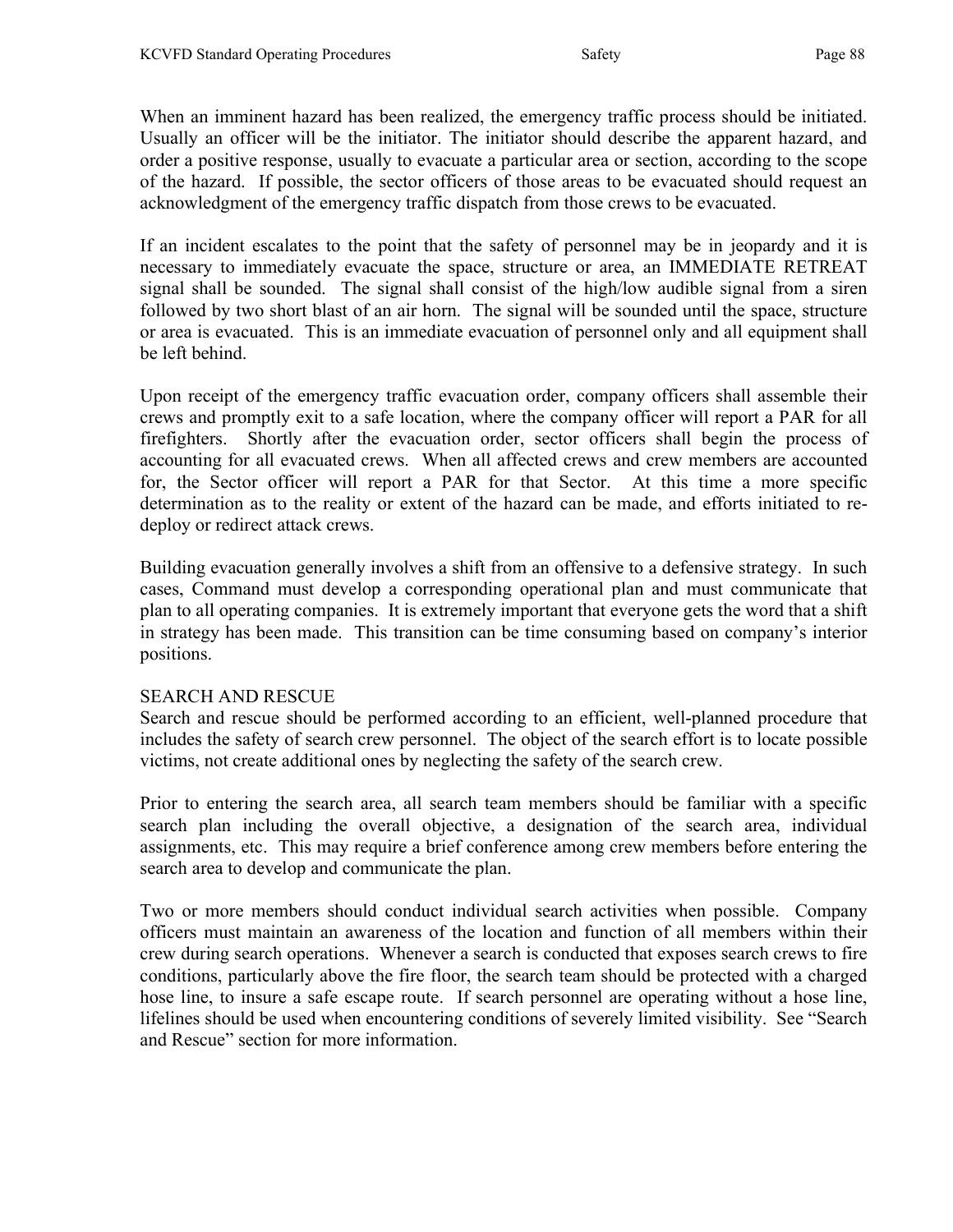# SAFETY OFFICER/SECTOR

#### **PURPOSE**

It is the intent of this operating procedure to provide guidelines for the implementation of a "Safety Officer" or "Safety Sector" at any incident, special operations rescue, trench rescue, confined space rescue, and hazardous materials incidents. In addition, a Safety Sector or Incident Safety Officer should be implemented at any incident of special hazard presenting an unusual risk to fire fighters, customers, or the general public.

This procedure in no way diminishes the responsibility of each and every member's commitment to safe work behaviors and to operate within standard operating procedures at all times. Company officers carry an additional responsibility of ensuring that all members of their crew are operating in a safe manner. Chief officers and sector officers must also ensure that operations are conducted safely.

# TACTICAL

The first arriving member or company will establish Command, and the Incident Command System will be implemented at all working incidents. Command is responsible for assigning a Safety Officer or Safety Sector. The Safety Officer will automatically assume the Incident Safety Officer responsibilities upon their arrival at the incident, following the appropriate command procedures and a briefing. Command must be notified of the assumption of Safety Sector responsibilities for accountability and scene management purposes.

It will be the responsibility of Command to establish an incident action plan that includes a safety plan for the incident. This safety plan must be communicated to the Safety Sector Officer and other sector officers. Command may request the Safety Sector Officer to develop and recommend an appropriate safety plan.

The Safety Sector reports directly to command and has full authority to terminate, suspend, or alter any unsafe condition or action. The Safety Sector/Section intervention at scene operations involves three approaches. First is for life threatening situations; the second is for non-lifethreatening situations; and the third approach occurs in the on-going incident planning process.

Any life-threatening conditions will be corrected immediately and directly. Where time permits, Command must be notified, and corrective action will be initiated by Command immediately. In obvious life threatening situations that do not allow time for Command's intervention, the Safety Sector shall immediately stop any action, or countermand any order, by direct and immediate intervention such as to order crews out of a building, countermand an order for crews to go to the roof etc. Such action may be taken with the understanding that the Safety Sector works for Command and is accountable to Command for actions taken. Command must be immediately advised of any direct intervention by the Safety Sector under these circumstances. A change of strategy and/or tactics by Command or sector officers may be required because of the Safety Officer's actions. Sector officers may have to be notified of hazards, required safety corrections, or updated on the strategic plan, tactics, and objectives.

# EMERGENCY TRAFFIC SHOULD BE USED FOR ANY CRITICAL EMERGENCY NOTIFICATIONS OR ALERTS REQUIRED AT THE INCIDENT SCENE.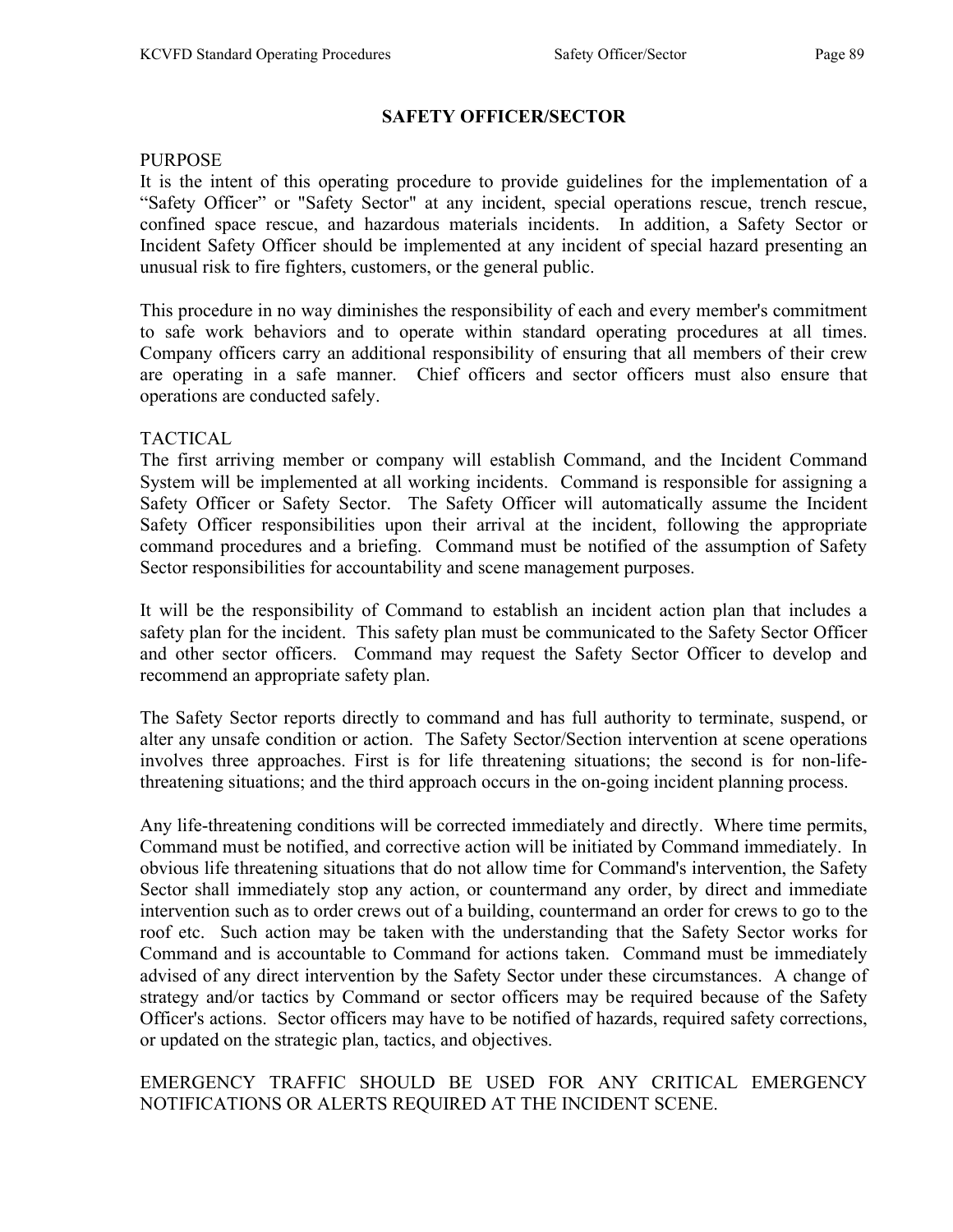The second approach is for non-life threatening situations, and involves a more "one-on-one" correction of safety problems with individual firefighters, company officers, and/or sector officers, such as to require SCBA, correct ladder position, etc., and often does not affect incident strategy. This approach is the most frequent type of interaction. Where corrective action does not affect Command's strategy, Command may not need to be notified. Corrected items should, however, be noted for discussion during a post incident analysis.

The third approach occurs in the on-going incident planning process. Upon the implementation of the Safety Sector, Command must provide the Safety Sector an overview of the incident action plan and specific details of the safety plan. The Safety Officer, upon their arrival, will confirm that a safety plan is in effect, review it, and provide recommendations as needed. In some cases, Command may request that the Safety Officer develop a proposed safety plan and recommendations for Command. Command must be kept aware of any adjustments that affect overall site operations, and the strategic plan, via frequent and timely progress reports.

The Safety Sector must remain a part of the on-going planning process with Command and/or the Safety Section chief. The officer, assuming Safety Section responsibilities, may utilize any previous Safety Sector officers to their best advantage, coordinating resources, and incident assignments as approved by Command.

#### SAFETY SECTOR RESPONSIBILITIES

- 1. The Safety Officer has a face to face conversation with a member of the Command team.
- 2. After confirming a safety plan with Command, the Safety Officer will assume the Safety Sector responsibilities.
- 3. Safety officer will don full protective clothing and begin to observe all exterior areas of the incident and identify any structural or hazardous conditions. He or she will then give a report of these conditions to Command.
- 4. Ensure that a RIT Team is properly positioned and that all personnel are wearing proper protective clothing and equipment.
- 5. Ensure that all crews and personnel are operating safely and within safety standards.
- 6. Safety Officer has the authority to terminate, suspend, or alter any unsafe operations.
- 7. Monitor the health and welfare of all personnel and ensure that they are not over-extended, and are rehabilitated in an effective manner. Rehab should be a component of the safety plan.
- 8. Provide Command with frequent progress reports on safety related issues.
- 9. On large operations, it may be advisable to establish a Safety Branch or multiple safety sectors such as North, South, or possibly roof-top function areas.
- 10. Safety Sector will maintain a liaison with Command to update and review the on-going incident safety plan.
- 11. Review and address accountability and rehab.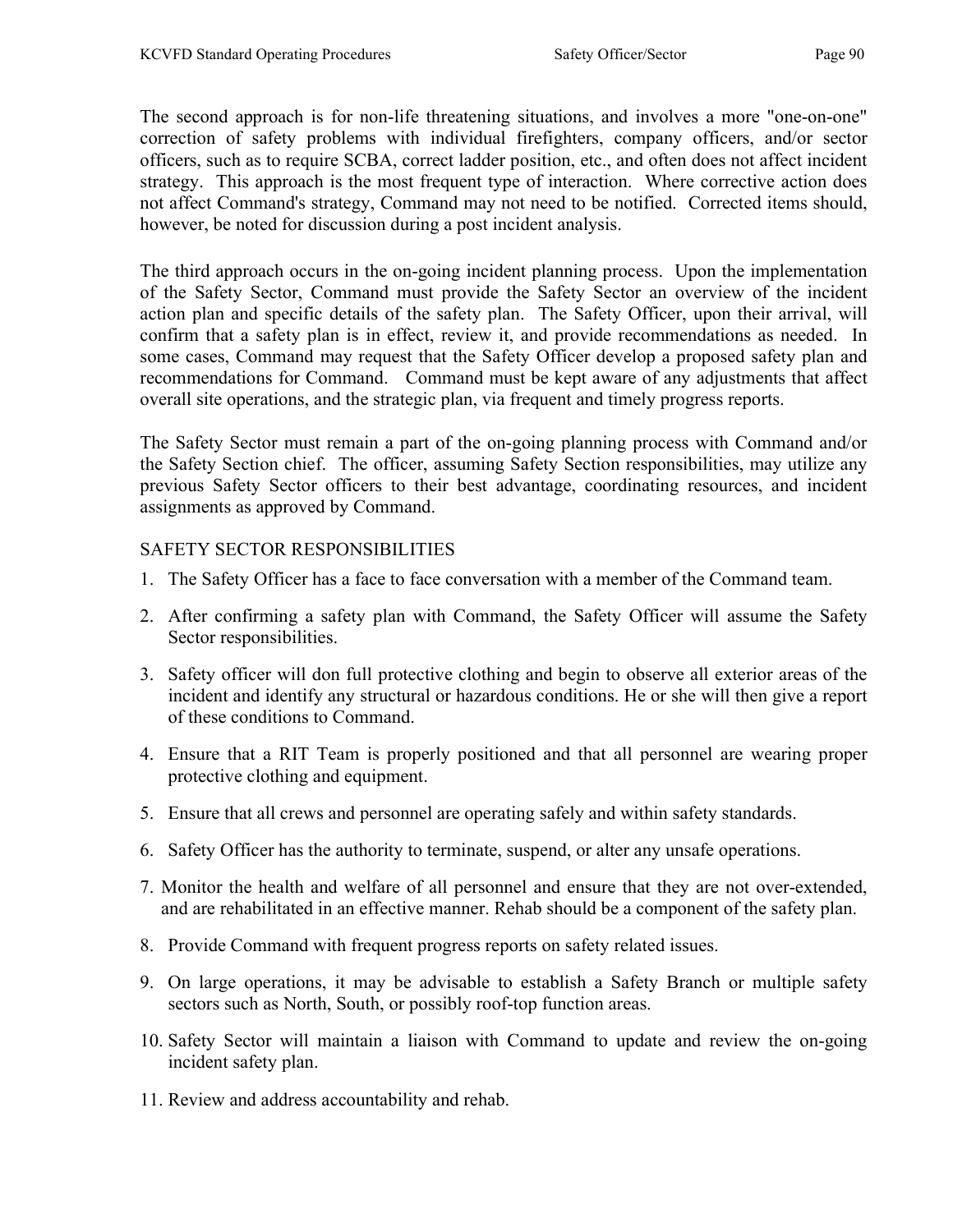#### **PURPOSE**

It is the intent of this operating procedure to establish guidelines for the required use of selfcontained breathing apparatus (SCBA).

# TACTICAL

SCBA shall be used by all personnel working in areas where:

- A. The atmosphere is hazardous.
- B. The atmosphere is suspected of being hazardous.
- C. The atmosphere may rapidly become hazardous.

All firefighters working in or around a hazardous atmosphere will be trained in the use of and will use SCBA. Firefighters must be aware of the effects of breathing toxic gases and reduced oxygen levels.

Firefighters using SCBA must meet OSHA and NFPA 1500 standards regarding facial hair. NFPA 1500 states: Beards or facial hair that interferes with the face mask seal shall be prohibited for members required to use SCBA. Members who do not meet these requirements will not be allowed to wear SCBA in a hazardous environment. Firefighters shall not wear eyeglasses with frames that pass through the seal area of the face piece.

Each SCBA will be cleaned, inspected, filled and properly stored after each use. This includes filling air cylinders, washing and disinfecting masks, cleaning harness assemblies, extending straps on harness and masks, cleaning storage cases, and properly packing the SCBA in cases ready for the next use. SCBA shall be dried thoroughly prior to being placed back in storage cases.

Any SCBA that does not perform properly shall be immediately removed from service and the problem reported to the officer in charge or the training instructor.

Open-circuit SCBA should never have the outlet of the regulator blocked when the by-pass valve of the regulator is open, and the system is pressurized. Under these conditions, high pressure can build up in the regulator, unless some component permits the pressure to be released. Generally, a part such as the diaphragm cover will be released forcibly.

A combination of the following three conditions can create the problem of pressure build-up:

- 1. High pressure in the system, either because of the cylinder valve open, or because pressure has not been drained from the system after the cylinder valve is shut-off., and
- 2. The regulator by-pass is open, and
- 3. The outlet of the regulator is blocked.

The most common source of pressure build-up is the release of high pressure from the system after use of the apparatus. If the by-pass valve is opened while the regulator outlet is blocked, there will be a pressure build-up in the regulator and usually forcible ejection of the diaphragm cover will occur. The user should shut off the cylinder valve after use and breathe down the residual air supply.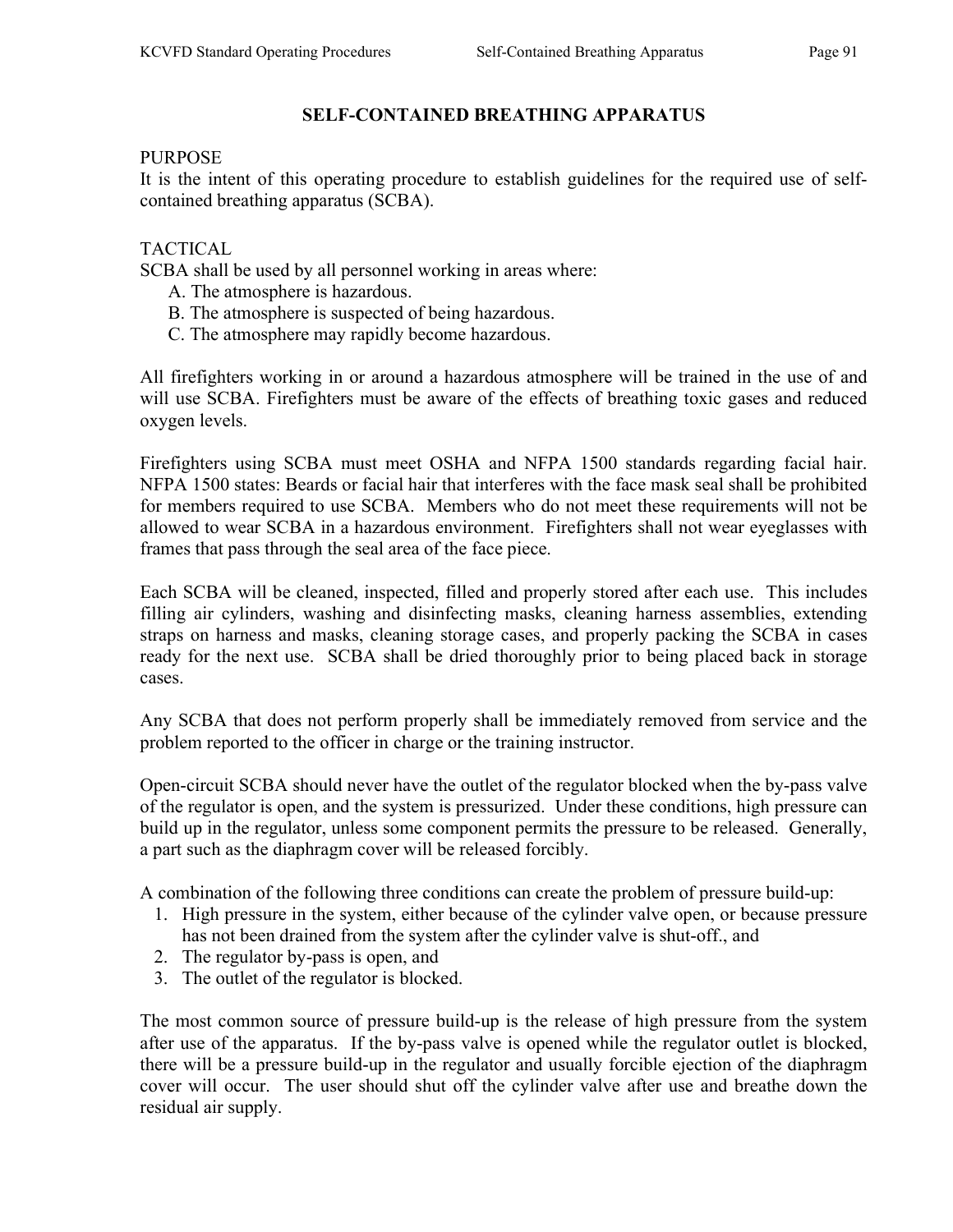#### CARE AND MAINTENANCE

After each use, the following shall be checked prior to the unit being placed back into service:

- A. Examine mask, hoses and harness for contamination, damage, wear, deterioration, and proper function.
- B. Test the following on unit as worn, with audible alarm hooked up to cylinder:
	- 1. Check cylinder gauge for full indication of 2216 psi or 4500 psi as required. Replace or recharge cylinder if pressure is less than the cylinder's rated service pressure.
	- 2. Check cylinder for wear or damage after each use and prior to filling.
	- 3. With automatic shut-off engaged, open cylinder valve to pressurize regulator and hose. Alarm must ring as pressure increases, indicating that the alarm is operating.
	- 4. Close cylinder valve. Compare remote gauge reading to cylinder gauge reading.
	- 5. Watch remote gauge for drop in pressure reading which would indicate leakage.
	- 6. Release automatic shut-off by inhaling on mask. Watch remote gauge for indication of pressure at which audible alarm rings. The alarm should ring at about 25% of the cylinders rated pressure. If alarm does not ring, remove the unit from service.
	- 7. With the cylinder valve closed, allow the remaining pressure to bleed from system.
- C. Store in unit in a clean dry location.

All cylinder inspection procedures should include a check of the cylinder test date. DOT requires that composite cylinders be hydrostatically tested every three years, and steel cylinders tested every five years, in accordance with Title 49, Code of Federal Regulations. There is a maximum service live of 15 years from the date of manufacture on composite cylinders.

Any time one of our air cylinder is refilled, it shall be recorded as such on the proper page in the cylinder maintenance manual. If a cylinder is refilled for another department or agency, the information shall be recorded in the same book on the appropriate page. The following information is required: date of refill, cylinder test date, cylinder serial number, owners name, and name of person filling cylinder.

The 4500 psi MSA SCBA's with the integrated pass devices require the annual replacement of their batteries for proper and dependable operation. There are batteries in the ICM and in the MMR Air Mask that are to be replaced annually. The batteries shall be replaced each year, prior to the annual SCBA service.

See Appendix Section of this manual for more information on SCBA care and maintenance.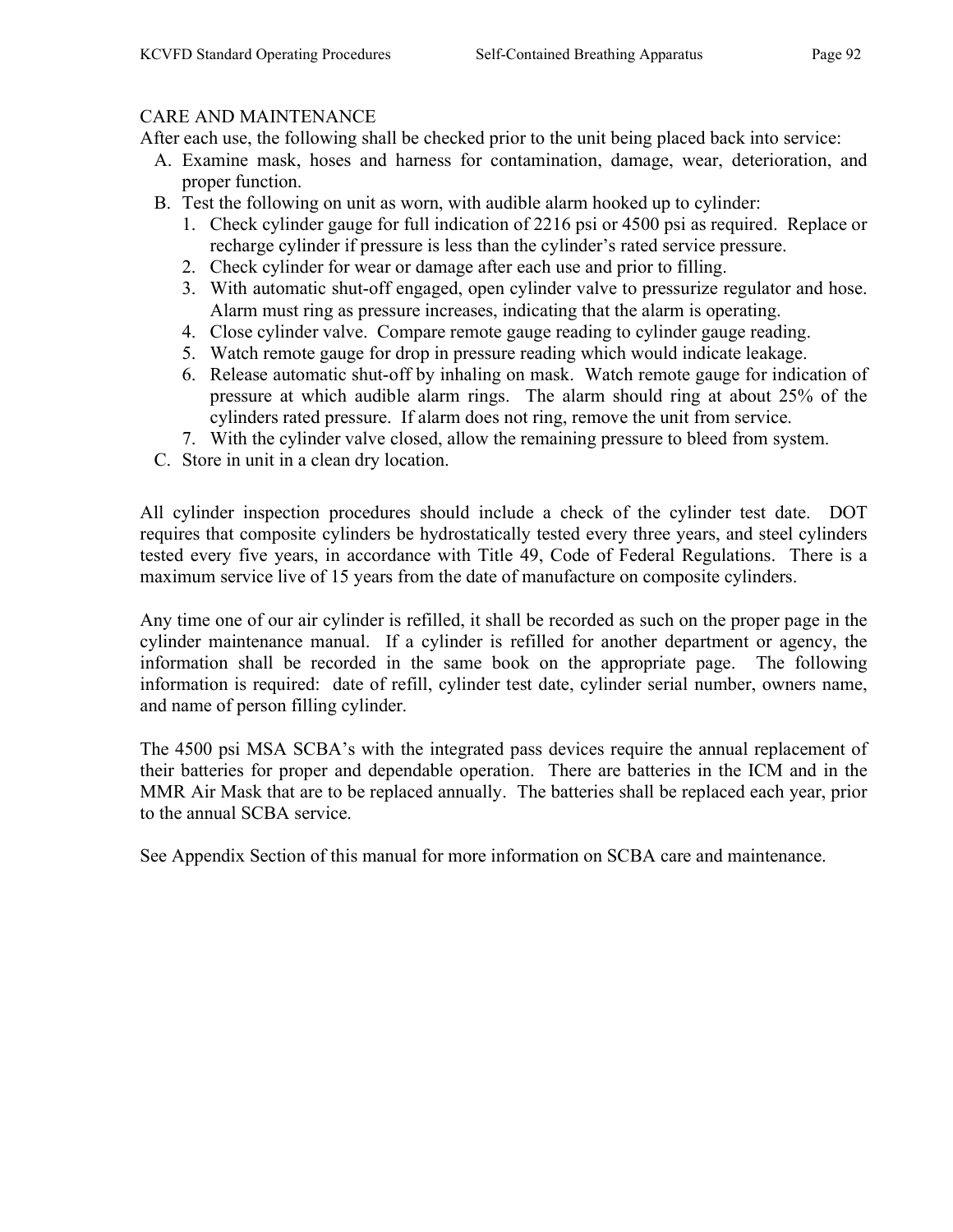# SEARCH AND RESCUE

#### PURPOSE

It is the intent of this operating procedure to provide guidelines for primary search and rescue operations of all involved and exposed occupancies that can be safely entered, during structure fires. Command must structure initial operations around the completion of the primary search. Primary search means companies have quickly gone through all affected areas and verified the removal and/or safety of all occupants.

### TACTICAL

Time is the critical factor in the effective "primary search" process. Successful primary search operations must be done quickly, and during the initial fire stage. Any rescue functions that follow fire control activities will be regarded tactically as presenting a "secondary search". Secondary search means that companies thoroughly search the interior of the fire area after initial fire control and ventilation activities have been completed. Different companies should preferably complete secondary search than those involved in primary search activities. Thoroughness, rather than time, is the critical factor during the secondary search.

It shall be the responsibility of Command to rapidly deploy the TIC in a visibly diminished atmosphere or in an atmosphere that may suddenly become visibly diminished. One of the primary uses of the TIC for the fire department is for conducting search and rescue and crew accountability tasks. The use of a TIC can prove to be a useful tool during search and rescue tasks by reducing the amount of time it may take using standard search techniques. This will lead to a more effective and organized search, while quickly locating the fire. By locating the fire quickly, we will be better able to determine our tactical priorities and rescue priorities.

The completion of the primary search is reported utilizing the standard radio reporting term "ALL CLEAR". It is the responsibility of Command to coordinate search assignments, secure completion reports from interior crews, and to transmit the "ALL CLEAR" report to Command. The term "SEARCH & RESCUE" should be used when structuring a primary search over the radio. "ALL CLEAR" should be used only to report the completion of the primary search.

The stage of the fire becomes a critical factor that affects the rescue approach developed by Command. The following items outline the basic Command approach to fire stages:

- In a "nothing showing" situation, or in very "minor fire" cases that clearly pose no life hazard, Command must structure a rapid interior search and report "ALL CLEAR". The interior search for victims will also verify "no fire".
- In "smoke showing" and "working fire" situations, fire control efforts must be done simultaneously with rescue operations, to gain entry and control interior access, to complete the primary search. In such cases, Command and operating companies must be aware that the operation is in a "rescue mode", until primary search is complete, regardless of the fire control required. In "working fire" situations, primary search must be followed by a secondary search.
- In cases of "fully involved" buildings or sections of buildings, immediate entry and primary search activities become impossible, and survival of occupants is improbable. Command must initially report fully involved conditions. Command will not report an all clear. As quickly as fire control is achieved, Command must structure what is, in effect, a secondary search for victims.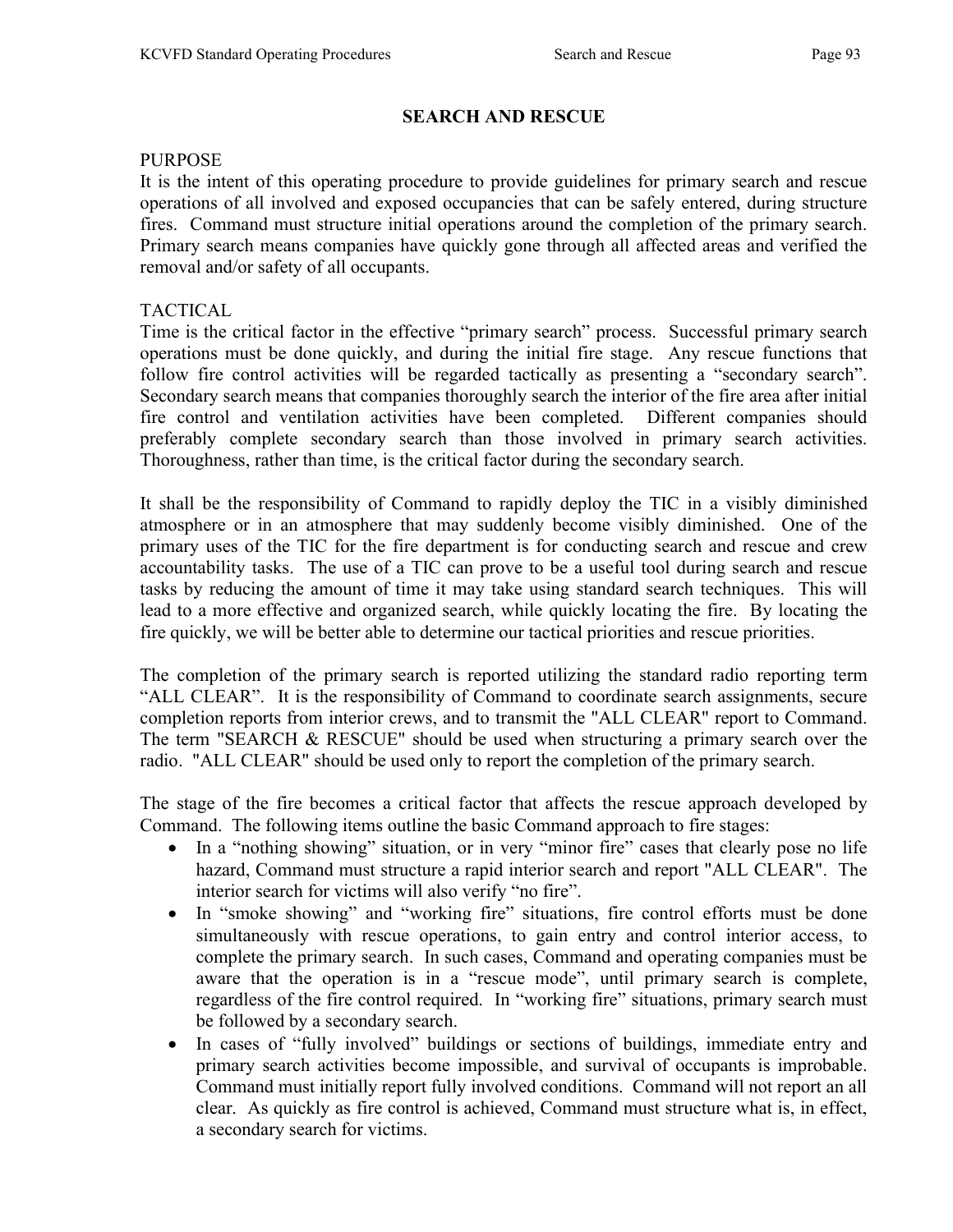Command and operating companies cannot depend upon reports from spectators to determine the status of victims. Control forces should utilize reports as to the location, number, and condition of victims, during primary search efforts, and must extend and complete a primary search wherever entry is possible.

Command must consider the following factors in developing a basic rescue size-up:

- The number, location, and condition of victims.
- The effect the fire has on the victims.
- The capability of crews to enter buildings, remove or protect victims, and control the fire.

Command must make the basic rescue decision: "Do we remove the victims from the fire, or do we remove the fire from the victims? In some cases, occupants are safer in their rooms than moving through contaminated hallways and interior areas. Such movement may also impede interior firefighting.

Command must realistically evaluate the manpower required to remove victims and then treat their fire-affected bodies. In such cases involving multiple victims, Command must call for the timely response of adequate resource and quickly develop an operation plan that will both stabilize the fire and provide for the removal and treatment of the occupants. The most urgent reason for calling additional alarms is for the purpose of covering life safety. Command must develop a realistic rescue size-up as early as possible.

Rescue efforts should be extended in the following order:

- Most severely threatened victims.
- The largest number of victims.
- The remainder of the fire area involved.
- The exposed areas.

Command must make primary search assignments for companies to cover specific areas of large, complex occupancies, and maintain on-going control of such companies until the area is searched. When primary search companies encounter and remove victims, Command must assign other companies to continue to cover the interior positions vacated by those companies.

All initial attack efforts must be directed toward supporting rescue efforts. Hoselines must be placed in a manner to control interior access, confine the fire, and protect avenues of escape. Hose line placement becomes a critical factor in these cases, and Command and all operating companies must realize that the operation is in a rescue mode. It may be necessary to operate in a manner that "writes off" the structure to buy rescue time.

Normal means of interior access, such as stairs, halls, interior public areas, etc. should be utilized to remove victims whenever possible. Secondary means of rescue such as ladders, fire escapes, etc. must be utilized in their order of effectiveness.

Command must establish for the treatment of victims after removal. Multiple victims should be removed to one location for more effective triage and treatment. Command should coordinate and utilize the capabilities of medical personnel wherever available and assign treatment to a Medical Sector.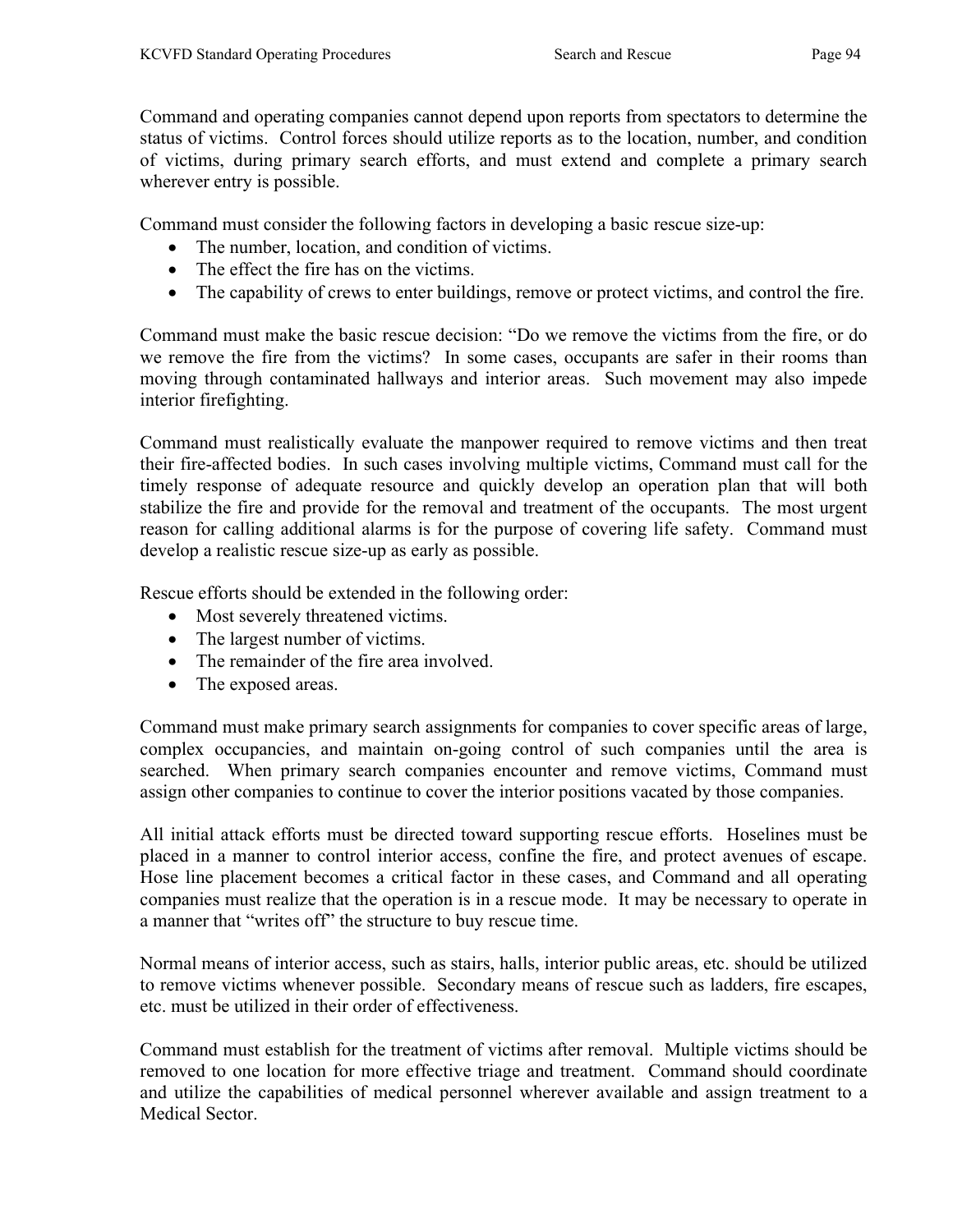Once the primary search has been completed and an "ALL CLEAR" transmitted, Command must maintain control of access to the fire area. Beware of occupants and others re-entering the building.

 The Accountability System will be utilized during each incident, and the system will be maintained until firefighters are released from the incident scene. See "Accountability" for more information.

Any time firefighters are on air inside a structure, and the potential for any hazards that could endanger a firefighters life are present, a Rapid Intervention Team (RIT) will be on scene and solely dedicated to providing emergency services to the interior crew. See "Rapid Intervention" for more information.

Incident Command shall appoint a safety officer/sector at every incident to ensure all operations are conducted in the safest possible manner. It will be the responsibility of Command to establish an incident action plan that includes a safety plan for the incident. This safety plan must be communicated to the Safety Sector Officer and other sector officers. Command may request the Safety Sector Officer to develop and recommend an appropriate safety plan.

The Safety Sector reports directly to command and has full authority to terminate, suspend, or alter any unsafe condition or action. The Safety Sector/Section intervention at scene operations involves three approaches. First is for life threatening situations; the second is for non-lifethreatening situations; and the third approach occurs in the on-going incident planning process. See "Safety Officer/Sector" for more information.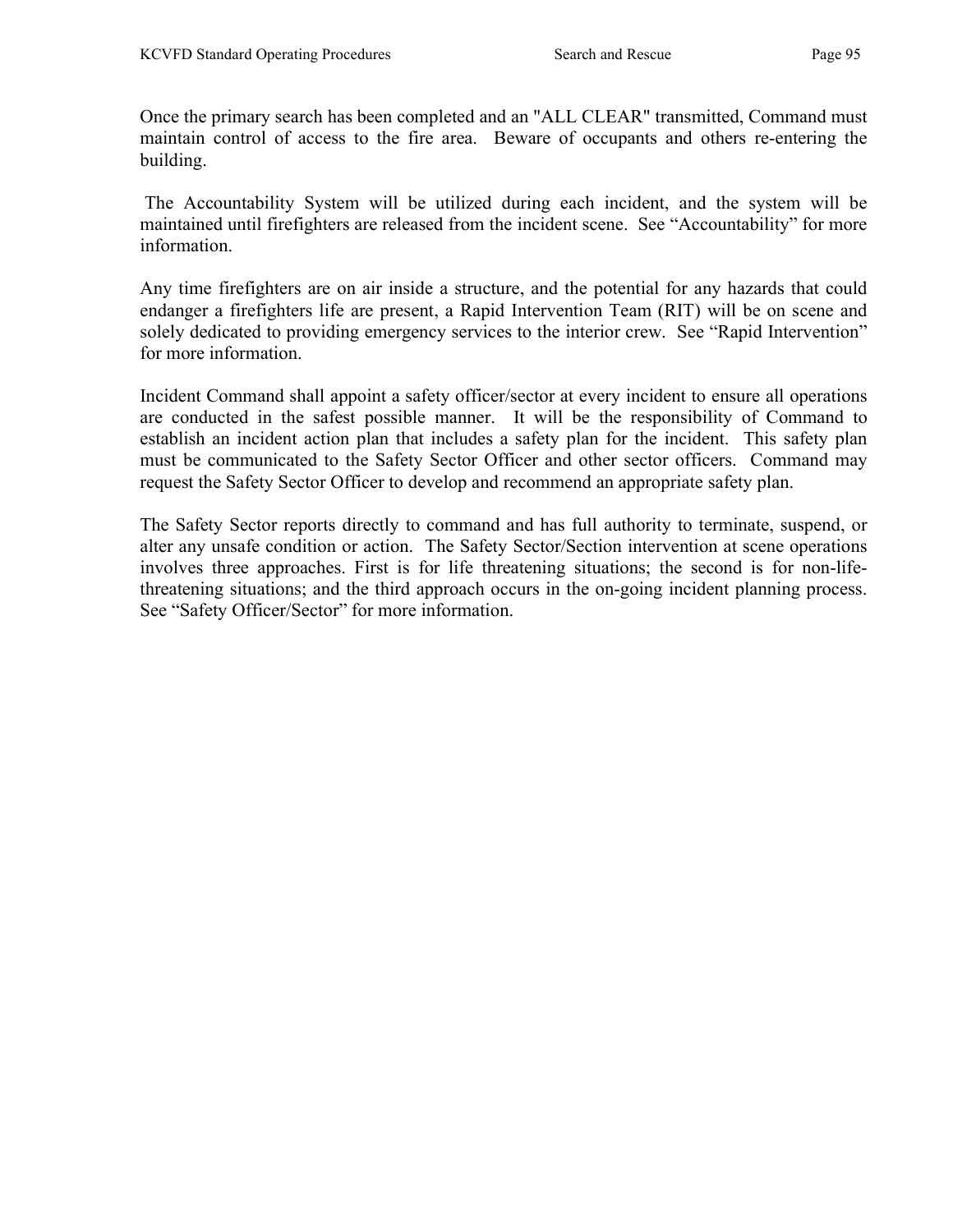# SIZE-UP

#### PURPOSE

It is the intent of this operating procedure to provide guidance in the size-up of an incident to determine the best course of action to be taken to control and contain the situation.

### TACTICAL

Size-up will be the responsibility of the highest-ranking member on the first arriving apparatus, unless otherwise instructed by an officer in charge. The size-up shall be transmitted to all responding units.

The person responsible for size-up will provide necessary information to both personnel on the scene and other personnel enroute to the scene so that attack and other operations may begin as soon as possible.

The officer in charge will use size-up information to determine the placement of apparatus and hose lines, the need for additional apparatus, equipment, personnel or mutual aid and the initial attack procedure. Potential for structural failure, location of power lines and other hazards should also be noted.

The Thermal Imaging Camera (TIC) may provide valuable information during size-up, which can assist the Incident Commander in determining the strategy and formulating the incident action plan. Early identification of tactical needs and priorities can prove beneficial in placing initial and subsequent attack lines. When a company officer or incident commander arrives on the scene, one of the first challenges is to identify the location of the fire. A TIC can save a great deal of time by helping to pinpoint a concentration of heat within a particular area of the building, especially in large commercial or multi-story structures. An incident commander, armed with this knowledge, can better direct firefighters regarding their point of entry and plan of attack, to optimize their resources.

When necessary, the officer in charge will give a verbal description of the incident over the radio for other responding units. Example, "We have a two-story wood frame structure with fire showing through the upper floor windows".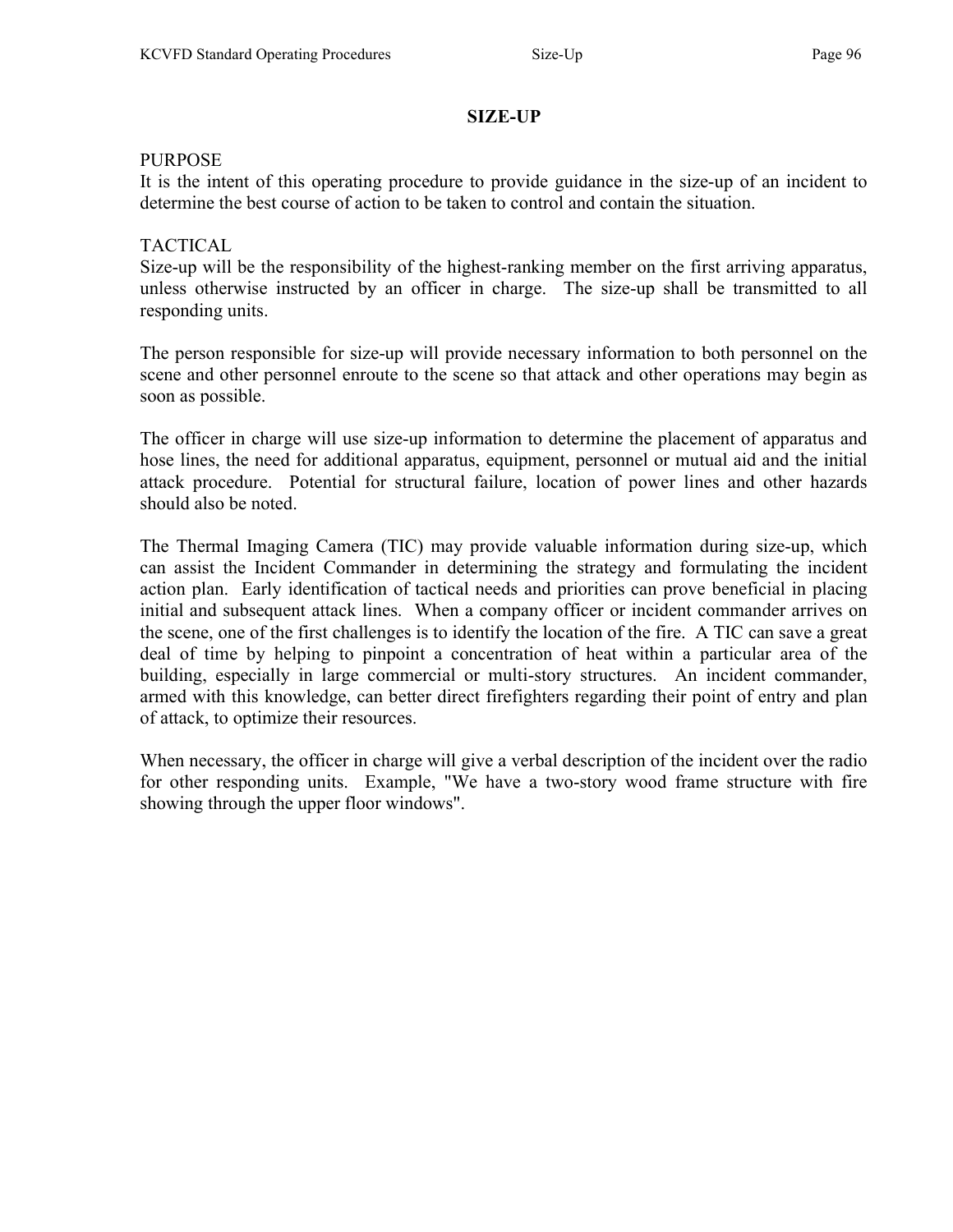# STRUCTURE FIRES

### PURPOSE

It is the intent of this operating procedure to provide guidelines for safely and effectively handling structure fires.

### RESPONSE

Inside City Limits

| 1st out | Engine 7 with a full compliment of firefighters, if available. (minimum 3) |
|---------|----------------------------------------------------------------------------|
| 2nd out | Engine 6 with a full compliment of firefighters, if available              |
| 3rd out | Rescue 1 with 3 firefighters, if available                                 |
| 4th out | Tanker 1 with 2 firefighters, if available                                 |
| 5th out | First out Brush Truck with 3 firefighters, if available                    |
| 6th out | Second out Brush Truck with 3 firefighters, if available                   |

Outside City Limits

| 1st out | Engine 6 with a full compliment of firefighters, if available (minimum 3) |
|---------|---------------------------------------------------------------------------|
| 2nd out | Tanker 1 with 2 firefighters, if available                                |
| 3rd out | Rescue 1 with 3 firefighters, if available                                |
| 4th out | First out Brush Truck with 3 firefighters, if available                   |
| 5th out | Second out Brush Truck with 3 firefighters, if available                  |
|         |                                                                           |

On all structure fire alarms, the Engines will respond first, with a full compliment of firefighters, if available, in full bunker gear. On alarms inside the city limits, both Engines will respond. On out of town alarms, the Rural Engine will be the only Engine to respond. Firefighters arriving at the station will first fill and roll one truck before beginning to fill the next truck. No firefighter will be allowed to ride to or return from an incident location on the tailboard, catwalk or other open area of an apparatus.

After the Engine(s), Tanker, and the rescue/equipment truck have rolled, the first out Brush Truck will respond with a minimum of 1 and preferably 3 firefighters. The driver will be responsible for using this truck to supply the Engine on scene with water if it is not hooked to a hydrant. The second our Brush Truck will also respond to the scene for water supply with a minimum of 1 and preferably 3 firefighters. As Rescue 1, the Brush Trucks arrive at the scene, firefighters will report to the incident commander for assignments.

The first arriving officer or the ranking firefighter on the first arriving apparatus will serve as the incident commander and quickly size-up the incident and determine a course of action, begin an attack, and provide instructions for incoming units.

 The Accountability System will be utilized at all incident scenes and the system will be maintained until firefighters are released from the incident scene. See "Accountability" for more information.

After each incident, it is the responsibility of the firefighters on each apparatus to verify that all equipment is checked and readied for use and that the apparatus is fueled and placed back into service.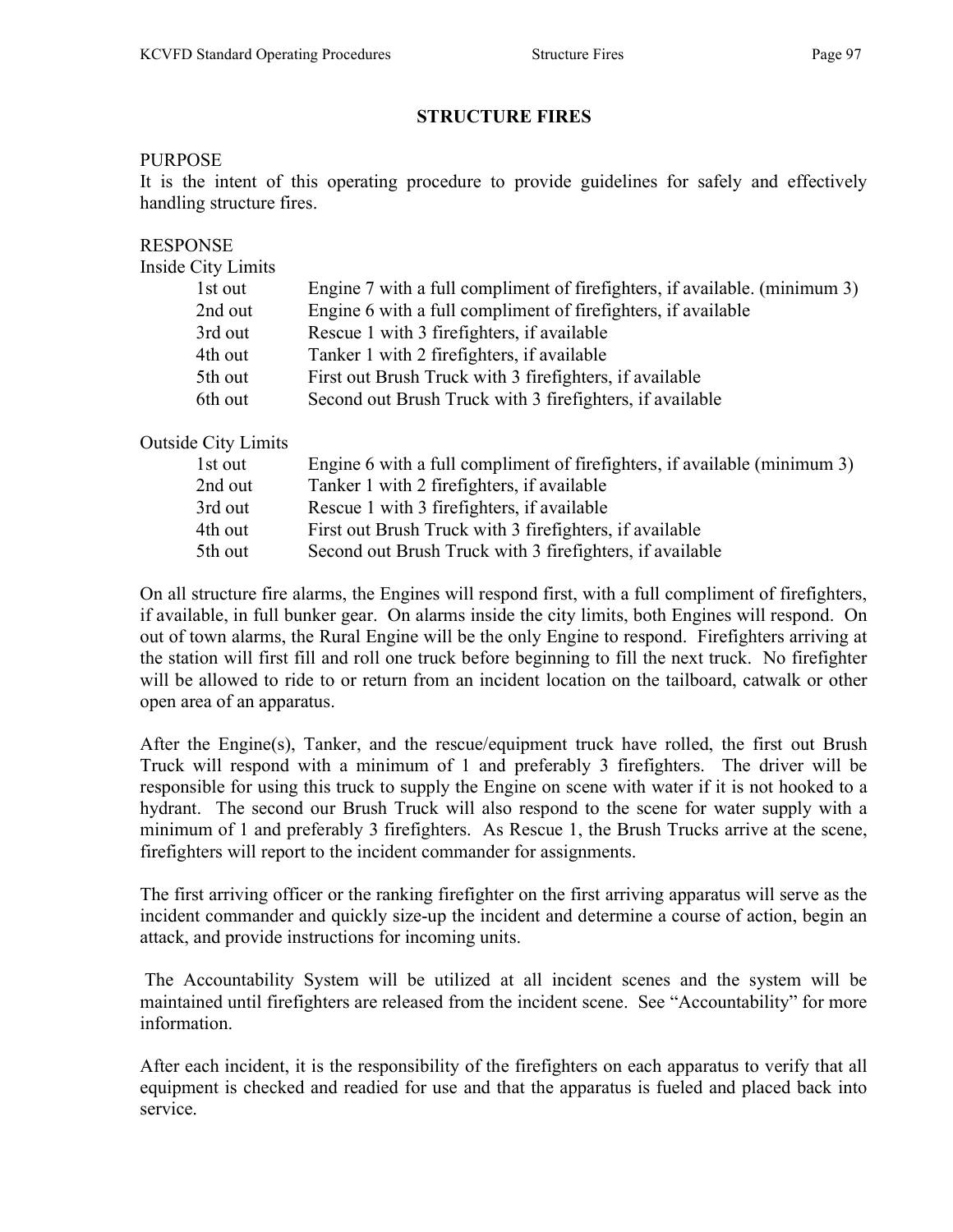# SAFETY

At all times, safety of the emergency responders and the public will be paramount over all other incident considerations. All emergency responders at the scene will wear the proper personal protective equipment, as indicated by the incident, at all times. It shall be understood that a "do nothing" decision may be the safest and the only decision to be made on some structure fires.

No emergency responder will attempt any mitigation procedure or rescue attempt which will put in jeopardy, their own or any other persons, life, health, or safety. No emergency responder will attempt any mitigation procedure or rescue attempt that is above his or her level of training.

Any time firefighters are on air inside a structure, and the potential for any hazards that could endanger a firefighters life are present, a Rapid Intervention Team (RIT) will be on scene and solely dedicated to providing emergency services to the interior crew. See "Rapid Intervention" for more information.

Incident Command shall appoint a safety officer at every incident to ensure all operations are conducted in the safest manner possible. It will be the responsibility of Command to establish a strategy action plan that includes a safety plan for the incident. This safety plan must be communicated to the Safety Sector Officer and other sector officers. Command may request the Safety Sector Officer to develop and recommend an appropriate safety plan.

The Safety Sector reports directly to command and has full authority to terminate, suspend, or alter any unsafe condition or action. The Safety Sector/Section intervention at scene operations involves three approaches. First is for life threatening situations; the second is for non-lifethreatening situations; and the third approach occurs in the on-going incident planning process. See "Safety Officer/Sector" for more information.

Once the incident commander establishes the control zones no unauthorized person shall enter a control zone. The incident commander will only issue authorization. No responder shall enter the control zone unless the proper protective clothing and SCBA is worn.

When necessary on structure fires, Command shall establish a Rehabilitation Sector, commonly known as REHAB, will be utilized to evaluate and assist personnel who could be suffering from the effects of sustained physical or mental exertion during emergency operations. See "Rehabilitation" section for more information.

If an incident escalates to the point that the safety of personnel may be in jeopardy and it is necessary to immediately evacuate the space, structure or area, an IMMEDIATE RETREAT signal consisting of the high/low audible signal from a siren followed by two short blast of an air horn will be sounded until the space, structure or area is evacuated. This is an immediate evacuation of personnel only and all equipment shall be left behind.

When operating at a scene of an incident with vehicle traffic moving in the area, position apparatus whereas to protect the firefighters from injury from being struck by passing motorists. Traffic vests are available in every apparatus and are to be worn for better visibility of firefighters working at the scene.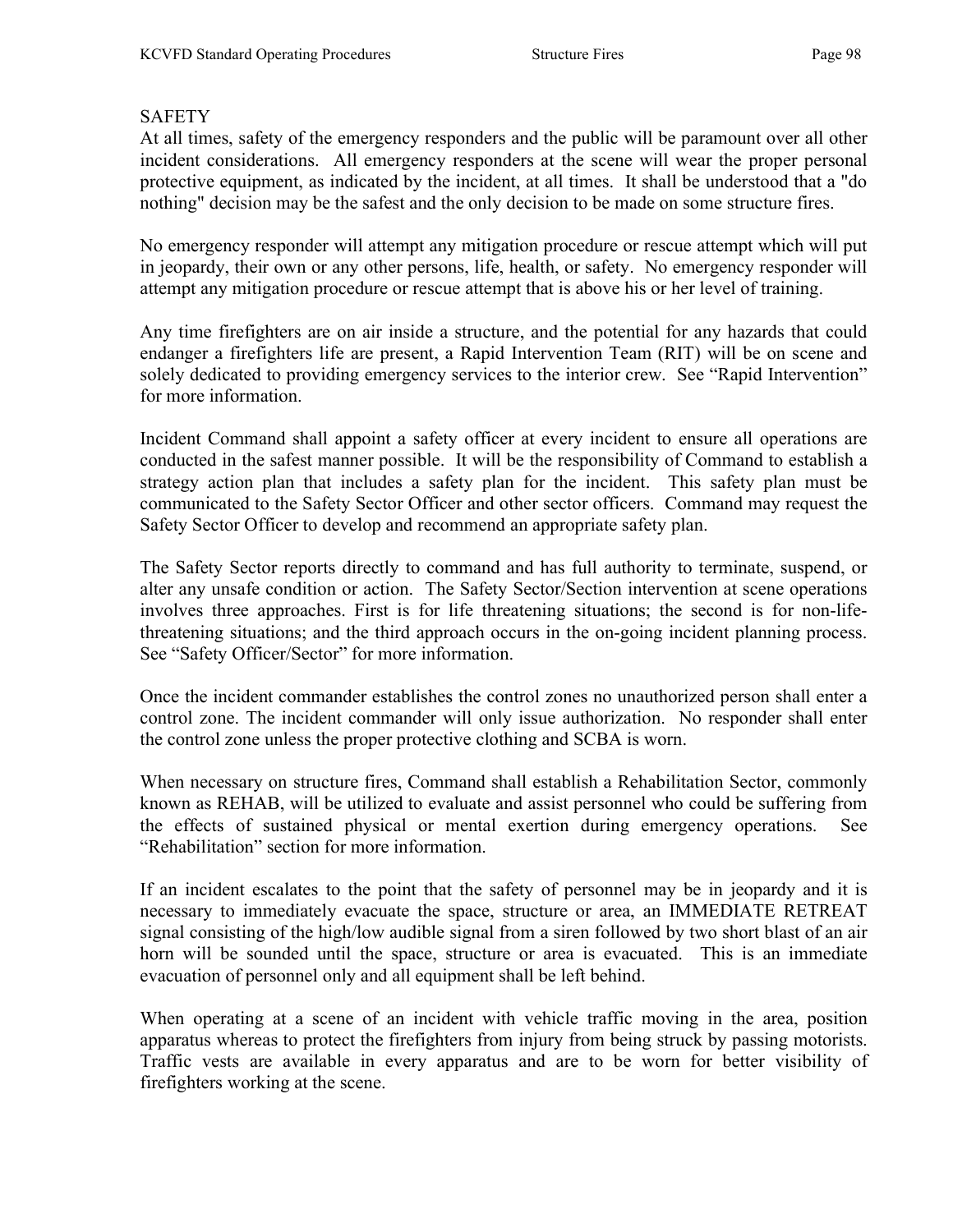# APPARATUS DISPATCH

Upon notification of a structure fire incident by dispatch, all available equipment as dictated by the incident and the number of personnel responding shall be dispatched to the scene. Before leaving the station, the first engine shall gather as much information as possible as to the type of structure involved, type of occupancy, weather conditions, and any other information that is available and may have an effect on the incident.

The incident commander or the highest-ranking member on the first responding unit is responsible for the gathering and communicating incident data and routes to take for an effective approach. All incoming emergency units and personnel shall upon arrival, report to the incident commander for instructions.

# INCIDENT COMMAND

The highest-ranking officer first arriving on the scene shall assume all duties and responsibilities of the incident commander, including identifying command, establishing a command post, and establishing a communication channel. Should the first arriving fire apparatus not contain a fire officer, or there is no fire officer on scene, the highest ranking member of the first arriving apparatus shall assume all duties and responsibilities of the incident commander until such time a fire officer arrives on the scene.

The incident commander shall pass his authority to a higher-ranking fire officer upon their arrival. Should the command be passed, the relieved officer shall provide the assuming incident commander with the following information:

- A. Location and assignment of all apparatus on scene.
- B. A list of all resources enroute.
- C. The progression of the incident to the time of the assuming commander's arrival.
- D. Any other information needed to effectively assume command.

The incident commander shall immediately establish an incident command post and broadcast to all units on the scene and any incoming units the new incident command information. All information pertaining to the incident shall be transmitted to and from the incident command post and the incident commander. See "Incident Command" for more information.

The Thermal Imaging Camera (TIC) may provide valuable information during size-up, which can assist the Incident Commander in determining the strategy and formulating the incident action plan. Early identification of tactical needs and priorities can prove beneficial in placing initial and subsequent attack lines. When a company officer or incident commander arrives on the scene, one of the first challenges is to identify the location of the fire. A TIC can save a great deal of time by helping to pinpoint a concentration of heat within a particular area of the building, especially in large commercial or multi-story structures. An incident commander, armed with this knowledge, can better direct firefighters regarding their point of entry and plan of attack, to optimize their resources.

Even before firefighters enter a burning structure, the incident commander or company officer can accomplish a great deal from the exterior with the aid of thermal imaging technology. Some factors that can be assessed from the outside include finding the seat of the fire, observing changing or spreading conditions, identifying critical building construction features, and identifying conditions that could threaten structural integrity.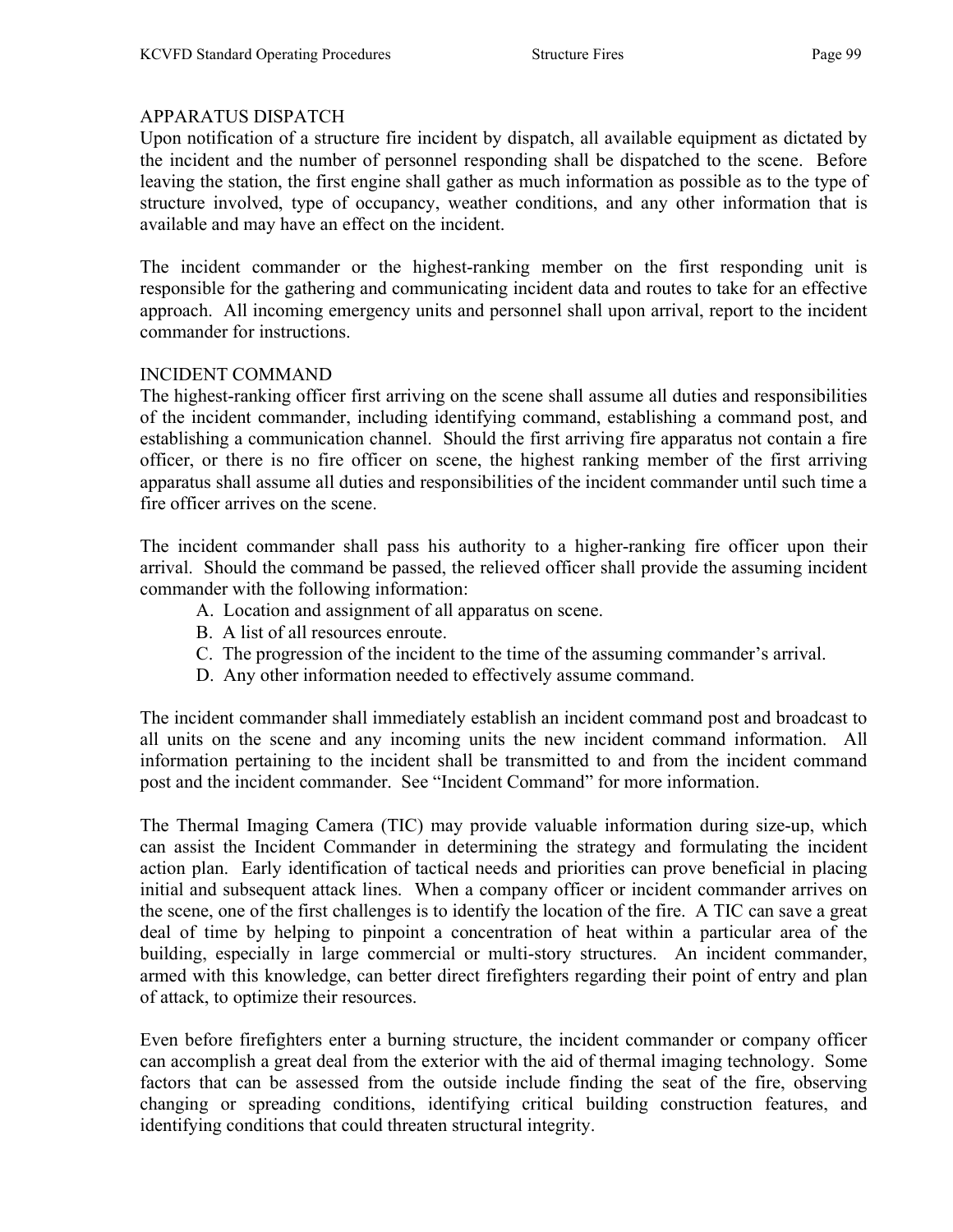# **COMMUNICATION**

Once the incident command post is established, all unnecessary communications over the radio shall cease, leaving only emergency traffic. All use of 10-code shall no longer be used and shall be replaced by plain, clear, concise English. All instructions transmitted by the incident commander or safety officer shall be repeated to the sender to ensure accuracy and understanding of instructions. See "Communication" for more information.

The radio message "May-Day" will be used by firefighters to report their status as being lost, trapped, or injured and needing rescue. Any member may use "May-Day" to report a lost firefighter. Any report of "May-Day" will receive priority radio traffic. The term "May-Day" will be reserved only to report lost, trapped, or injured firefighters. The term "emergency traffic" will be used to report all other emergencies. The orange button on radios is an emergency button that will emit emergency notification tones over the radio and will hold the microphone open for a short period of time for emergency communication needs. See "May-Day" for more information.

#### PUMP OPERATIONS

The firefighter who will be the pump operator will be knowledgeable of the apparatus and general pump operations. Pump operators will be knowledgeable in friction loss calculations and GPM flow ratings of various size nozzles. Friction loss will be calculated at 5 psi friction loss for each 50-foot section of 2 1/2" hose and a 1 psi increase/decrease for every 1 foot of increase/decrease in elevation.

Pump operators will charge attack lines to supply proper volume and pressure. Generally, a 150 foot pre-connect will require 100 to 110 psi for initial attack. The pump operator will maintain communications with the fire lines to deliver a satisfactory pressure while maintaining the overall apparatus operations.

#### FIRE ATTACK

The total flow from hose lines deployed for fire attack must exceed the required fire flow for the anticipated level of involvement. Hose lines selected for an offensive fire attack must provide the maximum flow rate that is possible with the available staffing and based on the fire flow required for potential conditions.

The following is a list of considerations for proper placement of hose lines for an offensive fire attack:

- 1. To saves lives imminently threatened by fire.
- 2. To protect exterior exposures that presents a potential life exposure.
- 3. To protect means of egress presently involved or imminently threatened by fire.
- 4. To confine and extinguish the fire.
- 5. To check extension above the fire.
- 6. To protect exterior exposures that do not present a potential life threat.

Hose lines shall be placed from the unburned side of the structure unless it is necessary to attack from the burned side to provide for the life safety of exposed persons (firefighter of civilian) or if access to the unburned side is unavailable or will be delayed.

No member shall initiate an exterior attack on a structure fire while an interior attack team is in operation.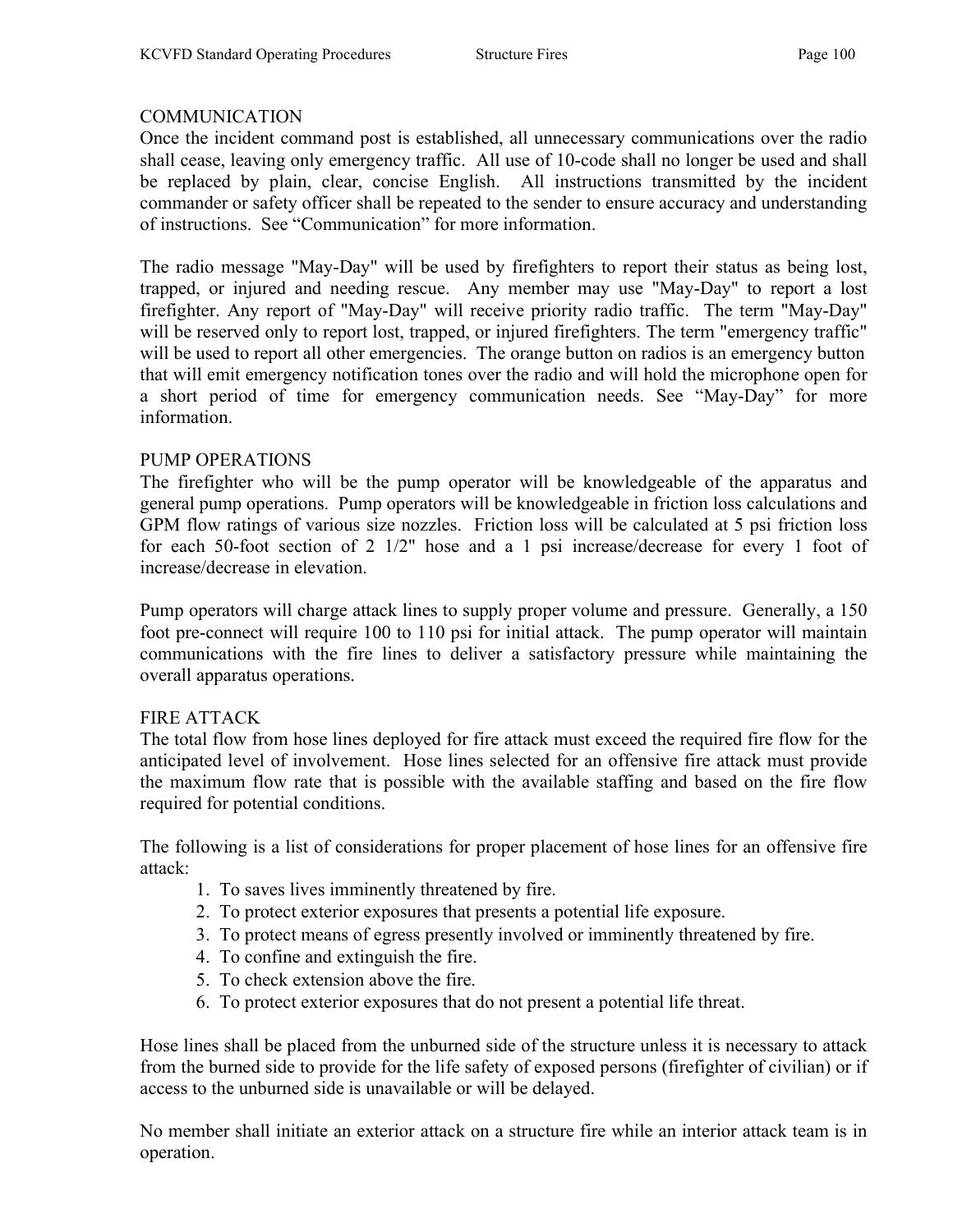Before entering a structure involved in fire, for rescue purposes, firefighters must first consider the odds of survivability of any victims. Firefighters must consider the conditions present in the "compartment" or area of fire, or other conditions affecting survival. A significant fire in a residence with floor level dense smoke under pressure throughout the building likely means that victims could not survive. An extremely cautious and calculated rescue and fire control operation would be warranted.

Whereas a fire in a rear bedroom of a house, with light smoke throughout the house, may allow a survivable environment if a search and rescue effort is initiated quickly, a well-involved building would likely represent a zero-survivability profile. Similar conditions in an abandoned building would indicate little survivability and little property to be saved, and members should avoid an offensive fire attack.

Use a straight stream or power cone pattern for interior fire attack and open overhead concealed spaces to check for fire involvement before entry into a room when substantial extension is anticipated.

 If fire attack has no impact on the volume of fire within 30 seconds, advise the incident commander that increased flow is required.

#### WATER SUPPLY

When a sufficient water supply is not readily available at the fire scene, a water supply officer will be assigned to establish a water supply sufficient for the incident at hand.

Some of the water supply options that may be utilized are fire hydrants, El Oso Water flush plugs, stock ponds, lakes, water tankers, mutual aid, dry hydrants, etc.

If necessary, for refilling apparatus tanks, a 300 GPM floating pump is stored on Brush 12 and is available upon request. The officer in charge shall see to it that the pump will arrive at the scene prior to the apparatus running out of water.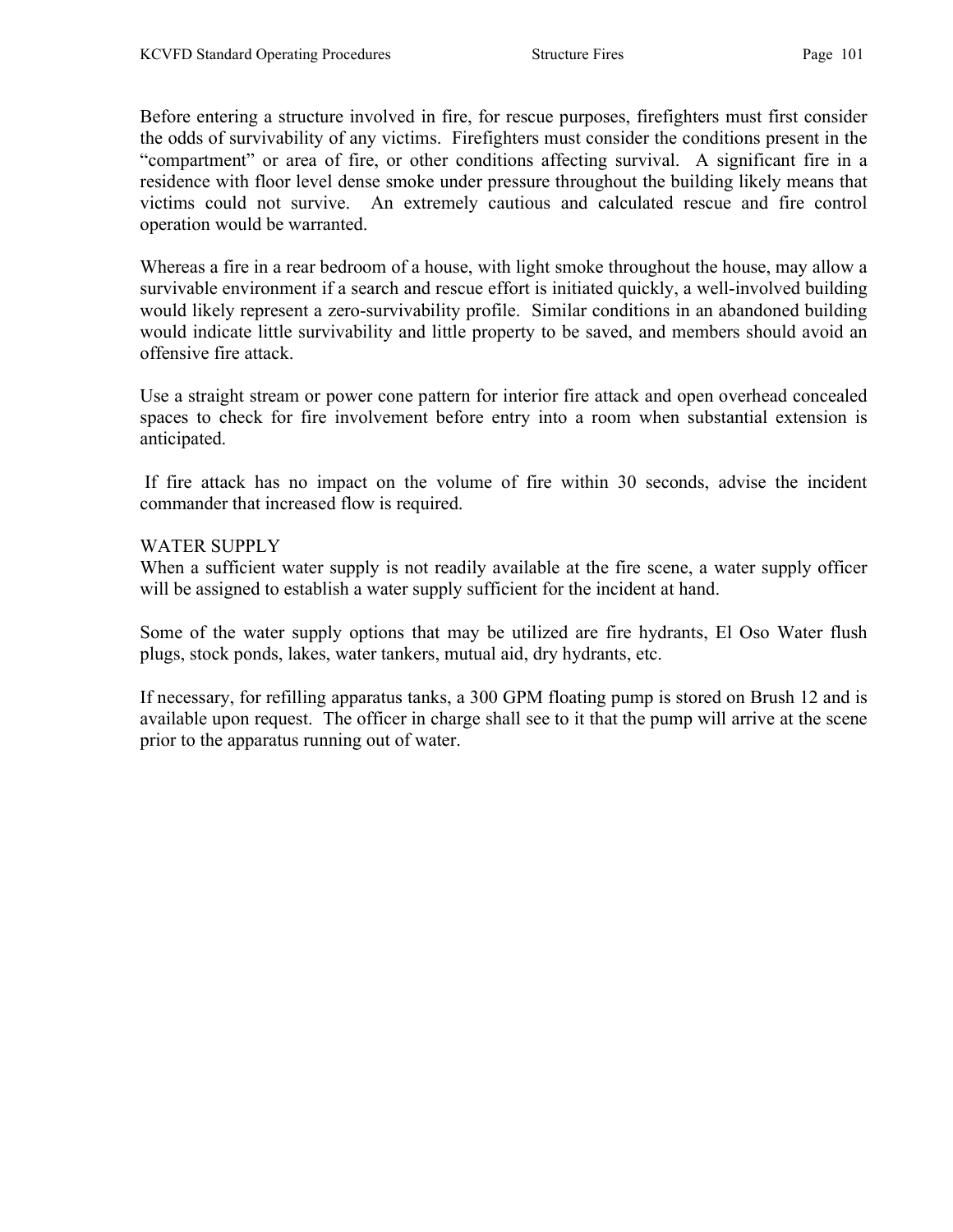### SUPPORT PERSONNEL

#### PURPOSE

 It is the intent of this operating procedure to provide guidelines and restrictions on Support Personnel members.

#### TACTICAL

 A person requesting membership in the department may request to be voted in as a Support Personnel member.

 Support Personnel members shall abide by all the same rules and regulations as any other member being voted in with the exception of training requirements and any other requirements established by the Support Personnel section of the Standard Operating Procedures and Rules and Regulations.

Support Personnel may not perform duties outside of the scope of their training.

TRAINING OBJECTIVES SFFMA Firefighter I and Firefighter II training program Section 1 – Orientation & Fire Service History Introductory – All objectives listed (1-I.01 thru 1-I.13) Firefighter II – All objectives listed (1-II.01 thru 1-II.06)

Section 2 – Forcible Entry Introductory  $-2$ -I.01 and 2-I.02

Section 3 – Fire Service Ladder Practices Introductory – All objectives listed except 3-I.04, 3-I.07(C&D) and 3-I.13

Section 4 – Fire Hose Practices Introductory – All objectives listed except 4-I.08, 4-I.10, 4-I.12, 4-I.20 and 4-I.21

Section 5 – Salvage and Overhaul Introductory – Only 5-I.01, 5-I.02, 5-I.04, 5-I.05 and 5-I.09

Section 7 – Ventilation Practices Classroom training only

Section 8 – Rescue Operations Firefighter I – Only 8-I.03 and 8-I.05 Firefighter II – Only 8-I.01, 8-I.02, 8-I.06 and 8-I.09

Section 9 – Fire and Life Safety Initiatives Firefighter I – All objectives listed  $(9-I.01$  thru 9-I.04)

Section 10 – Water Supplies Introductory – All objectives listed (10-I.01 thru 10-I.14)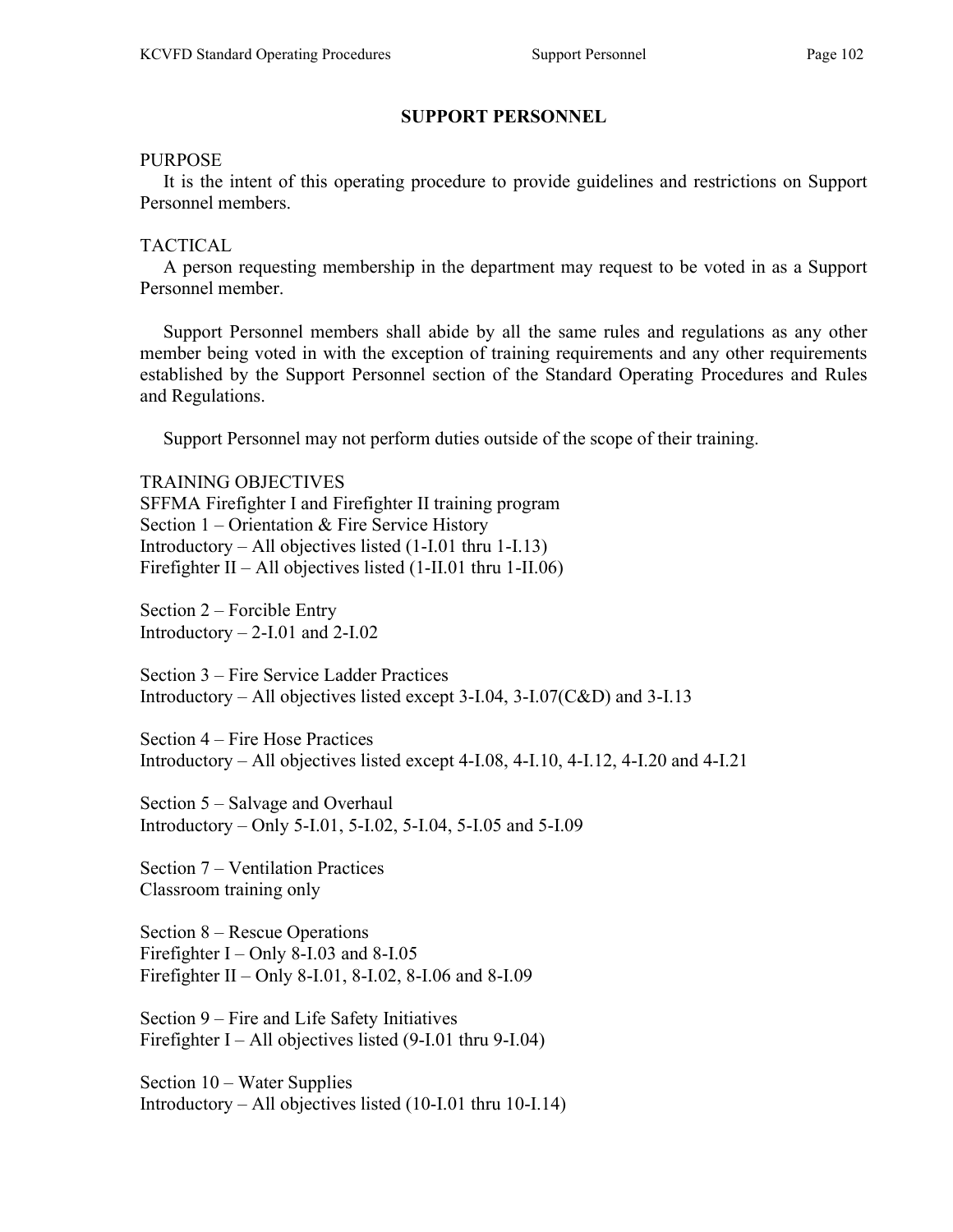Section 12 – Fire Behavior (Fire Science) Introductory – All objectives listed (12-I.01 thru 12-I.16)

Section 13 – Fire Department Communications Firefighter I – All objectives listed (13-I.01 thru 13-I.08)

Section 16 – Firefighter Safety & Health Introductory – All objectives listed (16-I.01 thru 16-I.11)

Section 18 – Hazardous Materials Awareness Level Training

Section 19 – Firefighter PPE & SCBA Introductory – All objectives listed except 19-I.05, 19-I.07, 19-I.10, 19-I.14 and 19-I.16

Section 21 – Portable Extinguishers Introductory – 21-I.01 and 21-I.02

NFPA 1002: Driver/Operator Training Program

Safe Practices for Traffic Incident Responders (SHRP2)

VIOLATIONS

 Any member who violates this policy will be subject to appropriate disciplinary action, up to and including termination.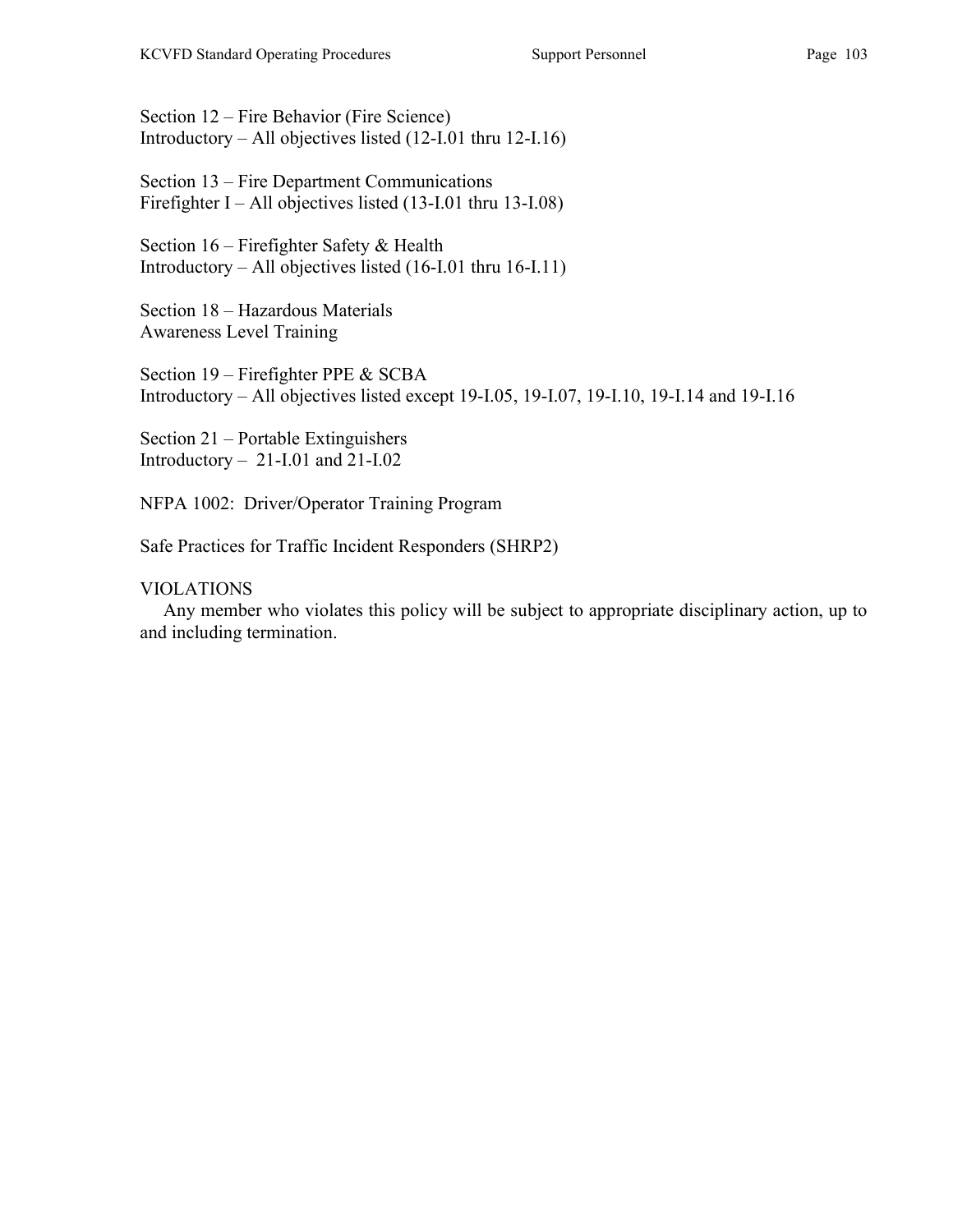# SWIFT WATER RESCUE

#### PURPOSE

It is the intent of this operating procedure to provide guidance in safely handling swift water rescue incidents.

### TACTICAL

The highest-ranking officer first arriving on the scene of a swift water incident shall assume all duties and responsibilities of the incident commander and shall place the incident command system into effect immediately.

The incident commander shall appoint a safety officer at every incident to ensure all operations are conducted in the safest manner possible. It will be the responsibility of Command to establish an incident action plan that includes a safety plan for the incident. This safety plan must be communicated to the Safety Sector Officer and other sector officers. Command may request the Safety Sector Officer to develop and recommend an appropriate safety plan.

The Safety Sector reports directly to command and has full authority to terminate, suspend, or alter any unsafe condition or action. The Safety Sector/Section intervention at scene operations involves three approaches. First is for life threatening situations; the second is for non-lifethreatening situations; and the third approach occurs in the on-going incident planning process. See "Safety Officer/Sector" for more information.

 The Accountability System will be utilized during each incident, and the system will be maintained until firefighters are released from the incident scene. See "Accountability" for more information.

Any time this department responds to a swift water rescue incident, the safety of the emergency responders and the public will be paramount over all other incident considerations.

All emergency responders in the hazard area will wear proper protective equipment including a personal flotation device and a water rescue helmet. Each member in the hazard area shall also have a rope throw bag, whistle, prussic cords, carabiners, and any other equipment that may be needed for the incident at hand. Firefighters shall not wear bunker gear at the scene of, or near the water during a swift water rescue incident.

Emergency responders shall work in teams of two on all swift water incidents. No emergency responder will make any rescue attempts which will put in jeopardy their own or any other person's life, health, or safety. Every attempt possible shall be made to rescue the victim from the shore prior to placing rescuers in the water.

The radio message "May-Day" will be used by firefighters to report their status as being lost, trapped, or injured and needing rescue. Any member may use "May-Day" to report a lost firefighter. Any report of "May-Day" will receive priority radio traffic. The term "May-Day" will be reserved only to report lost, trapped, or injured firefighters. The term "emergency traffic" will be used to report all other emergencies. The orange button on radios is an emergency button that will emit emergency notification tones over the radio and will hold the microphone open for a short period of time for emergency communication needs. See "May-Day" for more information.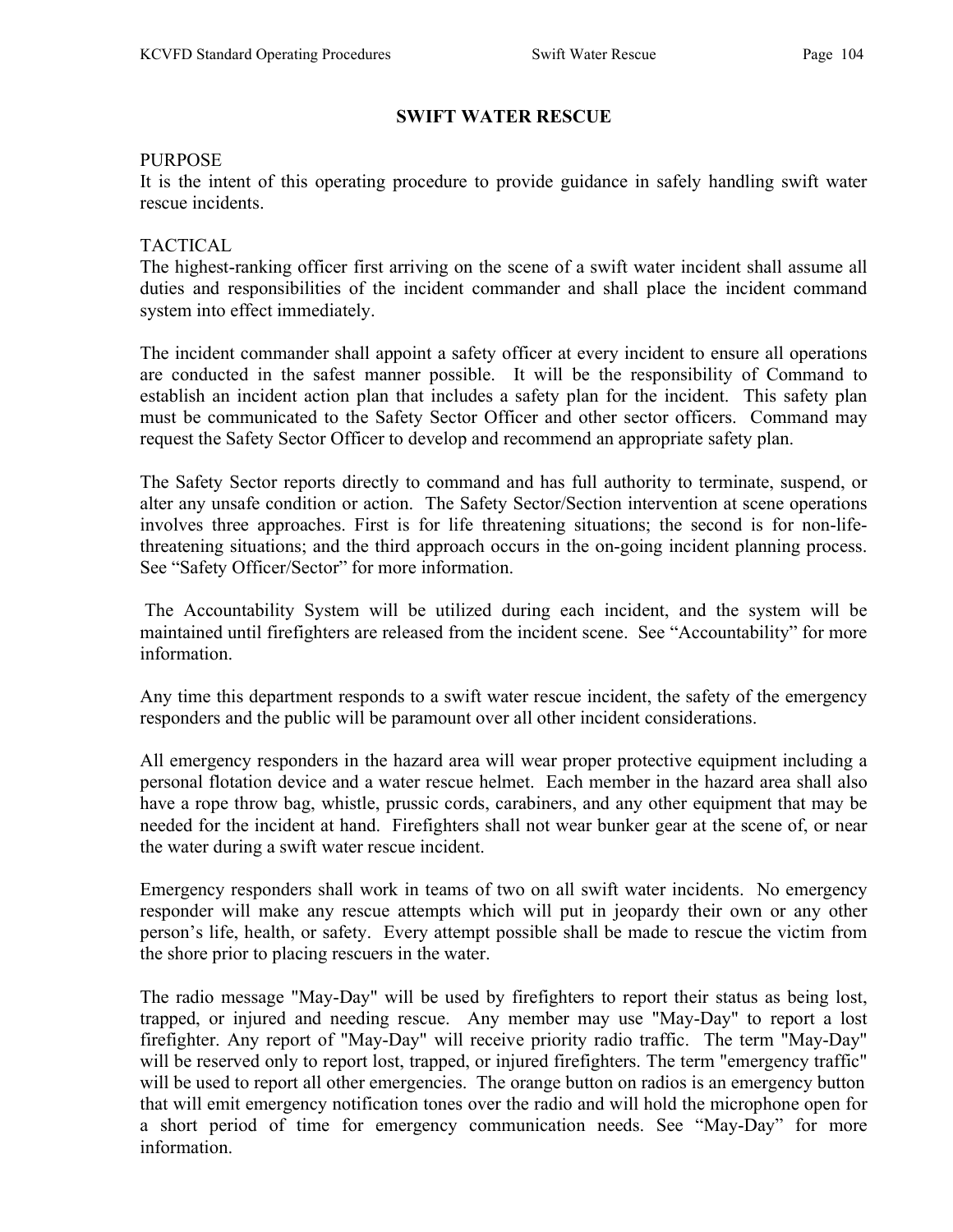The departments self-contained breathing apparatus (SCBA) used in fire fighting operations shall not be confused with self-contained underwater breathing apparatus (SCUBA) and may not be used during water rescue incidents.

No member shall attempt a rope rescue unless they have been trained in the proper use of ropes and knots and have a general knowledge of rescue systems and operations.

No member will be required to perform tasks for which they are not trained or physically able to accomplish within a reasonable margin of safety.

If you feel you are not able to properly carry out a task assigned to you, inform the incident commander or officer in charge.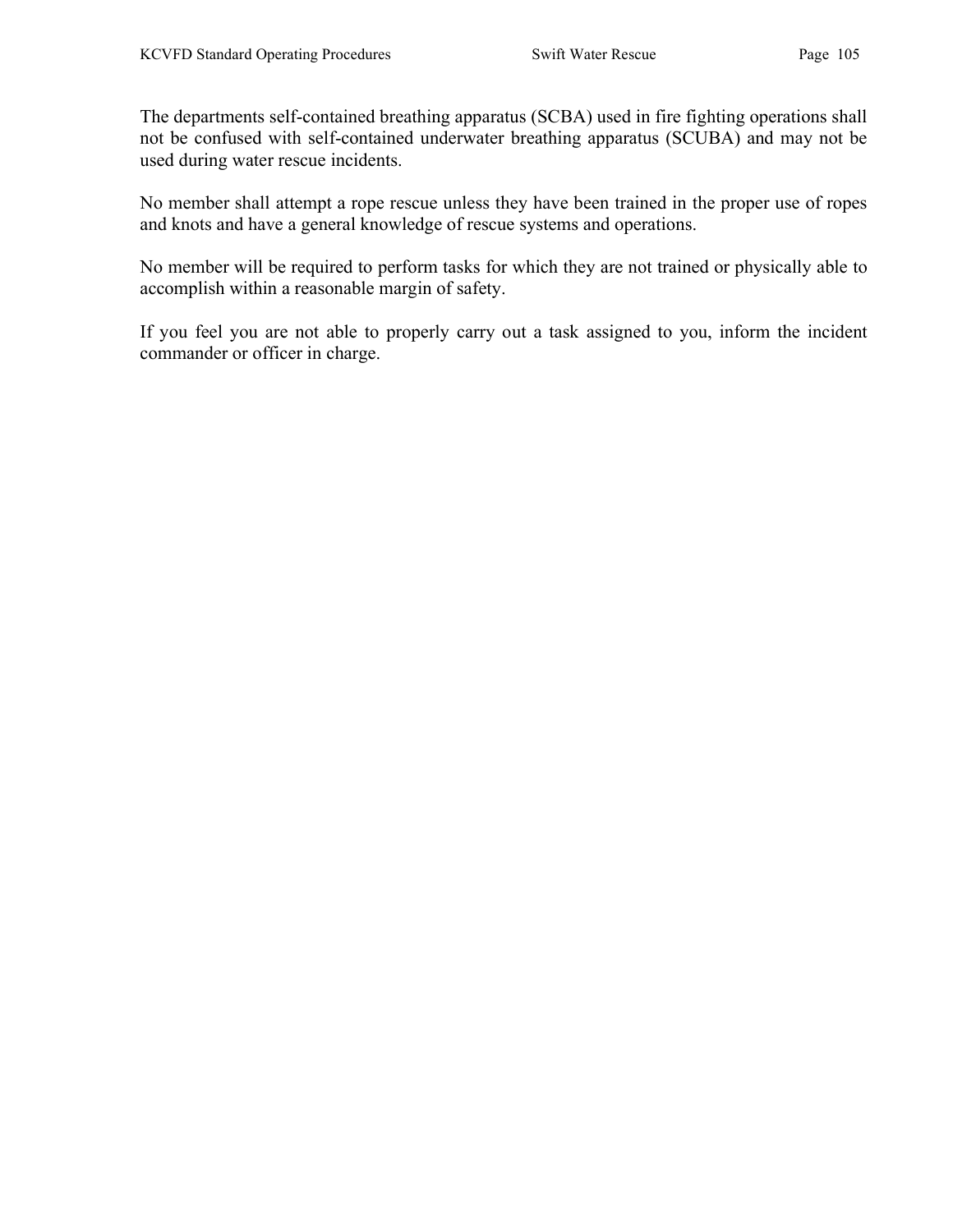# THERMAL IMAGING

#### PURPOSE

The intent of this operating procedure is to identify the strategic and tactical approach for the deployment of thermal imaging cameras.

# TACTICAL

The Thermal Imaging Camera (TIC) may provide valuable information during size-up, which can assist the Incident Commander in determining the strategy and formulating the incident action plan. Early identification of tactical needs and priorities can prove beneficial in placing initial and subsequent attack lines. When a company officer or incident commander arrives on the scene, one of the first challenges is to identify the location of the fire. A TIC can save a great deal of time by helping to pinpoint a concentration of heat within a particular area of the building, especially in large commercial or multi-story structures. An incident commander, armed with this knowledge, can better direct firefighters regarding their point of entry and plan of attack, to optimize their resources.

Even before firefighters enter a burning structure, the incident commander or company officer can accomplish a great deal from the exterior with the aid of thermal imaging technology. Some factors that can be assessed from the outside include finding the seat of the fire, observing changing or spreading conditions, identifying critical building construction features, and identifying conditions that could threaten structural integrity. A sector officer will also benefit from this information in assessing the operational objectives, progress, and needs.

#### DEPLOYMENT

The early and rapid deployment of the Thermal Imaging Camera (TIC), while operating in an Offensive Strategy, may enhance the visibility in a visibly diminished atmosphere, thus increasing firefighter safety and survival, as well as improving the survival potential of our customers.

The TIC can also be deployed while operating in a Defensive Strategy. It can provide the Incident Commander or Company Officer with valuable information during size-up. Early identification of structural compromise, fire location in the structure, and identification of severely threatened exposures, would provide valuable information when determining the strategy. This information would also aid in identifying key tactical positions and needs. By deploying a TIC to the exposures, information could be obtained as to the extent of impingement to the exposed structure, early identification of avenues of fire spread and possibly any hot spots, which could cause extension.

#### PRIMARY APPLICATION

It shall be the responsibility of Command to rapidly deploy the TIC in a visibly diminished atmosphere or in an atmosphere, that may suddenly become visibly diminished. The primary use of the TIC for the fire department is for conducting search and rescue and crew accountability tasks. The use of a TIC can prove to be a useful tool during search and rescue tasks by reducing the amount of time it may take using standard search techniques. This will lead to a more effective and organized search, while quickly locating the fire. By locating the fire quickly, we will be better able to determine our tactical priorities and rescue priorities.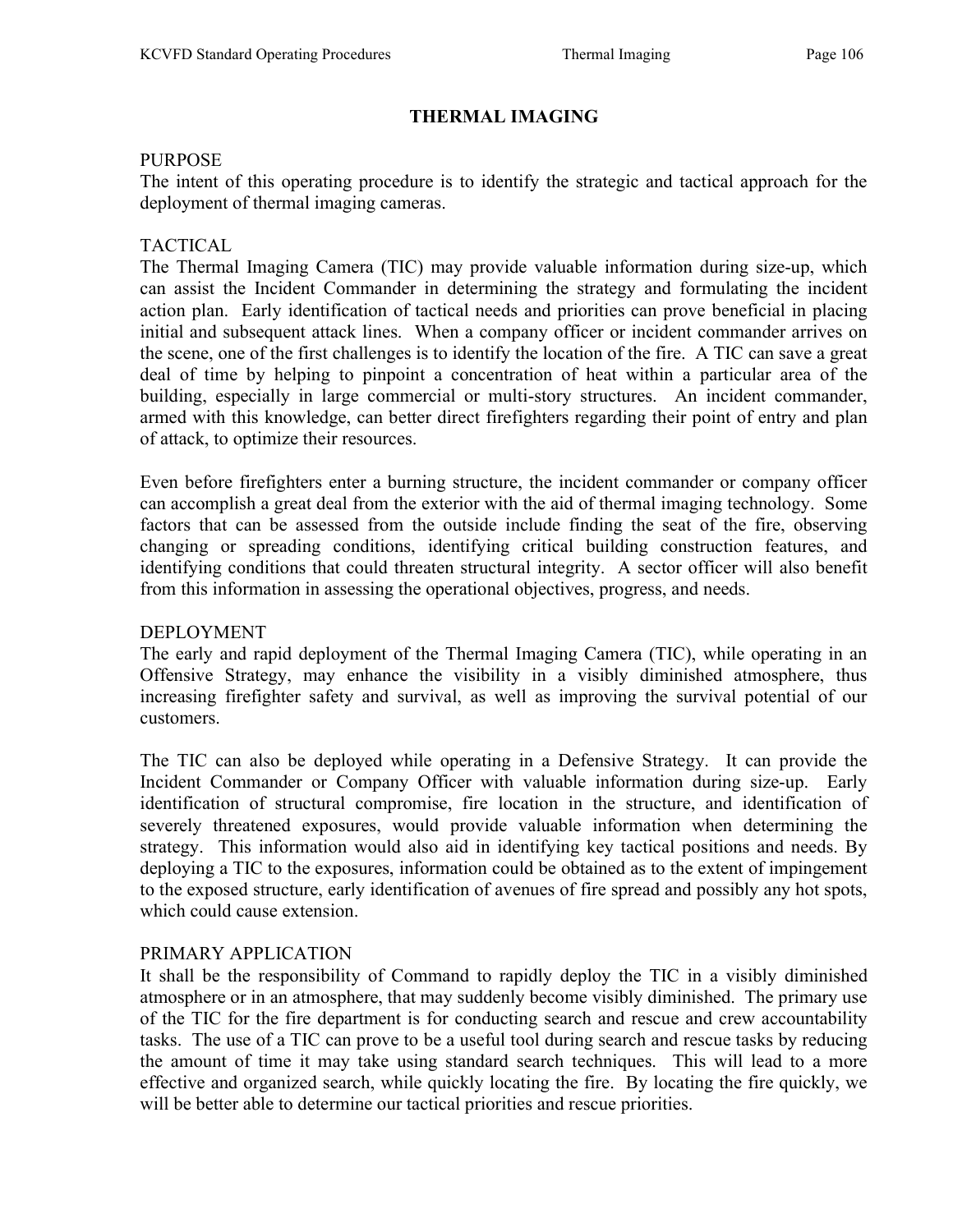The TIC will enhance the ability to maintain crew accountability by increasing the vision capabilities of the operator or Company Officer. This will ultimately lead to enhanced firefighter safety while working in a hostile environment. This does not replace the accountability tasks required of the officers and each individual operating on the fire ground. We must stay together in complex situations and/or structures to enhance our survival.

While the TIC may enhance the operation of the crews on the fire ground, it is imperative to realize that with any tool, there are limitations. TIC deployment into the operation should not instill a sense of security. Crews and TIC operators must be aware that the TIC may malfunction and sole reliance on the camera is not prudent firefighting. Additionally, it should not replace or violate the core of our experience, training, safety procedures, or standard firefighting practices and principles. Remember that Thermal Imaging is only a tool that is to be used to supplement standard firefighting practices, and as always, safety must be the top priority.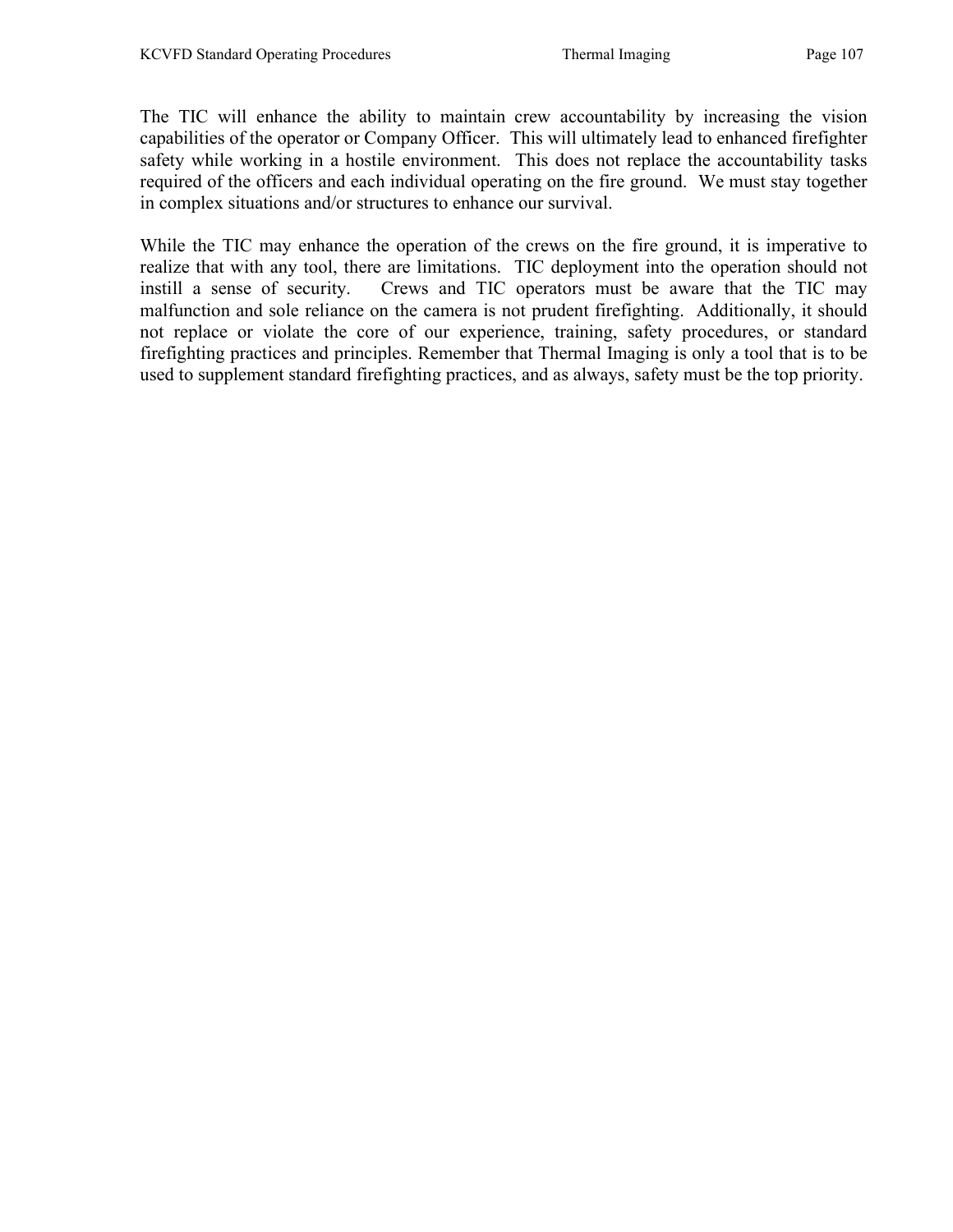# UNIFORMS

### PURPOSE

It is the intent of this operating procedure to provide guidelines for the wearing of department uniforms that will help maintain a good public image of the department.

# TACTICAL

Department uniform shirts may be worn to fire conventions, training seminars, awards banquet, etc., or any other function where the uniform would be appropriate.

Firefighters shall keep in mind that any time they wear the department uniform or represent the department in any way, they shall act in a manner that will reflect a good image on the department.

New members of the department will be issued a uniform shirt. These shirts will have the KCVFD patch on the left shoulder. There will be no other patches allowed on the left shoulder. There will be a SFFMA patch on the right shoulder. After one year in the department, members may place a maximum of two rockers under the SFFMA patch. The rockers must be from the following list: Introductory Certification, Firefighter I Certification, Firefighter II Certification, Instructor I Certification, Instructor II Certification, Certification Coordinator, Fire Investigator, Arson Investigator or Certified Volunteer Fire Marshal. Members will have the option of which two rocker they choose to display. There will be no other patches or rockers allowed on the right shoulder.

Collar insignia will be allowed after a member has served one year in the department. The following insignia will be allowed: FD, KCFD, KCVFD, or rank insignia such as crossed or upright bugles. No other patches or insignia will be allowed on the uniform, except for the badge on the left breast and the name bar on the right breast. The name bar will be centered, 1/4" above the right pocket and is only allowed after the member has been in the department for one year.

Rank insignia such as crossed or upright bugles used to designate the rank of command officers shall be as follows:

| Fire Chief             | 5 Crossed Bugles |
|------------------------|------------------|
| <b>Assistant Chief</b> | 4 Crossed Bugles |
| Fire Marshal           | 3 Crossed Bugles |
| Captain                | 2 Upright Bugles |
| Lieutenant             | 1 Upright Bugle  |

Only department members may wear department uniforms. Absolutely no non-members may wear department uniform shirts. Non-members may wear department caps and T -shirts. Good judgment shall be used when providing non-members with department T-shirts, caps or other items.

Upon leaving the department, uniform shirts will be returned, unless the member retires with more than 10 years of service in the department.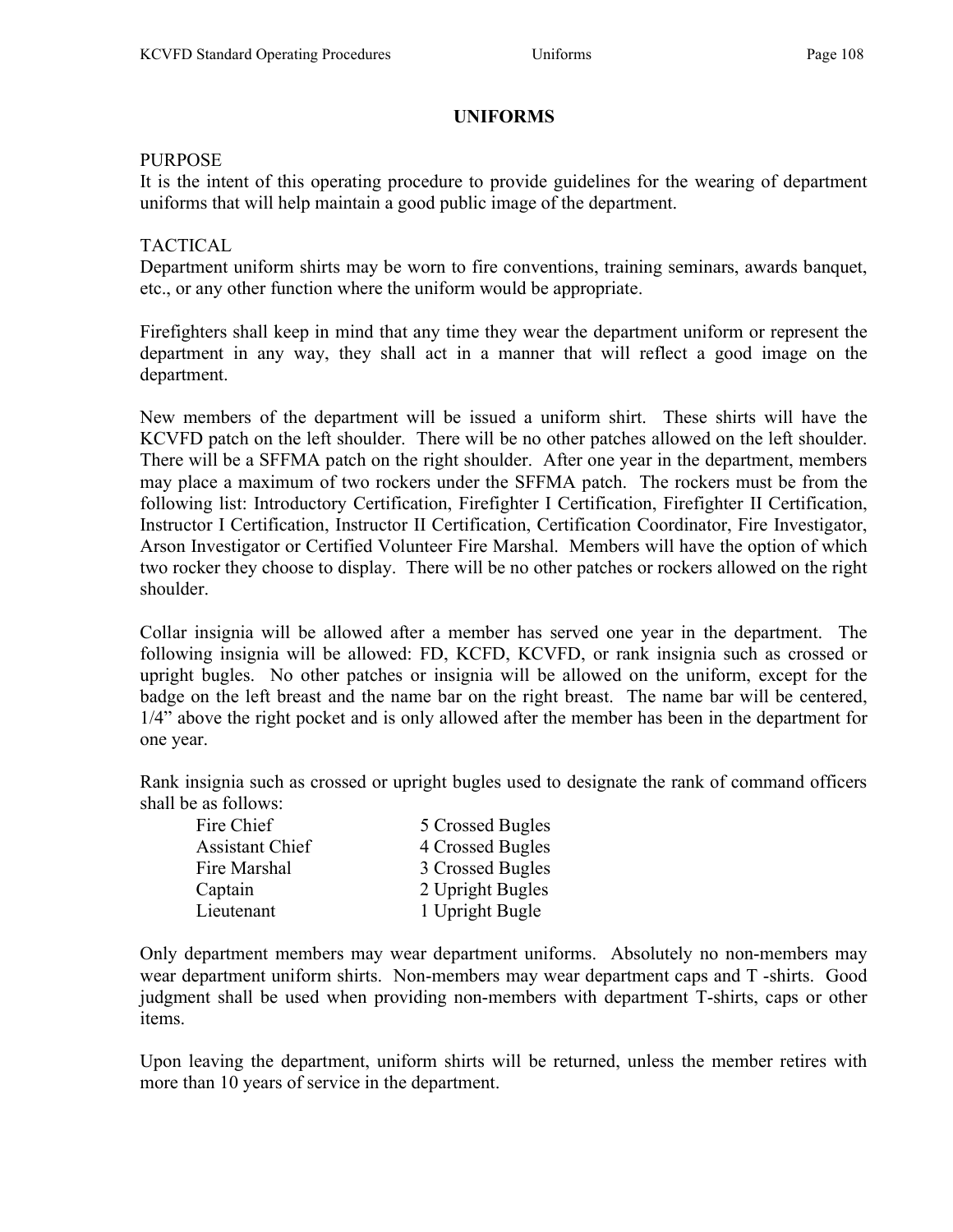Members with more than 10 years of service to the department may, upon retirement from the department while in good standing, keep a member badge. Members holding the office of Chief, Assistant Chief, Captain, or Lieutenant, who wish to keep their officer badge upon retirement, may be awarded the officer badge upon retirement by a majority vote of the members present at a regular meeting.

Members being expelled from the department will return their shirts, even if they have 10 years of service in the department.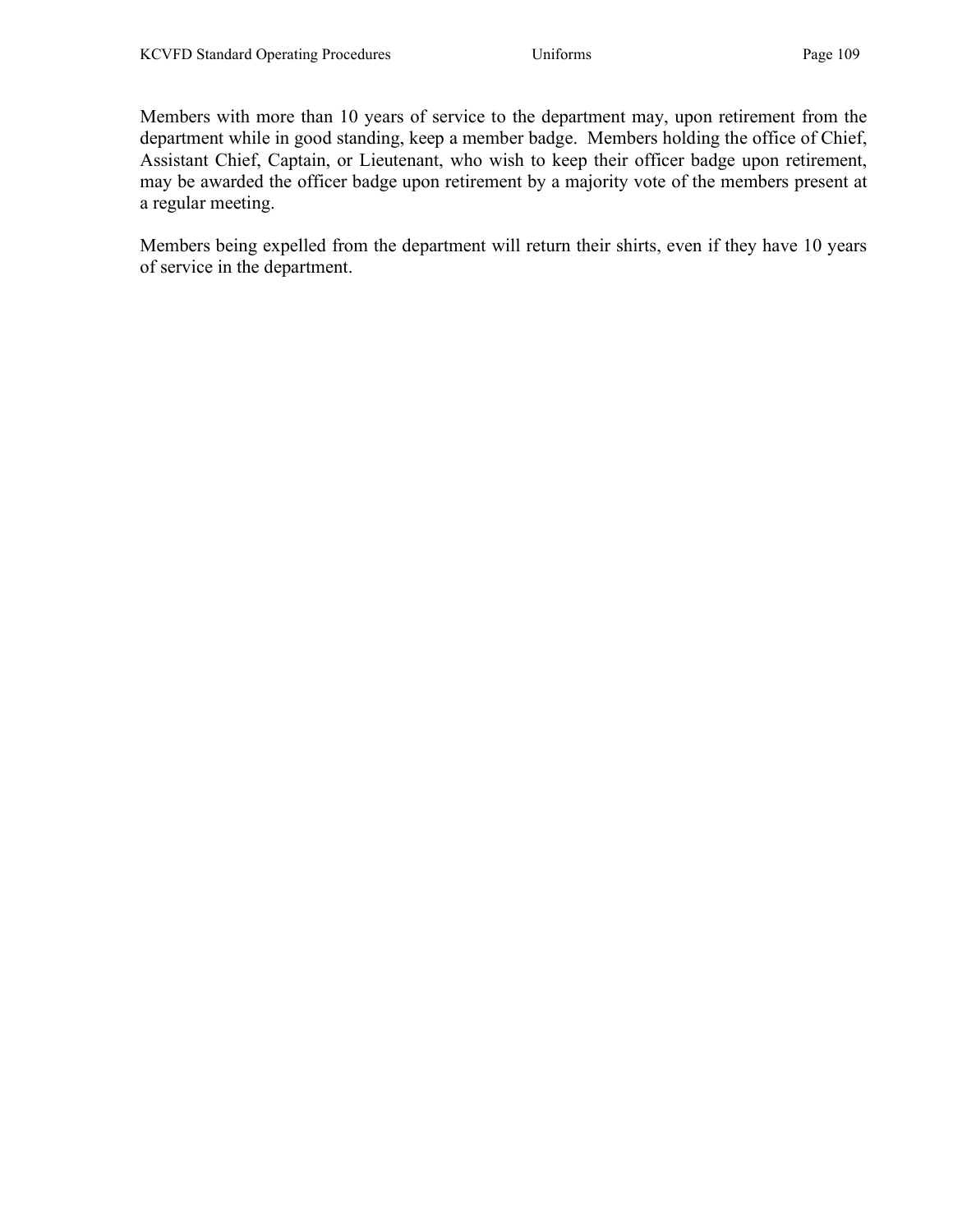# VEHICLE FIRES

#### PURPOSE

It is the intent of this operating procedure to provide guidelines for vehicle fire fighting operations.

## RESPONSE

Inside City Limits

| $m$ side $C_{H}$ ity Limius                                                    |         |                                                                               |
|--------------------------------------------------------------------------------|---------|-------------------------------------------------------------------------------|
|                                                                                | 1st out | City Engine with a full compliment of firefighters, if available. (minimum 3) |
|                                                                                | 2nd out | Rescue 1 with 3 firefighters, if available                                    |
|                                                                                | 3rd out | First out Brush Truck with 3 firefighters, if available                       |
|                                                                                | 4th out | Second out Brush Truck with 3 firefighters, if available                      |
| All other apparatus will be rolled upon the request of the incident commander. |         |                                                                               |
|                                                                                |         |                                                                               |

#### Outside City Limits

| lst out                                                                        | Rural Engine with a full compliment of firefighters, if available (minimum 3) |  |
|--------------------------------------------------------------------------------|-------------------------------------------------------------------------------|--|
| 2nd out                                                                        | Tanker 1 with 2 firefighters, if available                                    |  |
| 3rd out                                                                        | Rescue 1 with 2 firefighters, if available                                    |  |
| 4th out                                                                        | First out Brush Truck with 3 firefighters, if available                       |  |
| All other apparatus will be rolled upon the request of the incident commander. |                                                                               |  |

Upon arrival at the station, a full compliment of firefighters shall board one truck and get it enroute to the scene before beginning to fill the next truck.

## TACTICAL

Although small in relation to a structure fire, vehicles contain large amounts of combustible material, most of which is plastic, and when burned produces large amounts of heat and very toxic smoke. As in structure fires, there are no ordinary vehicle fires.

The Accountability System will be utilized at all incident scenes and the system will be maintained until firefighters are released from the incident scene. See "Accountability" for more information.

Firefighters must be aware of the many dangers associated with vehicle fires. Some of the hazards associated with a vehicle fire include:

Very high heat concentrations

Large quantities of very toxic smoke

Shock absorber bumpers blowing off

LPG or CNG tanks in the vehicles

Gasoline cans stored in the vehicle

Plastic gas tanks that may at any time dump large amounts of burning fuel

Hazardous materials in vehicles

Tires pressurized with propane

Guns and bullets in vehicles

Other passing motorists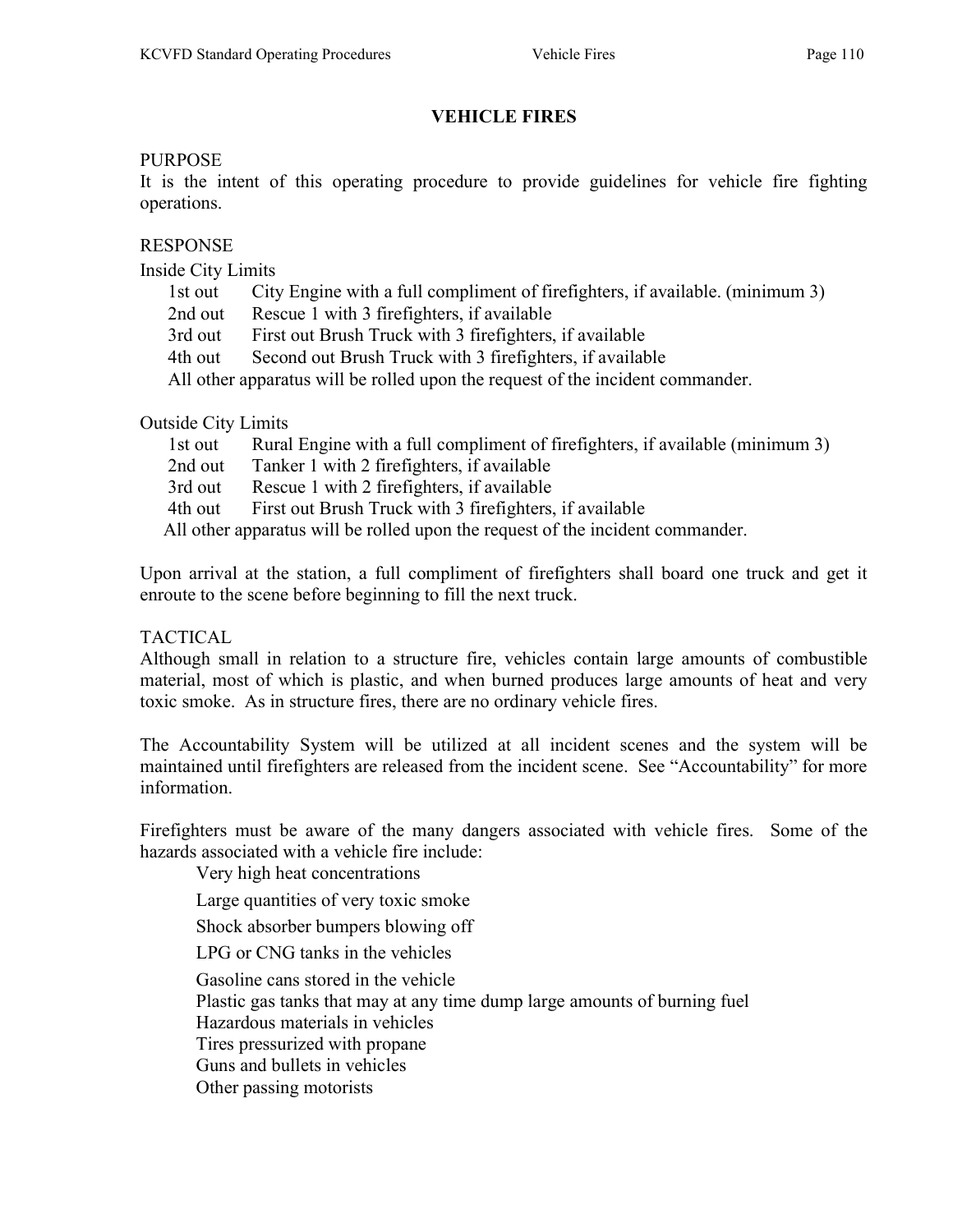Before leaving the station, the first engine shall gather as much information as possible as to the type of vehicle involved, type of cargo, weather conditions, and any other information that is available and may have an effect on the incident.

Upon arrival at the scene the driver will position the apparatus so that a safe operation may be completed. On narrow roadways it may be necessary to block the entire road to protect the firefighters from the hazards of passing motorists. It may be necessary to assign a person to handle traffic control on wider, heavy traffic roadways. Do not hesitate to call the dispatcher for an officer to assist in traffic control.

Position the vehicle in a manner whereby the fire can be attacked, and the firefighters and pump operator will be out of the line of smoke, traffic or flying bumpers.

When operating at a scene of an incident with vehicle traffic moving in the area, position apparatus whereas to protect the firefighters from injury from being struck by passing motorists. Traffic vests are available in every apparatus and are to be worn for better visibility of firefighters working at the scene.

Vehicle fires will be attacked with a 1 1/2" line and firefighters in the hazard area will wear full protective clothing, including SCBA. Booster lines (red lines) may be used as backup lines or if the fire is extremely small.

Fire attack will be from the sides of the vehicle with emphasis on working from the unburned to the burned, or if fully engulfed, with emphasis on the fuel tank area. All compartments will be opened and inspected before leaving, being careful to preserve any evidence. Be certain that all fire is out before leaving.

If an incident escalates to the point that the safety of personnel may be in jeopardy and it is necessary to immediately evacuate the space, structure or area, an IMMEDIATE RETREAT signal consisting of the high/low audible signal from a siren followed by two short blasts form an air horn will be sounded until the space, structure or area is evacuated. This is an immediate evacuation of personnel only and all equipment shall be left behind.

After each incident, it is the responsibility of the firefighters on each apparatus to verify that all equipment is checked and readied for use and that the apparatus is fueled and placed back into service.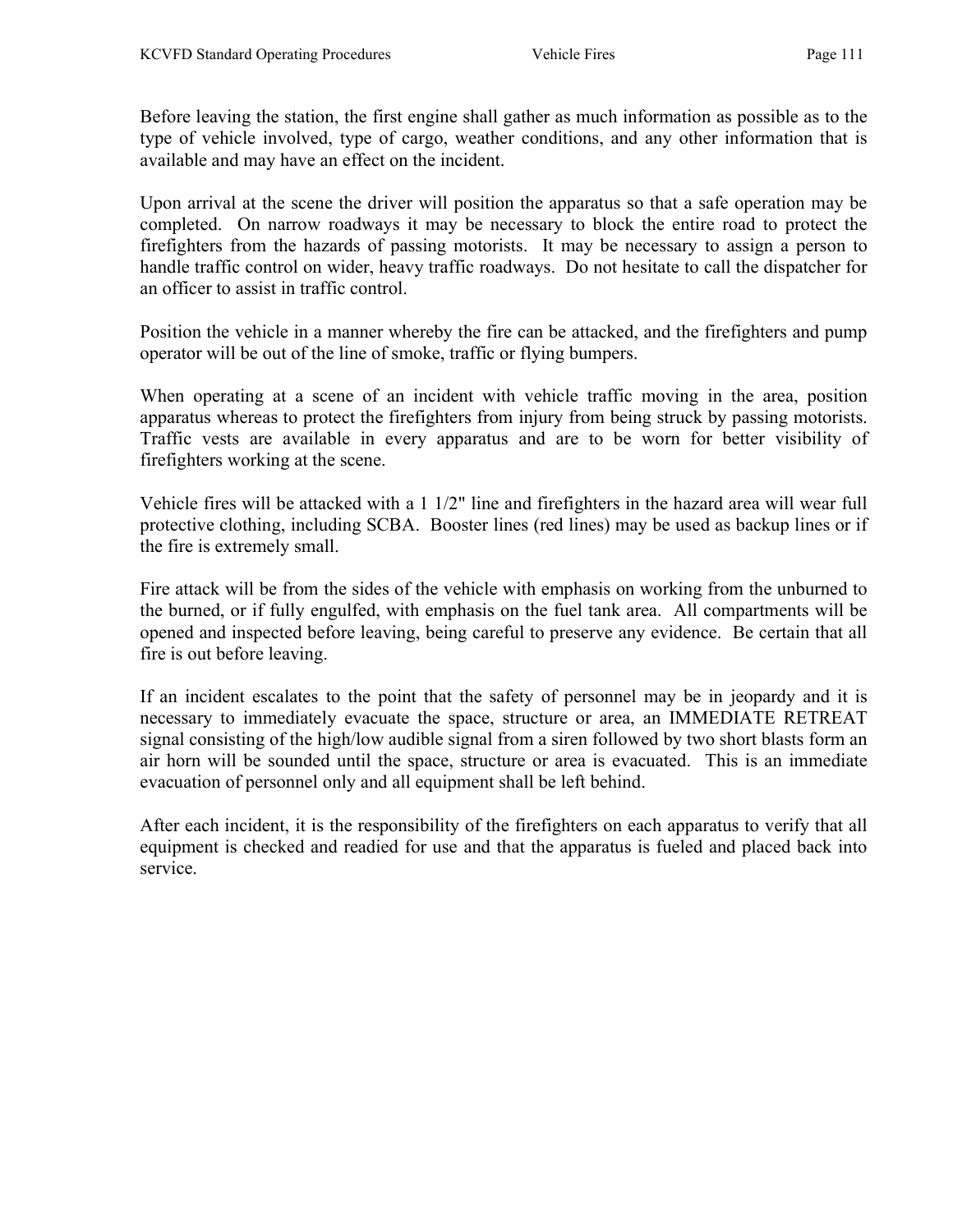# VENTILATION

## PURPOSE

It is the intent of this operating procedure to provide guidance for proper ventilation procedures to facilitate fire fighting and rescue operations.

## TACTICAL

During the early phases of a fire, ventilation will usually not be necessary. A direct attack should adequately suppress these fires. When free burning fires are encountered, a decision must be made as to whether to use vertical or horizontal ventilation to channel the heat and gases out of the structure in order to control the spread of the fire and/or to facilitate rescue. Vertical ventilation will help reduce the heat build up in concealed spaces such as attics.

The incident commander will assign a ventilation team and this team must be coordinated with the other fire fighting efforts. Hose lines must be in place before ventilation is completed. During the smoldering phase, due to the danger of a backdraft explosion, positive pressure ventilation must be performed.

Although vertical ventilation is most effective, horizontal ventilation requires less manpower and causes less damage and should be considered as a viable solution if the fire has not advanced into concealed spaces. Strip ventilation may be used to limit the spread of fire in large warehouse type facilities.

The Thermal Imaging Camera (TIC) may provide valuable information during size-up, which can assist the Incident Commander in determining the strategy and formulating the incident action plan. When a company officer or incident commander arrives on the scene, one of the first challenges is to identify the location of the fire. A TIC can save a great deal of time by helping to pinpoint a concentration of heat within a particular area of the building, especially in large commercial or multi-story structures. An incident commander, armed with this knowledge, can better direct firefighters regarding the best method and area of ventilation.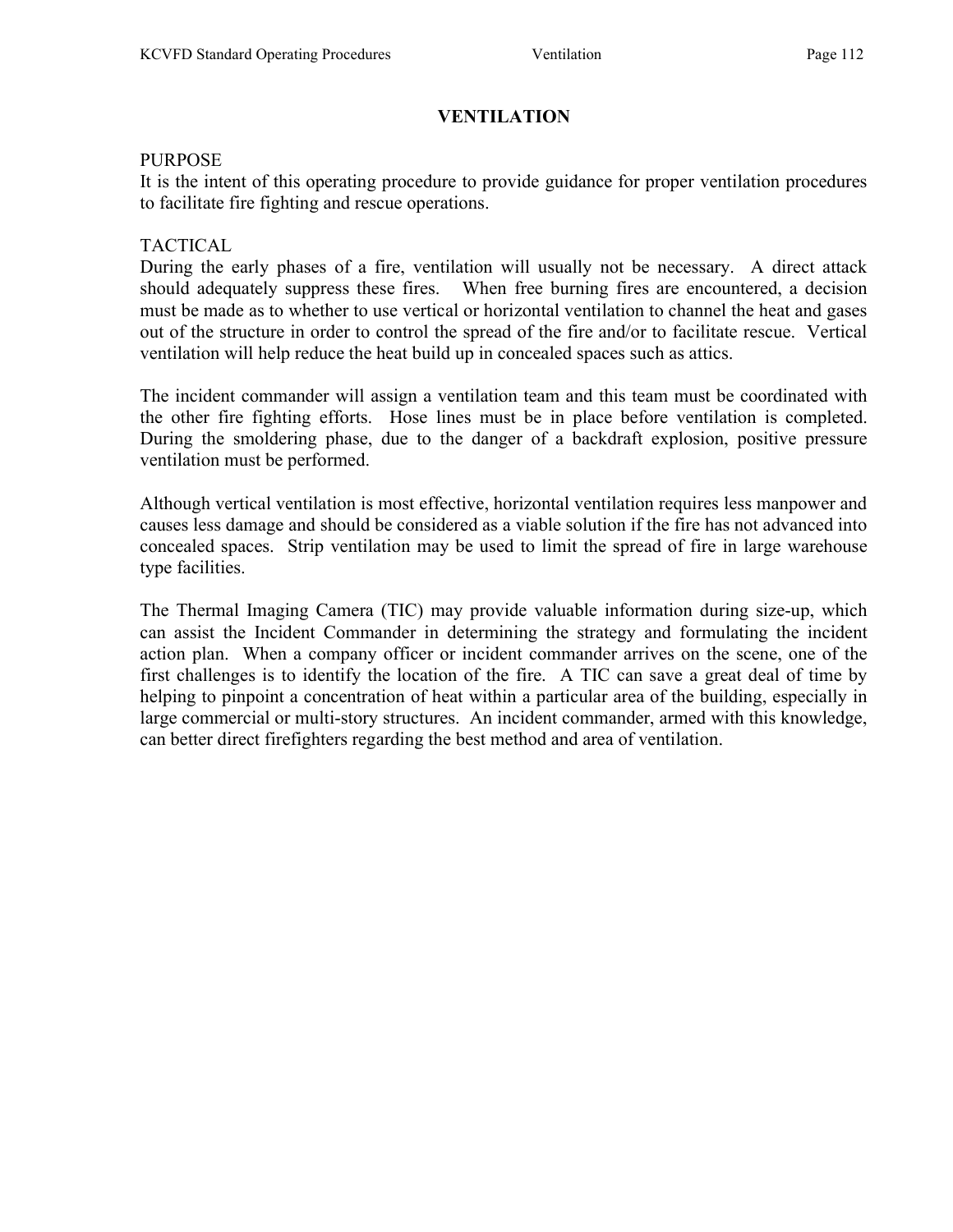# WATER SUPPLY

## PURPOSE

It is the intent of this operating procedure to provide guidelines for locating and establishing a water supply sufficient for the incident at hand.

## **TACTICAL**

When a sufficient water supply is not readily available at the fire scene, a water supply officer will be assigned to establish a water supply sufficient for the incident at hand.

Tanker 1 and Brush trucks will be our primary water supply options in areas where fire hydrants are not available.

In addition to fire hydrants, some other water supply options that may be utilized are El Oso Water flush plugs, stock ponds, lakes, tank trucks, mutual aid, dry hydrants, etc.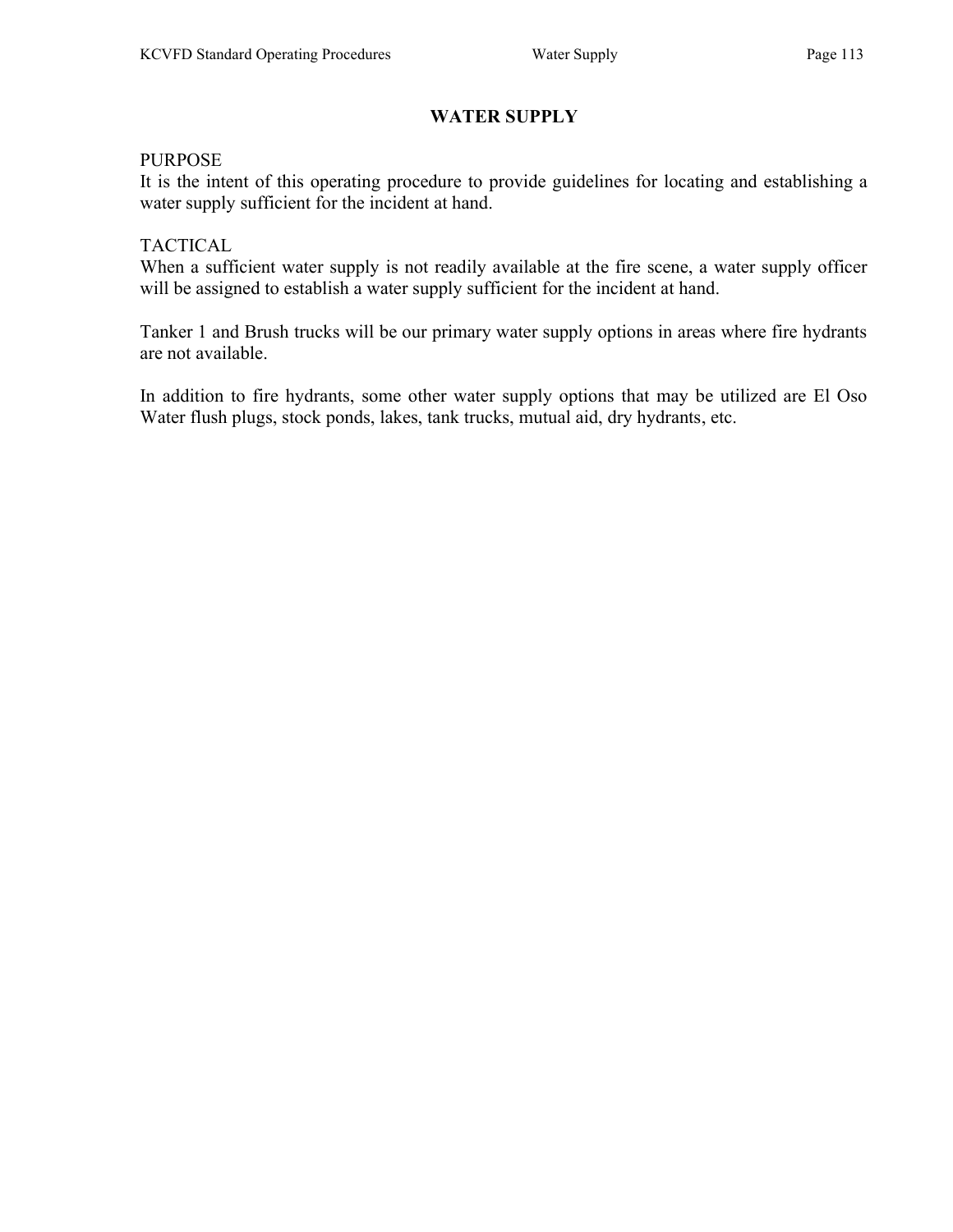## WEAPONS OF MASS DESTRUCTION

#### PURPOSE

The intent of this operating procedure is to establish guidelines for the safe response and handling of Weapons of Mass Destruction (WMD) incidents. Response actions at WMD incidents can be divided into those actions undertaken by operational responders, and those undertaken or supervised by haz-mat technicians. Medical management includes decontamination, triage, treatment, behavioral health, and transportation. The specific WMD agent involved, whether chemical, biological or radiological, has an impact on scene management. WMD incidents are crime scenes and a police sector needs early establishment.

## TACTICAL

The first arriving officer will establish Command and begin size-up by surveying visible activity, signs, and symptoms, and notice potential effects of wind, topography, and location of the incident. Command must route any other responding companies away from visible or suspected hazards. Care must be taken to establish staging in a safe area, taking into account the characteristics of the likely WMD agent.

## Area Isolation/ Perimeter Establishment

- I. Command size-up gathers information for an incident management plan.
	- In known or suspected explosions where terrorist activity cannot be ruled out, initial actions should be to secure a hot zone and call for law enforcement personnel to respond.
	- Entry into the hot zone should be under the direction of unified Command with Haz-Mat, radiological monitoring, Tech Rescue, etc. with secondary collapse and/or explosive devices, and crime scene, issues being addressed.
	- If victims are present, the Incident Commander should establish communication quickly to control their anxiety and behavior. Select a firefighter or officer as a point of communication to establish rapport and credibility. If possible all direct communications to victims should be conducted or coordinated through this person.
	- A WMD/terrorist incident is a CRIME SCENE. Once the fire or haz-mat work is complete, the scene passes to law enforcement personnel.
	- Remember to note any signs of WMD devices, dispersion apparatus, or other evidence.
	- BE AWARE OF SECONDARY DEVICES designed to injure additional victims and/or first responders. Upon sighting a device or any suspicious appearing device that appears operable, withdraw personnel until it has been inspected and rendered safe.
	- Remember locations of potential evidence; do not move or collect it yourself.
	- Pay attention to symptoms exhibited by victims for relay to haz-mat and EMS personnel.
	- Prepare to evacuate nearby areas if indicated by wind, explosive, or similar danger.
	- If fire is present and radiological agent suspected, evacuate to 2000 feet.

In case of a letter or package containing an unknown substance:

- Quarantine persons in the immediate area of exposure and place them in a safe area.
- Isolate the area where the substance or package is located and hold for Haz-mat Team to double bag and secure.
- Control HVAC Systems by shutting down to prevent spread of contamination.
- If a biological agent is contained in a single room or office in a multi-function building, the entire building should be evacuated.
- $\bullet$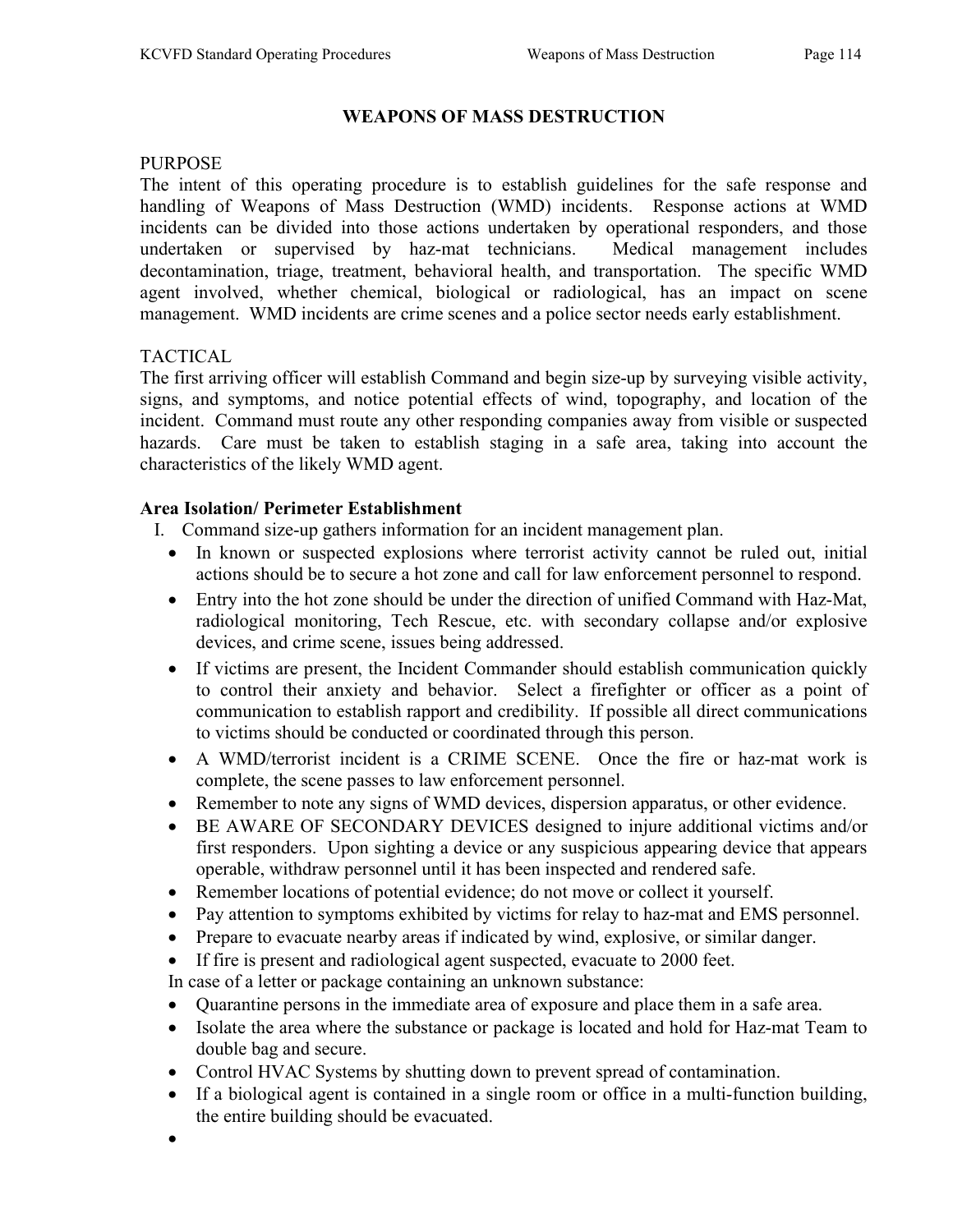- II. If no apparent victims, life hazards, rescue situation, or fire exist, fire department personnel should not be exposed to risk. First arriving units should secure a perimeter, evaluate the situation, and await the arrival of the Hazardous Materials Technicians.
	- Use available PPE to minimize safety risks for operational responders.
	- Minimize entry of first responders into HOT ZONE.
	- Minimum PPE is turnouts, butyl rubber gloves and SCBA.

III. Establish Zones of Limited Access.

- The HOT ZONE is the area immediately around the site/munitions/device/source. Enforce a single entry control point. All personnel entering this area must wear full protective gear. The entry control point should be a minimum of 300 feet from the source. This applies whether suspected agent is chemical, biological or radiological.
- WARM ZONE is upwind and uphill from the Hot Zone for Chemical and Radiological Threats. Biological agents are non-volatile and controllable. If contained in a building little downwind threat is posed. If release point is in the open, downwind hazard exists.
- Hot Zone Support, Rescue, and Technical Decon personnel operate in the WARM ZONE with full protective gear. Decon lines are established in the WARM ZONE. This area should be a minimum of 15 feet wide, but must encompass all victims awaiting decon and decon equipment. A sector will be established at the entry to the warm zone for accountability.
- The COLD ZONE is outside the Warm Zone. For Chemical and Radiological agents, the COLD ZONE is uphill and upwind from the Warm Zone. No contaminated personnel or equipment should pass into the COLD ZONE. Incident Command, medical, and transportation are located in the COLD ZONE. Personnel should keep protective gear at hand in case of wind shift or accidental contamination.

IV. Coordinate with police to establish security for site.

- Police will search immediate area for presence of secondary devices.
- If potentially explosive devices are sighted or suspected, a Special Assignments Unit will investigate and clear. Fire personnel will withdraw to safe staging area until safe re-entry is possible.
- Victims and others will be denied entry and exit from HOT ZONE. Police will enforce these restrictions. Fire personnel will NOT use physical force to restrain the public.

## Equipment Positioning

Position equipment upwind, uphill and upstream from the incident site. If the incident is indoors, ensure any ventilation exhaust ports are not blowing vapors into the established response areas. Shut down Air Conditioning and Heating Systems (HVAC) systems to minimize contamination spread.

## Assess Downwind Hazards

Be aware of the presence of, or potential for, downwind plumes. This threat exists for chemical, biological, and radiological particles and agents. If a downwind hazard exists, initiate appropriate action, such as evacuation or shelter in place, for those at risk. Adjust incident perimeters to account for wind risks.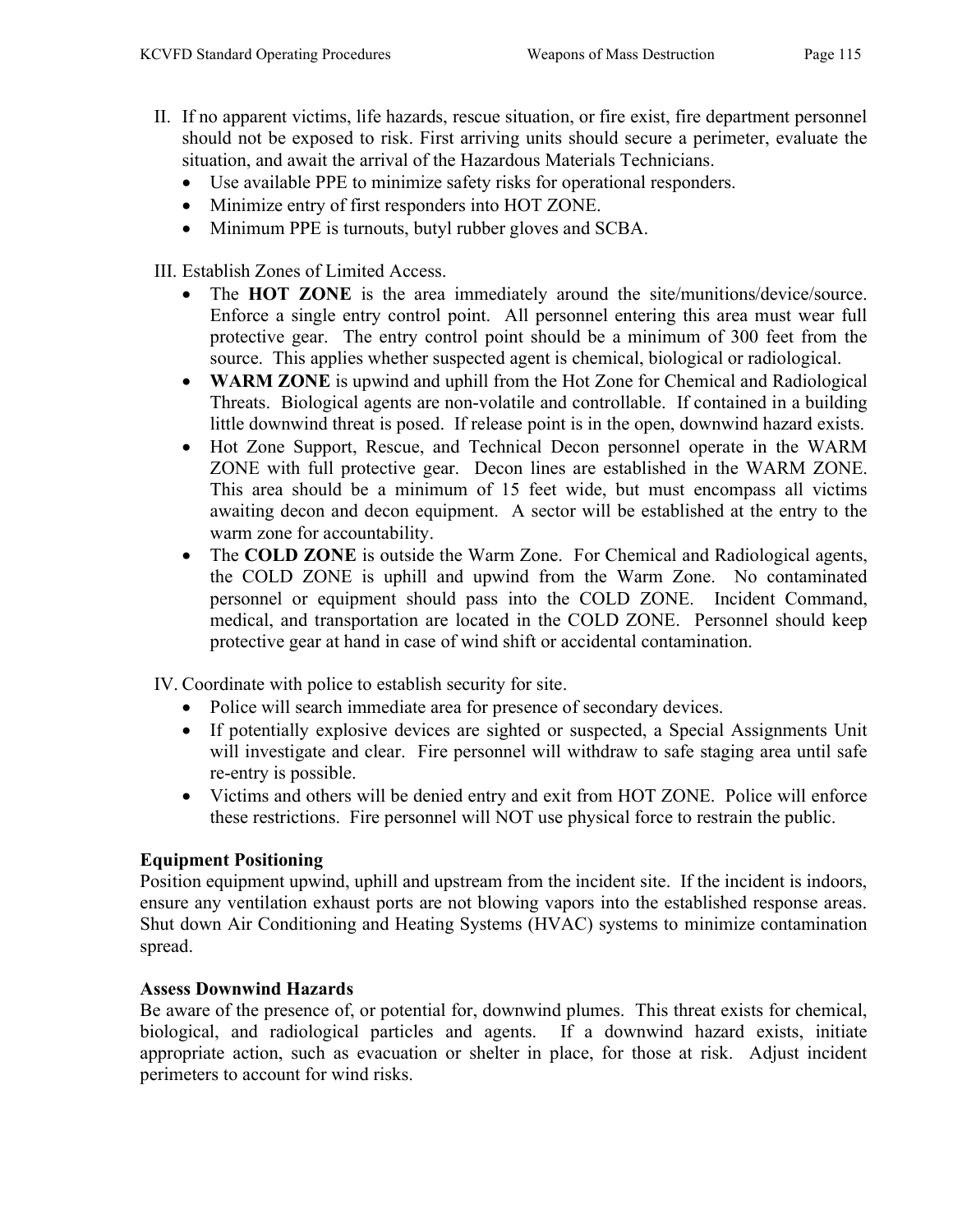## Gather Casualties/Initiate Victim Management

- I. Immediately begin a process of gathering ambulatory victims.
	- Using an amplified PA system, direct victims to an established holding area to await evaluation and emergency gross decontamination.
	- If deaths occur during sorting, redefine HOT ZONE perimeter to include bodies. Explain emergency decontamination to victims.
	- Once emergency decon is complete, sort ambulatory victims into groups of people with special needs and into gender groups.
	- Continue to process any additional victims who exit the impact area.
- II. Use Caution (PPE) when contacting victims.
	- Those exposed to CHEMICAL agents may be off-gassing.
	- BIOLOGICAL victims may be contaminated with particles or droplets of agent.
	- Radiological victims pose no danger. Particles on skin or clothing brush or wash off.

## III. NOTE LOCATIONS OF DEAD AT SCENE

- HOT ZONE perimeter should be defined to include all dead bodies.
- Unless absolutely necessary do not move bodies.

## IV. NON-AMBULATORY VICTIMS SHOULD LIE IN PLACE

- If necessary administer emergency medical measures while wearing PPE.
- If an external threat such as a building collapse threatens, move victims to a safe area.
- V. NOTE VICTIMS IN NEED OF RESCUE. Do not undertake rescue without PPE.

## VI. DEAD ANIMALS AND BIRDS AT THE SCENE.

Deceased animals and birds at the scene will be handled as deceased people are handled, expanding the Hot Zone to include their locations.

## Emergency Decontamination

- I. Emergency decontamination for chemical agents should begin as soon as possible. Emergency Decon serves three functions:
	- Marks victims for easy identification.
	- Removes product/particles from victims.
	- Engages victims in activity that reduces anxiety.

Using PA system/bull horn, instruct victims on decon procedure.

- Spread arms and legs wide; turn slowly so all parts of body are rinsed; clothing is NOT removed for emergency decon unless patient was exposed to a liquid splash.
- Victims will be thoroughly wet using a booster line. Soak victims from top of head downward with copious amounts of water.
- In an event with multiple victims, which may inundate the booster line procedure of emergency decontamination, a master stream creating a dense shower flow should be established as a more effective method of mass casualty emergency decontamination.
- II. Minimum PPE for decontaminating victims is turnouts and SCBA.
- III. Locate Emergency Decon corridor. Upgrade from HOT ZONE if possible. Notice direction and impact of uncontrolled runoff for referral to clean-up crews.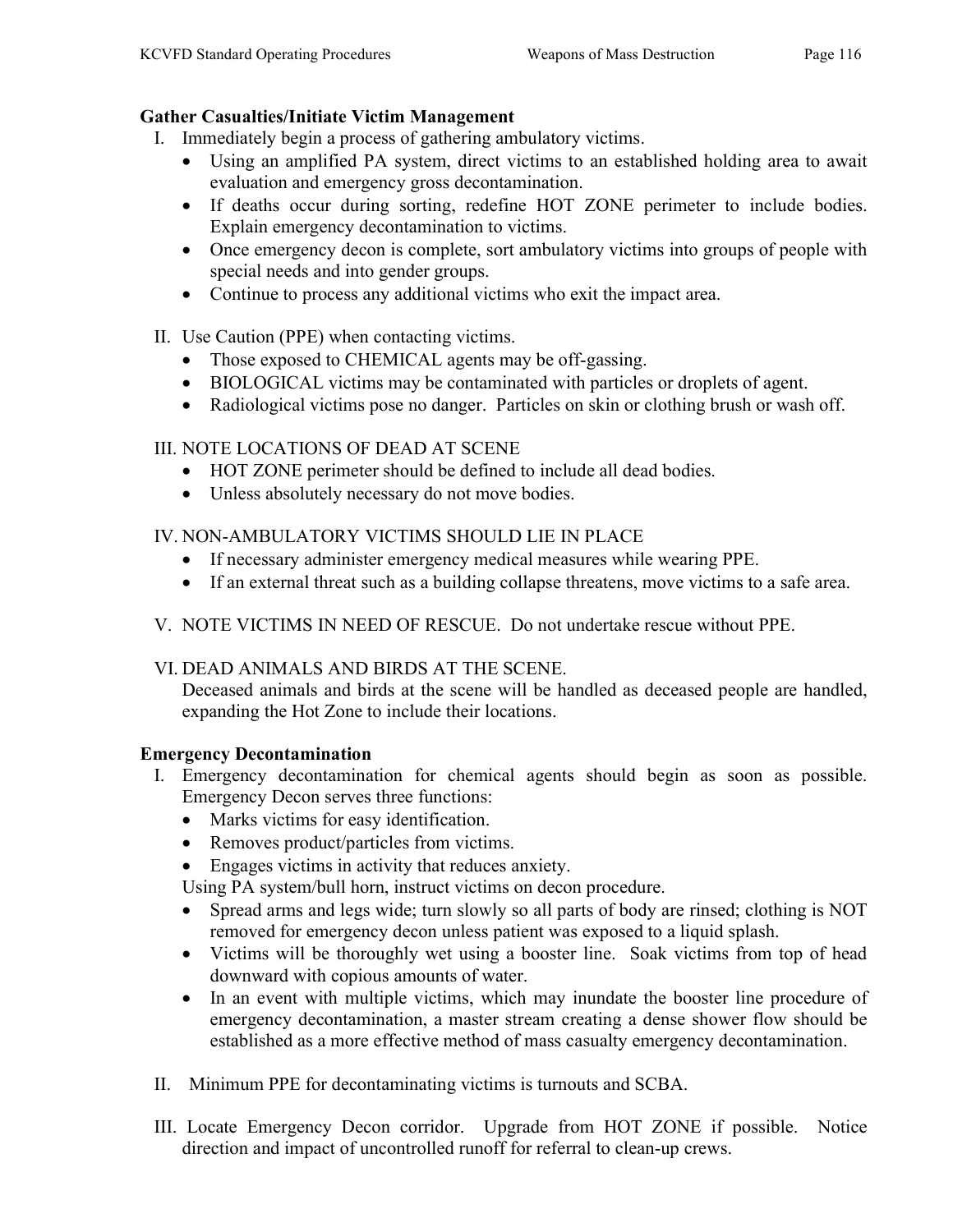## HAZMAT UNITS

## Hazmat Sector Establishment, Site Assessment

- I. Command, through Haz-mat, will make site assessment to:
	- Assign levels of PPE
	- Confirm or adjust hot/warm/cold zones and incident perimeter. For Radiological Agent, HOT ZONE is defined as area where survey instruments produce readings of 2 MR/hour and higher.
	- Confirm or adjust equipment placement.
	- Reassess downwind hazards and implement evacuation, or shelter in place as needed.
- II. Operations personnel become support.
- III. Haz-mat brings necessary pharmaceuticals/antidotes to the scene.

## Haz-mat Initiates Technical Decon Set-up/Operation

- I. Equipment and protocol for personnel and equipment decontamination are established.
- II. Decon shelters will be assembled and staffed.
	- Each decontamination shelter will be staffed with a minimum of 5 personnel (for mass casualty incidents) processing victims through the various stations.
	- A Separate Technician Decon operation should be set up for response personnel away from the victim decon lines.
	- Non-ambulatory and Special Needs Victims will be processed through decon lines with assistance rendered as necessary by station attendants.
	- Decon of Deceased takes place AFTER ambulatory and non-ambulatory victims are deconned, treated and transported.
	- If Federal response is not available, Fire Department personnel trained in stripping and decontamination of bodies may decontaminate deceased victims. Victims who expire after decontamination (in the cold zone) will be held in the cold zone.

## Haz-mat: Initial Entry

- I. Haz-mat Technicians will make initial entry into the Hot Zone.
	- For Chemical agents, level A protection is worn. All personnel entering the Hot Zone will carry THREE Nerve Agent Antidote Kits for self-administration as needed.
	- For Biological agents, the level of protection is worn, as assigned by IC consulting with Haz-mat and toxicologists or poison control.
	- For Radiological threats, the minimum PPE is turnouts, butyl rubber gloves and SCBA.
- II. Two entry teams and appropriate backup teams will be established. One entry team will be assigned to victim rescue and extrication. The second entry team will address agent identification.
- III. When victims are trapped extrication, high angle rescue, trench rescue, or other technical rescue may be used. Non-ambulatory, but not trapped, victims located in the Hot or Warm Zones will be handled only by personnel in appropriate PPE.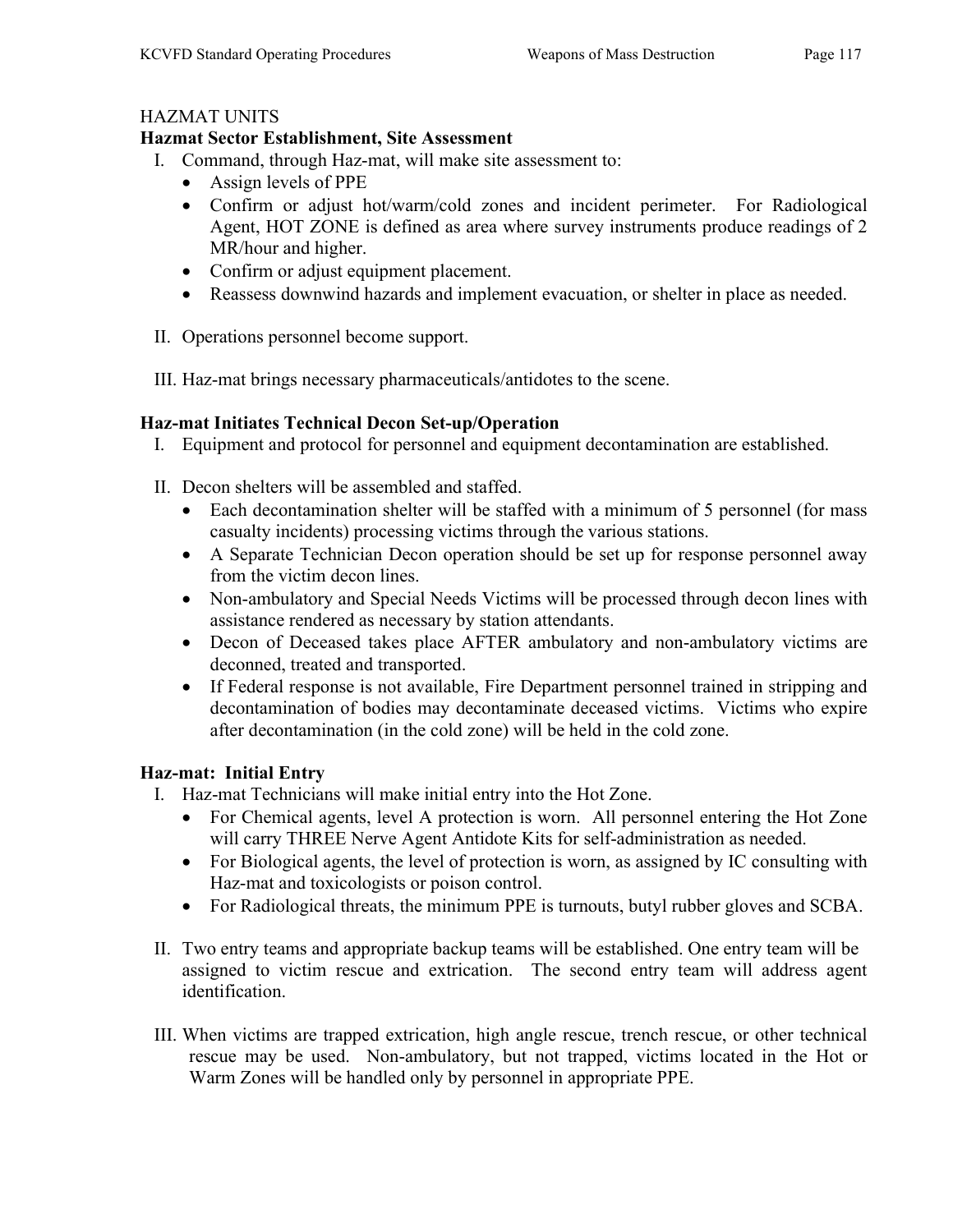## Haz-mat: Agent Identification

- I. All Chemical incidents will be treated as a Haz-mat situation. Chemical detection and air monitoring devices will be used. If the incident is suspected or confirmed to involve unconventional warfare chemicals, special detection devices, in conjunction with the standard equipment, will be used for agent identification. In all cases where a chemical WMD is suspected, every available chemical detection device will be used for secondary and tertiary confirmation of suspected chemicals.
- II. For Biological incidents, sampling is necessary and scene assessments will be undertaken if equipment is available.
	- Haz-mat teams will collect and test samples of any suspected Biological agent with the appropriate field detection kit.
	- Toxicology support is available through the Poison Control Center.
- III. For Radiological incidents, radiological instruments will be used to identify the source of contamination and designate zones of operation. Personnel will be monitored.

## Haz-mat: Safety and Secondary Devices

- I. Beginning with first at scene, all personnel will be cognizant of bombs and secondary devices in their areas of operation. No fire department personnel should ever inspect or move a suspected secondary device.
- II. If operational personnel locate a suspected secondary device, the Hot Zone will be expanded to include the device. All fire personnel will withdraw from the area. Technicians will enter the area to render the device safe. Once safety has been established, fire personnel will resume operations.
- III. If a secondary device is discovered by Haz-mat technicians as they make entry into the HOT ZONE, they will withdraw from the area. Technicians will enter the area with PPE to render the device safe. Fire operations will resume after safety has been established.

## MEDICAL MANAGEMENT

- I. Whether the agent is chemical, biological or radiological, victims of a WMD may present injuries caused by explosions, fire, falls, or other mechanisms not directly related to the hazard agent itself. These can include cardiac symptoms. As appropriate, treatment of such injuries should be initiated in the field.
- II. For victims in a chemical incident, treatment protocols will follow established agent specific guidelines.
- III. For biological agent victims, it is possible that no symptoms may be present. If an agent is positively identified, patients will be decontaminated and moved to hospitals or other shelters for quarantine or observation.
- IV. Victims of a radiological agent are unlikely to exhibit specific symptoms at the scene. Exposure to ionizing radiation produces tissue and cell changes that are slow onset. Radioactive particles are easily removed from skin and clothing. RADIATION EXPOSURE ALONE IS NOT A MEDICAL EMERGENCY.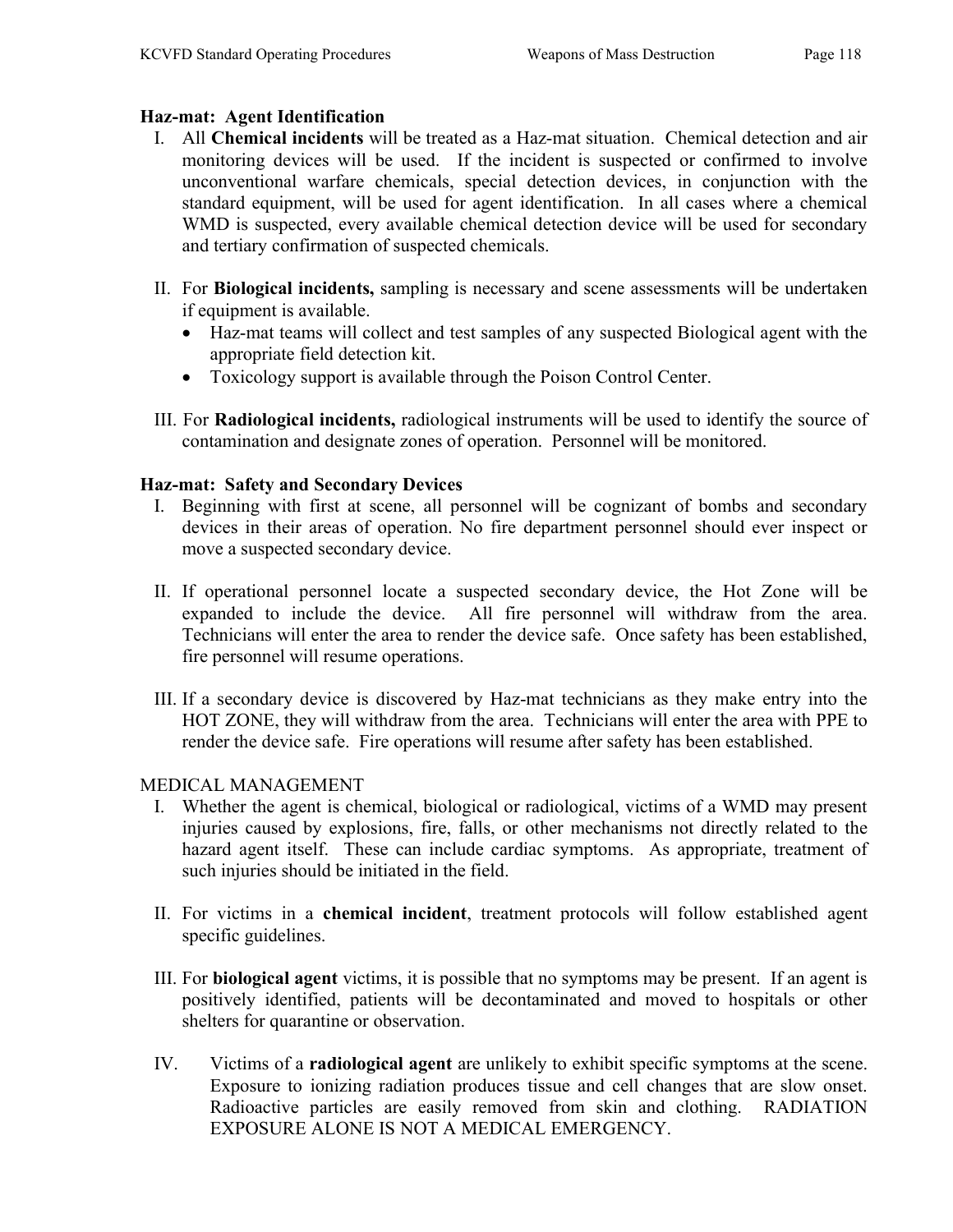- V. Treatment and triage are responsibilities of medical personnel with information from Hazmat. Extrication from the Hot Zone and decontamination is part of the Haz-mat Sector. In a small incident, transportation may be a sector under the Medical Branch.
- VI. Command will assess scene stability and determine whether the medical sector wi1l be located at the scene or away from the scene.

## Triage

- I. The objective of triage is to sort victims so that the maximum number of lives may be preserved through rapid and effective use of medical therapeutics. Simple triage and treatment criteria will be used for triage, using four classifications:
	- **IMMEDIATE:** Requiring immediate treatment for survival.
	- **DELAYED:** Not likely to be adversely affected by delay in treatment or movement to definitive care.
	- MINOR: Ambulatory and able to follow simple commands. May require minor treatment.
	- DEAD OR DYING.
- II. Triage tag will be used for all patients. The tag shows patient classification and identifies injuries and treatments administered in the field, and becomes the patients tracking base.
	- In the event of a very large number of victims, triage may be indicated initially by marking the priority on the patient's forehead with the felt pen. In such cases, the triage tag will be attached as soon as feasible.
	- Triage tag numbers are used for patient tracking and becomes part of the patient record after arrival at the hospital. Tags remain attached to patients transferred from the scene.

## Treatment

- I. Treatment areas will be established in the cold zone.
- II. Medical treatment will address needs of patients. Care for injuries sustained in explosions, fires, falls or other events related to the incident, collateral to a WMD agent exposure, will be administered. Particular attention is reserved for respiratory and cardiovascular support.
- III. Agent identification and medical advice will guide treatments administered at the scene from toxicology or poison control personnel.
	- For chemical exposures, if agent is identified, antidotes may be initially administered during decon and continued in treatment area. Antidotes are agent specific.
	- For biological agents, antibiotic or antitoxin administration may be initiated after decontamination, as directed by toxicology or poison control.
	- For radiation exposures, symptomatic support is offered, no antidotes or efficacious treatments exist.
- IV. For otherwise uninjured patients exposed to biological agents, if victim is nonsymptomatic, treatment may be confined to observation or initiation of antibiotics or antitoxins. Command will determine if patients that are to be observed are transported to hospitals or to shelters. Patients receiving initial antibiotic doses may be directed to obtain further antibiotics from public health authorities, hospitals, or from private physicians.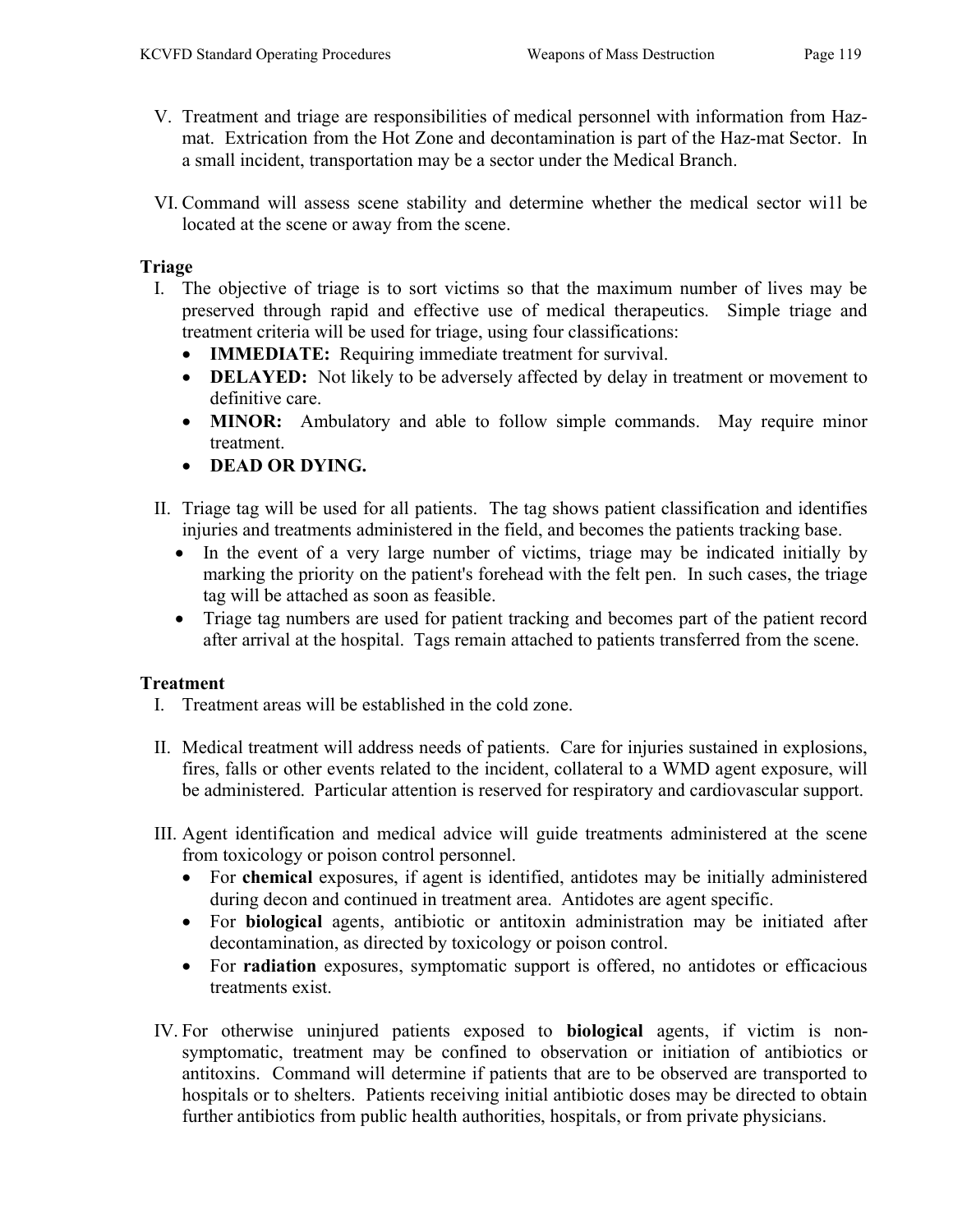- V. For otherwise uninjured, non-contaminated, and non-symptomatic patients, exposed to radiological agents, the Treatment Sector Officer will review and direct to treatment by a private physician or to the Police Sector for interview.
- VI. For victims of chemical agents, exposed patients, whether currently symptomatic or not, require observation. Symptomatic patients require antidotes and supportive therapy. Nonsymptomatic patients, particularly those exposed to nerve or blister agents, may become symptomatic within hours. Patients who can be confirmed as not exposed, may be referred by Treatment Sector Officer to the Police Sector for interview.
- VII. PHARMACEUTICALS will be brought to the incident scene with the responding medic units. Additional Pharmaceuticals and equipment will be transported to scene as needed.

#### Transportation

- I. The Transportation Sector moves patients from the scene to receiving hospitals or to shelters as assigned by Command.
	- Only patients who have been decontaminated will be transported.
	- Zones will be designated in or near treatment areas to serve as collection points for patients to be transported.
- II. Ambulatory victims, once given initial assessment, decontamination, and treatment, can be transported in mass on designated vehicles such as busses or other multiple patient transports. Patients, whose condition merits, will be transported to medical facilities via ambulance. If appropriate and such transport will not further disperse the agent, air transportation may be used.
- III. Decontaminated, uninjured patients may be released or transferred to mass shelter locations as determined to be appropriate by Command. Names and contact information will be recorded for all released individuals for any necessary post-incident follow-up.
- IV. Some civilians present at the scene may not have experienced injury or exposure to a chemical agent, and may not require decon. Witnesses may fall into this category. After medical review, Command may direct such people to be documented and interviewed by the Police Sector.
- V. Movement and loading of vehicles at the scene will be managed by the Transportation Sector, with support from the Police Department as appropriate. Acquisition of additional vehicles and equipment will be handled through the Resource Sector.

## RECOVERY AND RESTORATION ACTIONS

The recovery and restoration phase begins after the last living patients have been transported from the scene. During this phase, it is expected that Federal response elements will arrive with specialized teams and equipment Federal resources will support hazard monitoring, technical/equipment and environmental decontamination, and site restoration.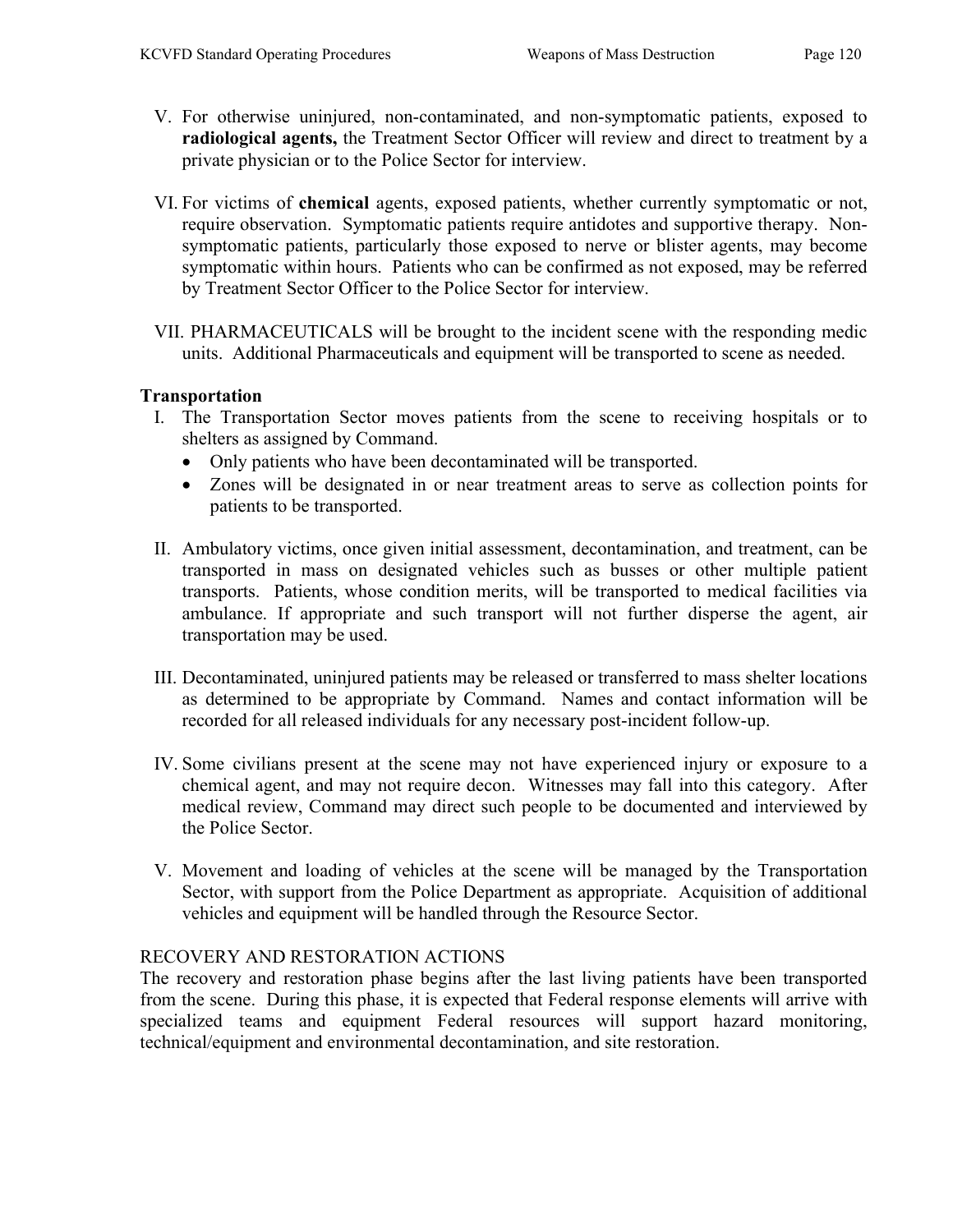#### Technical Decon of Response Personnel/Equipment and Shutdown

- I. Haz-mat personnel continue to perform and/or supervise the technical personnel decon corridor.
- II. Haz-mat personnel will establish and operate an equipment decontamination corridor to support restoration of equipment needed to re-establish essential services.
- III. Haz-mat personnel will shut down the emergency decon operation and technical decon corridors as they complete operations.
- IV. Haz-mat personnel will find and document uncontained runoff problems from decon corridors.
- V. Complete Decon of personnel and equipment decontamination.

#### Site Survey

- I. To the extent possible, Haz-mat personnel will continue to monitor all equipment and areas suspected to be contaminated with available detection and identification devices.
- II. Haz-mat personnel will document all runoff areas, and any apparatus and other locations suspected or identified as contaminated.
- III. When biological agents are involved, Haz-mat teams will continue to collect samples of suspected contamination for evaluation.
- IV. In radiological incidents, Haz-mat personnel will coordinate with the Radiation Regulatory Agency to establish that equipment and site have been successfully decontaminated.
- V. For chemical agents, areas and equipment that cannot be accommodated in the technical equipment decon corridor will be cleaned with a 5% bleach solution. A minimum solution contact time of 15 minutes will be observed, then area or equipment will be thoroughly rinsed and re-monitored for contamination. The process will continue until monitoring indicates no contamination is present.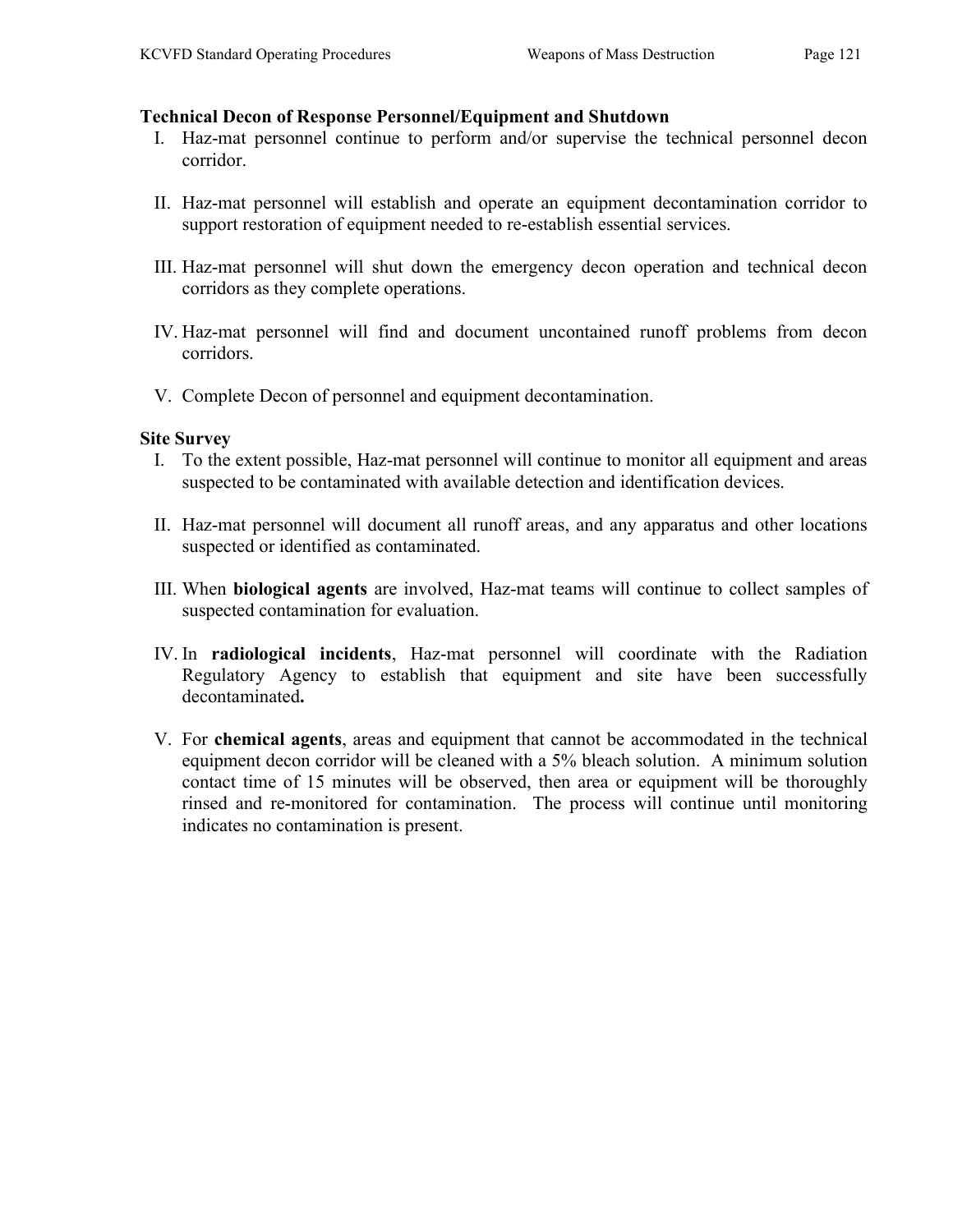#### WEAPONS – ON DUTY CARRY

#### PURPOSE

 It is the intent of this operating procedure to provide guidance for the safety of firefighters, and restrictions on firefighters, carrying weapons during meetings, training, alarms, and other fire department functions.

#### TACTICAL

 Firefighters who are a "License Holder" (as defined by Section 46.035f) and lawfully possess a firearm and/or ammunition in accordance with Texas Government Code Title 4 Subtitle B Chapter 411 Subchapter H, Penal Code Section 30.06 and Penal Code Section 30.07, and who have completed state mandated training for a "First Responder" to carry (as defined by Section 46.035f), are allowed to carry a weapon while "On Duty" with the Fire Department.

 A firefighter is considered to be "ON Duty" any time they are performing or attending any fire department function, either in or out of the station, or representing the fire department in any other manner.

 Firefighters who are a "License Holder" only (as defined by Section 46.035f) and lawfully possess a firearm and/or ammunition in accordance with Texas Government Code Title 4 Subtitle B Chapter 411 Subchapter H, Penal Code Section 30.06 and Penal Code Section 30.07, have the same rights and responsibilities as "License Holder First Responders" with the exception of taking their weapon to the scene of a fire department alarm.

 Firefighters who complete the training requirements for a "License Holder" and/or "License Holder First Responder" concealed carry shall be required to provide a state approved storage container for their weapon, and all weapons must be secured at all times when not on the firefighter's body. The first responder is responsible for all costs associated with the concealed carrying of a weapon and the department will not be liable for any costs thereof.

 The department shall not be liable for the security of any weapons nor shall the department be liable for any damage or loss of any weapons.

All weapons will be holstered at all times in a state approved holster and will remain concealed from public view.

 All "License Holders" and/or "License Holder First Responders" who bring their weapon into the station are required to secure their weapon in a state approved storage container during all department meetings and any training that requires wearing any type of protective clothing or any hands on drill or other function of the department that would be considered by the officer in charge to be unsafe for the carrying of a weapon.

 "License Holder First Responders" who elect to take their weapon to a scene to provide security shall not respond on first out apparatus and once on scene shall report to the Incident Commander that they are there to provide security and are not part of fire suppressions activities.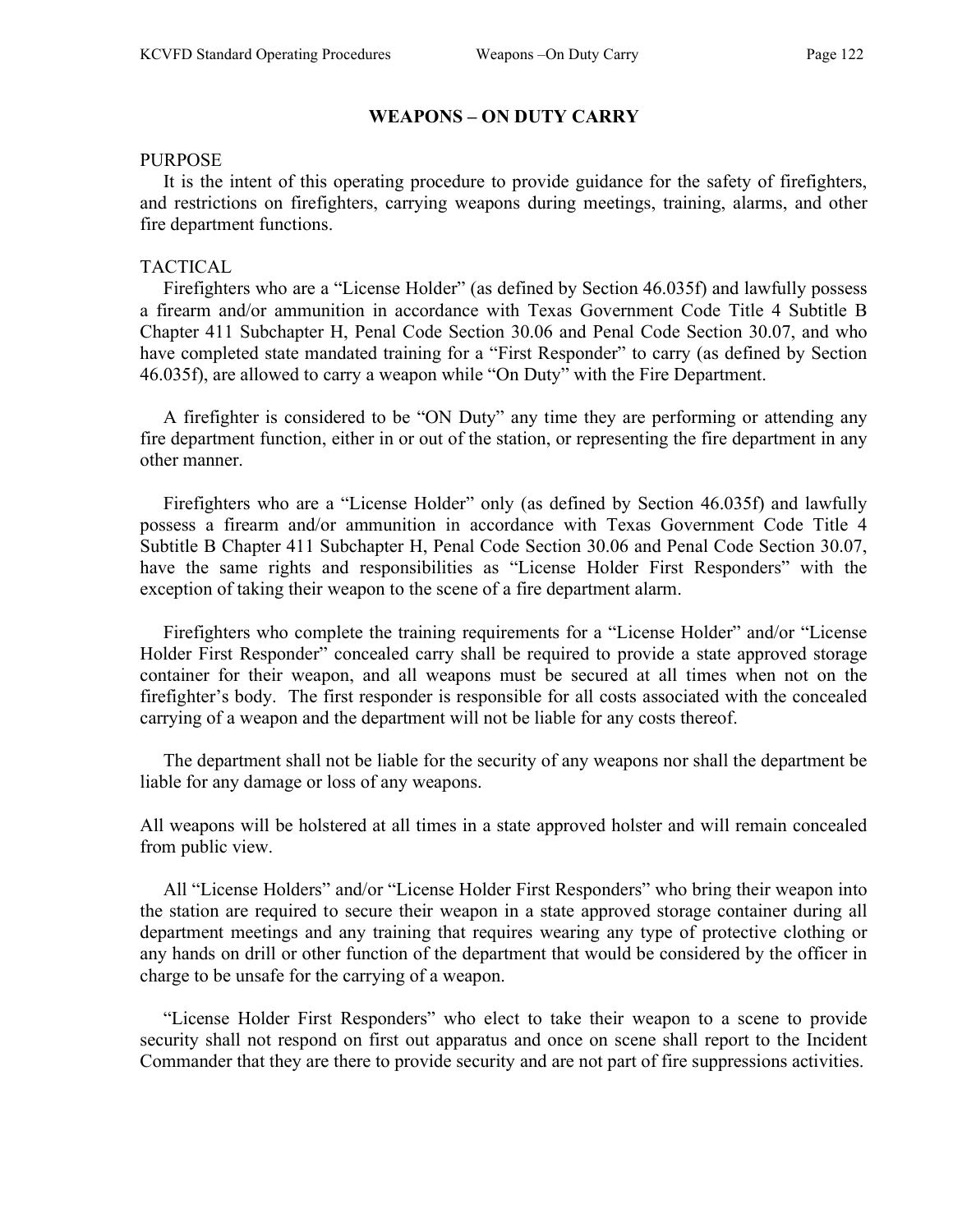Only one firefighter per alarm will be allowed to provide security and all other firefighters who report to the station with their weapons shall secure their weapons in a state approved storage container.

 Any firefighter who fails to maintain his/ her weapon in a safe manor shall be subject to immediate discipline by the Fire Chief under the guidance of Article 9 (Reprimanding Members) of the Constitution.

 Any member who is a "License Holder" or "License Holder First Responder" must provide a copy of their license to carry and a copy of this license shall be maintained in the members personnel file.

#### **EXCEPTIONS**

 Any person who is qualified under Section 46.15(a) of the Penal Code is exempt from this policy.

#### VIOLATIONS

 Any "License Holder" and/or "License Holder First Responder" may be checked at any time by a command officer for a rule audit and any violations of this policy will be subject to appropriate disciplinary action by the Fire Chief under the guidance of Article 9 (Reprimanding Members) of the Constitution.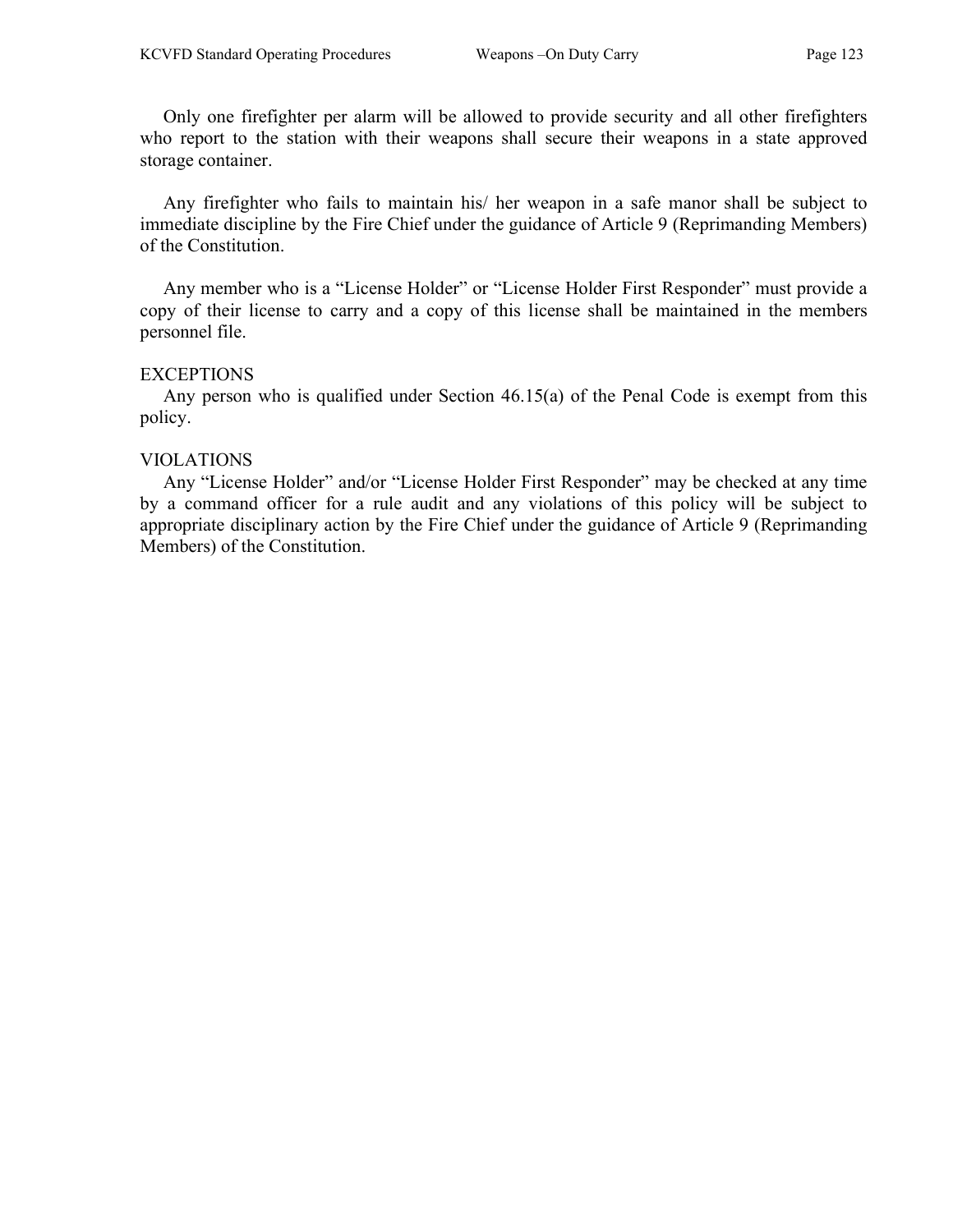# WILDLAND FIRES

## PURPOSE

It is the intent of this operating procedure to provide guidance in the safe handling and control of wildland fires.

## RESPONSE

Inside and Outside City Limits

- 1st out: First out Brush Truck with 3 firefighters, if available (minimum 2)
- 2nd out: Second out Brush Truck with 3 firefighters, if available (minimum 2)
- 3rd out: Tanker 1 with 2 firefighters, if available
- 4th out: Support 1 with a minimum of 3 firefighters, if available (minimum 2)
- 5th out: Rural Engine with 3 firefighters, if available, only if needed as a water supply vehicle or to set up to protect an exposure. This unit will not be used as an offroad fire fighting vehicle.

If additional help is needed mutual aid must be requested.

## TACTICAL

On all alarms for wildland fires, there will be 3 firefighters in each vehicle, if available. Upon arrival at the fire station, a full compliment of firefighters shall board one truck and get it enroute to the scene before beginning to fill the next truck. Firefighters will take their wildland gear and their structural bunker gear with them to the scene, as you never know what you may encounter upon arrival. No firefighter will be allowed to ride to or return from an incident location on the tailboard, catwalk, or other open area of an apparatus.

The driver of the vehicle will be in charge of operations and communications on the fire ground. One of the other two firefighters will operate the front nozzle and the other will operate the rear nozzle and the pump. It is the driver's responsibility to protect the firefighters from being hit by tree limbs and other items.

At times, it may be impossible to maneuver around trees and brush and it may be necessary to drive over them in order to follow the fire line. This is to be done only when absolutely necessary, and deliberate, unnecessary destruction to apparatus and of trees and brush will not be tolerated. The driver must know the limitations of each apparatus on steep embankments and in heavy brush.

It is crucial on all alarms, to conserve water as much as possible, as you may run out of water prior to extinguishing the fire and lose any control that you may have gained while you locate a water source and refill the tank. You may also receive another alarm before you return to the station and get the apparatus filled and readied for the next call.

When possible, keep the apparatus on the burned side during initial attack so that if the apparatus should stall, it will not be in the fuel. Always keep firefighters out of the smoke.

When operating at a scene of an incident with vehicle traffic moving in the area, position apparatus whereas to protect the firefighters from injury from being struck by passing motorists. Traffic vests are available in every apparatus and are to be worn for better visibility of firefighters working at the scene.